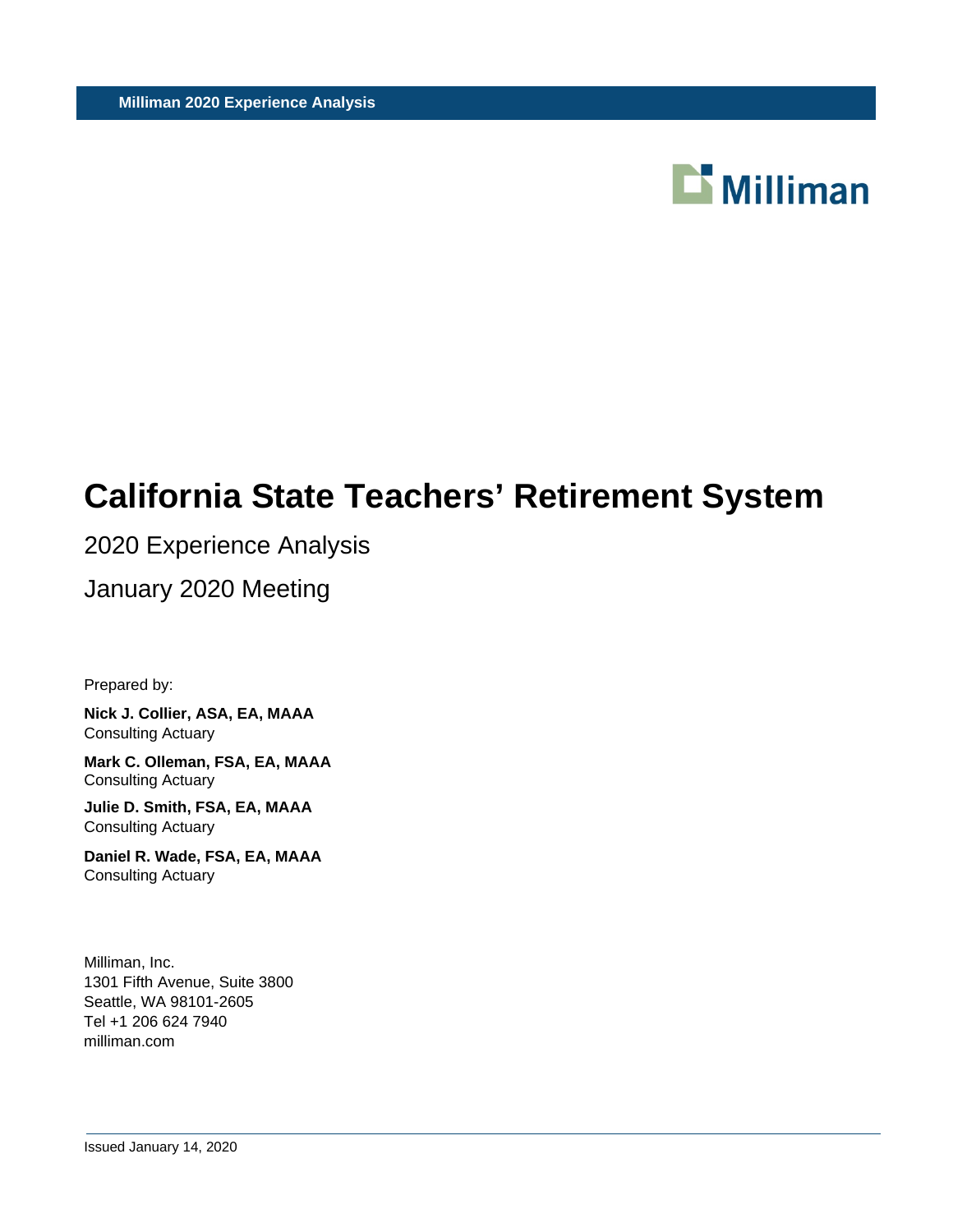

1301 Fifth Avenue Suite 3800 Seattle, WA 98101-2605 USA Tel +1 206 624 7940 Fax +1 206 623 3485

milliman.com

January 14, 2020

Teachers' Retirement Board California State Teachers' Retirement System

#### Re: **California State Teachers' Retirement System 2020 Experience Analysis**

Dear Members of the Board:

It is a pleasure to submit this report of experience analysis of the California State Teachers' Retirement System (CalSTRS) for the period July 1, 2015 through June 30, 2018. The results of this analysis are the basis for the actuarial assumptions and methods to be used in the actuarial valuations to be performed as of June 30, 2019.

#### **Actuarial Certification**

The purpose of this report is to communicate the results of our review of the actuarial methods and the economic and demographic assumptions to be used in the completion of the upcoming valuations. Several of our recommendations represent changes from the prior methods or assumptions and are designed to better anticipate the emerging experience of CalSTRS.

We have provided financial information showing the estimated impact of the recommended assumptions, as if they had been reflected in the June 30, 2018 actuarial valuation. We believe the recommended assumptions provide a reasonable estimate of anticipated experience affecting CalSTRS. Nevertheless, the emerging costs will vary from those presented in this report to the extent that actual experience differs from that projected by the actuarial assumptions.

Future actuarial measurements may differ significantly from the current measurements presented in this report due to factors such as the following: plan experience differing from that anticipated by the economic or demographic assumptions; changes in economic or demographic assumptions; increases or decreases expected as part of the natural operation of the methodology used for these measurements (such as the end of an amortization period or additional cost or contribution requirements based on the plan's Funded Ratio); and changes in plan provisions or applicable law.

Due to the limited scope of our assignment, we did not perform an analysis of the potential range of such measurements.

In preparing this report, we relied without audit on information (some oral and some in writing) supplied by CalSTRS staff. This information includes, but is not limited to, statutory provisions, employee data, and financial information. In our examination, after discussion with CalSTRS and certain adjustments, we have found the data to be reasonably consistent and comparable with data used for other purposes. Since the experience study results are dependent on the integrity of the data supplied, the results can be expected to differ if the underlying data is incomplete or missing. It should be noted that if any data or other information is inaccurate or incomplete, our determinations might need to be revised.

This work product was prepared solely for CalSTRS for the purposes described herein and may not be appropriate to use for other purposes. Milliman does not intend to benefit and assumes no duty or liability to other parties who receive this work. Milliman recommends that third parties be aided by their own actuary or other qualified professional when reviewing the Milliman work product. ctrj0382(ExpStudy Final).docx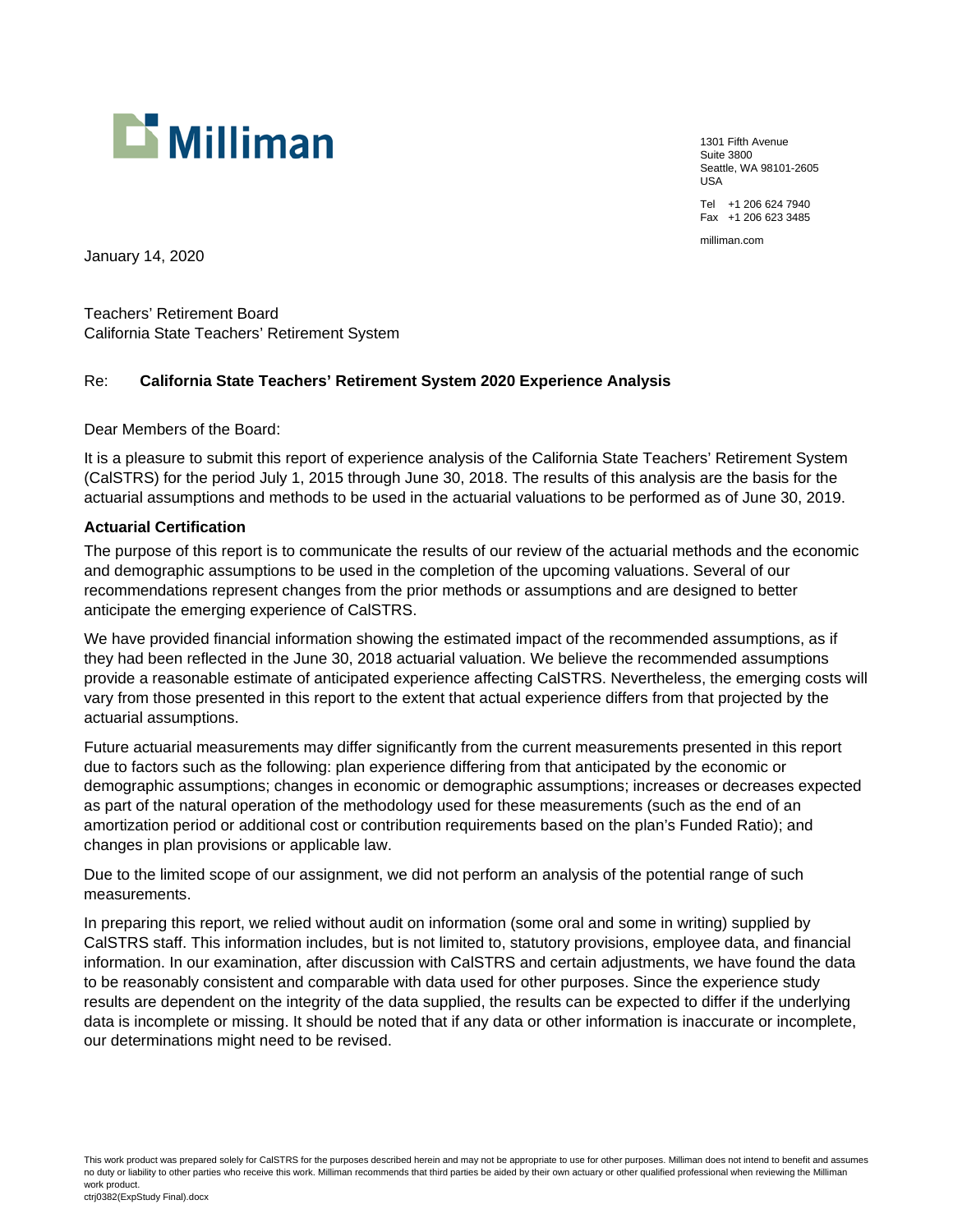

This experience analysis recommends assumptions to be used in the valuation to provide an estimate of the System's financial condition as of a single date. The valuation can neither predict the System's future condition nor guarantee future financial soundness. Actuarial valuations do not affect the ultimate cost of System benefits, only the timing of System contributions. While the valuation is based on an array of individually reasonable assumptions, other assumption sets may also be reasonable and valuation results based on those assumptions would be different. No one set of assumptions is uniquely correct. Determining results using alternative assumptions is outside the scope of our engagement.

Milliman's work is prepared solely for the internal business use of CalSTRS. To the extent that Milliman's work is not subject to disclosure under applicable public records laws, Milliman's work may not be provided to third parties without Milliman's prior written consent. Milliman does not intend to benefit or create a legal duty to any third party recipient of its work product. Milliman's consent to release its work product to any third party may be conditioned on the third party signing a Release, subject to the following exceptions:

- (a) CalSTRS may provide a copy of Milliman's work, in its entirety, to CalSTRS professional service advisors who are subject to a duty of confidentiality and who agree to not use Milliman's work for any purpose other than to benefit CalSTRS.
- (b) CalSTRS may provide a copy of Milliman's work, in its entirety, to other governmental entities, as required by law.

No third party recipient of Milliman's work product should rely upon Milliman's work product. Such recipients should engage qualified professionals for advice appropriate to their own specific needs.

The consultants who worked on this assignment are retirement actuaries. Milliman's advice is not intended to be a substitute for qualified legal or accounting counsel.

The signing actuaries are independent of the plan sponsor. We are not aware of any relationship that would impair the objectivity of our work.

On the basis of the foregoing, we hereby certify that, to the best of our knowledge and belief, this report is complete and accurate and has been prepared in accordance with generally recognized and accepted actuarial principles and practices, including the relevant Actuarial Standards of Practice. We are members of the American Academy of Actuaries and meet the Qualification Standards of the American Academy of Actuaries to render the actuarial opinion contained herein.

We would like to acknowledge the help in the preparation of the data for this analysis given by the CalSTRS staff.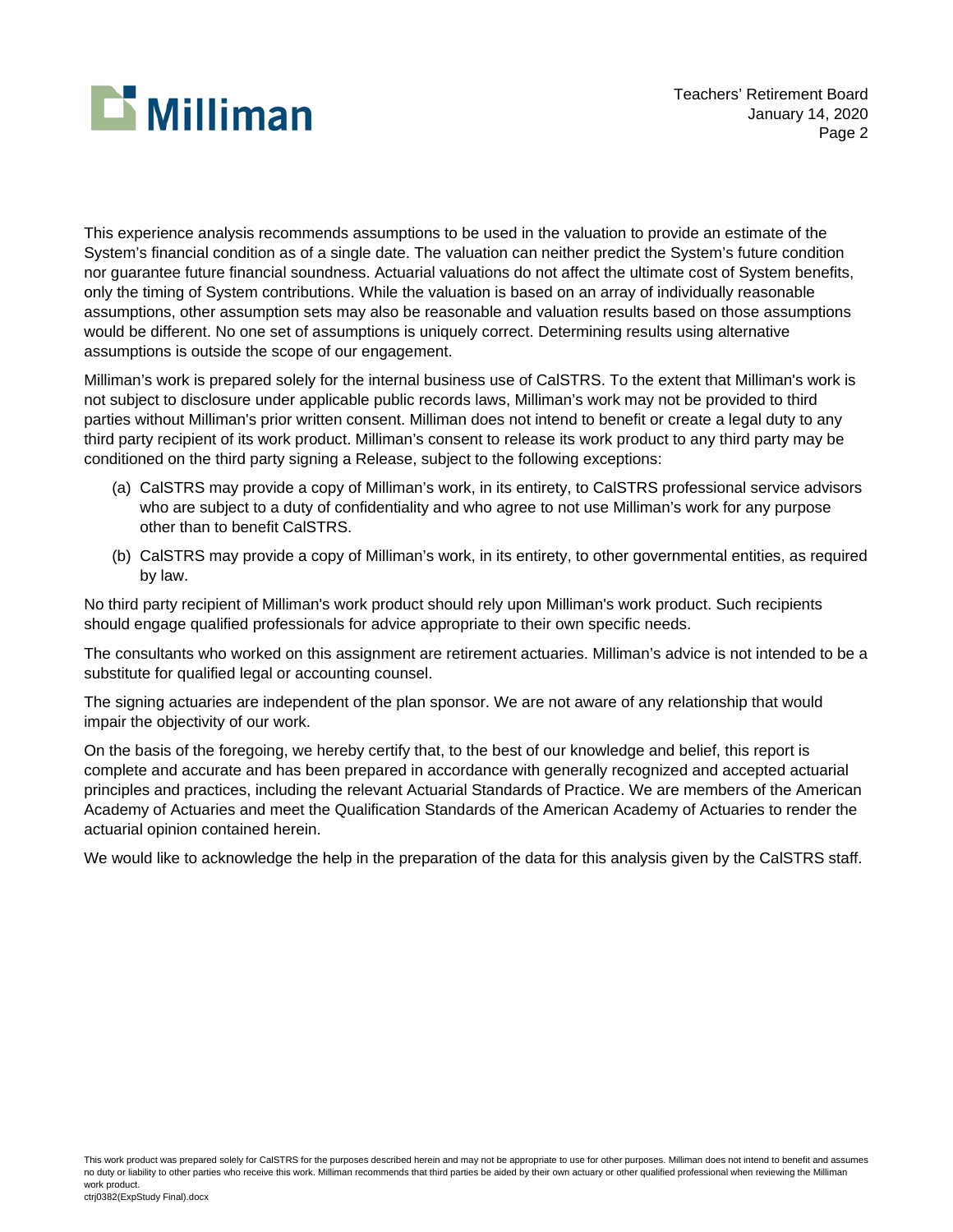

Teachers' Retirement Board January 14, 2020 Page 3

We respectfully submit the following report and we look forward to discussing it with you.

Sincerely,

Uil Celli

Nick J. Collier, ASA, EA, MAAA Consulting Actuary

Mark C. Olleman, FSA, EA, MAAA Consulting Actuary

t. fruth

Julie D. Smith, FSA, EA, MAAA Consulting Actuary

 $00$ 

Daniel R. Wade, FSA, EA, MAAA Consulting Actuary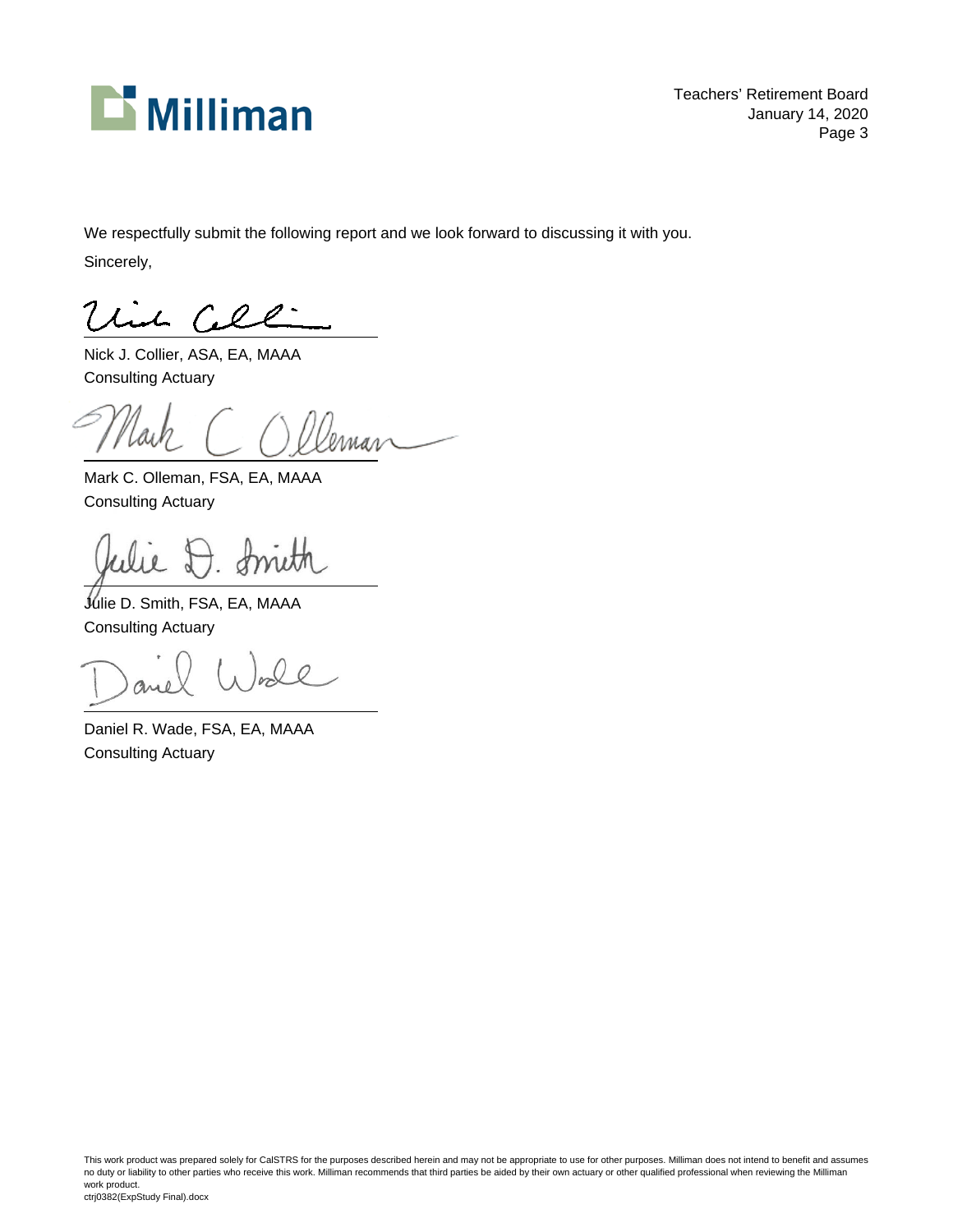# **Table of Contents**

| 1. |                                                                                                    |  |
|----|----------------------------------------------------------------------------------------------------|--|
| 2. |                                                                                                    |  |
| 3. |                                                                                                    |  |
| 4. |                                                                                                    |  |
|    |                                                                                                    |  |
|    | Exhibit 4-2 Annual Rates of Increase in Salary by Entry Age Due to Merit and Longevity  37         |  |
| 5. |                                                                                                    |  |
|    |                                                                                                    |  |
|    |                                                                                                    |  |
|    |                                                                                                    |  |
|    |                                                                                                    |  |
|    |                                                                                                    |  |
|    |                                                                                                    |  |
| 6. |                                                                                                    |  |
| 7. |                                                                                                    |  |
|    | Exhibit 7-1 Service Retirement Rates (2% at 60 Members) Males - Less than 25 Years of Service  50  |  |
|    | Exhibit 7-2 Service Retirement Rates (2% at 60 Members) Females - Less than 25 Years of Service 51 |  |
|    | Exhibit 7-3 Service Retirement Rates (2% at 60 Members) Males - 25 to 30 Years of Service 52       |  |
|    | Exhibit 7-4 Service Retirement Rates (2% at 60 Members) Females - 25 to 30 Years of Service 53     |  |
|    | Exhibit 7-5 Service Retirement Rates (2% at 60 Members) Males - 30 or more Years of Service  54    |  |
|    | Exhibit 7-6 Service Retirement Rates (2% at 60 Members) Females - 30 or more Years of Service  55  |  |
| 8. |                                                                                                    |  |
| 9. |                                                                                                    |  |
|    |                                                                                                    |  |
|    |                                                                                                    |  |
|    |                                                                                                    |  |
|    |                                                                                                    |  |
|    |                                                                                                    |  |

i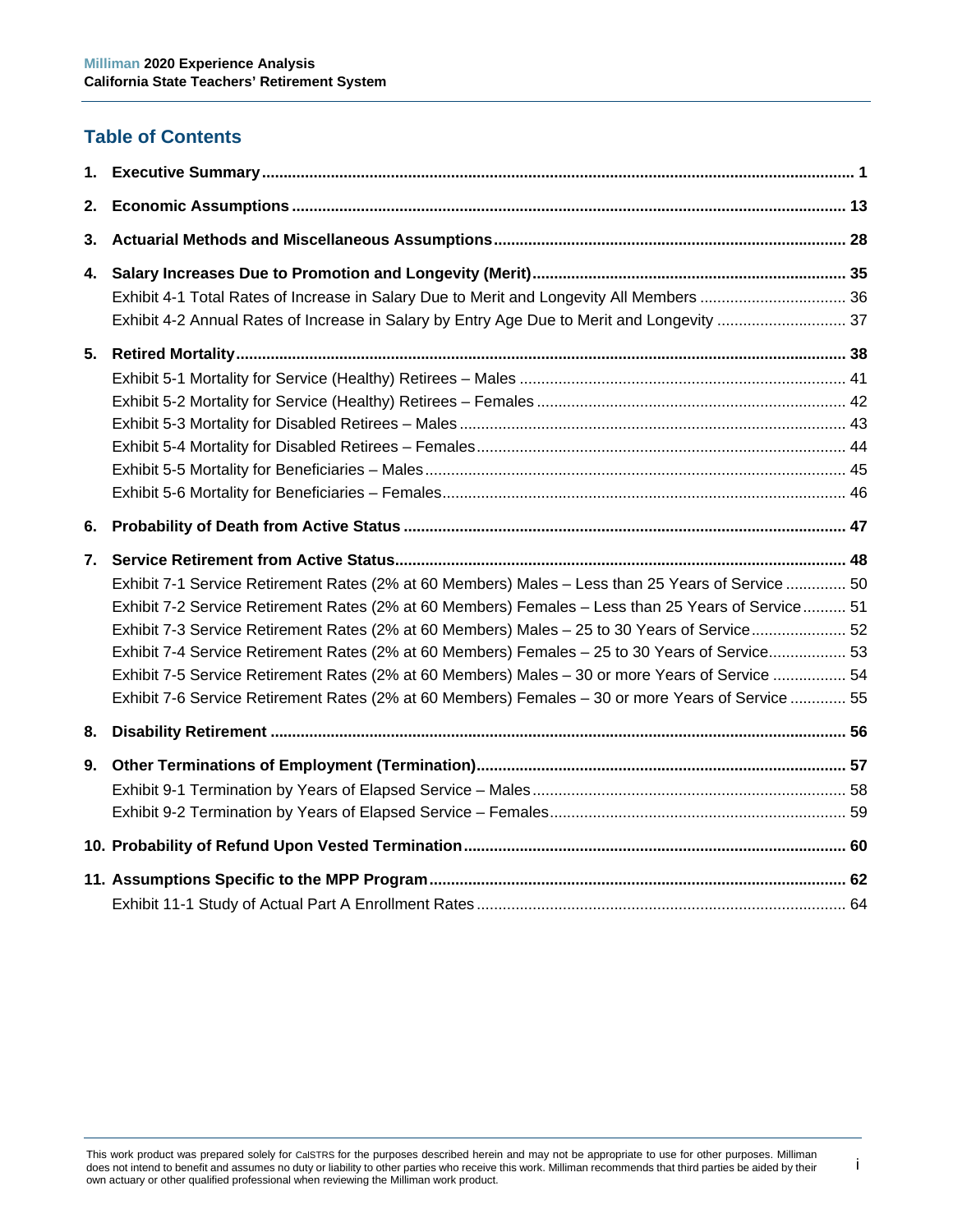ii

| Appendix A-2 Defined Benefit Supplement Program Actuarial Methods and Assumptions 81      |  |
|-------------------------------------------------------------------------------------------|--|
|                                                                                           |  |
|                                                                                           |  |
| Appendix A-3 Cash Balance Benefit Program Actuarial Methods and Assumptions  84           |  |
|                                                                                           |  |
|                                                                                           |  |
| Appendix A-4 Medicare Premium Payment Program Actuarial Methods and Assumptions 87        |  |
|                                                                                           |  |
| Table A-4.2 Summary of Part A Enrollment Rates - Best Estimate (Valuation Assumptions) 89 |  |
|                                                                                           |  |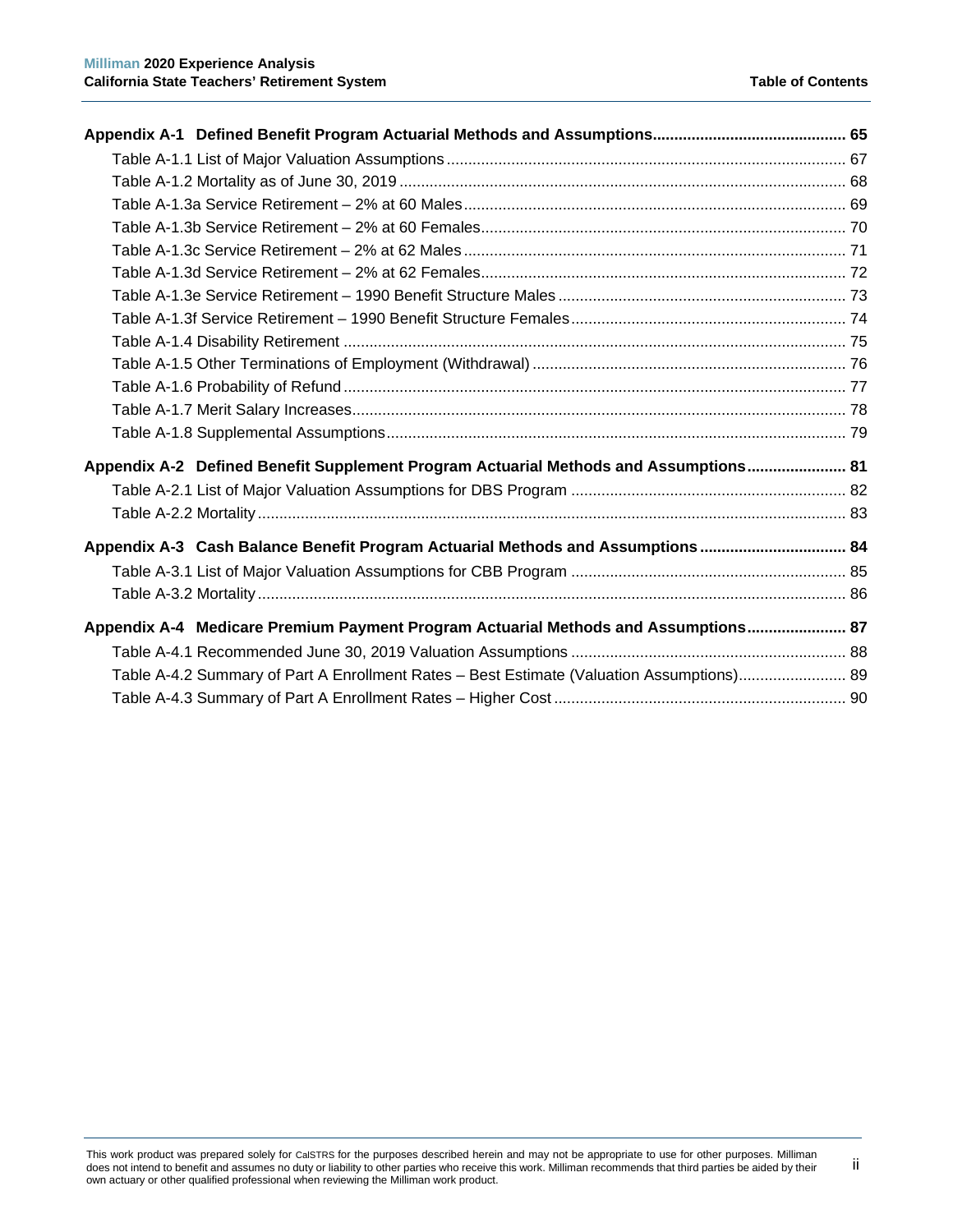# <span id="page-6-0"></span>**1. Executive Summary**

Any actuarial valuation is based on certain underlying assumptions. The results of the actuarial valuation, including the determination of the sufficiency of the contributions being made by members, employers, and the state, are highly dependent on the assumptions that the actuary uses to project the future benefit payments and then to discount the future benefits to determine the present values. Thus, the assumptions are critical in assisting the system in adequately monitoring the funding of the promised benefits and adjusting the contributions as necessary to maintain adequate funding.

To ensure the ongoing reasonableness of the assumptions used in the valuation, they should be studied regularly. This process is called an experience analysis (or experience study). As the board is scheduled to adopt the assumptions at its January 2020 meeting, we will refer to this report as the 2020 Experience Analysis.

# **Recommendations and Considerations**

We have divided our proposed assumption and method changes into two categories:

- **Recommendations:** These are assumptions and methods that we recommend the board adopt for use in the June 30, 2019 actuarial valuations.
- **Alternatives for Consideration:** These are assumptions where there is justification to support a change, but it is not sufficiently compelling to make a full recommendation or there are other factors that support not making the change. We believe these assumptions are also reasonable and have provided them for the board's consideration. Note that in combination this package of assumptions would be more conservative than the base recommended package. For example, the alternative assumptions include a lower investment return assumption (6.50% or 6.75%), so there would be a greater probability of achieving the alternative return assumption than the current 7.00%. Like all assumptions, they should continue to be monitored going forward, whether or not one of the alternatives is adopted.

#### **Summary of Results**

This section describes the key findings of this experience analysis of CalSTRS for the period July 1, 2015 through June 30, 2018. Note that because 2019 valuation data was not available when the experience study commenced, we have performed a three-year study ending in 2018. This is consistent with the approach that has been used in prior studies. Note that although this analysis only covers the three-year period, we also considered the results of prior studies in making our recommendations.

We are recommending several changes to the demographic and economic assumptions, as well as certain actuarial methods. Note that the recommended changes to the economic assumptions only apply to the Defined Benefit Supplement (DBS) and Cash Balance Benefit (CBB) Programs. Throughout this report, we will refer to the outcomes based on our recommended assumptions as the "proposed" assumptions and the outcomes based on the current assumptions as the "expected" assumptions. In addition, we have noted some changes to the economic assumptions for the board to consider, but these are not included in our base recommended package of assumptions.

The following are the two changes that we are recommending that would have the greatest impact on the Funded Ratio or the employer and state contribution rates.

 **Termination Assumption:** The termination assumption encompasses members leaving active employment for reasons other than death, disability or service retirement. We are recommending reduced termination rates to better reflect recent experience. This recommendation also takes into account that

1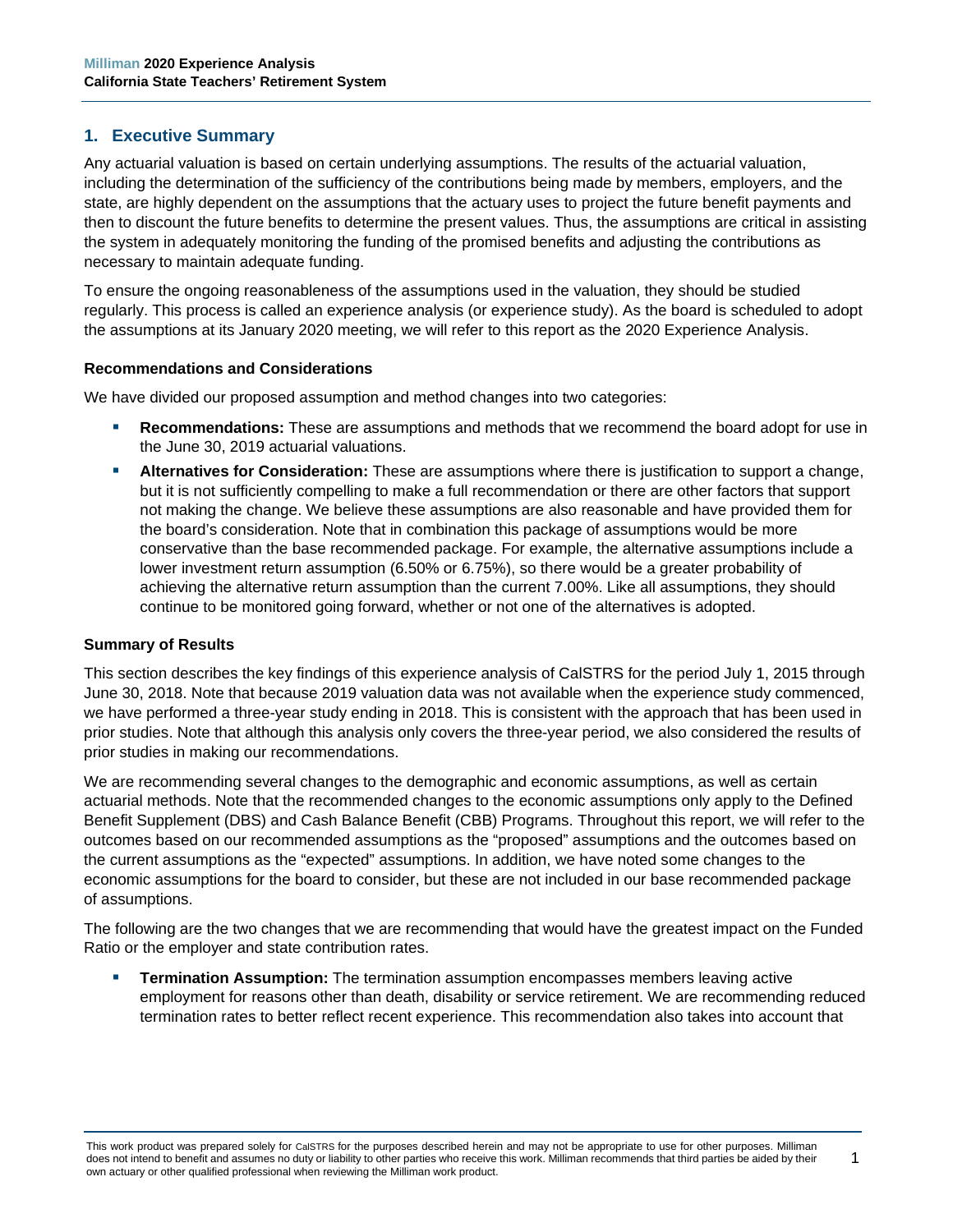members working full-time for their entire career have lower termination rates than those working parttime or those who previously had a break in their service.

 **Service Retirement Assumption:** We are recommending changes in the service retirement assumptions to reflect recent experience. We are also recommending additional modifications to the age-based rates to better reflect the correlation between the probability of retirement and the member's credited service.

All of the other base recommendations are expected to have lesser impacts on the projected contributions needed and the Funded Ratio of the system.

If adopted, the recommended assumptions would result in essentially no change in the estimated Funded Ratio as of June 30, 2019 and an increase in future state and employer contribution rates (primarily for the state), as compared to the current assumptions. Note that there is not expected to be any impact on the state and employer contribution rates calculated in the June 30, 2019 DB Program valuation, as the state increase is already projected to increase at the maximum rate (0.5% increase) and the employer contribution rate for the fiscal year beginning July 1, 2020 is fixed in statute. If the additional economic assumption changes we have included for board consideration were adopted, this could have a greater financial impact. It is expected there would be no impact on member contribution rates if the recommended assumptions are adopted; however, if a reduction in the investment return assumption were adopted, as included with the considerations, this could trigger an increase in the 2% at 62 member rates. This is discussed further in the Financial Impact section at the end of the Executive Summary.

# **Summary of Recommended Changes (Economic)**

The following table shows a summary of our base recommendations for the economic assumptions, as well as some alternatives for board consideration. Note that where the recommendations or alternatives for consideration differ from the current assumption, the values are shown in bold.

|                                                                                                           | <b>DB Program</b>       |                                      |                           | <b>CBB / DBS Programs</b>         |                                      |                                   |
|-----------------------------------------------------------------------------------------------------------|-------------------------|--------------------------------------|---------------------------|-----------------------------------|--------------------------------------|-----------------------------------|
|                                                                                                           | <b>Current</b>          | <b>Base</b><br><b>Recommendation</b> | <b>Alternative</b>        | <b>Current</b>                    | <b>Base</b><br><b>Recommendation</b> | <b>Alternative</b>                |
| Consumer Price Inflation <sup>(1)</sup><br>Net Real Rate of Return<br>Investment Return <sup>(2)(3)</sup> | 2.75%<br>4.25<br>7.00 % | 2.75%<br>4.25<br>7.00 %              | 2.75%<br>4.00<br>6.75 $%$ | 2.75%<br>3.75/4.25<br>6.50/7.00 % | 2.75%<br>3.75/4.25<br>6.50/7.00 %    | 2.75%<br>3.50/4.00<br>6.25/6.75 % |
| Interest on Member<br>Accounts                                                                            | 3.00%                   | 3.00%                                | 3.00%                     | 6.50/7.00 %                       | 6.50/7.00 %                          | 6.25/6.75 %                       |
| <b>Consumer Price Inflation</b><br>Real Wage Inflation<br>Wage Growth                                     | 2.75%<br>0.75<br>3.50 % | 2.75%<br>0.75<br>3.50 %              | 2.75%<br>0.50<br>3.25%    | n/a<br>n/a<br>n/a                 | n/a<br>n/a<br>n/a                    | n/a<br>n/a<br>n/a                 |
| Payroll Growth                                                                                            | 3.50%                   | 3.50%                                | 3.00%                     | n/a                               | n/a                                  | n/a                               |
| Portfolio Standard<br><b>Deviation</b>                                                                    | N/A %                   | $N/A$ %                              | $N/A$ %                   | 15.00/13.00 %                     | 13.10/11.00 %                        | 13.10/11.00 %                     |

*1. 2.50% would also be a reasonable price inflation assumption.*

*2. Net of investment and administrative expenses.*

*3. 7.00% is not the only reasonable investment return assumption. Alternative investment return assumptions of 6.50% or* 

*6.75% (6.00% or 6.25% for CBB Program) would also be reasonable in our opinion.*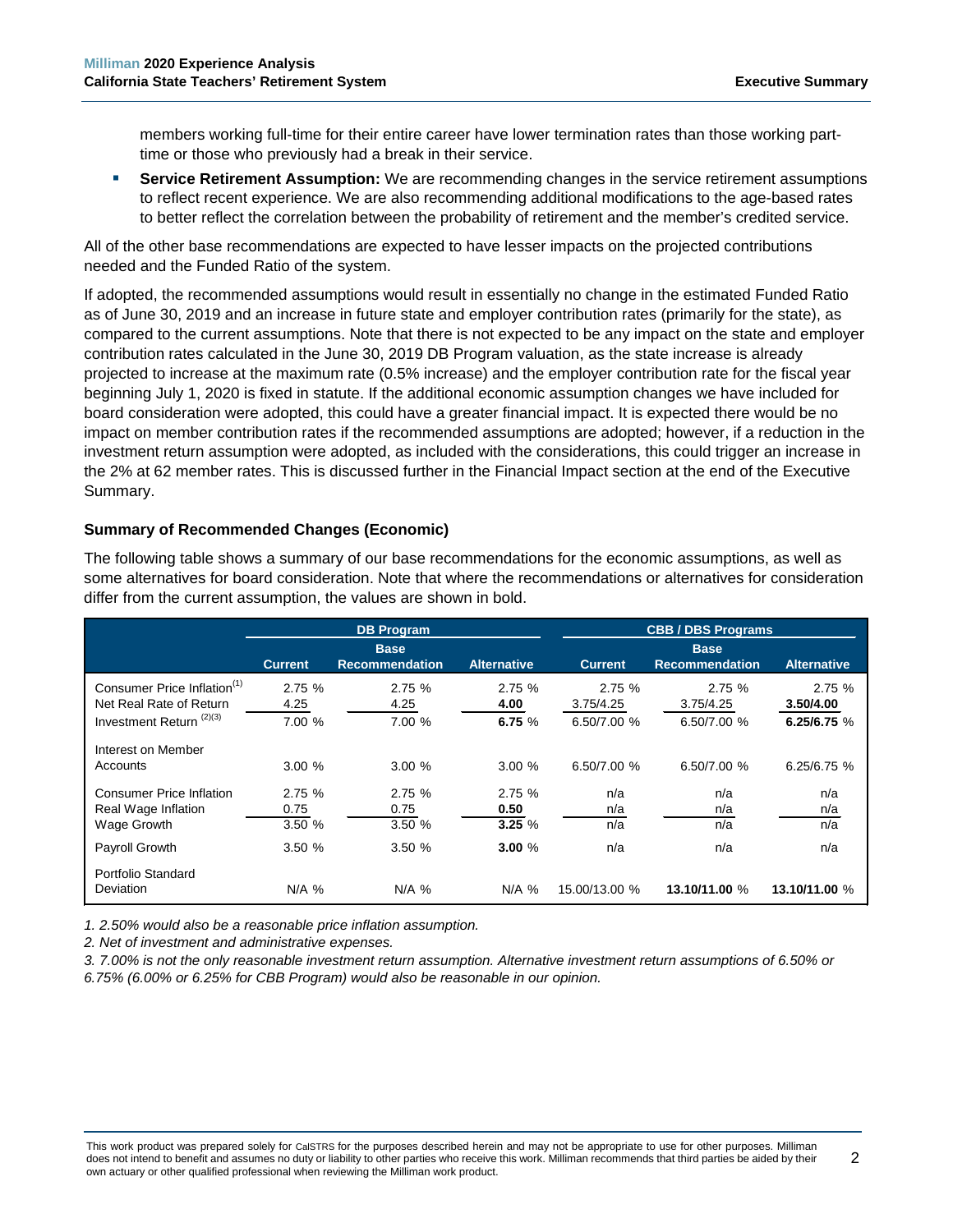# **Summary of Recommended Changes (Demographic)**

The following table shows a summary of our recommendations for the demographic assumptions (i.e., those relating to member behavior).

| <b>Demographic Assumption</b>                                          | <b>Recommended Changes</b>                                |
|------------------------------------------------------------------------|-----------------------------------------------------------|
| Mortality                                                              |                                                           |
| <b>Healthy Retired Members</b>                                         | No change                                                 |
| <b>Beneficiaries</b>                                                   | No change                                                 |
| Disabled Members                                                       | No change                                                 |
| <b>Active Members</b>                                                  | Reduce rates                                              |
| <b>Service Retirement</b>                                              |                                                           |
| Retirement from Active Membership<br>Retirement from Vested Membership | Adjust rates & add additional service levels<br>No change |
| <b>Disability</b><br>Coverage A                                        | Reduce rates                                              |
| Coverage B                                                             | Reduce rates                                              |
| <b>Other Terminations of Membership</b>                                |                                                           |
| Termination                                                            | Reduce rates                                              |
| Probability of Refund                                                  | Make small changes at some age/svc levels                 |
| Salary Increases for Merit                                             | No change                                                 |
| Miscellaneous Assumptions                                              |                                                           |
| <b>Load for Sick Leave Service</b>                                     | Reduce                                                    |
| Probability of Marriage                                                | No change                                                 |
| Number of Children                                                     | No change                                                 |
| Offsets for Death & Disability                                         | No change                                                 |
| <b>Valuation of Current Inactive Members</b>                           | No change                                                 |
| Split between 1990 and New Benefits<br>for Current Retirees            | Update estimates based on retirement year                 |

All assumptions recommended for the DB Program are also recommended to be used for the June 30, 2019 actuarial projection of the Supplemental Benefit Maintenance Account (SBMA) and the June 30, 2019 valuation of the Medicare Premium Payment (MPP) Program.

# **Summary of Recommended Changes (MPP Program)**

The following table shows a summary of our recommendations for the assumptions specific to the MPP Program.

| <b>MPP-Specific Assumption</b> | <b>Recommended Changes</b> |
|--------------------------------|----------------------------|
| Enrollment                     | Decreases at most ages     |
| Part A Premium Increases       | Increased trend rates      |
| Part B Premium Increases       | Increased trend rates      |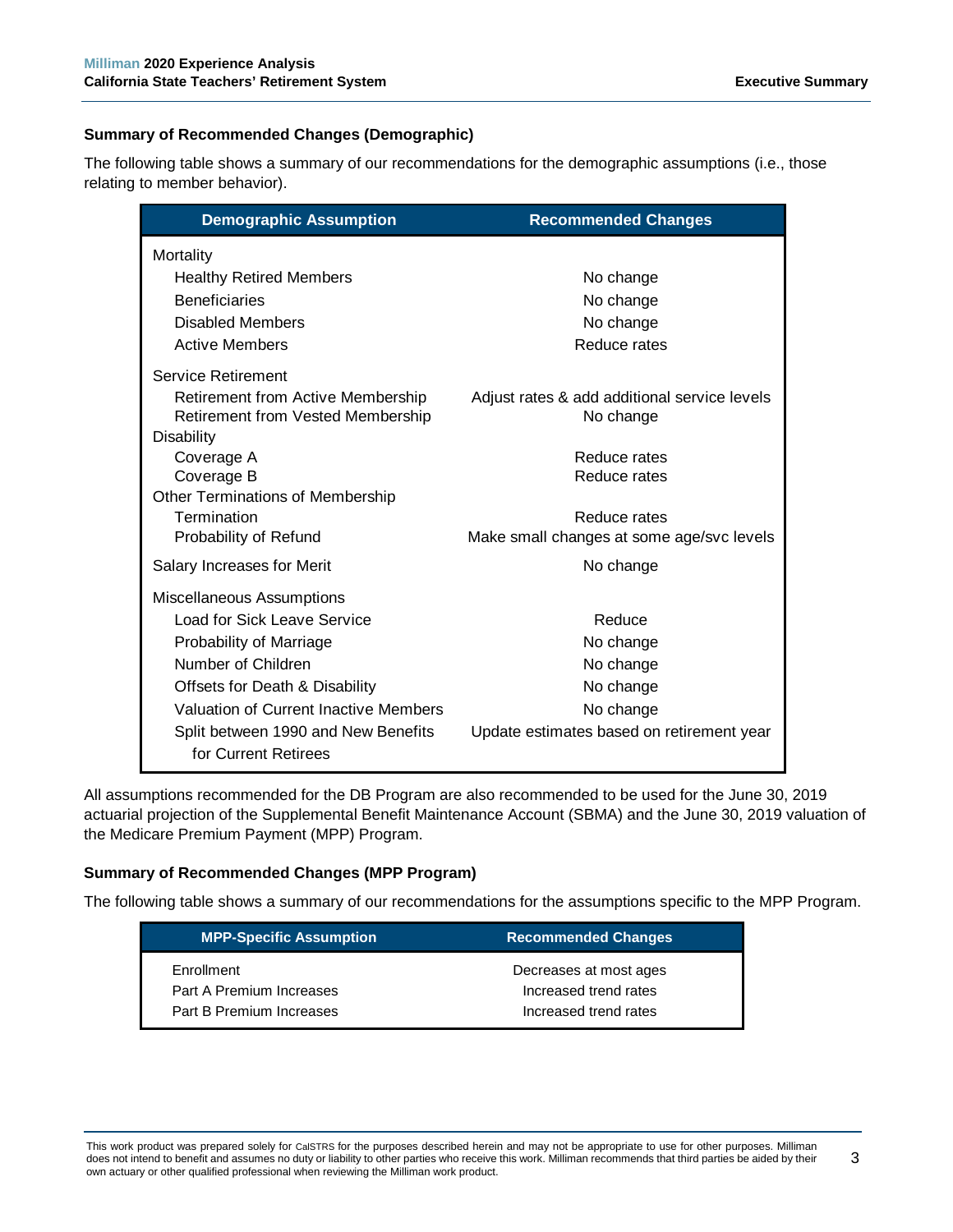# **Economic Assumptions**

Section 2 discusses the economic assumptions: price inflation, general wage growth (includes price inflation and productivity), payroll growth, interest credit on member accounts, and the investment return assumption. We have not recommended any changes to the current DB Program economic assumptions, although we have suggested several changes to be considered.

As discussed in Section 2, price inflation historically has averaged higher than the current 2.75% assumption; whereas, experience over the last 20 years and forecasts for future inflation are lower. It should be noted that there has been a recent rise in price inflation in California; however, national forecasts have remained low and interest rates have continued to decline. Although we consider the current 2.75% assumption to be reasonable and have included it in our base recommendations, consideration should also be given to a lower inflation assumption, such as 2.50%.

Over the last 50 years, wages for all occupations have exceeded price inflation by 0.5%, although the difference has been higher (0.8%) over the last 30 years. Our recommendation is that the difference between wage growth and inflation remain at 0.75%, resulting in a total general wage growth assumption of 3.50%, as well as a 3.50% assumption used to project future payroll. We note that historically the wage growth for California teachers has been close to price inflation, indicating lower wage growth than the assumption. Additionally, our analysis shows some constraints on payroll growth. We have therefore included slightly lower wage growth and payroll growth assumptions for the board's consideration.

Based on the CalSTRS current capital market assumptions and target asset allocation, the current 7.00% investment return assumption for the DB Program is equal to the expected median long-term return (net of expenses). Our recommendation is to retain the current assumption. However, as discussed in more detail in Section 2, recent changes in the economic environment, particularly declining interest rates, are putting downward pressure on expected returns. We have therefore included lower investment return assumptions for consideration. For the DBS Program, we recommend the return assumption continue to be set equal to the DB Program as the DBS Program assets are invested similarly to the DB Program. For the CBB Program, we continue to recommend the assumption be set 0.50% less than the DB Program due to the different asset mix.

Note that our conclusion that the recommended investment return assumption and the alternatives discussed are reasonable is based on the advice of outside experts as provided for in the Actuarial Standards of Practice, in this case the capital market assumptions adopted by CalSTRS, based on advice from their investment staff and consultants. Based on Milliman's January 2019 capital market assumptions, we project a 20-year expected return about 0.5% less than using the CalSTRS capital market assumption. However, it should be noted that Milliman's capital market assumptions are based on an inflation assumption that is about 0.5% less than used by CalSTRS. Therefore, the assumed real rate of return (investment return less price inflation) between the two sets of capital market assumption is consistent. Note that since January 2019, there has been a significant decline in interest rates, which will likely put downward pressure on future expected returns.

We are recommending no change to the interest assumed to be credited to members' accounts in the DB Program (3.00%) which is 0.25% over price inflation. This reflects a middle ground between the historical return on two-year treasuries (which the interest rate is based on) which has averaged less than price inflation over the last 15 years, and our internal forecasts which project returns slightly greater than price inflation.

For the DBS and CBB Programs, we recommend retaining the current practice of setting the assumed interest credit on member accounts equal to the investment return assumption, as the intention under the board policy is to allocate all investment earnings to the member accounts over the long term.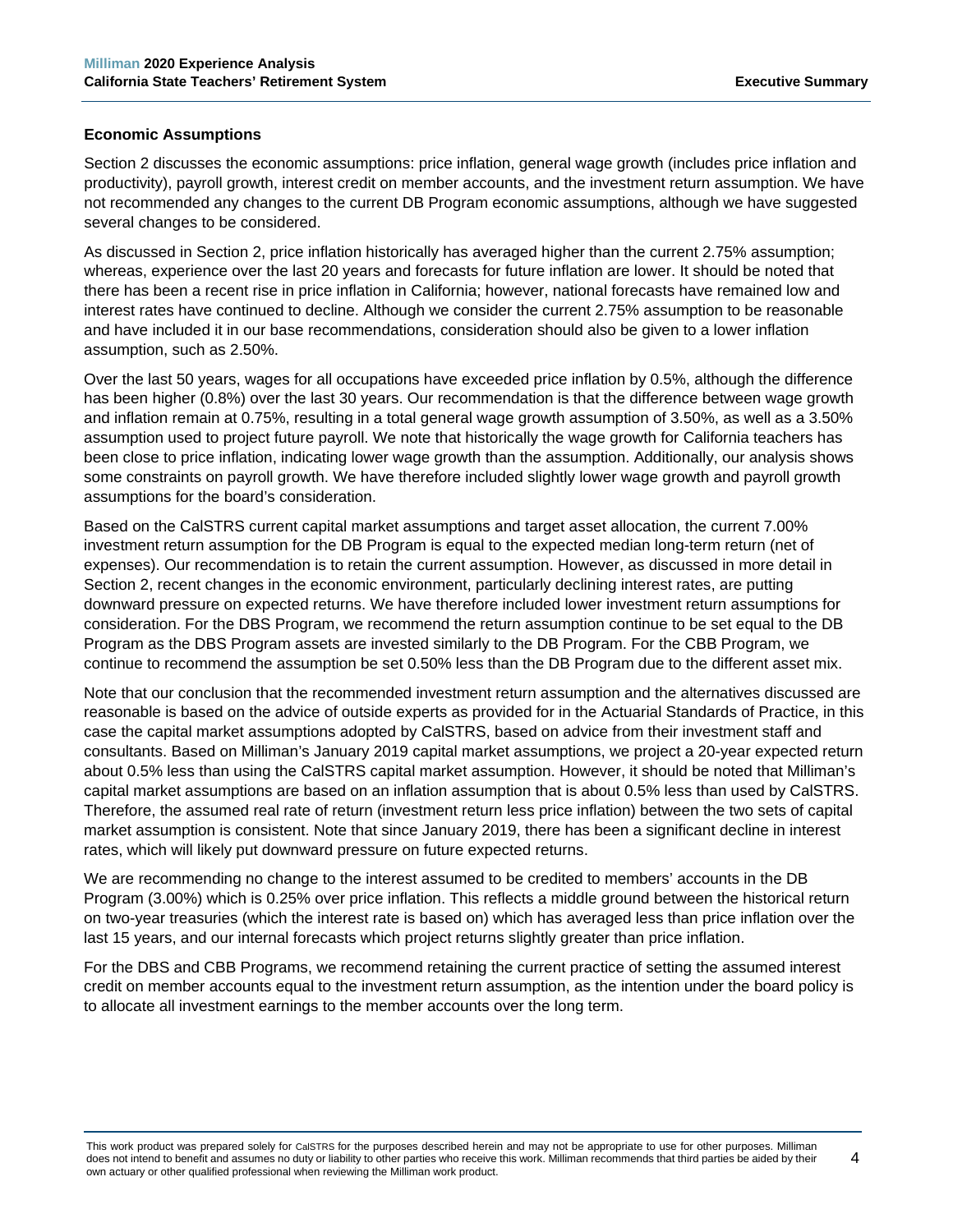Under board policy, the calculation of the additional earnings credits for the DBS and CBB Programs is based on the Funded Ratio of the respective program and certain thresholds. These thresholds are based on the standard deviation of the program's portfolio and are reviewed with the experience study. We recommend the assumed standard deviation be set equal to 13.1% for the DBS Program (previously 15.0%) and 11.0% for the CBB Program (previously 13.0%). Note that the standard deviation of the DBS Program reflects the impact of the SBMA interest credit guarantee, as discussed at the end of Section 2.

# **Actuarial Methods and Miscellaneous Assumptions**

Section 3 discusses the actuarial methods and other miscellaneous assumptions used in the valuation and administration of the system.

We are recommending changes in this area, as follows:

- **Asset Valuation Method** (for funding) We are recommending the current method of smoothing actuarial asset gains and losses be retained. We are recommending a technical modification to the treatment of the accounting value assigned to expected future benefits provided to CalSTRS staff.
- **Actuarial Cost Method** (for funding) We are recommending the current cost method (the Entry Age Normal Cost Method) be retained with a technical modification to remove adjustments to the Normal Costs determined for the individual plan coverages.
- **Sick Leave** We are recommending a small reduction in the additional sick leave that members are assumed to have at service retirement.
- **Option Factors** We are recommending some small updates to the assumptions used for the option factors.
- **1990 Benefits for Retirees**  To split the retiree benefits between 1990 benefits and new benefits, the difference between the one-year and three-year final compensation is estimated for future retirements. For current retirees, historical averages are used. We are recommending updates to the historical measurements to reflect the last three years' experience.

#### **Demographic Assumptions**

Sections 4-10 discuss the demographic assumptions. Unlike the economic assumptions, which are more global in nature, the demographic assumptions are based heavily on recent CalSTRS experience. Demographic assumptions are used to predict future member behavior (e.g., when will the member retire? how long will the member live?).

From a cost perspective, the most significant changes to the demographic assumptions that we are recommending are changes to the termination and service retirement assumptions.

When reviewing the sections on demographic assumptions, please note the following:

- Our analysis uses the Actual-to-Expected (A/E) ratio to measure how well the current assumptions fit actual experience. For example, if the service retirement A/E is 80%, it indicates that there were 20% fewer actual service retirements than expected, and that we should consider decreasing the assumption. By decreasing the expected rates, the result is a higher ratio, in this case closer to 100%.
- When we refer to the "proposed" assumptions, these are the assumptions that we are recommending. The current assumptions are also referred to as the "expected" assumptions.
- For many of the assumptions, we show graphs of our analysis displaying the actual experience for the study (blue bar), the actual experience from the prior study (black bar), the current assumption (green line), and the new proposed assumption (orange line).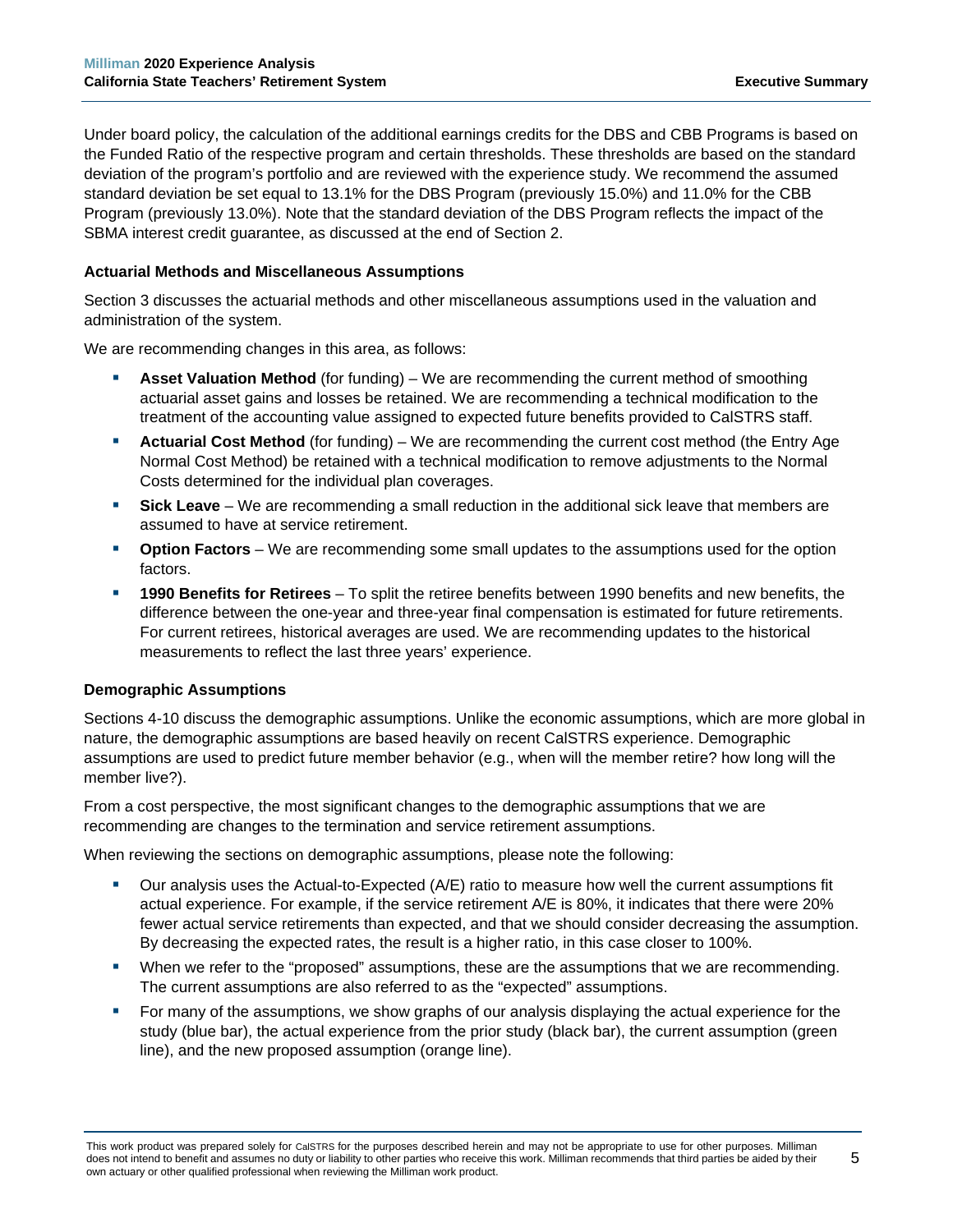The recommended rates are shown in detail in Appendix A.

# **Individual Salary Increases due to Promotion and Longevity (Merit)**

Section 4 discusses the individual salary increases due to promotion and longevity – the merit component of salaries. Our analysis of the merit salary combines the prior four studies due to the variation we typically see in this assumption from one study to the next. Overall, the results show increases have been close to the current rates predicted (as shown in the following graph), and we are not recommending any changes to this assumption. See Section 4 for more details on this analysis.



#### **Salary Increases Less Wage Inflation -- All Members**

# **Mortality after Retirement**

The mortality assumption is used to predict the life expectancy of both members currently in pay status and those expected to receive a benefit in the future. The current assumptions include a projection scale that reflects the gradual year-to-year improvement in mortality that is expected to occur in the future.

The actual mortality experience over the three-year study period was close to that projected by the assumptions (see following graph of female retirees). We are not recommending any changes in the mortality assumptions. Additional details are provided in Section 5.

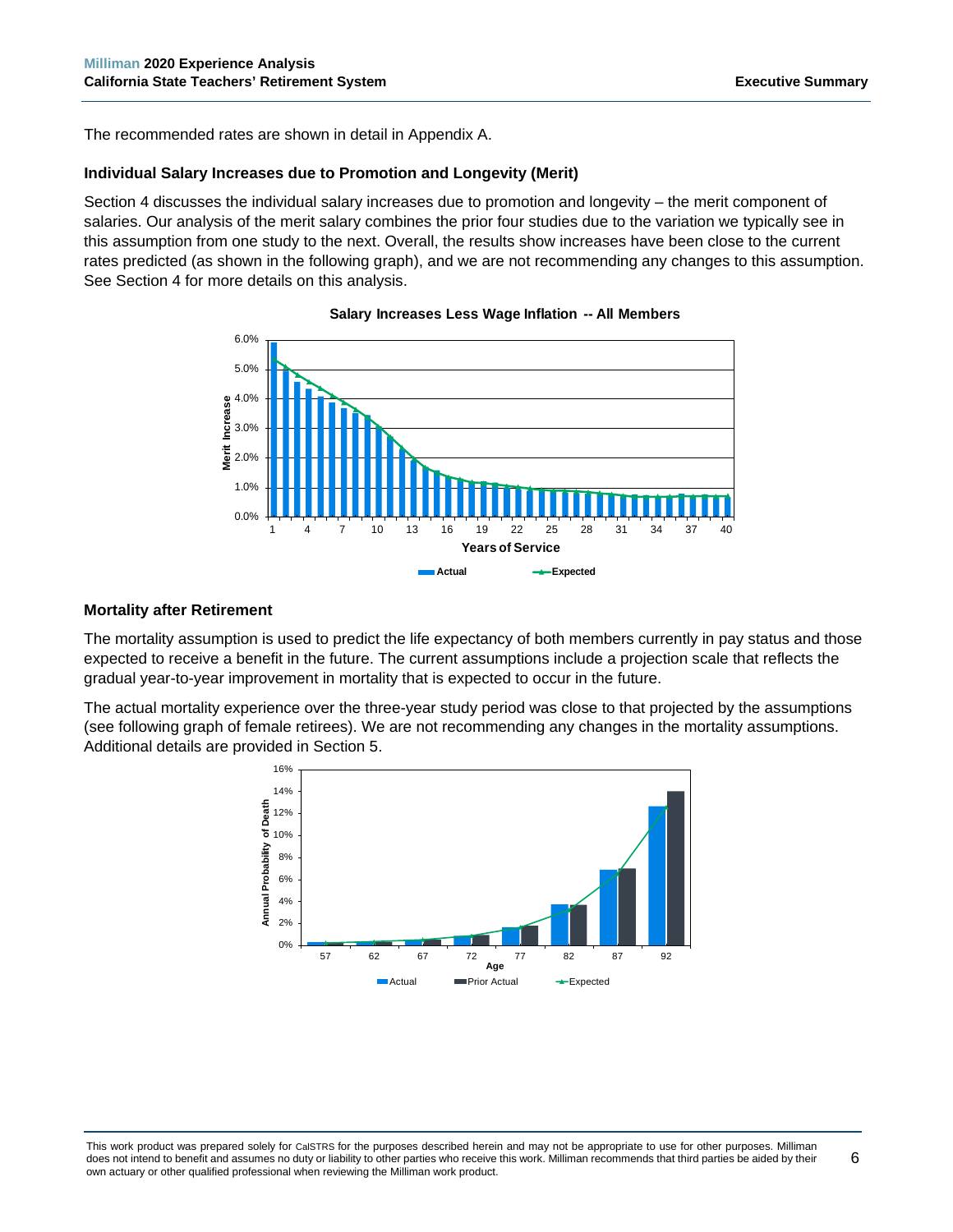# **Death from Active Status**

Overall, the actual number (1,122) of deaths from active status where an annuity was elected was lower than what the assumptions predicted (1,224). We are recommending reduced mortality rates for active members. Further analysis is shown in Section 6 of this report.

# **Service Retirement**

Overall, the number of service retirements from active status was close to what the assumptions predicted, although there were some differences at the various service levels. In particular, members with more than 30 years of service retired at a slightly lower rate than assumed during the period, as shown in the table below.

| Number of Service Retirements (2% at 60) - Expected |        |                 |                             |  |  |  |  |
|-----------------------------------------------------|--------|-----------------|-----------------------------|--|--|--|--|
|                                                     | Actual | <b>Expected</b> | Actual /<br><b>Expected</b> |  |  |  |  |
| Less than 25 Years of Service                       | 15,362 | 14,153          | 109%                        |  |  |  |  |
| 25 to 30 Years of Service                           | 6.920  | 6.344           | 109%                        |  |  |  |  |
| 30 Years or More of Service                         | 11,010 | 12,064          | 91%                         |  |  |  |  |
| Total                                               | 33,292 | 32,561          | 102%                        |  |  |  |  |

We are recommending some modifications in the service retirement rates for 2% at 60 members to reflect actual experience. In particular, we have proposed an overall increase in the assumed rates for members with less than 30 years of service and a slight reduction in the rates at 30 or more years of service. We have also recommended some additional adjustments within the service groups.

The table below illustrates the actual number of service retirements for the 2% at 60 group, along with the expected number based on the proposed assumptions, for males and females combined.

| Number of Service Retirements (2% at 60) - Proposed |               |                 |                             |  |  |  |  |
|-----------------------------------------------------|---------------|-----------------|-----------------------------|--|--|--|--|
|                                                     | <b>Actual</b> | <b>Proposed</b> | Actual /<br><b>Proposed</b> |  |  |  |  |
| Less than 25 Years of Service                       | 15,362        | 14.754          | 104%                        |  |  |  |  |
| 25 to 30 Years of Service                           | 6,920         | 6.826           | 101%                        |  |  |  |  |
| 30 Years or More of Service                         | 11,010        | 11,474          | 96%                         |  |  |  |  |
| Total                                               | 33,292        | 33,054          | 101%                        |  |  |  |  |

For the 2% at 62 members (for whom there is insufficient retirement experience to allow for statistically meaningful analysis), we are recommending some refinements to the current rates, which are currently based on age, to also reflect the impact of a member's service level on his or her probability of retiring in a year.

We are recommending similar changes to the 1990 Structure Benefits that adjust the retirement rates based on credited service, which is in addition to the current approach which varies rates by age. Note that as the 1990 Structure has not applied for nearly 20 years, we do not have any recent experience to assess what the actual retirement rates would be under 1990 Benefit Structure. Historically, the approach has been to maintain the retirement rates from the time the prior structure last applied, which used rates based on age only. We are recommending the change to incorporate credited service to better reflect current actuarial practice and to be consistent with the approach currently used for the current benefit structure for 2% at 60 members.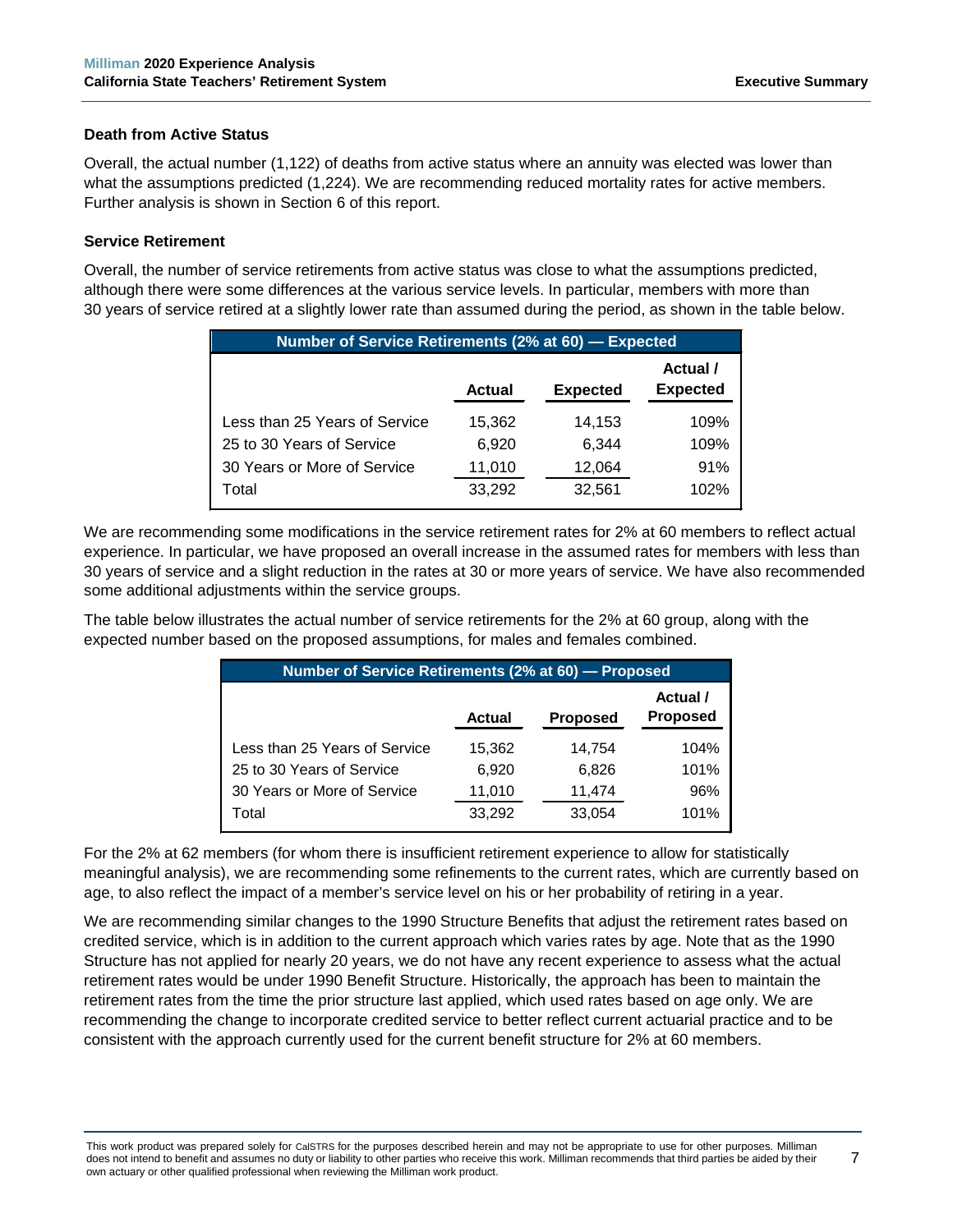Both of these modifications are designed to result in approximately the same expected number of retirements as the current rates project, but have higher rates at higher levels of service (and lower rates at lower levels of service) for a given age.

Further analysis is shown in Section 7 of this report.

# **Disability Retirement**

Overall, the actual number (1,209) of disability retirements was lower than what the assumptions predicted (1,624). We are recommending reduced rates of disability retirement for both Coverage A and B. Further analysis is shown in Section 8 of this report.

# **Other Terminations of Employment**

The termination assumption encompasses members leaving active employment for reasons other than death, disability or service retirement. The current study shows actual rates of termination that are lower than the current assumptions (expected rates) and lower than observed in the prior study (see following graph). We have recommended decreased rates. In making this recommendation, we also considered that members working fulltime for their entire career have lower termination rates than those who have worked part-time or previously had a break in their service. Since a full-time member has greater credited service than a part-time member at the same level of elapsed service, full-time members will have a relatively greater impact on the actuarial obligation. Therefore, we gave greater weight to the full-time service group who have lower rates of termination to better reflect their impact on the actuarial obligation. Further analysis is shown in Section 9 of this report.



#### **Probability of Refund upon Vested Termination**

The actual number of refunds (2,873) paid to vested members at termination was less than the assumptions predicted (3,098). We are recommending small decreases in this assumption and removing the distinction between male and female. Further analysis is shown in Section 10 of this report.

# **Financial Impact – Recommended Assumptions (DB Program)**

The following exhibit shows the expected financial impact on the funding of the DB Program if the recommended package of assumptions is adopted. If these changes are adopted, the total state and employer contribution rates are projected to increase (relative to if the changes were not made), and the Funded Ratio of the DB Program is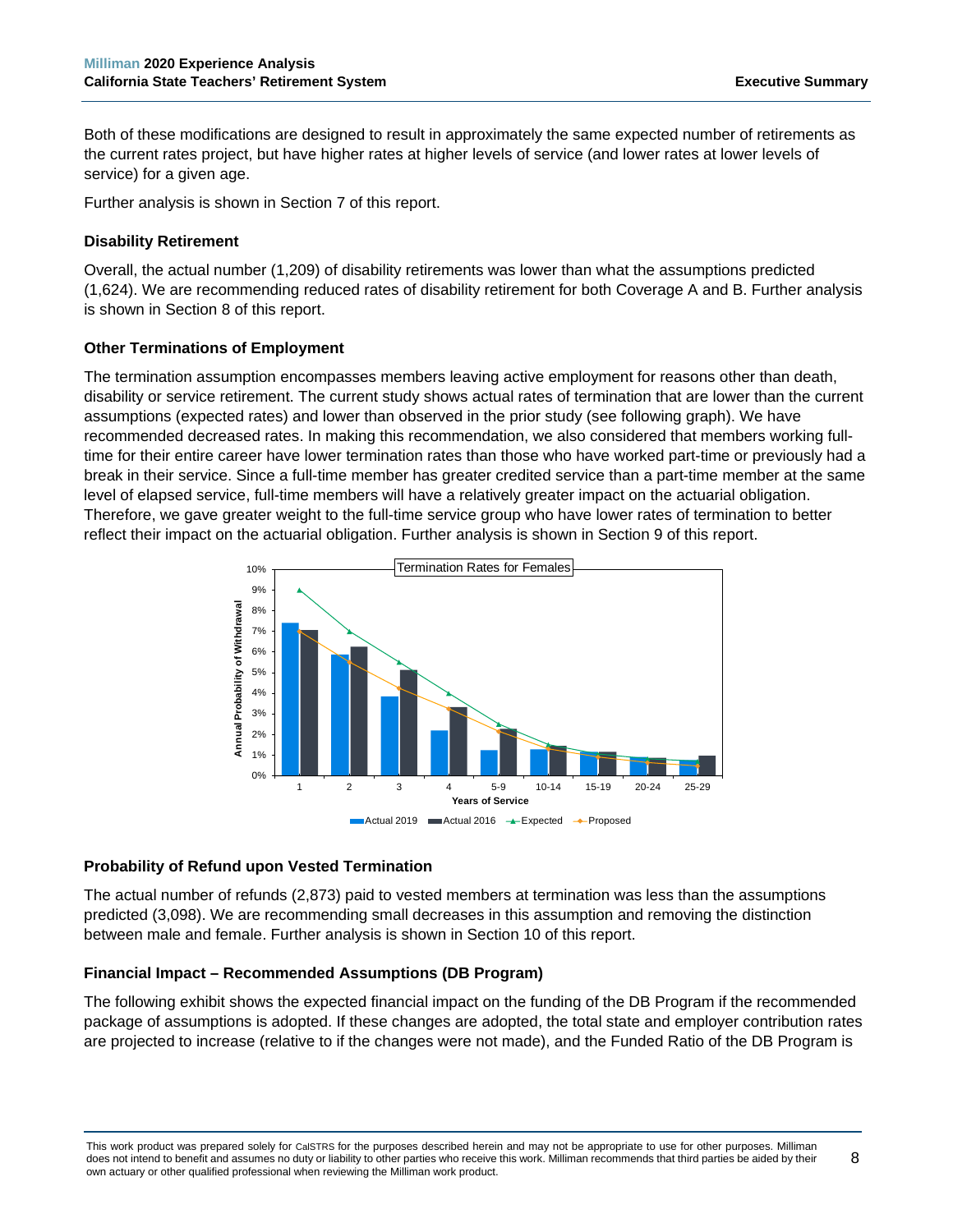not expected to be impacted by the changes. Note that for purposes of these estimates, we have not reflected the impact of the one-time, supplemental contribution made by the state on behalf of the employers resulting from SB 90.

The financial impact was evaluated by performing additional valuations with the June 30, 2018 valuation data and reflecting the proposed assumption changes. We then projected the results to June 30, 2019 with a 6.8% investment return for the fiscal year ended June 30, 2019. The actual financial impact will vary somewhat for the June 30, 2019 valuation due to year-to-year changes.

Based on the 2018 valuation, the state contribution rate was projected to increase to a little over 9.0% of pay in fiscal year 2022-23 and then level off at about 9.0% of pay after that. The gradual increase prior to 2022-23, instead of an immediate increase, is due to constraints on the annual increase in the state contribution rate. The employer contribution rate is on a fixed increasing schedule as a percentage of pay until fiscal year 2021-22 when it is calculated on an actuarial basis within certain constraints. To estimate the impact of the proposed changes on the state and employer contribution rates, we have shown the projected rates for fiscal year 2023-24 in our analysis, as the constraints on contribution rate increases are not projected to apply in this year and the employer contribution rates will be variable by then.

|                                                                      | <b>Normal Cost %</b> |           | <b>Funded</b> | <b>Projected Contribution Rate</b><br>in FY2023-24 |                 |
|----------------------------------------------------------------------|----------------------|-----------|---------------|----------------------------------------------------|-----------------|
|                                                                      | 2% at 60             | 2% at 62  | <b>Ratio</b>  | <b>State</b>                                       | <b>Employer</b> |
| June 30, 2018 Actuarial Valuation                                    | 20.56%               | 17.86%    | 64.0%         | $9.09\%$                                           | 18.16%          |
| Projected Impact with 6.8% FYE2019 Return                            | $0.00\%$             | $0.00\%$  | 1.0%          | 0.08%                                              | $-0.01%$        |
| June 30, 2019 Actuarial Valuation (Est.)                             | 20.56%               | 17.86%    | 65.0%         | 9.17%                                              | 18.15%          |
| <b>Recommended Changes</b>                                           |                      |           |               |                                                    |                 |
| <b>Termination Rate Changes</b>                                      | 0.35%                | 0.26%     | $0.0\%$       | 0.28%                                              | 0.10%           |
| Service Retirement Rate Changes                                      | 0.07%                | 0.06%     | $-0.1%$       | 0.13%                                              | $-0.13%$        |
| <b>Actuarial Method Changes</b>                                      | $-0.07\%$            | $0.00\%$  | 0.1%          | $0.00\%$                                           | 0.08%           |
| All Other Changes <sup>(1)</sup>                                     | $0.01\%$             | $-0.02\%$ | $0.0\%$       | 0.05%                                              | $-0.02\%$       |
| Subtotal for Recommended Changes                                     | 0.35%                | 0.30%     | $0.0\%$       | 0.46%                                              | 0.03%           |
| June 30, 2019 Actuarial Valuation (Est.)<br>with Recommended Changes | 20.91%               | 18.16%    | 65.0%         | 9.63%                                              | 18.18%          |

*1. Assumptions for active death rates, probability of refund, and sick leave credit at retirement.*

Note that if the base recommended assumptions are adopted, it is expected to result in a relatively minor increase in the Unfunded Actuarial Obligation (UAO) and a small shift in the allocation between the state and the employers. For example, if the assumption changes were reflected in the June 30, 2018 DB Program valuation, the total UAO would have been \$107.5 billion (a \$0.3 billion increase). This amount is made up of the 1990 Structure UAO of \$34.0 billion (a \$0.6 billion increase), which the state is responsible for funding, and the UAO for post-2014 "new" benefits of \$73.2 billion (a \$0.3 billion decrease), which the employers are responsible for funding. The remaining piece, the Unallocated UAO, is \$0.3 billion (no change).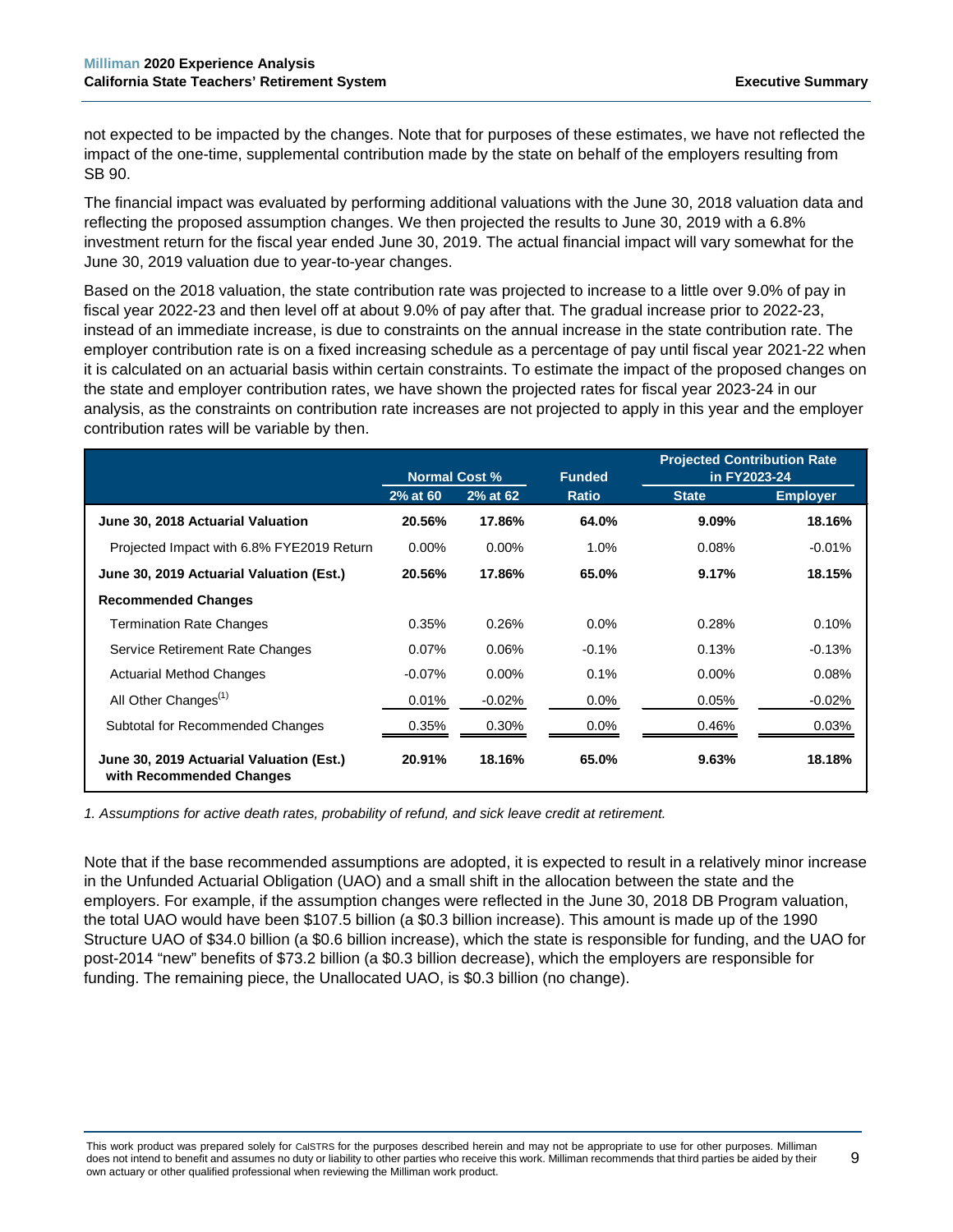# **Financial Impact – Alternative Assumption Changes for Consideration**

Note that the recommended assumptions are not the only set of assumptions that we would consider reasonable. As discussed in Section 2, it would be reasonable for the board to select alternative economic assumptions. We have provided the estimated financial impact of these alternative assumption changes. Note that in combination this package of alternative assumptions would be more conservative than the base recommended package.

To estimate the impact of the proposed changes on the state and employer contribution rates, we have shown the rates for fiscal year 2028-29 in our analysis, as the constraints on state contribution rate increases are projected to apply until this year under the 6.75% investment return assumption scenario.

|                                                                                     | <b>Normal Cost %</b> |          | <b>Funded</b> | <b>Projected Contribution Rate</b><br>in FY2028-29 |                 |
|-------------------------------------------------------------------------------------|----------------------|----------|---------------|----------------------------------------------------|-----------------|
|                                                                                     | 2% at 60             | 2% at 62 | <b>Ratio</b>  | <b>State</b>                                       | <b>Employer</b> |
| June 30, 2019 Actuarial Valuation (Est.)<br>with Recommended Changes <sup>(1)</sup> | 20.91%               | 18.16%   | 65.0%         | 9.38%                                              | 18.22%          |
| <b>Additional Considerations</b>                                                    |                      |          |               |                                                    |                 |
| Wage Inflation and Payroll Growth (3.25%)                                           | $-0.81%$             | $-0.31%$ | 0.5%          | $-1.04%$                                           | 0.49%           |
| Payroll Growth (3.00%)                                                              | $0.00\%$             | $0.00\%$ | $0.0\%$       | 0.14%                                              | 0.49%           |
| Investment Return $(6.75\%)^{(2)}$                                                  | 1.39%                | 1.18%    | $-2.0\%$      | 3.63%                                              | $-0.59%$        |
| Subtotal for Additional Considerations                                              | 0.58%                | 0.87%    | $-1.5%$       | 2.73%                                              | 0.39%           |
| June 30, 2019 Actuarial Valuation (Est.)<br>with Additional Changes                 | 21.49%               | 19.03%   | 63.5%         | 12.11%                                             | 18.61%          |

*1. Differences in projected contribution rates from previous table due to different fiscal year shown.*

*2. 6.50% would also be a reasonable assumption.*

#### **Financial Impact – Member Contribution Rates**

Contribution rates for 2% at 60 members are fixed and are not impacted by the assumptions.

Contribution rates for 2% at 62 members are based on the group's Normal Cost rate and therefore may ultimately be impacted by the assumptions. In general, the rate is set equal to the base member contribution rate of one-half of the Normal Cost rate plus a fixed adjustment for the annual benefit adjustment. As the Normal Cost rate will change year to year due to assumption changes and changes in demographics of the group, 2% at 62 member contribution rates can vary from year to year. However, the base member contribution rate does not change if the increase or decrease in the Normal Cost rate for members is less than 1% of pay since the last adjustment.

Under the recommended assumptions, the Normal Cost rate for 2% at 62 members is 18.16% of pay. This compares to the rate at the last adjustment of 17.89% of pay. As the change is not close to 1% of pay, it is highly unlikely that when the 2019 valuation is completed, the change in the Normal Cost rate for 2% at 62 members would exceed 1.00% and require an increase or decrease to their contribution rate if only the recommended package of assumptions is adopted.

If the recommended assumptions were adopted and the investment return assumption was lowered below 7.00% (as shown with the alternative assumption changes), it would be likely that there would be an increase in the contribution rate for 2% at 62 members.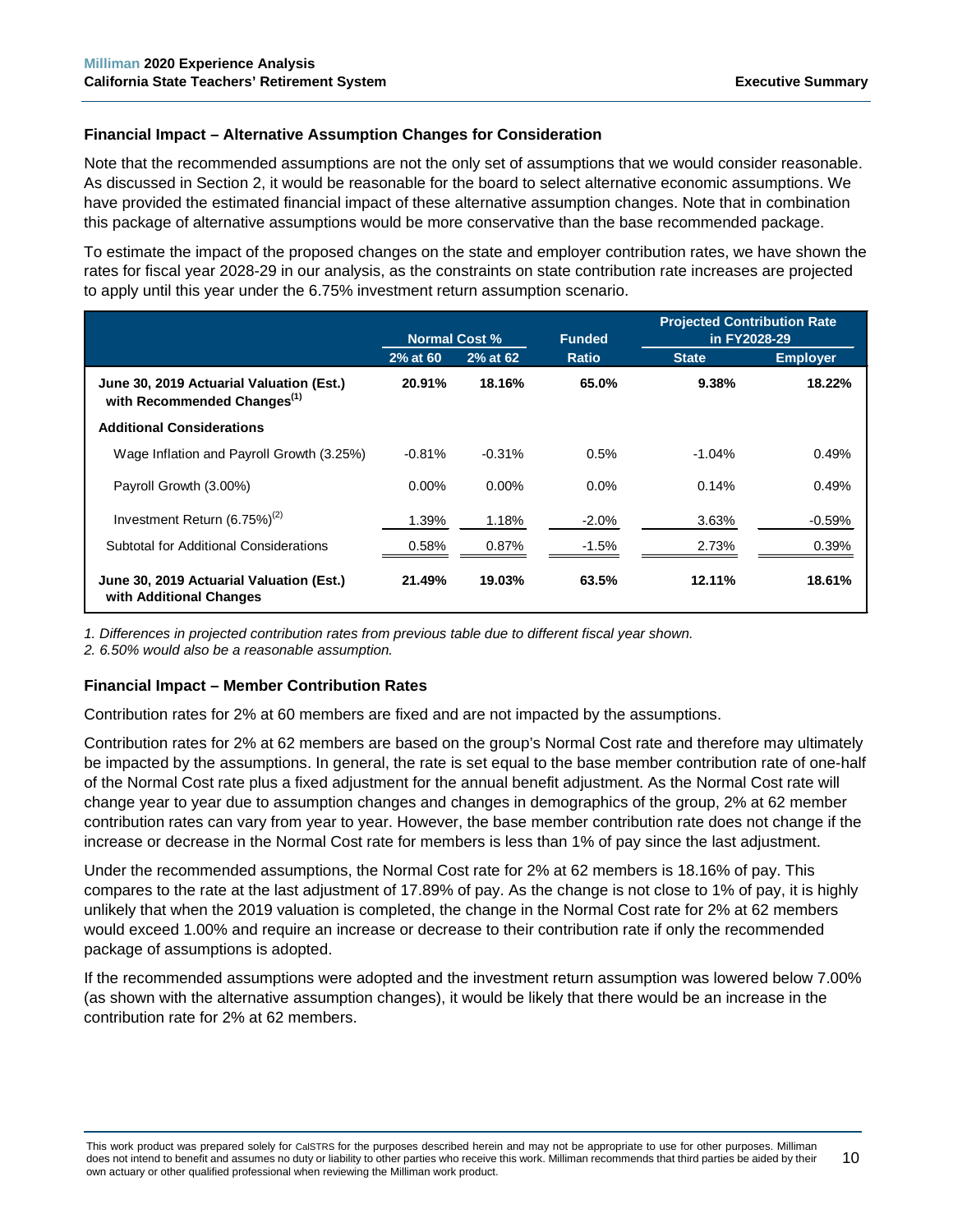# **Financial Impact – Unallocated Unfunded Actuarial Obligation**

The funding legislation included actuarial funding (within certain constraints) for most of the benefits provided by CalSTRS. The one exception is that there is no provision for the state, employers, or members to fund any UAO arising for New Benefits (i.e., those not included in the 1990 Benefit Structure) attributable to service after June 30, 2014, referred to as the "Unallocated UAO". Under the valuation policy, a portion of each year's total contributions, equal to the Normal Cost of the New Benefits, is allocated to fund these benefits. Since the allocated contribution is equal to that Normal Cost, there are no remaining contributions to pay down the Unallocated UAO. Therefore, the Unallocated UAO will increase or decrease based on future experience and changes in actuarial assumptions.

As previously discussed, we are proposing a change to the 1990 Benefit Structure retirement rates to vary them by both age and service level. By changing the 1990 Benefit Structure retirement rates to be consistent with the method used for retirement rates under the current structure, this shifts a portion of the actuarial obligation to the 1990 Benefit Structure; however, there is no corresponding increase in the actuarial obligation for the current structure. This change in method by itself would create a discontinuity with the prior valuation that would materially affect the Unallocated UAO. Therefore, we have included an offsetting adjustment to the 1990 Structure UAO, so the Unallocated UAO is not affected by the change in the method used for the 1990 Benefit Structure retirement rates.

We are projecting that the Unallocated UAO will see a small increase in the next valuation due to the other proposed changes included in the recommended package of assumptions.

# **Financial Impact – Projected 2046 Funding**

The 2018 valuation showed the DB Program was projected to be approximately fully funded by 2046. Applying the recommended package of assumptions to the 2018 valuation, the contributions to the DB Program are projected to be sufficient to reach full funding by 2046; however, higher state and employer contribution rates (relative to those projected in the 2018 valuation report) would be required, with the increase primarily falling on the state.

If all of the alternative economic assumptions were adopted, the DB Program would also be projected to be approximately 100% funded in 2046, and the state and employer contribution rates would be expected to be greater.

The projection assumptions are the same as those stated on page 7 of our 2018 DB Program valuation report, except for the reflection of the assumptions recommended in this report and the inclusion of the estimated FYE2019 investment return of 6.8%.

# **Financial Impact – DBS and CBB Programs**

There would be no impact on the DBS or CBB Actuarial Obligations if the recommended assumptions are adopted, as the non-retired group is valued based on the account values and not affected by the assumptions. The Actuarial Obligation for retirees is only affected by changes in mortality and the investment return assumption, so there would be no impact on retirees either.

If the investment return assumption were lowered to 6.50% or 6.75%, as included with the alternatives for board consideration, the impact on the Funded Ratio of these programs would be less than 1%.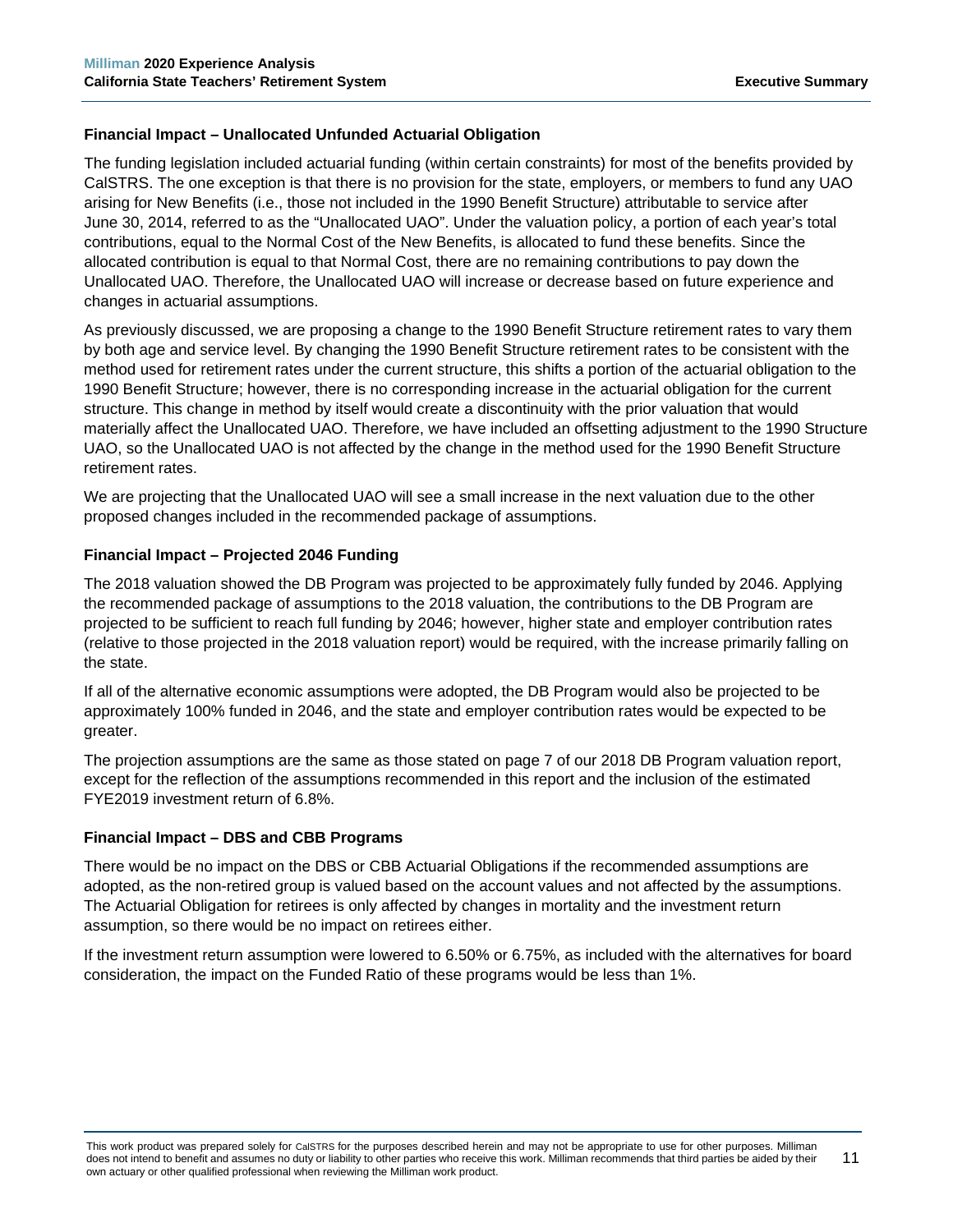# **Financial Impact – SBMA**

The funding of the SBMA is currently projected to be sufficient at the 85% purchasing power level. This would not be affected by either the recommended package of assumptions or the alternatives.

# **Financial Impact – MPP Program**

The proposed increases in the Medicare trend rates are projected to increase the actuarial obligation of the MPP Program, but this is not expected to change the conclusion of the 2018 valuation that there is adequate funding.

# **Variance of Future Results**

The previous analysis showed the estimated financial impact under various assumption and method changes. It is virtually certain that future experience will not exactly match the assumptions. The emerging costs will vary from those presented in this report to the extent that actual experience differs from that projected by the actuarial assumptions. This potential variance is discussed in more detail in our actuarial valuation reports and the "2019 Review of Funding Level and Risks" completed by CalSTRS internal actuarial staff.

# **Complete List of Revised Assumptions and Methods**

Appendix A illustrates the Summary of Actuarial Assumptions as it will appear in the June 30, 2019 valuation report, if all recommended assumptions and methods are adopted. Proposed changes in assumptions are highlighted in yellow. The Appendix does not show any of the alternative assumptions we have provided for board consideration. The recommended assumptions are for use with CalSTRS funding calculations.

# **Assumptions and Methods to be used for Financial Reporting**

In general, the assumptions and methods adopted for the June 30, 2019 funding valuations should also be used for June 30, 2020 financial reporting under Governmental Accounting Standards Board (GASB) Statements 67, 68, 74 and 75. The following are exceptions. None of these represent a change from the current methods.

- Asset method: The Fiduciary Net Positon reported in CalSTRS financial statements should be used.
- Actuarial cost method: The Entry Age Normal Cost Method should be used for all programs. Note that currently an adjustment is made to the funding valuation to explicitly value Coverage A benefits for Normal Cost purposes in the GASB valuation. If the proposed change in the actuarial cost method for funding is adopted, this adjustment would no longer be needed.
- Discount rate (GASB 67/68): The discount rate used in the GASB 67/68 valuations is equal to the investment return assumption used for funding purposes plus an adjustment of 0.10% to make the value gross of administrative expenses. Thus, if the recommended package of assumptions is adopted, the discount rate should remain at 7.10%.
- Discount rate (GASB 74/75): The discount rate used in the GASB 74/75 is set equal to the municipal bond index and updated annually.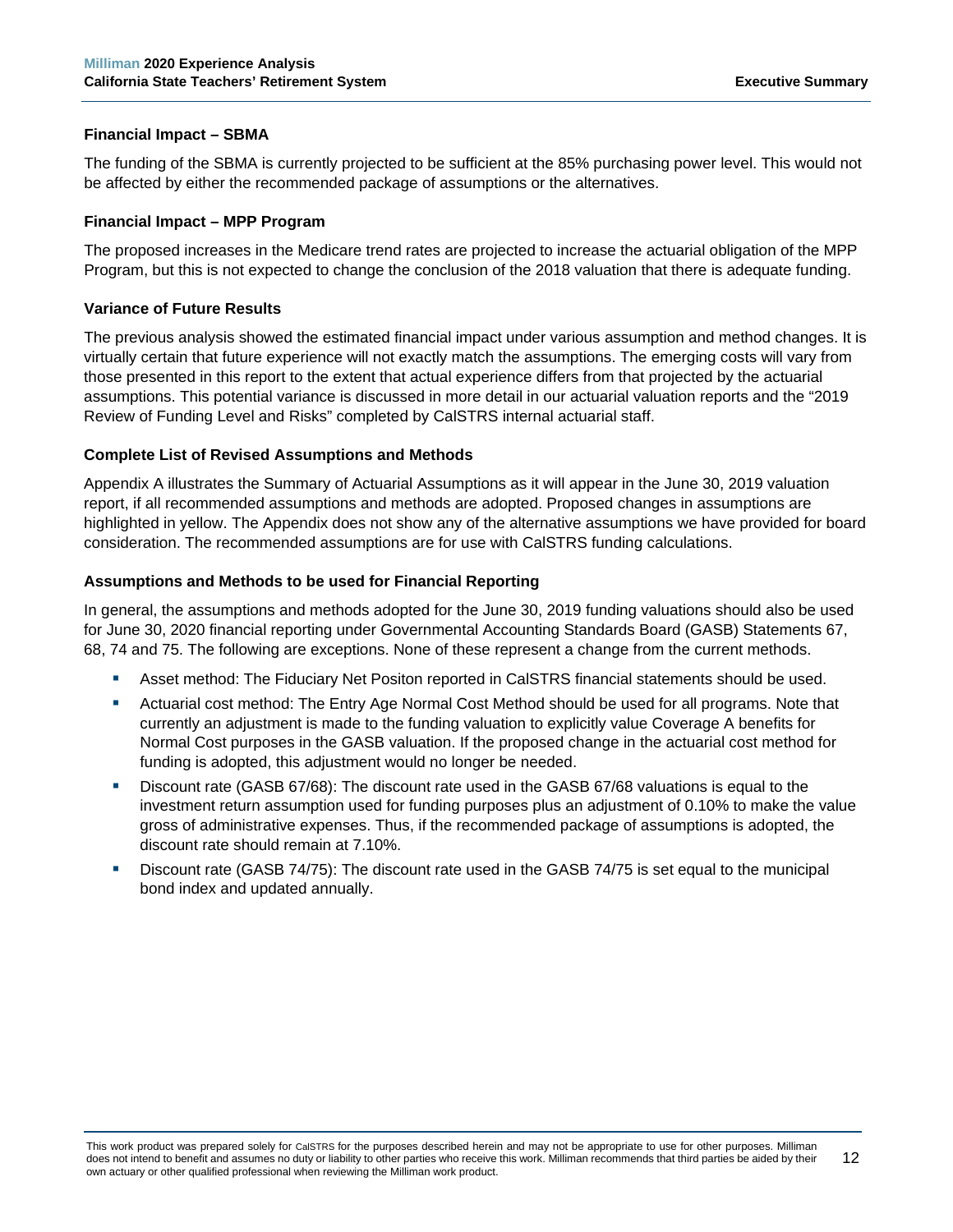# <span id="page-18-0"></span>**2. Economic Assumptions**

Actuarial Standard of Practice (ASOP) No. 27, Selection of Economic Assumptions for Measuring Pension Obligations, provides guidance to actuaries giving advice on selecting economic assumptions for measuring obligations under defined benefit plans. Because no one knows what the future holds, the best an actuary can do is to use professional judgment to estimate possible future economic outcomes. These estimates are based on a combination of past experience, future expectations, and professional judgment. The actuary should consider a number of factors including the purpose and nature of the measurement and appropriate recent and long-term historical economic data.

ASOP No. 27 states that for the assumption to be considered reasonable, it should, among other things, reflect "the actuary's estimate of future experience" and have "no significant bias (i.e., it is not significantly optimistic or pessimistic)."

Each economic assumption should individually satisfy this standard. Furthermore, with respect to any particular valuation, each economic assumption should be consistent with every other economic assumption over the measurement period.

After completing the selection process, the actuary should review the set of economic assumptions for consistency. This may lead the actuary to recommend the same inflation component in each of the economic assumptions proposed.

This section will discuss the economic assumptions. In our opinion, the economic assumptions recommended in this report have been developed in accordance with ASOP No. 27. The following table summarizes our base recommendations and other alternative assumptions that would also be reasonable and the board may wish to consider (changes from current assumptions are shown in bold). Note that in combination the package of alternative assumptions would be more conservative than the base recommended package.

|                                                                       | <b>DB Program</b>        |                                      |                        | <b>CBB/DBS Programs</b> |                                      |                    |
|-----------------------------------------------------------------------|--------------------------|--------------------------------------|------------------------|-------------------------|--------------------------------------|--------------------|
|                                                                       | <b>Current</b>           | <b>Base</b><br><b>Recommendation</b> | <b>Alternative</b>     | <b>Current</b>          | <b>Base</b><br><b>Recommendation</b> | <b>Alternative</b> |
| Consumer Price Inflation <sup>(1)</sup><br>Net Real Rate of Return    | 2.75%<br>4.25            | 2.75%<br>4.25                        | 2.75%<br>4.00          | 2.75%<br>3.75/4.25      | 2.75 %<br>3.75/4.25                  | 2.75%<br>3.50/4.00 |
| Investment Return <sup>(2)(3)</sup>                                   | 7.00 %                   | 7.00 %                               | 6.75 $%$               | 6.50/7.00 %             | 6.50/7.00 %                          | 6.25/6.75 %        |
| Interest on Member<br>Accounts                                        | 3.00%                    | 3.00%                                | 3.00%                  | 6.50/7.00 %             | 6.50/7.00 %                          | 6.25/6.75 %        |
| <b>Consumer Price Inflation</b><br>Real Wage Inflation<br>Wage Growth | 2.75 %<br>0.75<br>3.50 % | 2.75%<br>0.75<br>3.50%               | 2.75%<br>0.50<br>3.25% | n/a<br>n/a<br>n/a       | n/a<br>n/a<br>n/a                    | n/a<br>n/a<br>n/a  |
| Payroll Growth                                                        | 3.50%                    | 3.50%                                | 3.00%                  | n/a                     | n/a                                  | n/a                |
| Portfolio Standard<br><b>Deviation</b>                                | N/A %                    | $N/A$ %                              | $N/A$ %                | 15.00/13.00 %           | 13.10/11.00 %                        | 13.10/11.00 %      |

*1. 2.50% would also be a reasonable price inflation assumption.*

*2. Net of investment and administrative expenses.*

*3. 7.00% is not the only reasonable investment return assumption. Alternative investment return assumptions of 6.50% or 6.75% (6.00% or 6.25% for CBB Program) would also be reasonable in our opinion.*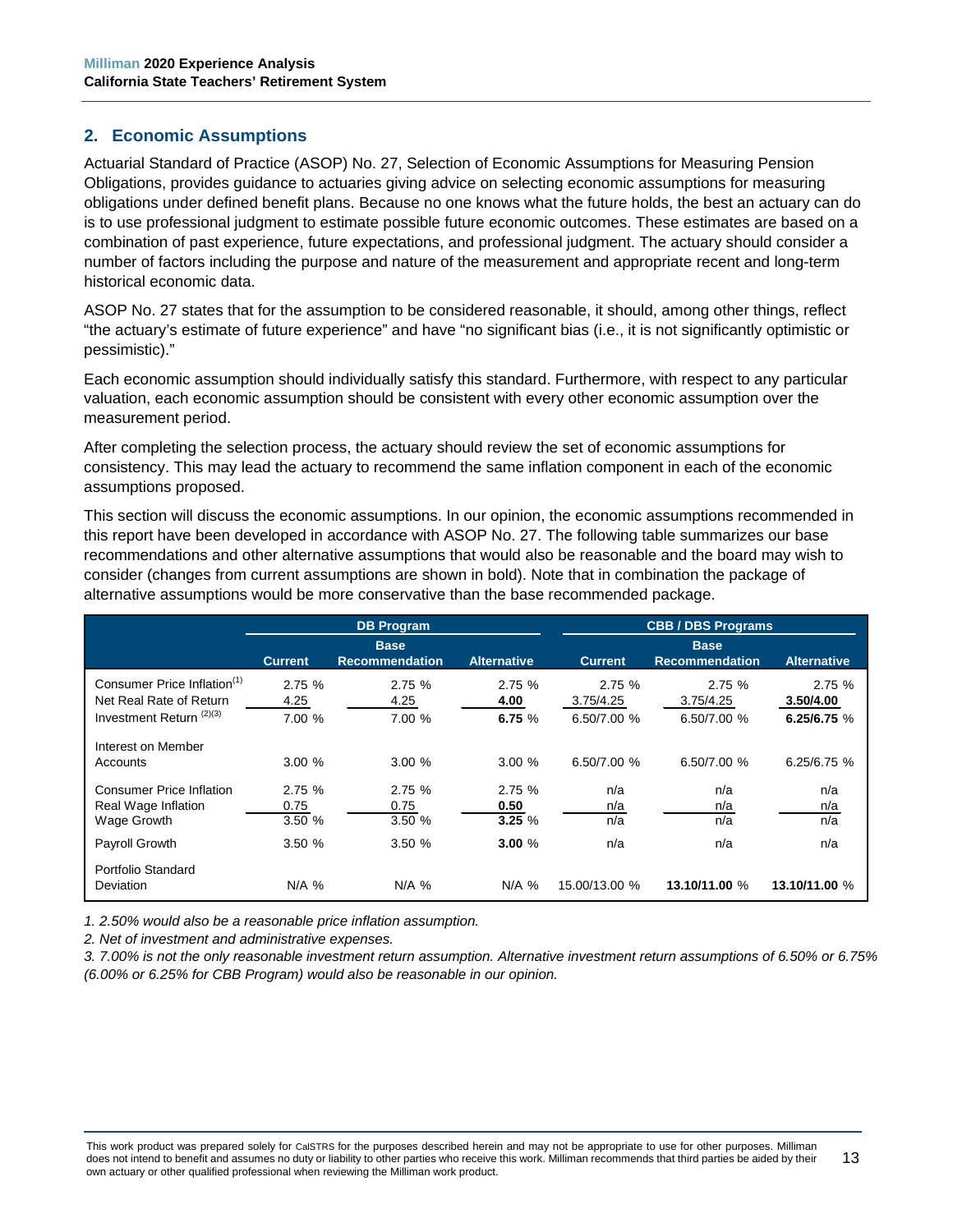# **1. Price Inflation**

#### **Use in the Valuation**

When we refer to inflation in this report, we are referring to price inflation. The inflation assumption has an indirect impact on the results of the actuarial valuation through the development of the assumptions for the investment return, the interest rate on member accounts, the general wage increases and the payroll increase assumption. It also has a direct impact on the actuarial projection of the SBMA, as it will be used to project the expected future purchasing power payments.

The long-term relationship between inflation and investment return has long been recognized by economists. The basic principle is that the investors demand a "real return" – the excess of actual investment returns over inflation. If inflation rates are expected to be high, investors will demand investment returns that are also expected to be high enough to exceed inflation, while lower inflation rates will result in lower expected investment returns, at least in the long run.

The current valuation assumption for inflation is 2.75% per year. Our recommendation is to retain this assumption.

#### **Historical Perspective**

The data for inflation shown below is based on the national Consumer Price Index, US City Average, All Urban Consumers (CPI-U) as published by the Bureau of Labor Statistics.

Although economic activities in general, and inflation in particular, do not lend themselves to prediction on the basis of historical analysis, historical patterns and long term trends are a factor to be considered in developing the inflation assumption.

There are numerous ways to review historical data, with significantly differing results. The table below shows the compounded annual inflation rate for various 10-year periods, and for the 50-year period ended in December 2018. Note that the 50-year average is heavily influenced by the inflation of the late 1970s and early 1980s. The last 30 years have averaged closer to 2.5%.

| <b>Decade</b>         | CPI<br><b>Increase</b> |
|-----------------------|------------------------|
|                       |                        |
| 2009-2018             | 1.8%                   |
| 1999-2008             | 2.5%                   |
| 1989-1998             | 3.1%                   |
| 1979-1988             | 5.9%                   |
| 1969-1978             | 6.7%                   |
| <b>Prior 50 Years</b> |                        |
| 1969-2018             | 4.0%                   |

These are national statistics. The inflation assumption as it relates to the investment return assumption should be based more on national and even global inflation; whereas, the inflation assumption used in the SBMA projection and the wage growth and payroll growth assumptions for the DB Program is tied to inflation in California. We believe that although there have been historical differences between U.S. and California CPI changes, in the long term there should be a high correlation. For comparison, the average CPI increase for California has been 4.2% for the 50-year period 1969-2018, compared to the national average of 4.0%.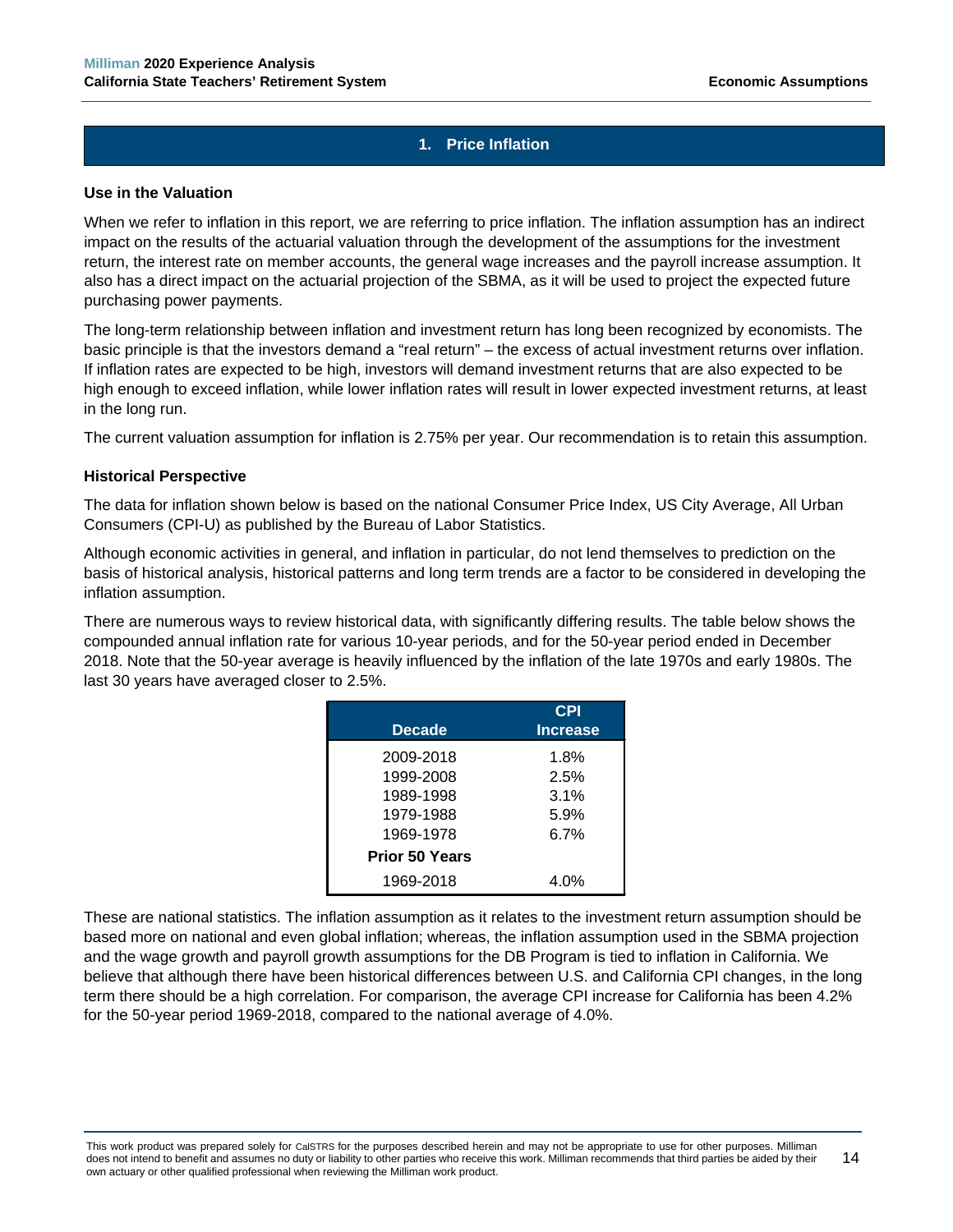The following graph shows historical national CPI increases over the last 30 years. The actual CPI increase has generally been less than 2.75% during the last 25 years of the period. Also shown for comparison are CPI increases specific to California. These have tracked fairly closely to the national statistics, although over each of the last four years, California CPI has exceeded the national CPI by 1.0% on average.



**Historical Inflation**

#### **Peer System Comparison**

According to the Public Plans Database (a survey of over 150 state and local systems maintained by a collaboration between the Center for Retirement Research at Boston College, the Center for State and Local Government Excellence, and the National Association of State Retirement Administrators), the average inflation assumption for statewide systems has been steadily declining. As of the most recent study, the median assumption is 2.75%, so CalSTRS is in the mainstream, although the assumption has been trending down and the most common assumption is now 2.50%. The following graph shows this distribution.

**Price Inflation Assumption**



**Percent of Retirement Systems Using Assumption**

This work product was prepared solely for CalSTRS for the purposes described herein and may not be appropriate to use for other purposes. Milliman does not intend to benefit and assumes no duty or liability to other parties who receive this work. Milliman recommends that third parties be aided by their own actuary or other qualified professional when reviewing the Milliman work product. 15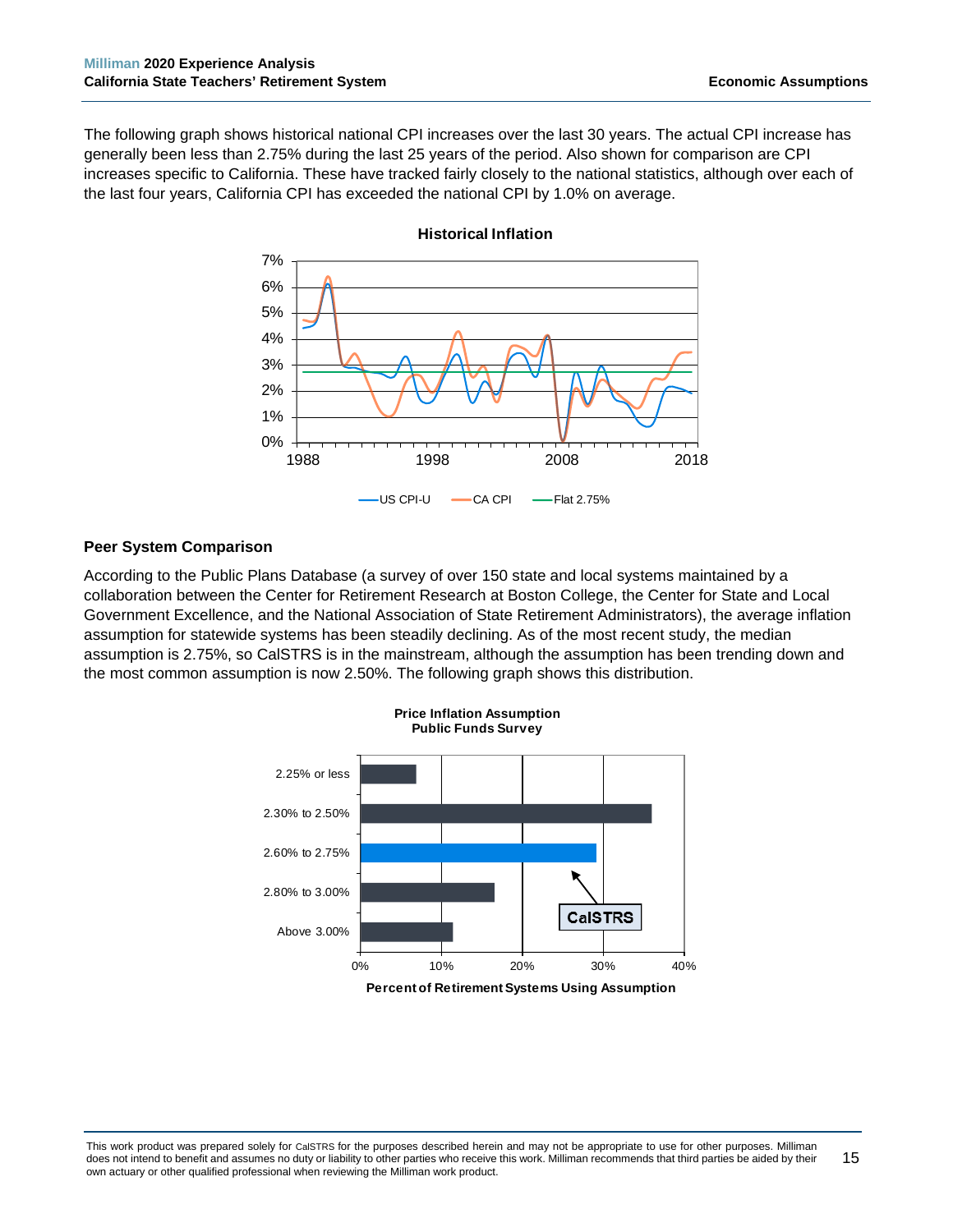#### **Forecasts of Inflation**

Since the U.S. Treasury started issuing inflation indexed bonds, it is possible to determine the approximate rate of inflation anticipated by the financial markets by comparing the yields on inflation indexed bonds with traditional fixed government bonds. Current market prices as of December 2019 suggest investors expect inflation to be about 1.8% over the next 30 years. Most forecasts of future price inflation by economists and investment professionals are lower than 2.75%, although they are generally 2.0% or greater.

We reviewed the expected increase in future CPI used by the Office of the Chief Actuary for the Social Security Administration. In the 2019 Trustees Report, the projected average annual increase in the CPI over the next 75 years under the intermediate cost assumptions was 2.60%.

The consumer price inflation assumption does not directly impact the funding of the DB Program; however, it is used to determine the sufficiency of the SBMA funding to pay purchasing power benefits. It is also used in the determination of the investment return assumption, the assumed interest credit to member accounts, and the wage growth assumption.

Inflation over the last 10 years has averaged nearly 1% less than the 2.75% assumption; however, there has been a recent uptick, particularly in California, with the weighted average CPI for California averaging over 3.0% annually for the last three years. The CalSTRS inflation assumption is close to that projected by Social Security actuaries and is the median assumption amount of other large retirement systems. Our recommended package of assumptions includes no change in the long-term assumed inflation rate of 2.75%, although we have also included a lower assumption of 2.50% for the board's consideration.

| <b>Price Inflation</b>        |       |
|-------------------------------|-------|
| <b>Current Assumption</b>     | 2.75% |
| <b>Base Recommendation</b>    | 2.75% |
| Alternative for Consideration | 2.50% |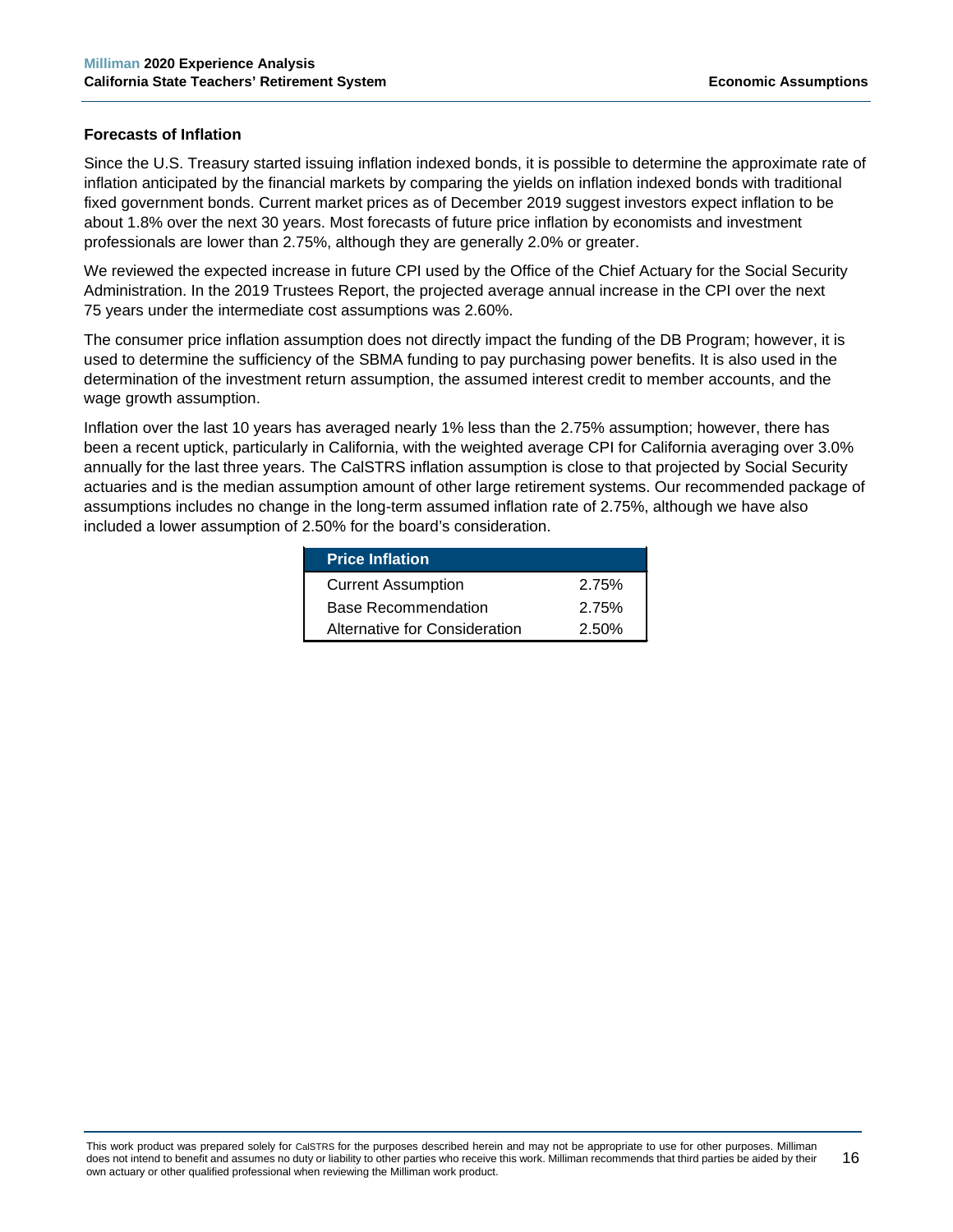# **2. Wage and Payroll Growth**

#### **Use in the Valuation**

Estimates of future salaries are based on two assumptions: 1) general wage increases and 2) merit increases. Rates of increase in the general wage level of the membership are directly related to inflation for California, while individual salary increases due to promotion and longevity occur even in the absence of inflation. The promotion and longevity assumptions, referred to as the merit scale, will be reviewed with the other demographic assumptions.

The current assumption is for wage growth to be 0.75% above the inflation assumption.

# **Historical Perspective**

We have used statistics from the Social Security Administration on the National Average Wage dating from 1969 to 2018.

There are numerous ways to review this data. For consistency with our observations of other indices, the table below shows the compounded annual rates of wage growth for various 10-year periods and for the 50-year period ending in 2018. The excess of wage growth over price inflation represents "productivity" (or the increase in the standard of living, also called the real wage inflation rate).

| <b>Decade</b>         | <b>Wage</b><br><b>Growth</b> | <b>CPI</b><br><b>Increase</b> | <b>Real Wage</b><br><b>Inflation</b> |
|-----------------------|------------------------------|-------------------------------|--------------------------------------|
| 2009-2018             | 2.2%                         | 1.8%                          | 0.4%                                 |
| 1999-2008             | 3.7%                         | 2.5%                          | 1.2%                                 |
| 1989-1998             | 4.1%                         | 3.1%                          | 1.0%                                 |
| 1979-1988             | 6.2%                         | 5.9%                          | 0.3%                                 |
| 1969-1978             | 6.6%                         | 6.7%                          | $-0.1%$                              |
| <b>Prior 50 Years</b> |                              |                               |                                      |
| 1969-2018             | 4.5%                         | 4.0%                          | 0.5%                                 |

These are national statistics for all jobs. For comparison, the average increase in the real wage (compared to California-specific inflation) for members of CalSTRS has been 0.0% for the most recent 30-year period. This is significantly less than the national average which increased 0.8% more than US inflation over the last 30 years and 0.5% for the last 50 years.

#### **Forecasts of Future Wages**

Wage inflation has been projected by the Office of the Chief Actuary of the Social Security Administration. In the 2019 Trustees Report, the ultimate long-term annual increase in the National Average Wage is estimated to be 1.2% higher than the Social Security intermediate inflation assumption of 2.6% per year.

#### **Reasonable Range and Recommendation**

Over the last 50 years, the actual experience, on a national basis, has been less than the current 0.75% real wage increase assumption. When looking over a more recent period (30 years), actual experience has been close to the current assumption. Our analysis shows that actual real wage increases for California teachers have significantly lagged the assumption. It is unclear whether this trend will reverse itself; however, it is our understanding from discussions with CalSTRS that some recent large contracts have contained wage increases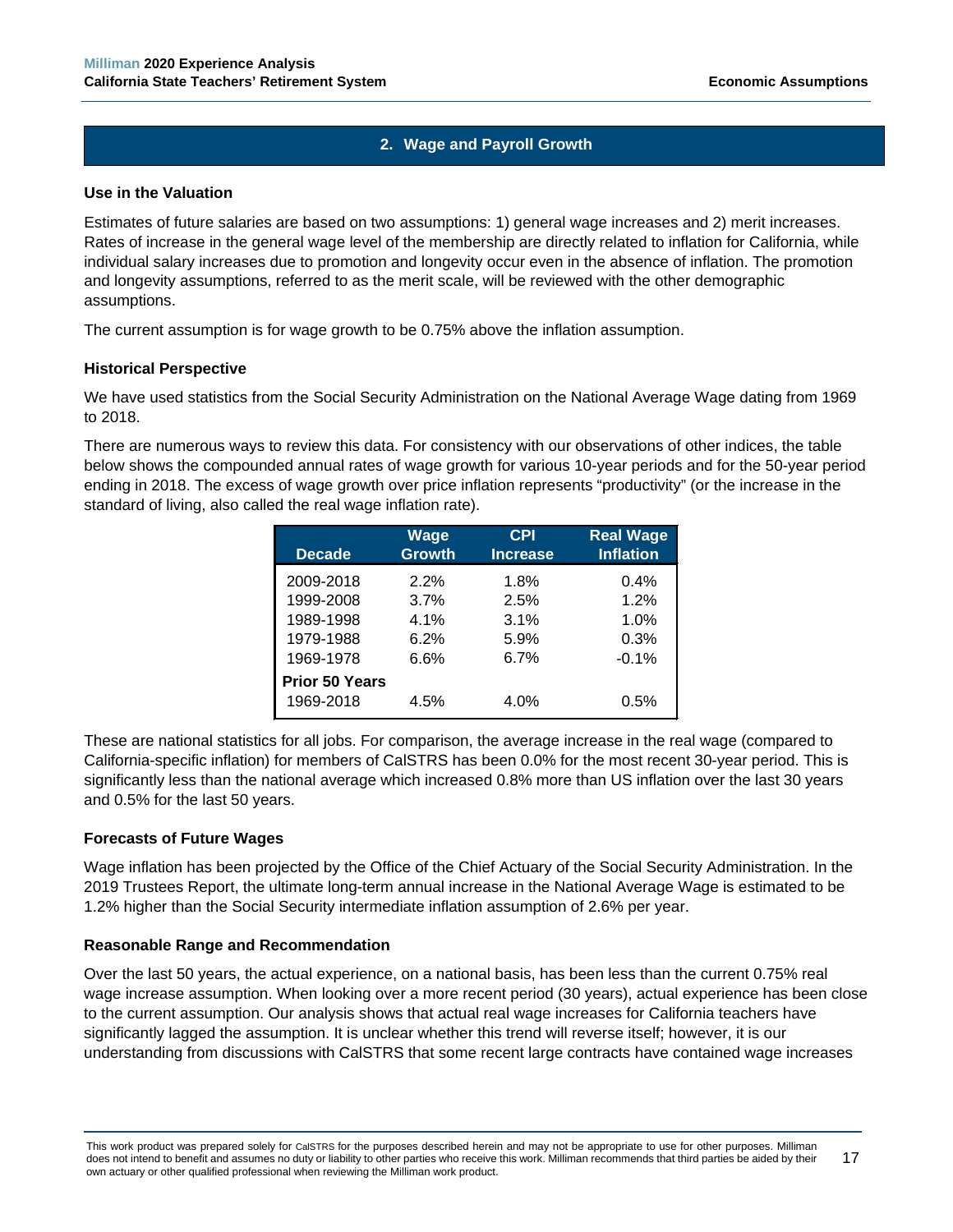above CPI. Also, it is our understanding that the state has been increasing school funding which may make more money available for wages. Our base recommendation is to maintain the current assumption 0.75%, but we would also consider an alternative of 0.50% reasonable.

| <b>Real Wage Growth Rate</b>  |          |
|-------------------------------|----------|
| <b>Current Assumption</b>     | 0.75%    |
| <b>Base Recommendation</b>    | 0.75%    |
| Alternative for Consideration | $0.50\%$ |

The wage growth assumption is the total of the consumer price inflation assumption and the real wage inflation rate. If the real wage inflation assumption remains at 0.75% and the price inflation assumption remains at 2.75%, this would result in a total wage growth assumption of 3.50%, which is no change from the current assumption.

# **Payroll Increase Assumption**

The aggregate payroll of CalSTRS is assumed to increase, without accounting for the possibility of an increase or decrease in membership (the current assumption is that no growth in membership will occur). The current assumption is that the payroll will increase at the same rate as the general wage growth (3.50%).

Over the last 20 years, the number of active DB Program members has increased by 0.8% per year; however, over the last 10-15 years, it has been fairly level.

There are several factors that we believe will apply downward pressure on the total CalSTRS payroll in the future:

- Although we do not have projections of active teacher population, the California Department of Finance publishes a projection of school age children on their website. The January 2019 study projects a decline in the student population over the next 10 years, with an average annual decrease of 0.4% per year.
- As discussed in the CalSTRS 2018 Review of Funding Levels and Risks, when a charter school is created it must decide, as part of the chartering process, whether or not to provide CalSTRS benefits to its employees. In recent years, the percentage of newly created charter schools not electing CalSTRS has been increasing. Although teachers and administrators working for charter schools not covered by CalSTRS currently represents only about one percent of CalSTRS active membership, to the extent the number of charter schools increase, this could result in a decline in future active CalSTRS membership.
- CalSTRS 2% at 62 members are subject to a more restrictive definition of creditable compensation and therefore are expected to have slightly lower pay than comparable CalSTRS 2% at 60 members. Further, this limit on creditable compensation is required by law to only increase based on price inflation. As only a very small percentage of active members are currently over this limit, the current impact on payroll is negligible; however, it is projected that there will be a material increase in this percentage in the future. Based on our analysis, the limit is expected to reduce future CalSTRS payroll growth for 2% at 62 members by about 0.12% per year.

Each of these factors is projected to have a small downward impact on future payrolls; however, there are factors that could lead to an increasing active teacher population:

- Recent increases in state funding could lead to smaller classrooms and therefore an increase in the number of active teachers needed.
- Our understanding is that there are charter school legislation proposals being discussed that could result in a mandate to participate in CalSTRS. If this type of legislation were passed, this could result in a future increase in the number of active teachers.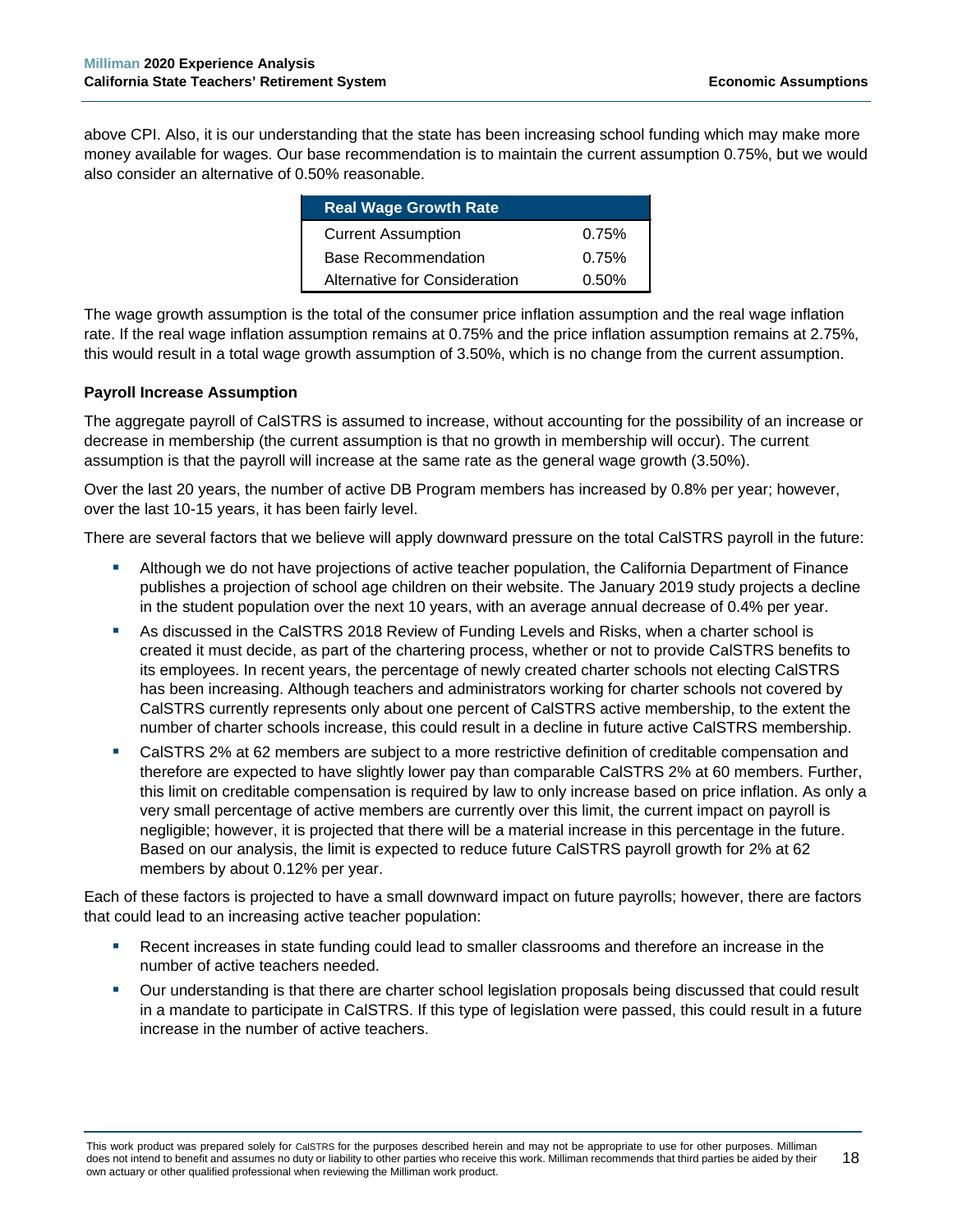Our base assumption is that the payroll increase assumption continues to be equal to the wage growth assumption. As an alternative, the board could consider adopting a payroll increase assumption that is 0.25% less that the general wage growth assumption.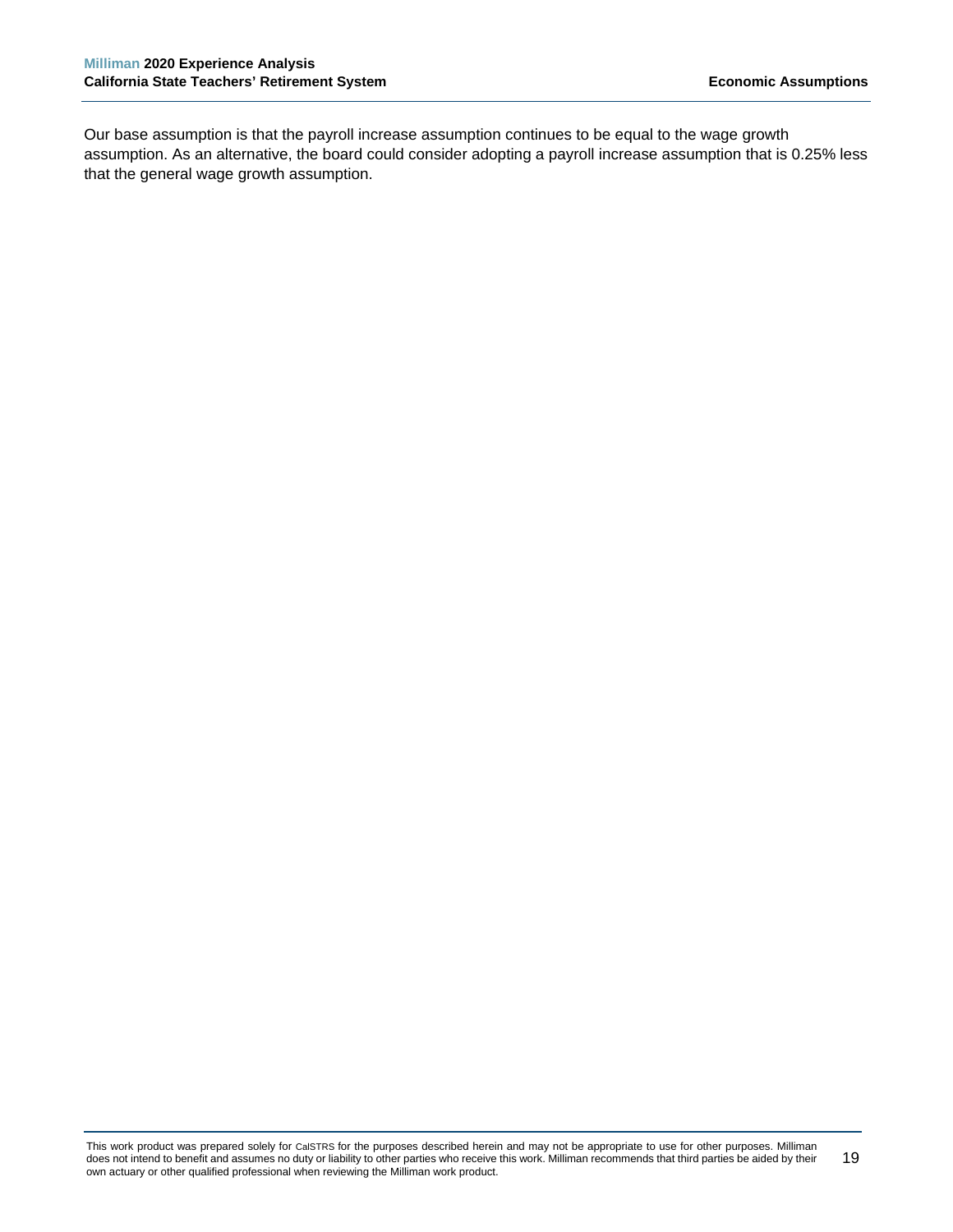# **3. Investment Return**

#### **Use in the Valuation**

The investment return assumption is one of the primary determinants in the calculation of the expected cost of the System's benefits, providing a discount of the future benefit payments that reflects the time value of money. This assumption has a direct impact on the calculation of liabilities, normal costs, and the factors for optional forms of benefits. The current investment return assumption for the CalSTRS DB and DBS Programs is 7.00% per year, net of administrative and investment-related expenses. For the CBB Program, the assumed return is 6.50%. Based on our analysis, the current assumptions remain reasonable. Our recommended assumption set has no changes to the investment return assumption, although if the board were to consider a decrease of up to 0.50%, we believe that would also be reasonable.

#### **Expected Long-Term Investment Return**

We have determined the expected long-term investment return. As input, we have used the CalSTRS capital market assumptions (from Item 7 of the May 2019 Investment Committee meeting) and the CalSTRS target asset allocation (adopted at the November 2019 Investment Committee meeting). The CalSTRS target asset allocation is summarized in the following table:

|                                   | <b>Target Allocation</b> |                   |
|-----------------------------------|--------------------------|-------------------|
|                                   | <b>DB &amp; DBS</b>      | ${\bf CBB}^{(1)}$ |
| Global Equity                     | 42 %                     | 58 %              |
| <b>Private Equity</b>             | 13                       |                   |
| Real Estate                       | 15                       | O                 |
| Inflation Sensitive               | 6                        | 8                 |
| Fixed Income                      | 10                       | 14                |
| <b>Risk Mitigation Strategies</b> | 12                       | 17                |
| Cash                              | 2                        | 3                 |
| Total                             | 100 %                    | 100 %             |

*1. CBB assets are not separately invested and receive earnings based on the total plan assets excluding real estate and private equity. This is Milliman's estimate of the effective CBB allocation.*

Combining these capital market assumptions, which include an underlying inflation assumption of 2.75%, with the target asset allocation policy, we calculate the median long-term (20 years) expected rate of return to be 7.15% (7.05% after adjusting for administrative and investment expenses, which are discussed later). This expected return is the median return on a geometric basis for all State Teachers' Retirement Plan (STRP) assets, and we believe this is a reasonable estimate for the future DB Program return.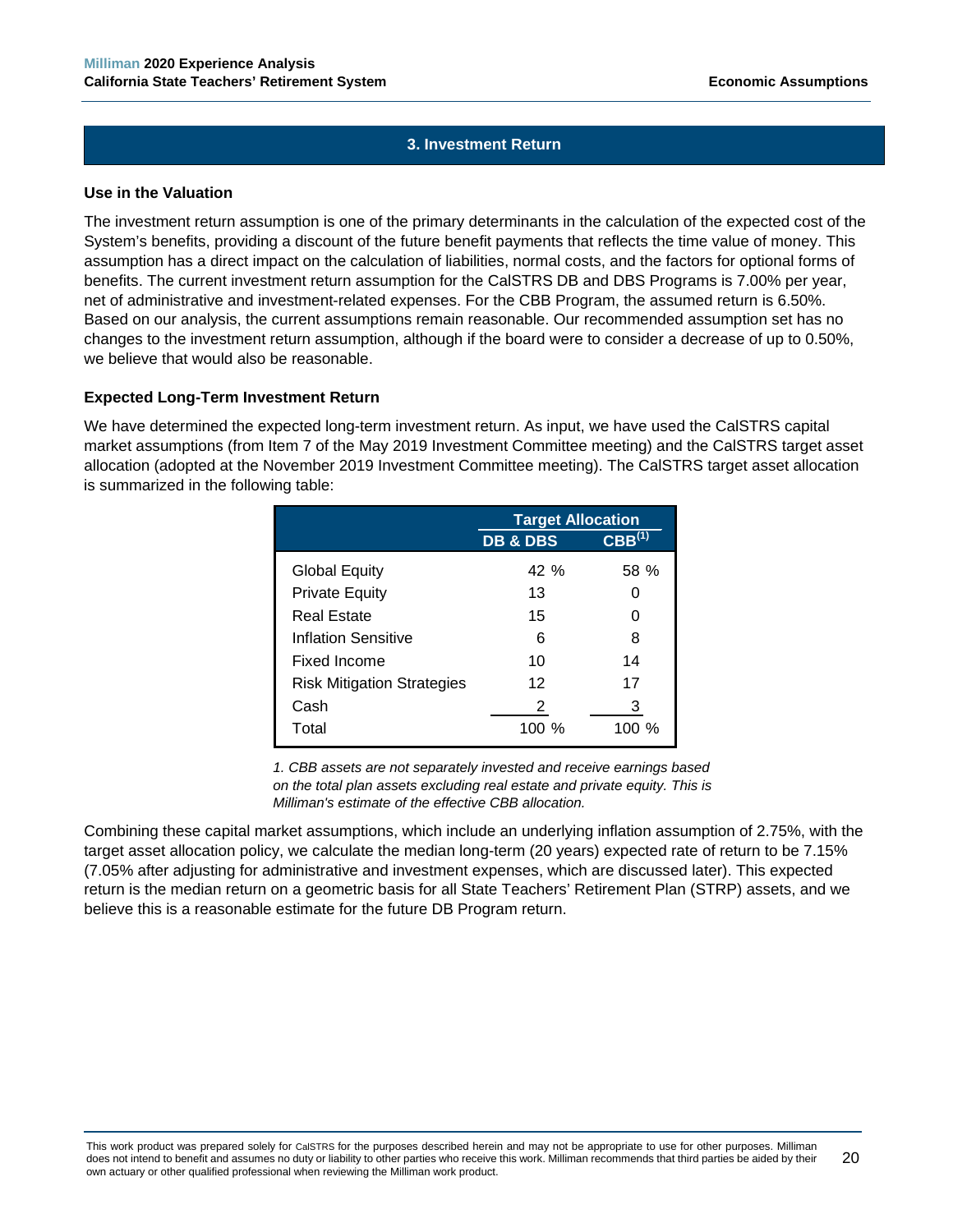# **Capital Market Assumptions**

The capital market assumptions used in our analysis are from Agenda Item 7 (pages INV148-INV149) of the May 2019 Investment Committee meeting. These assumptions are based on an underlying inflation assumption of 2.75%, which is the same as is recommended in this report. The allocation used is shown below:

|                                   | <b>Allocation</b> | <b>Expected</b><br>Return <sup>(1)</sup> | <b>Standard</b><br>Deviation <sup>(2)</sup> |
|-----------------------------------|-------------------|------------------------------------------|---------------------------------------------|
| <b>Global Equity</b>              | 42%               | 7.5%                                     | 17.6%                                       |
| <b>Private Equity</b>             | 13                | 9.0                                      | 24.0                                        |
| <b>Real Estate</b>                | 15                | 6.3                                      | 14.9                                        |
| Inflation Sensitive               | 6                 | 6.0                                      | 12.3                                        |
| Fixed Income                      | 10                | 4.0                                      | 6.2                                         |
| <b>Risk Mitigation Strategies</b> | 12                | 4.5                                      | 10.0                                        |
| Cash                              | 2                 | 2.4                                      | 1.0                                         |
| Total                             | 100 $%$           | 7.15%                                    | 11.5%                                       |

*1. 20-year geometric average.*

*2. Standard deviation does not reflect impact of guaranteed return to SBMA.*

#### **Investment and Administrative Expenses**

The investment return used for the valuation is assumed to be net of all investment and administrative expenses. It is our understanding that the CalSTRS capital market assumptions are effectively net of all investment expenses, so no adjustment in the expected return due to investment expenses is needed.

The following table shows the ratio of total administrative expenses to the fair market value of the CalSTRS assets over the last 10 fiscal years ending June 30. The administrative expense ratio is calculated as the total administrative expense divided by the ending asset balance at fair market value.

| (\$million)<br><b>FYB</b> | <b>Market</b><br><b>Assets</b> | Admin.<br><b>Expense</b> | <b>Expense</b><br><b>Ratio</b> |
|---------------------------|--------------------------------|--------------------------|--------------------------------|
| 2009                      | 118,430<br>\$                  | 140                      | 0.12%                          |
| 2010                      | 129,768                        | 110                      | 0.08                           |
| 2011                      | 155,346                        | 138                      | 0.09                           |
| 2012                      | 151,318                        | 137                      | 0.09                           |
| 2013                      | 166,349                        | 154                      | 0.09                           |
| 2014                      | 190,312                        | 145                      | 0.08                           |
| 2015                      | 191,822                        | 180                      | 0.09                           |
| 2016                      | 189,113                        | 182                      | 0.10                           |
| 2017                      | 209,779                        | 216                      | 0.10                           |
| 2018                      | 224.869                        | 254                      | 0.11                           |

The ratio of administrative expenses to market assets has averaged close to 0.10% over the period shown. This amount does not have a direct impact on the actuarial valuation results, but it does provide a measure of the return on investments that will be needed to meet the actuarial assumption used for the valuation. For example, if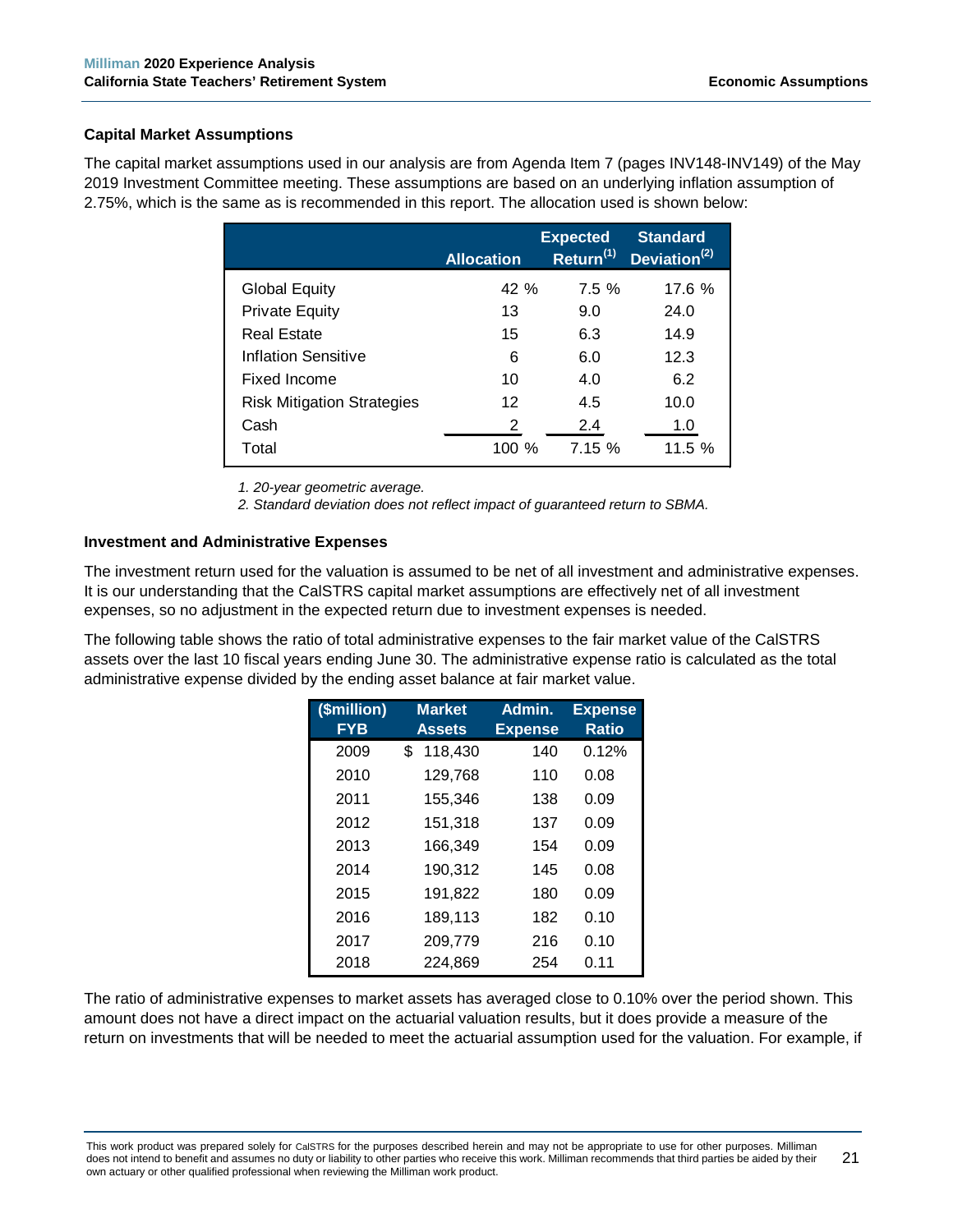the investment return assumption is set equal to 7.00%, then CalSTRS would need to earn a return on its assets, net of investment expenses, of about 7.10% in order to net the current 7.00% assumed return for funding purposes. The assumed administrative expenses will also impact the discount rate used in the GASB 67/68 Financial Reporting Valuation, since GASB requires the discount rate to be gross of administrative expenses.

# **Peer System Comparison**

According to the Public Fund Survey, the average investment return assumption for statewide systems has been steadily declining. As of the most recent study, the median rate is 7.25%. The following chart shows a progression of the distribution of the investment return assumptions. In 2001, very few systems had an assumption of 7.25% or lower and over 80% had an assumption of 8.0% or higher. As of fiscal year 2019, over 50% have an assumption of 7.25% or less and this is continuing to trend down.



# **Capital Market Assumptions Relative to Others**

As noted, our analysis of the expected return has been based on the CalSTRS capital market assumptions. It should be noted that there is currently a fair amount of variation among investment professionals. For example, the expected 20-year return based on Milliman's capital market assumptions and the CalSTRS asset allocation is approximately 6.5%, net of administrative and investment expenses.

The 2019 Horizon Survey of Capital Market Assumptions provides average 10-year capital market assumptions for a number of asset classes based on a survey of 34 investment advisory firms. Combining these capital market assumptions with the CalSTRS asset allocation yields an expected return for the total portfolio of approximately 6.5%, net of administrative and investment expenses. Note that these are 10-year expected returns, as compared to the 20-year time horizon used in the CalSTRS capital market assumptions. The Horizon Survey shows average 20-year capital market assumptions for a subgroup of investment advisors that provide them. The expected return is approximately 7.25% based on the 20-year assumptions.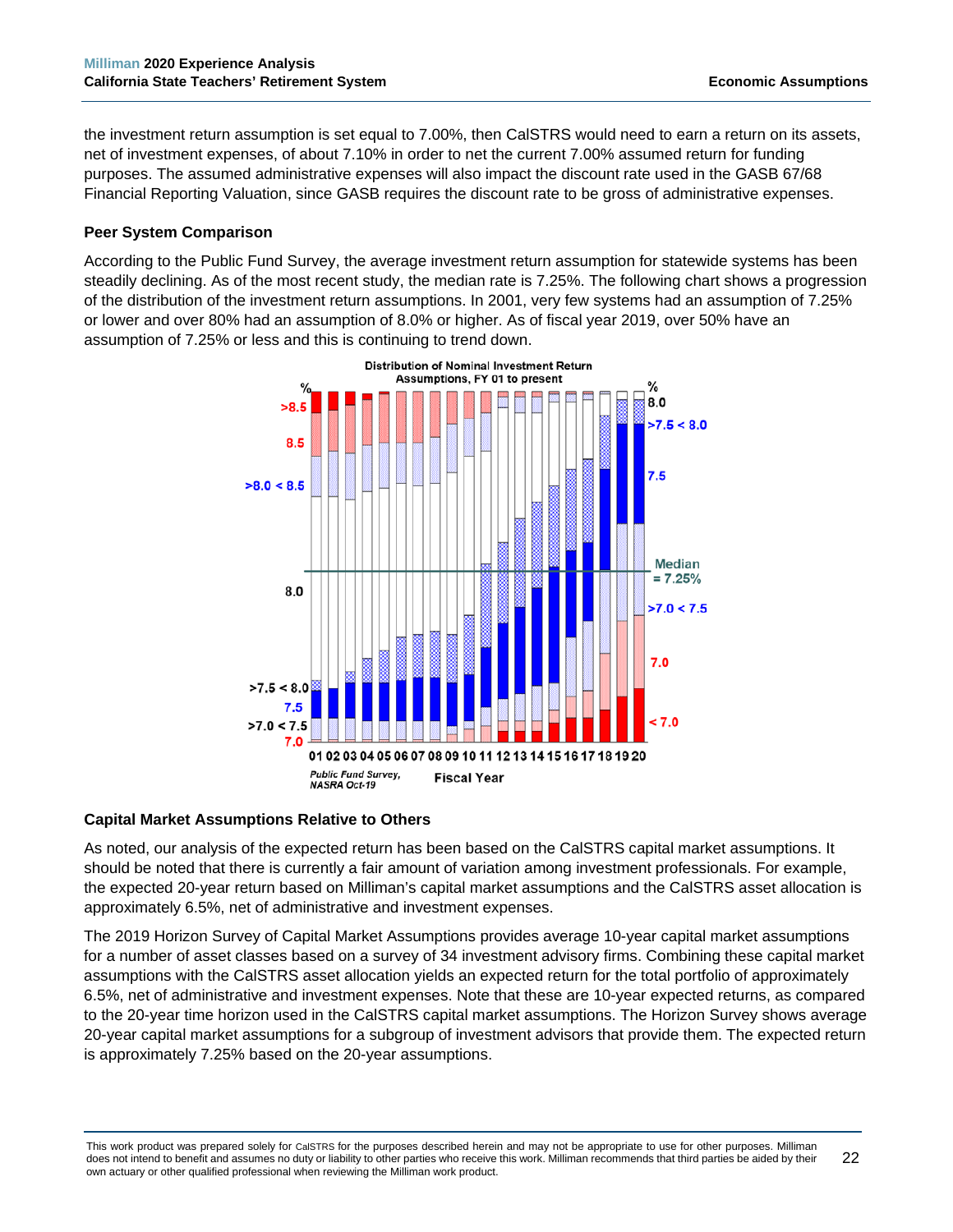It should be noted that Milliman's and Horizon's capital market assumptions are based on a lower inflation assumption than the proposed assumption of 2.75%. The lower underlying inflation assumption will tend to lead to a lower expected return, although not necessarily a one-to-one correspondence. This would indicate an expected return closer to the 7.0% based on the CalSTRS capital market assumptions.

Note that in our analysis of other capital market assumptions, we used the CalSTRS capital market assumptions for specific asset classes if there was not a directly corresponding asset class in the Horizon or Milliman capital market assumptions.

# **Timing of Capital Market Assumptions**

We have primarily based our analysis on the 2019 CalSTRS capital market assumptions. Subsequent to those capital market assumptions being determined, there has been a significant decline in yields on fixed income which we believe will cause a drag on future expected returns.

# **Impact on Contribution Rates and Funding**

Under current law, a change in the investment return assumption (or almost any assumption) can impact the contribution rates paid by the 2% at 62 members, the employers, and the state. The financial impact of the recommended changes in assumptions is shown at the end of the Executive Summary.

One feature of CalSTRS funding is that the changes in the state contribution rate are not symmetrical. That is, increases in any year are limited to 0.50% of the applicable payroll, but there is no limit to decreases, except that the state supplemental rate cannot go below 4.311% of pay until the 1990 UAO is paid off. This means that if the assumptions understate the future costs, it may take a long time for future adjustments to reach the appropriate actuarial level.

# **Expected Return for the CBB Program**

The assets of the CBB Program are a subset of the STRP assets; however, the return credited to the CBB Program assets is based on a different allocation that excludes the private equity and real estate asset classes. Currently, the investment return assumption for this program is 0.5% less than the DB Program to account for this.

We performed similar modeling for the allocation of the CBB Program and found that the expected return is 0.5% less than that for the DB Program. Therefore, we believe that continuing the assumption that the CBB Program return is 0.5% less than the DB Program is reasonable.

#### **Additional Impact of Change**

The investment return assumption also impacts the following:

- **Optional Forms of Payment:** CalSTRS members may elect to receive their DB Program benefit in several forms. The member's unmodified benefit amount is reduced to reflect the actual form of payment elected based on the investment return assumption and mortality rates used. Lowering the investment return assumption used in this calculation will tend to increase the expected cost of the optional form of payment and will therefore result in a slightly greater reduction in the benefit amount (all other things being equal).
- **Service Purchase Costs:** CalSTRS members may purchase service under certain circumstances. Some of these service purchases base the cost on the investment return assumption. If the actual rate of return earned in the long term is less than the investment return assumption used in the service purchase cost calculation, the system will have charged the member less than the true cost, and the employer will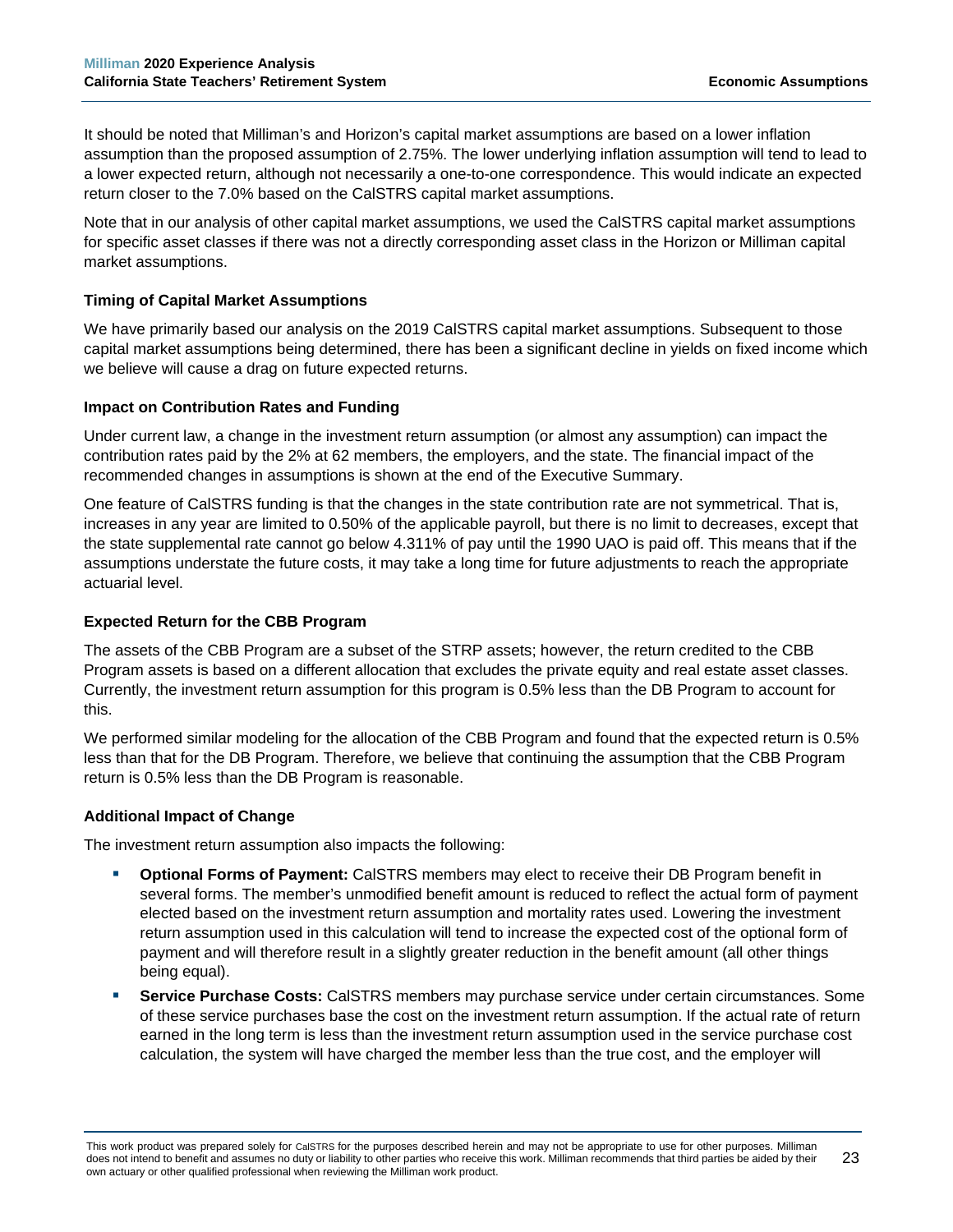ultimately have to make up this shortfall. Conversely, if the actual rate of return earned in the long term is greater than the investment return assumption, the system will have charged the member more than the full actuarial cost, and the employer will have to contribute less in the future. In either situation, the risk or benefit of investment underperformance or overperformance lies with the state and the employers and not the members, as the purchase cost is fixed for the member at the time of purchase.

 **Interest Credited to SBMA:** As previously noted, the DB Program investment return assumption will be used to credit interest to the SBMA.

#### **Possible Alternative Assumptions**

Our recommended package of economic assumptions includes an investment return assumption of 7.00%; however, we believe it is also reasonable for the board to adopt a reduction in the assumption. In the prior section, we have shown the financial impact of using an alternative investment return assumption.

We suggest reductions of 0.25% or 0.50% in the investment return assumption also be considered. The 0.50% reduction would result in an investment return assumption of 6.50%, which is close to the 20-year expected return using Milliman's capital market assumptions and the CalSTRS target asset allocation, along with an underlying inflation assumption of 2.3%. Additionally, although the projected return over the next 20 years using the CalSTRS capital market assumptions is close to 7.0%, the general consensus is that returns over the next 10 years are expected to be lower. As much as any of these projections are certain, the board may want to give a greater weight to the near term, since the board may feel that it has a higher likelihood of being realized than the higher returns expected after 10 years. Adopting a lower investment return assumption would increase the probability of the assumption being met in the future.

# **Conclusion**

Based on portfolio analysis, the current 7.0% investment return assumption for the DB and DBS Programs is approximately equal to the expected long-term median return (net of administrative and investment expenses), based on the CalSTRS 2019 capital market assumptions. We believe the current assumption is reasonable, although we have included alternative assumptions for the board's consideration. For the CBB Program, we are recommending the assumption remain equal to the DB Program assumption less 0.5%.

| <b>Investment Return Assumption</b> |                     |            |  |
|-------------------------------------|---------------------|------------|--|
|                                     | <b>DB &amp; DBS</b> | <b>CBB</b> |  |
| <b>Current Assumption</b>           | 7.00%               | 6.50%      |  |
| <b>Base Recommendation</b>          | 7.00%               | 6.50%      |  |
| <b>Alternative Assumptions</b>      | 6.75%               | 6.25%      |  |
|                                     | 6.50%               | 6.00%      |  |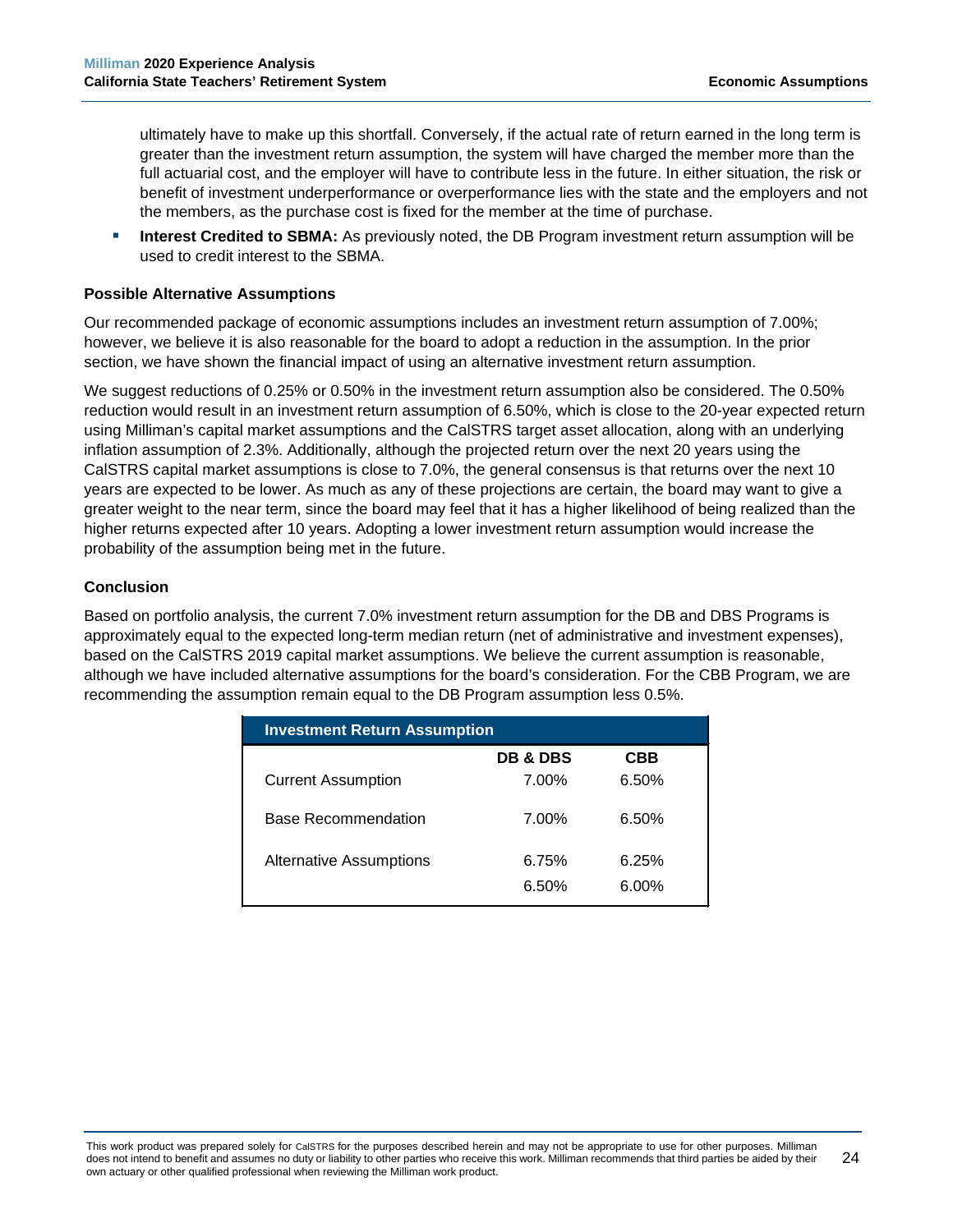# **4. Interest on Member Accounts**

#### **Use in the Valuation**

This assumption is used to predict the level of future member account balances. In the DB Program, the account balance may be refunded upon termination of membership. In the DBS and CBB Programs, all benefits are dependent on the level of the account balance.

The current assumption is 3.00% per year for the DB Program. For the DBS and CBB Programs, the assumed interest credit is set equal to the investment return assumption.

#### **DB Program**

The board's policy is to credit interest to member accounts in an amount to be calculated annually based on the rate paid on two-year Treasury notes for the previous 12 months. The rate can go no higher than the actuarial assumed investment return, nor lower than a current passbook rate.

In light of this policy, the actuarial assumption in the valuation has been set equal to the assumed increase in the Consumer Price Index plus a margin to reflect the yield in excess of inflation on two-year Treasuries. The following table shows the average excess yield of two-year Treasuries over inflation since 2000.

| <b>Excess Yield over Inflation on 2-Year Treasuries</b> |            |                      |             |  |
|---------------------------------------------------------|------------|----------------------|-------------|--|
|                                                         |            | 2-Year               | Excess /    |  |
| Year                                                    | <b>CPI</b> | <b>Treasury Rate</b> | (Shortfall) |  |
| 2000                                                    | 3.2%       | 5.7%                 | 2.5%        |  |
| 2001                                                    | 3.5        | 6.0                  | 2.5         |  |
| 2002                                                    | 1.1        | 3.5                  | 2.4         |  |
| 2003                                                    | 3.0        | 2.4                  | (0.6)       |  |
| 2004                                                    | 1.7        | 1.7                  | 0.0         |  |
| 2005                                                    | 3.0        | 2.6                  | (0.4)       |  |
| 2006                                                    | 3.6        | 4.0                  | 0.4         |  |
| 2007                                                    | 2.4        | 5.0                  | 2.6         |  |
| 2008                                                    | 4.0        | 3.9                  | (0.1)       |  |
| 2009                                                    | 0.2        | 1.8                  | 1.6         |  |
| 2010                                                    | 2.1        | 0.9                  | (1.2)       |  |
| 2011                                                    | 2.1        | 0.7                  | (1.4)       |  |
| 2012                                                    | 2.9        | 0.4                  | (2.5)       |  |
| 2013                                                    | 2.0        | 0.3                  | (1.7)       |  |
| 2014                                                    | 1.1        | 0.3                  | (0.8)       |  |
| 2015                                                    | 0.0        | 0.5                  | 0.5         |  |
| 2016                                                    | 1.0        | 0.7                  | (0.3)       |  |
| 2017                                                    | 2.7        | 0.9                  | (1.8)       |  |
| 2018                                                    | 2.2        | 1.5                  | (0.7)       |  |
| 2019                                                    | 1.5        | 2.6                  | 1.1         |  |
|                                                         |            |                      |             |  |

As shown in the table, since 2010 the excess has been negative in many years as the average increase in the two-year Treasury rate has been less than inflation, by an average of 0.9%. For 10 ten years prior to that, the average excess of the two-year Treasury rate over the CPI was 1.1%, for a total excess of 0.1% over the 20-year

This work product was prepared solely for CalSTRS for the purposes described herein and may not be appropriate to use for other purposes. Milliman does not intend to benefit and assumes no duty or liability to other parties who receive this work. Milliman recommends that third parties be aided by their own actuary or other qualified professional when reviewing the Milliman work product. 25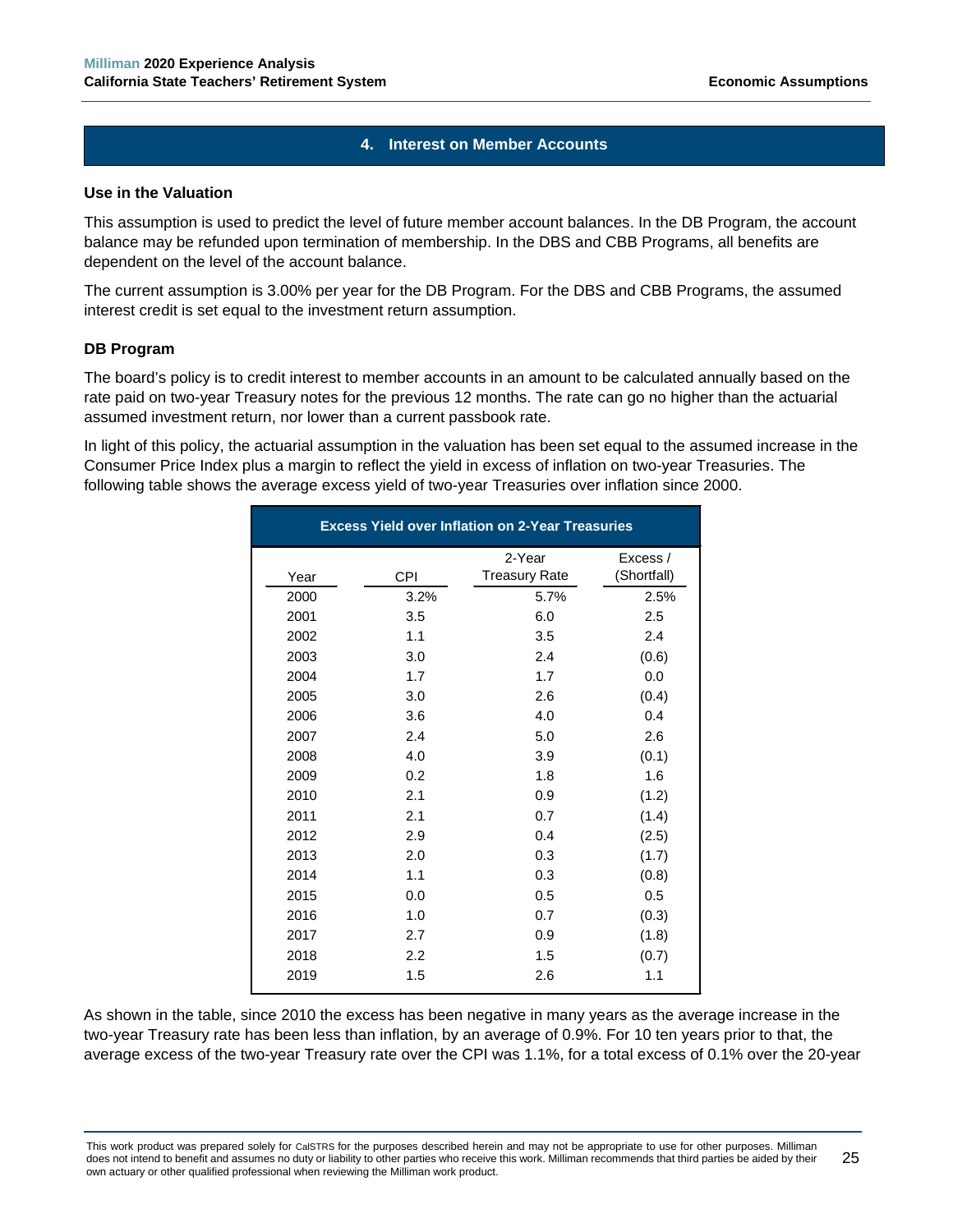period. We believe the current assumption of inflation plus a small margin to reflect the yield in excess of inflation on two-year Treasuries remains a reasonable assumption. We are recommending retaining the current assumption of 3.00% (inflation assumption plus 0.25%) for future interest crediting to DB Program accounts.

# **DBS and CBB Programs**

For the DBS and CBB Programs, the board's policy is to credit interest to member accounts based on the statutory minimum rate for the year, plus a portion of the returns in excess of the statutory minimum. The board has the authority to establish a reserve for short-term fluctuations in the actual returns from year to year so that the minimum credit can be allocated from current invested assets. Nevertheless, the long-term intention is to allocate all of the investment earnings to the member accounts. Therefore, the assumed long-term credit to member accounts should be the same as the investment return assumption for the DBS Program (7.00% per year) and the CBB Program (6.50% per year). If alternate investment returns are adopted, we recommend the assumed interest credits on these accounts be adjusted to equal the corresponding assumed investment return.

#### **Recommendation**

Our recommended assumptions are shown below.

| <b>Interest on Member Accounts</b> |          |                      |
|------------------------------------|----------|----------------------|
|                                    | DВ       | <b>CBB &amp; DBS</b> |
| <b>Current Assumption</b>          | $3.00\%$ | 7.00% (DBS)          |
|                                    |          | 6.50% (CBB)          |
| Base Recommendation <sup>(1)</sup> | $3.00\%$ | 7.00% (DBS)          |
| (No change)                        |          | $6.50\%$ (CBB)       |

*1. If the investment return assumption were lowered, we would recommend a corresponding decrease in the assumed interest on the DBS and CBB Program accounts.*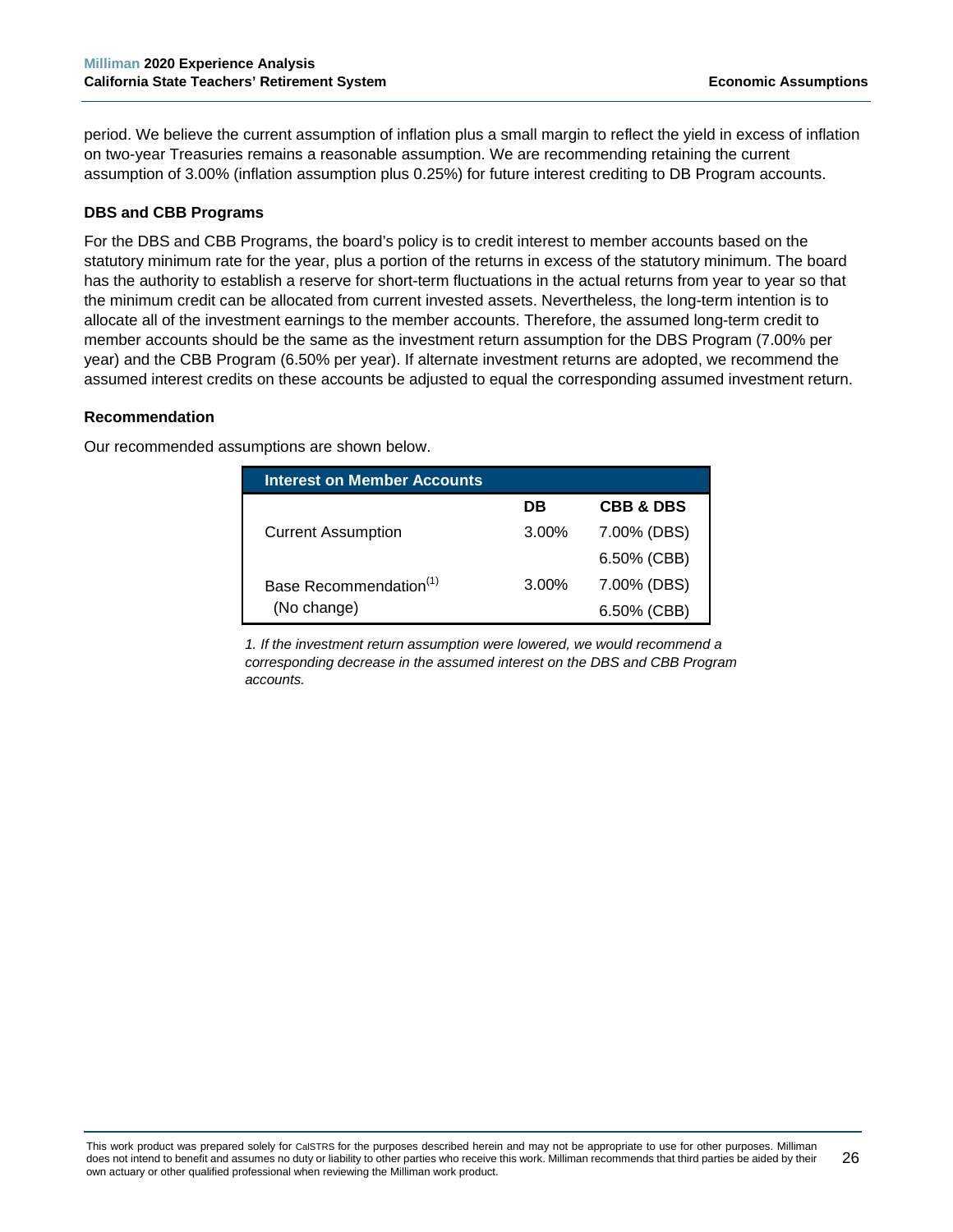# **5. DBS and CBB Program Standard Deviation**

#### **Use in the Valuation**

The standard deviation is not directly used in the valuation, but it is used in the determination of additional earnings credits.

#### **DBS and CBB Programs Standard Deviation**

Under board policy, the additional earnings credits for the DBS and CBB Programs are based on the Funded Ratio of the respective program and certain thresholds. These thresholds are based on the standard deviation of the program's portfolio.

The analysis so far has focused on the expected return for the STRP assets. However, the DB and DBS Program assets are only a portion of the total STRP assets. A growing portion of the STRP assets is attributable to the SBMA. In 2007, the SBMA represented only 2% of the total STRP assets. This percentage has grown to approximately 7% in 2018, and we project it will increase to around 14% over the next 30 years.

By law, the SBMA is guaranteed a return equal to the valuation assumption, so the SBMA portion of the STRP assets will experience no volatility return. Consequently, the rest of the assets will have higher return volatility than the total STRP assets.

We used stochastically generated returns based on the total asset allocation to estimate the impact of the SBMA guarantee on the volatility of the remainder of the assets. In comparing the assets excluding the SBMA to the total STRP assets, we calculated the standard deviation to be 13.1%. This compares to the current assumption of 15.0%.

As previously discussed in the investment return section, the CBB Program assets are based on a separate allocation. We calculated that the standard deviation of the CBB Program allocation is 11.0%. This compares to the current assumption of 13.0%. Note that our understanding is that the CBB Program return is not affected by the return credited to the SBMA.

#### **Recommendation**

Our recommended assumptions are shown below.

| <b>Portfolio Standard Deviation</b> |            |            |
|-------------------------------------|------------|------------|
|                                     | <b>DBS</b> | <b>CBB</b> |
| <b>Current Assumption</b>           | 15.00%     | 13.00%     |
| Recommended Assumption              | 13.10%     | 11.00%     |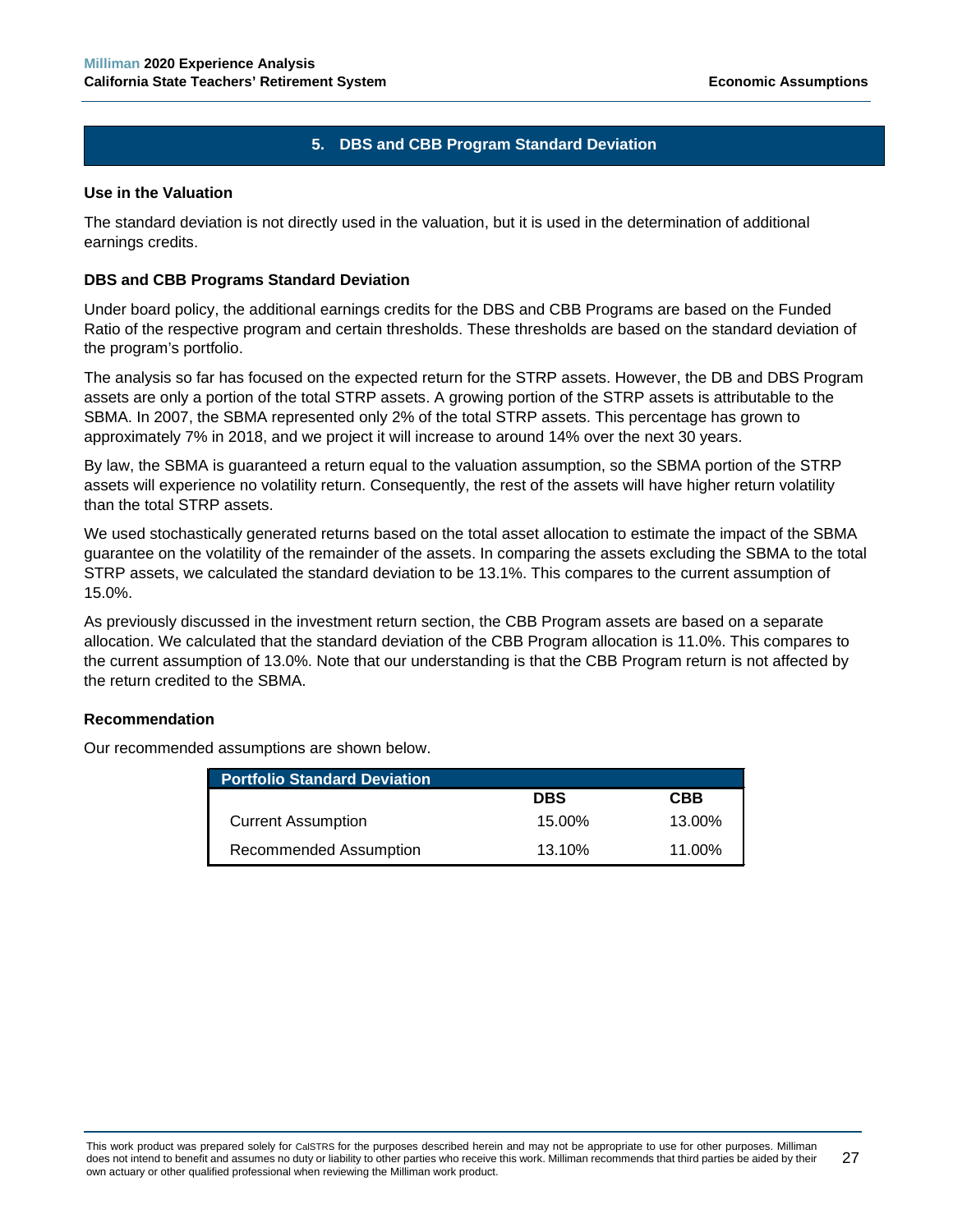# <span id="page-33-0"></span>**3. Actuarial Methods and Miscellaneous Assumptions**

Actuarial Standard of Practice (ASOP) No. 4, Measuring Pension Obligations and Determining Pension Plan Costs and Contributions, provides guidance to actuaries giving advice on selecting actuarial methods for defined benefit plans. Actuarial Standard of Practice (ASOP) No. 44, Selection and Use of Asset Valuation Methods for Pension Valuations, provides guidance on methods for recognizing investment gains and losses through the asset valuation method. As part of the current experience analysis, we reviewed the valuation methods and other issues related to the actuarial assumptions in the context of these ASOPs. This section contains a discussion of actuarial cost methods, the valuation of assets, and other miscellaneous assumptions used in the valuation.

# **Actuarial Cost Method**

#### **DB Program**

The cost method used for the DB Program valuation is referred to as the Entry Age Normal Cost Method (except in the special cases noted below). Under this method, the actuarial present value of projected benefits for each individual member included in the valuation is allocated on a level basis over the earnings of the individual between entry age (equal to age at membership date) and assumed exit ages. The portion of this actuarial present value allocated to the valuation year is called the Normal Cost; the portion of the actuarial present value not provided for at a valuation date by the actuarial present value of future Normal Costs is called the Actuarial Obligation.

The Entry Age Normal Cost Method with projected benefits allocated over earnings (often referred to as "Level Percent of Pay") is by far the most common cost method among public sector pension plans. The advantage to using this method is that the cost over time tends to remain fairly level as a percentage of overall payroll, all else being equal. This is well-suited to most public systems, which tend to contribute as a percentage of pay, and which benefit from a stable contribution rate for budgeting and planning purposes.

We believe that the Entry Age Normal Cost Method continues to be the most reasonable choice for the ongoing portion of the DB Program. We are recommending a technical modification to the way the method is applied. Under the current method, the Normal Cost rate for members who selected Coverage A death benefits is based on the Normal Cost rate for the 2% at 60 group with Coverage B death benefits. Therefore, the Normal Cost rate for members with Coverage A is not based on their own demographics. It is then applied to the total 2% at 60 payroll and future payroll to determine the Normal Cost and Present Value of Future Normal Costs, respectively, for the group. That is, the Normal Cost rate for Coverage A is not separately determined, but based on the rate for 2% at 60 members with Coverage B. The proposed approach would calculate Normal Costs and Present Value of Normal Costs for each individual based on their specific benefit provisions and sum the results with no adjustment. As shown in the Financial Impact subsection of the Executive Summary, the proposed actuarial method changes do not have a significant impact on the expected valuation results. The Normal Cost rate for 2% at 62 members would continue to be reported separately. The proposed modification would be consistent with the method used to calculate the Normal Cost under GASB 67/68 for financial reporting purposes.

#### **DB Program – Pre-2014 Benefits**

For the actuarial obligation allocated to service earned prior to July 1, 2014, the Projected Unit Credit (PUC) Cost Method is used. Under the PUC cost method, the actuarial present value of projected benefits for each individual member included in the valuation is determined based on the current service (in this case credited service as of June 30, 2014) and compensation projected to the age the member leaves active employment. The Normal Cost is \$0 since no benefits are being earned. We believe this continues to be the appropriate cost method to determine the actuarial obligation for benefits earned prior to July 1, 2014 for both the current benefit structure and the 1990 Benefit Structure.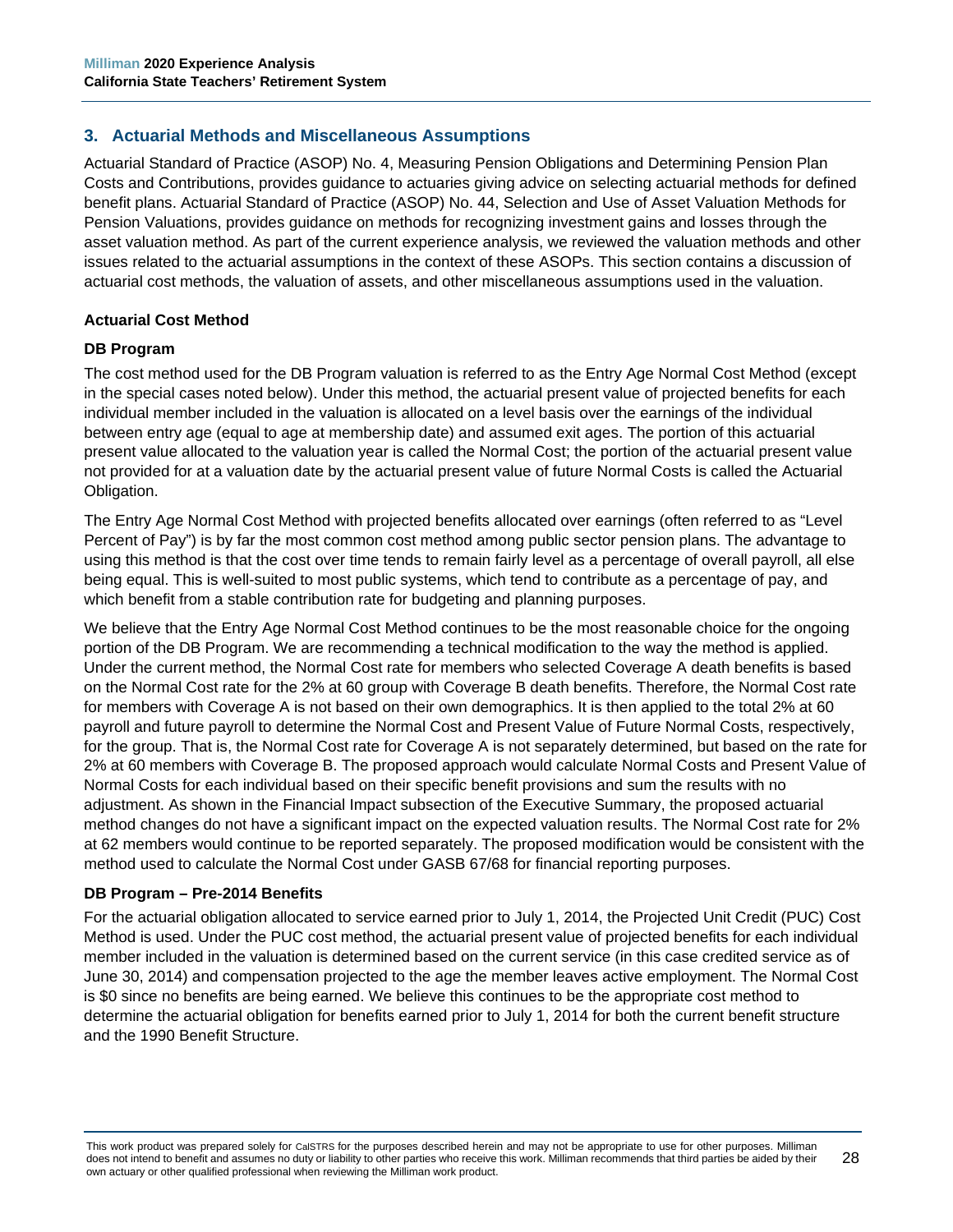#### **DBS and CBB Programs**

The cost method used for the DBS and CBB Program valuations is referred to as the Traditional Unit Credit Cost Method. Under this method, the projected benefits of each individual member are allocated by a consistent formula to valuation years. When the Traditional Unit Credit Method is applied to the DBS and CBB Programs, the result is that the Actuarial Obligation is equal to the accumulated account balances, and the Normal Cost is equal to the total annual contribution.

We believe that the Traditional Unit Credit Cost Method continues to be the most reasonable method for the valuation of the DBS and CBB Programs. In particular, if another cost method were used, then the situation could arise where the assets for either program were exactly equal to the associated accumulated account balances, and yet the Funded Ratio for the given program would be different from 100%. We believe such a situation would cause unnecessary confusion. We recommend no change to the cost method for the DBS and CBB Programs.

Note that for financial reporting under GASB 67/68, the Entry Age Normal Cost Method is required. However, we still recommend use of the Traditional Unit Credit Method for funding purposes.

#### **MPP Program**

The cost method used for the MPP Program valuation is the Entry Age Normal Cost Method. Since there are no active members eligible to receive future MPP Program benefits, the Normal Cost is \$0, and the actuarial obligation for the MPP Program is equal to the value of all benefits expected to be paid in the future. This obligation, less any assets currently residing in the Teachers' Health Benefit Fund (THBF), is included with the obligation of the DB Program.

#### **SBMA Program**

No Normal Cost or actuarial obligation is calculated for funding, because only an actuarial projection is done, not a valuation. Therefore, no cost method is needed for funding purposes. For financial reporting under GASB 67/68, the Entry Age Normal Cost Method is required.

#### **Valuation of Assets (DB Program)**

The valuation of assets for an actuarial valuation of a defined benefit pension plan may be thought of in a different light than the value of assets for a retirement system's financial statement. The purpose in a financial statement disclosure is to make a representation of the current value of the assets on a fair value basis. Because the underlying calculations in the actuarial valuation are long term in nature, and one of the goals of the actuarial valuation process is to measure the funding stability of the DB Program, it can be advantageous to recognize short-term fluctuations in the fair value of assets over a period of time.

Like the majority of large public retirement systems, the DB Program uses an asset smoothing method to determine the Actuarial Value of Assets. Under this method, the assets are valued using a delay of the recognition of annual investment gains or losses. The expected actuarial value is the prior year's actuarial value increased with net cash flow of funds, and all increased with interest during the past year at the expected investment return assumption. One-third of the difference between the expected actuarial value of assets and the Fair Market Value of assets is added to the expected actuarial value of assets to arrive at the Actuarial Value of Assets.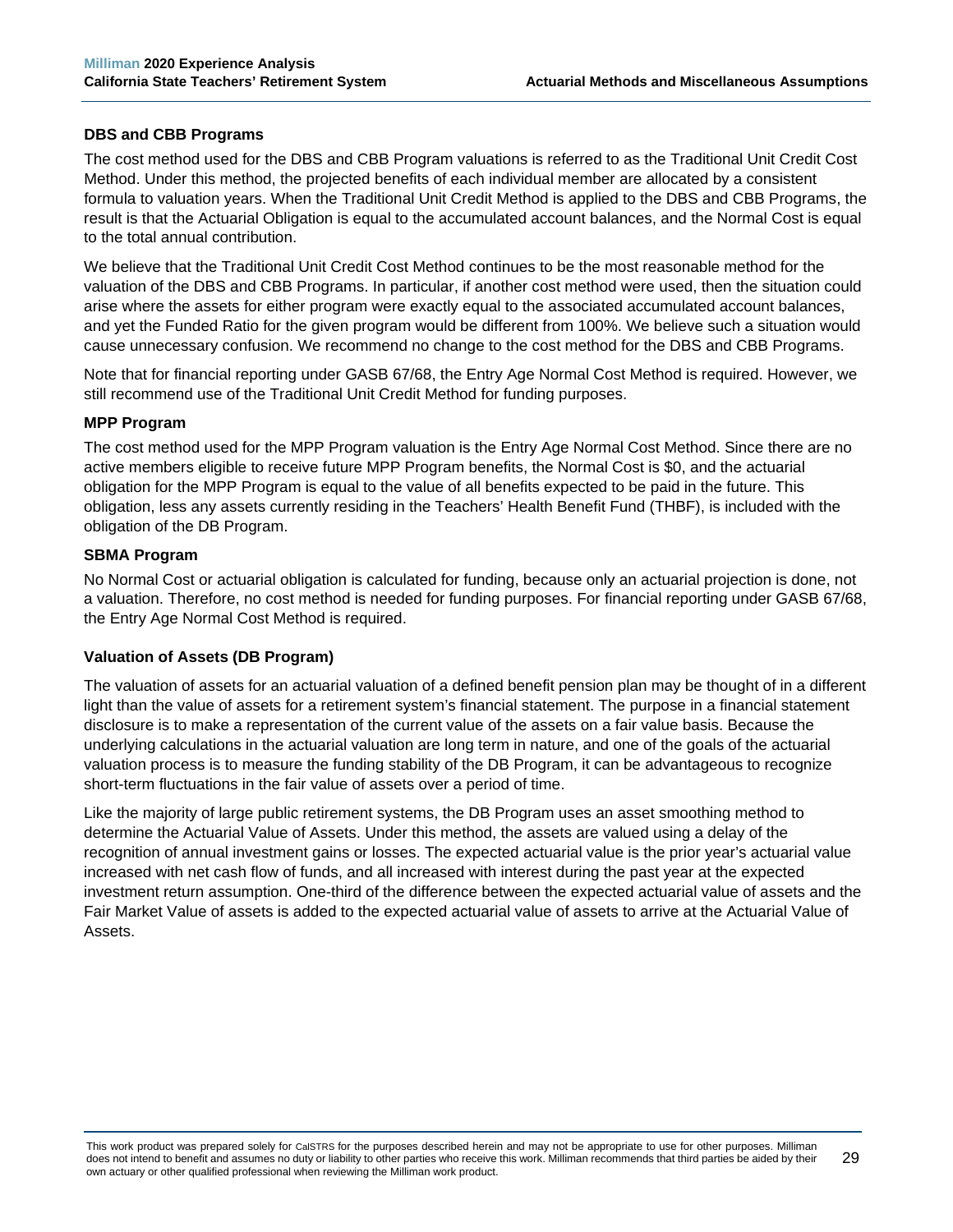The following chart shows a history of the Actuarial Value of Assets compared to the Fair Market Value of Assets.



Asset smoothing is a valuable tool for addressing contribution volatility. CalSTRS' current method that smooths gains and losses over roughly three years provides a reasonable compromise between minimizing volatility and not straying too far from the market value. One concern is that a more rapid recognition (1/3<sup>rd</sup> recognition is quicker than what most public plans use) could lead to significant year-to-year contribution rate volatility. However, the caps on the state and employer contribution rate increases also mitigate the potential year-to-year contribution rate volatility. Given these caps on how much the state and employer contribution rates can change in a given year, we analyzed moving to Fair Market Value (i.e., no smoothing). We found that the smoothing reduces the year-to-year contribution rate volatility (primarily for the state) and it is not expected to negatively impact future Funded Ratios. Therefore, our recommendation is to retain the current method with one modification, as described in the following paragraph.

The financial statements provided by CalSTRS include a liability to reflect "Net Pension and OPEB Obligation." This liability reflects GASB 68 and 75 obligations for benefits provided to CalSTRS staff through CalPERS. The contributions CalSTRS makes to CalPERS to fund these benefit payments are reflected in the CalSTRS financial statements each year in the administrative expenses. Since there already is an assumption for future administrative expenses that is reflected by a reduction in the investment return assumption, these future obligations are already accounted for in the funding valuation. Therefore, we recommend excluding the Net Pension and OPEB Obligation, along with associated deferred inflows and outflows of resources, from the assets used in the funding valuation. Note that we are not recommending any changes to the way the assets are reported in the financial statements.

#### **Valuation of Assets (DBS and CBB Programs)**

The assets are valued at Fair Market Value and the Gain and Loss Reserve acts as a smoothing technique. We recommend this method be continued, but include the same adjustment to the Fair Market Value as the DB Program to exclude the "Net Pension and OPEB Obligation."

#### **Valuation of Assets (MPP Program)**

The assets in the THBF are valued at Fair Market Value. We recommend this method be continued, but include the same adjustment to the Fair Market Value as the DB Program to exclude the "Net Pension and OPEB Obligation."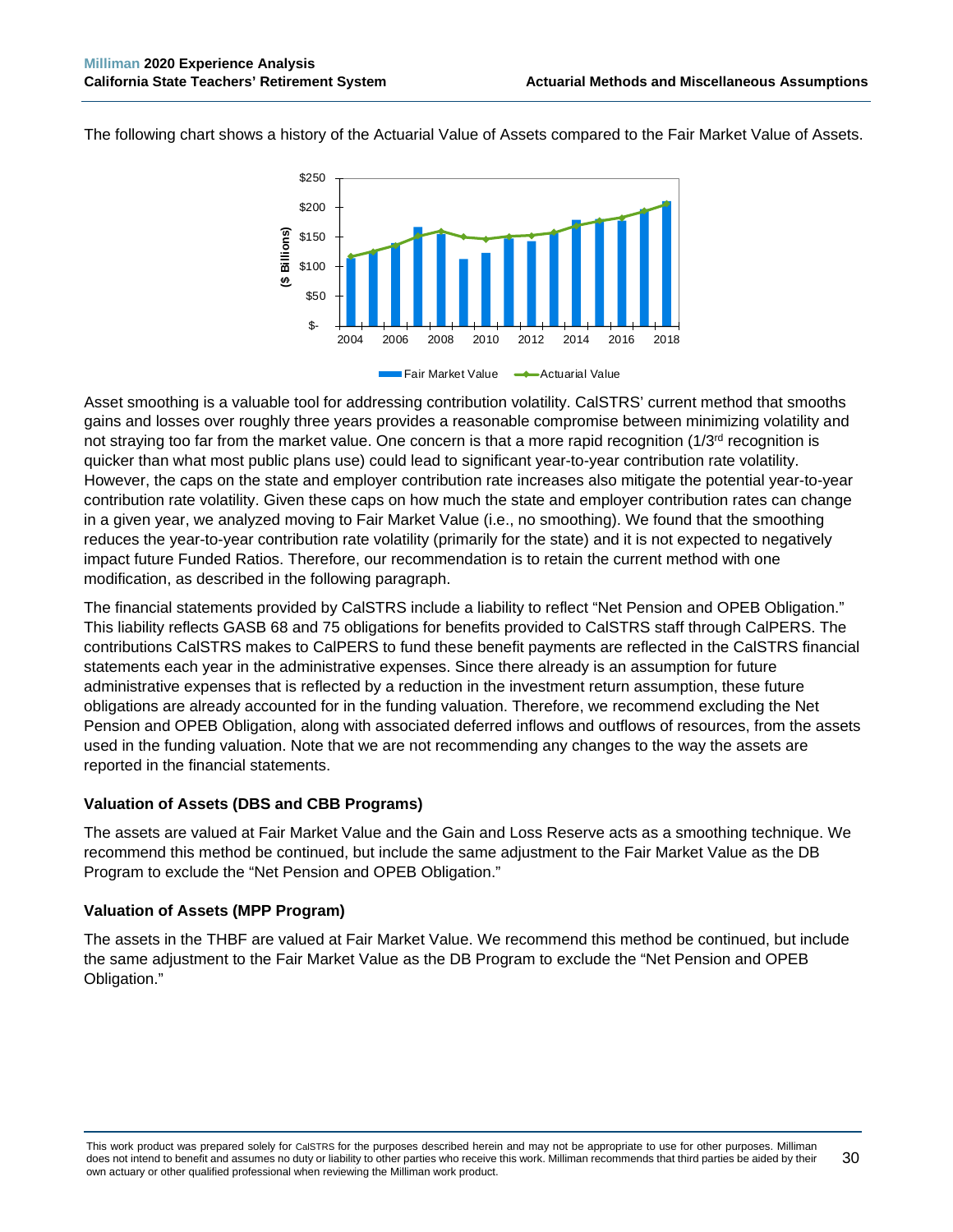#### **Miscellaneous Assumptions (Proposed assumptions are shown in Table A-1.8)**

**Valuation of Current Inactive Members:** The valuation data provided for inactive members (members who have left active service but have not yet commenced receiving their benefit) does not include salary information. To estimate the projected retirement benefits, the inactive members' earnable salary information is retrieved from the active data in the year they were most recently active. For those we cannot locate on the active data, their compensation is based on the average active compensation in the year the member terminated. Using the compensation information along with the age and service data, an estimated benefit is included in the actuarial valuation. We performed an analysis on service retirements from inactive status during the year ended June 30, 2018 and found that actual benefit amounts were 97% of the estimated amount, so we believe our current method is providing a reasonable estimate of the benefit amount. Therefore, we are recommending no change to this method. More details on this calculation are provided in Appendix A-1.

**Inactive Member Retirement Age:** We studied the age at which inactive members commence retirement benefits. Based on the experience analysis, the average age at which such members retired over the period is 60.8. Note these are essentially all 2% at 60 members. Our current assumption is age 60 for 2% at 60 members and age 62 for 2% at 62 members. Although the actual experience for 2% at 60 members is closer to 61, it is somewhat inflated due to later retirements (after age 65). There is not sufficient data to analyze retirement from inactive status for the 2% at 62 members. We are recommending retaining the current assumptions.

**Number of Children:** We studied the number of children for surviving spouses and disability retirements. Based on this analysis, we are recommending no change in the number of children assumed for male and female members. The following table shows the results of our study of married members. Note that the number of children only reflects those expected to be eligible for survivor or disability benefits (generally age 21 or less).

| Member's<br><b>Gender</b> | Actual # of<br><b>Children</b> | <b>Current</b><br><b>Assumption</b> | <b>Base</b><br><b>Recommendation</b> |
|---------------------------|--------------------------------|-------------------------------------|--------------------------------------|
| Male                      | 0.61                           | 0.65                                | 0.65                                 |
| Female                    | 0.54                           | 0.50                                | 0.50                                 |

**Assumed Offsets:** A portion of disability and survivor benefits may be reduced (offset) if the member or beneficiary is receiving other public benefits related to the member's death or disability. We studied the benefit offset amounts for surviving spouses and disability retirements. Based on the current experience analysis, the actual offsets were very low. This is similar to findings from the prior study. Our analysis showed only 9 total members were having offsets applied to their benefits and the average offset was only 0.2% of final average compensation. Our recommendation is to continue to assume no offsets for future death and disability benefits, but continue to value the offsets as they actually occur.

**Probability of Eligible Survivor for Active Death Benefit:** Surviving beneficiaries may be eligible for a survivor benefit if a member dies during active employment. The valuation assumes a certain percentage of members will have an eligible survivor. The current assumption is that 85% of males and 65% of females will have an eligible survivor. Members who die during active employment with an eligible beneficiary who elects the annuity benefit are not reported separately from those who die without an eligible beneficiary. Therefore, we are unable to perform a statistically valid study of this assumption. To assess the reasonableness of this assumption, we looked at other public retirement systems in California and other teacher retirement systems across the country, and based on this analysis we believe the current assumption is reasonable. We are recommending retaining the assumption.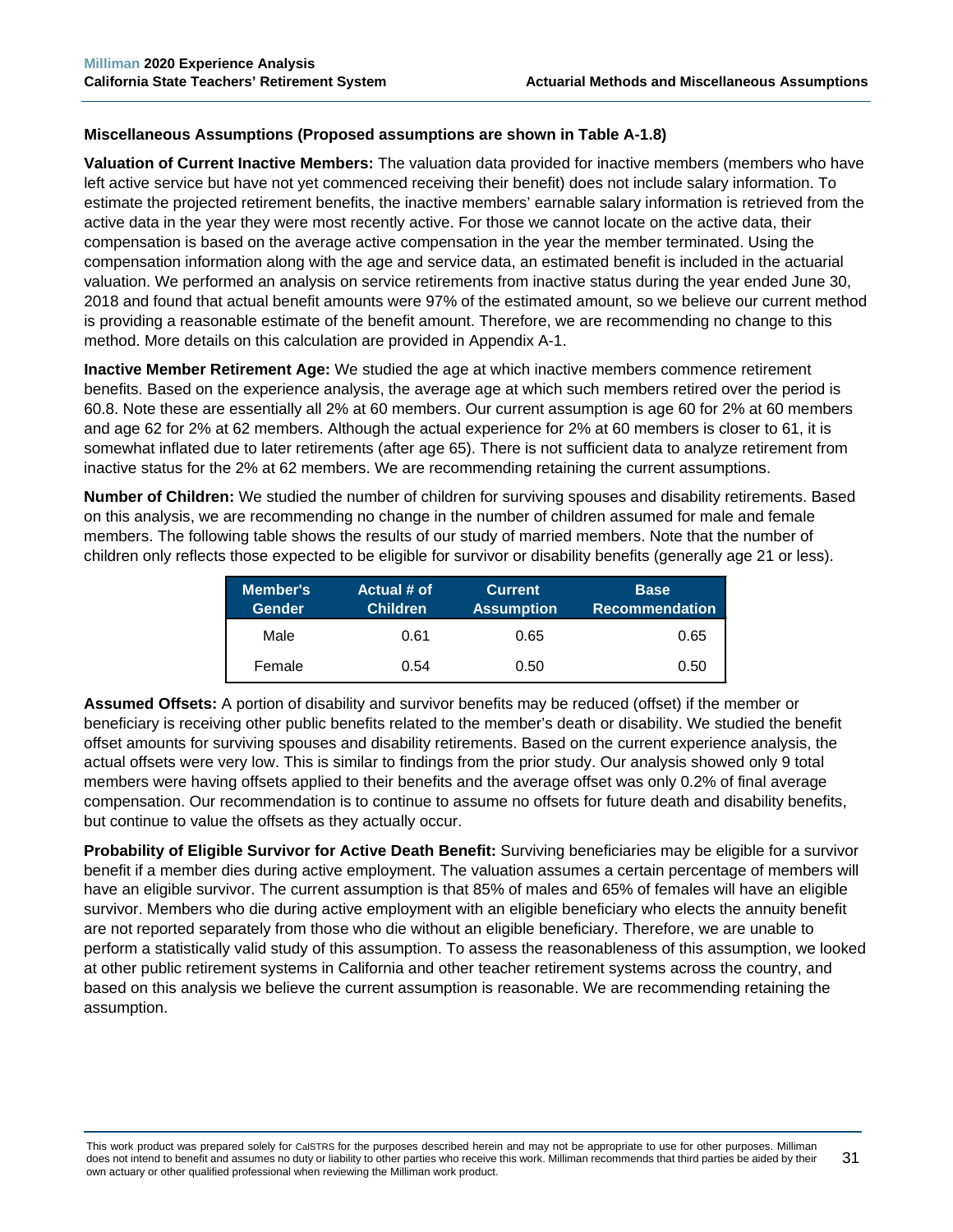**Sick Leave Load:** We have studied the unused sick leave for those members who retired during the study period. We found that this service was generally proportional to credited service. On average, new retirees had 0.36 years of unused sick leave service and 24.5 years of credited service (including unused sick leave service). This implies that sick leave service is approximately 1.49% of non-sick leave credited service. Given the prior five-year study showed a higher percentage, we only gave partial credibility to this experience.

The current assumption is a 1.8% load on credited service to account for future sick leave service; we recommend adjusting this to 1.7% to partially reflect the recent experience. The following graph shows the results of our study.



**Ratio of Eligible Sick Leave Service to Service Credit at Retirement**

**Option Factors:** In general, option factors are based on the valuation assumptions. If changes in the mortality rates or investment return assumptions are adopted, the options factors should be updated to reflect these changes. Note that we are not recommending these changes in our base assumptions.

Additionally, CalSTRS makes assumptions specific to the option factor, as discussed below. Members who retire and elect a 100% continuance benefit tend to have higher mortality in the first few years than the general population. We recommend the following adjustments be made to the mortality used in the calculation of the two options with a 100% continuance (Options 2 and 6):

| <b>Retirement</b>       | <b>Multiply Standard Mortality Rate by</b> |                 |                 |
|-------------------------|--------------------------------------------|-----------------|-----------------|
| Year                    | <b>Actual</b>                              | <b>Expected</b> | <b>Proposed</b> |
| <b>Male Mortality</b>   |                                            |                 |                 |
| 1st                     | 144%                                       | 175%            | 140%            |
| 2nd                     | 131%                                       | 140%            | 120%            |
| 3rd                     | 107%                                       | 120%            | 100%            |
| 4th                     | 77%                                        | 105%            | 100%            |
| <b>Female Mortality</b> |                                            |                 |                 |
| 1st                     | 168%                                       | 350%            | 250%            |
| 2 <sub>nd</sub>         | 188%                                       | 180%            | 160%            |
| 3rd                     | 130%                                       | 150%            | 130%            |
| 4th                     | 81%                                        | 115%            | 100%            |

This work product was prepared solely for CalSTRS for the purposes described herein and may not be appropriate to use for other purposes. Milliman does not intend to benefit and assumes no duty or liability to other parties who receive this work. Milliman recommends that third parties be aided by their own actuary or other qualified professional when reviewing the Milliman work product. 32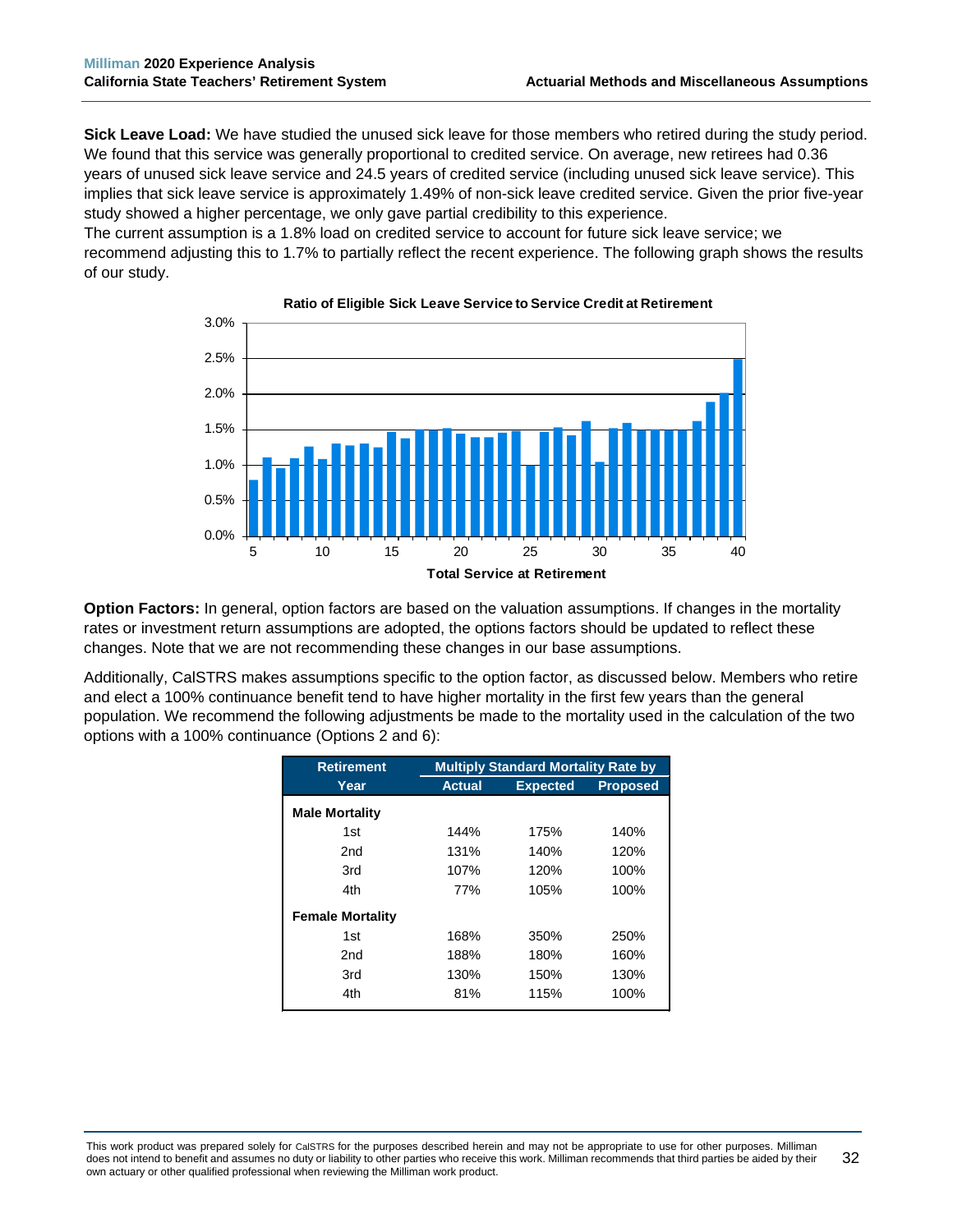Members who elect continuance benefits tend to have a higher proportion of male members than the general population. We are recommending reductions in the assumptions used in the calculation of the blended mortality rate for the optional factors. Note that for options 2, 3, 4 & 5 there was not statistically sufficient data to recommend a change.

|               | <b>Male Percentage</b> |                 |                 |
|---------------|------------------------|-----------------|-----------------|
| <b>Option</b> | <b>Actual</b>          | <b>Expected</b> | <b>Proposed</b> |
| 2             | 77.8%                  | 80%             | No Change       |
| 3             | 36.4%                  | 55%             | No Change       |
| 4             | 66.7%                  | 75%             | No Change       |
| 5             | n/a                    | 70%             | No Change       |
| 6             | 47.2%                  | 50%             | No Change       |
| 7             | 28.1%                  | 30%             | No Change       |
| 8             | 36.8%                  | n/a             | No Change       |
| 9             | 39.9%                  | 45%             | 40%             |

For all other administrative factors, we recommend blended mortality rates assuming 30% male and 70% female, consistent with the current assumption. Based on a study of service retirements during the last five years, we found the benefit amount payable to male retirees was 29.6% of the total benefit amounts.

With generational mortality, mortality rates by age change every year. In theory, this would cause the mortality rates used in the option factors to need to be updated every year. We recommend CalSTRS continue with the current simplification, that is, to change the mortality tables used for the option factors only following each experience study, instead of every year. With this option, full generational mortality tables are used based on the birth year for a member retiring at age 60 at the midpoint of the period the options factors would apply. For example, if the option factors were to apply to 2020-2024, full generational projection would apply to the mortality tables based on a fixed retirement year of 2022 and a 1962 birth year (mid-point of period of 2022, less assumed retirement of age 60). Note that the mortality projection scale is discussed in Section 5.

**Estimated Impact of 1-Year Final Compensation:** To isolate the value of the 1990 benefits for current retirees, CalSTRS provides the value of the increased benefit for various components of the new benefits (career average bonus, longevity bonus, ad hoc COLA, sick leave, etc.) on the retiree valuation data, where "new benefits" are those attributable to benefit changes after 1990. The increase in benefit amount for those member who are eligible to have their final average calculation based on one year (instead of three years) is not provided on the data, so an assumption is required. The current assumption estimates the impact of using one-year compensation on a year-by-year basis. We reviewed this assumption on both a count-weighted and service-weighted basis, and the results were consistent between the two methods. We recommend continuing to use this assumption, with updates for the last three years.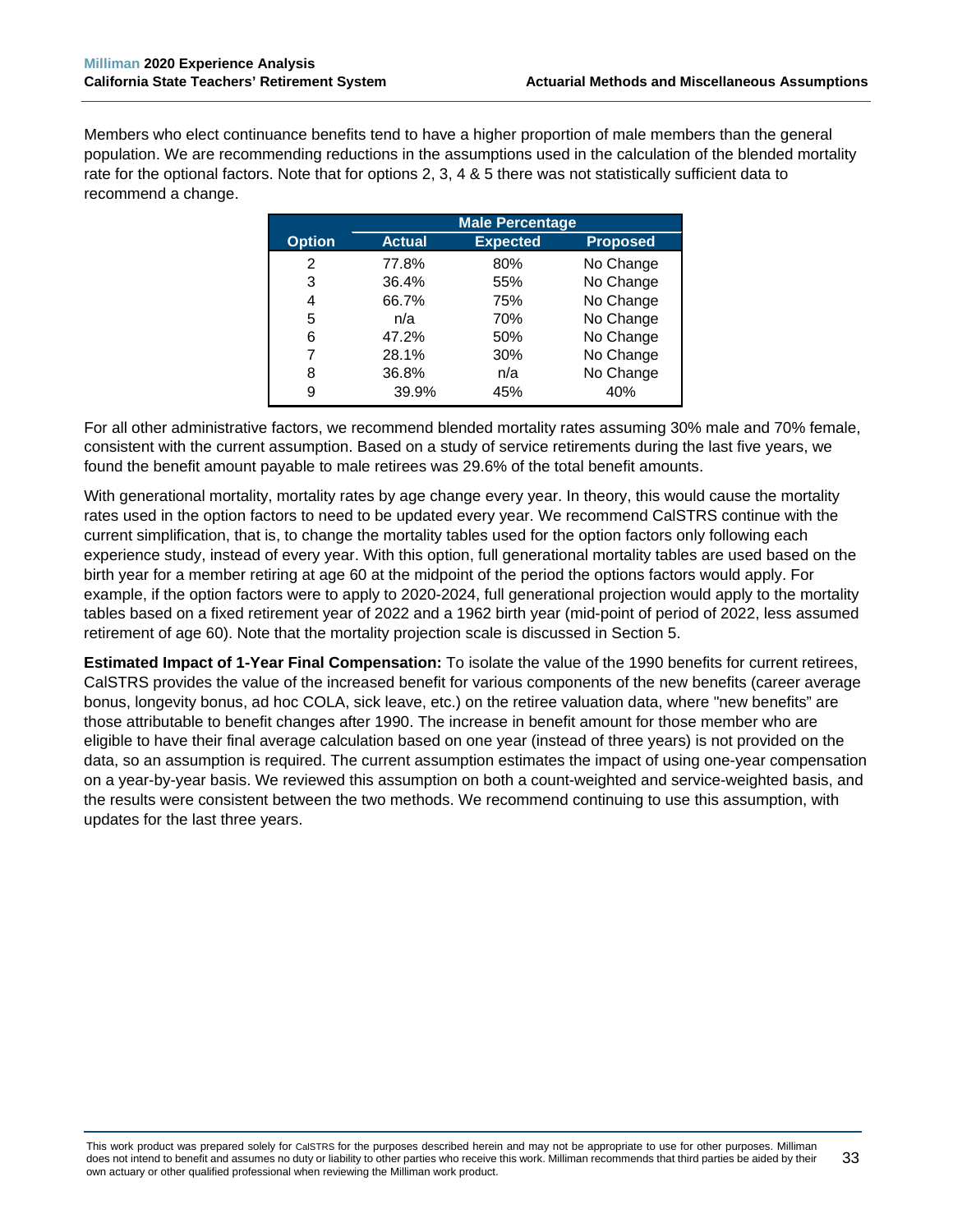| <b>Retirement</b> | <b>Actual 1-Year</b> | Est. 3-Year       |                 |
|-------------------|----------------------|-------------------|-----------------|
| Year              | <b>Final Comp</b>    | <b>Final Comp</b> | <b>Increase</b> |
| 2002              | 6,115                | 5,727             | 6.8%            |
| 2003              | 6,202                | 5,964             | 4.0%            |
| 2004              | 6,451                | 6,174             | 4.5%            |
| 2005              | 6,495                | 6,293             | 3.2%            |
| 2006              | 6,685                | 6,458             | 3.5%            |
| 2007              | 7,067                | 6,702             | 5.5%            |
| 2008              | 7,148                | 6,809             | 5.0%            |
| 2009              | 7,140                | 6,966             | 2.5%            |
| 2010              | 7,235                | 7,146             | 1.2%            |
| 2011              | 7,230                | 7,141             | 1.2%            |
| 2012              | 7,389                | 7,249             | 1.9%            |
| 2013              | 7,335                | 7,162             | 2.4%            |
| 2014              | 7,363                | 7,127             | 3.3%            |
| 2015              | 7,637                | 7,323             | 4.3%            |
| 2016              | 7,923                | 7,547             | 5.0%            |
| 2017              | 8,116                | 7,798             | 4.1%            |
| 2018              | 8,349                | 8,146             | 2.5%            |

We determined the impact for each year by comparing the actual final compensation for each retiree eligible for the one-year final compensation with their estimated three-year final compensation. The results are as follows:

Note: Compensation amounts are earnable amounts and are monthly figures.

We are recommending the actual increase, as shown in the table above, be applied to the individual's 1990 benefit to determine the new benefit attributable to the one-year final compensation. Note that this is only applied to the benefits of retirees who were eligible for the one-year final compensation. For retirement years prior to 2002, 5.0% is used. For retirement years after 2018, 4.3% is used. The 4.3% represents the assumed 3.5% general wage growth assumption plus 0.8% for merit. If an alternative general wage growth assumption is adopted, the 4.3% should be adjusted to reflect this. We recommend this table be updated with each following experience analysis study.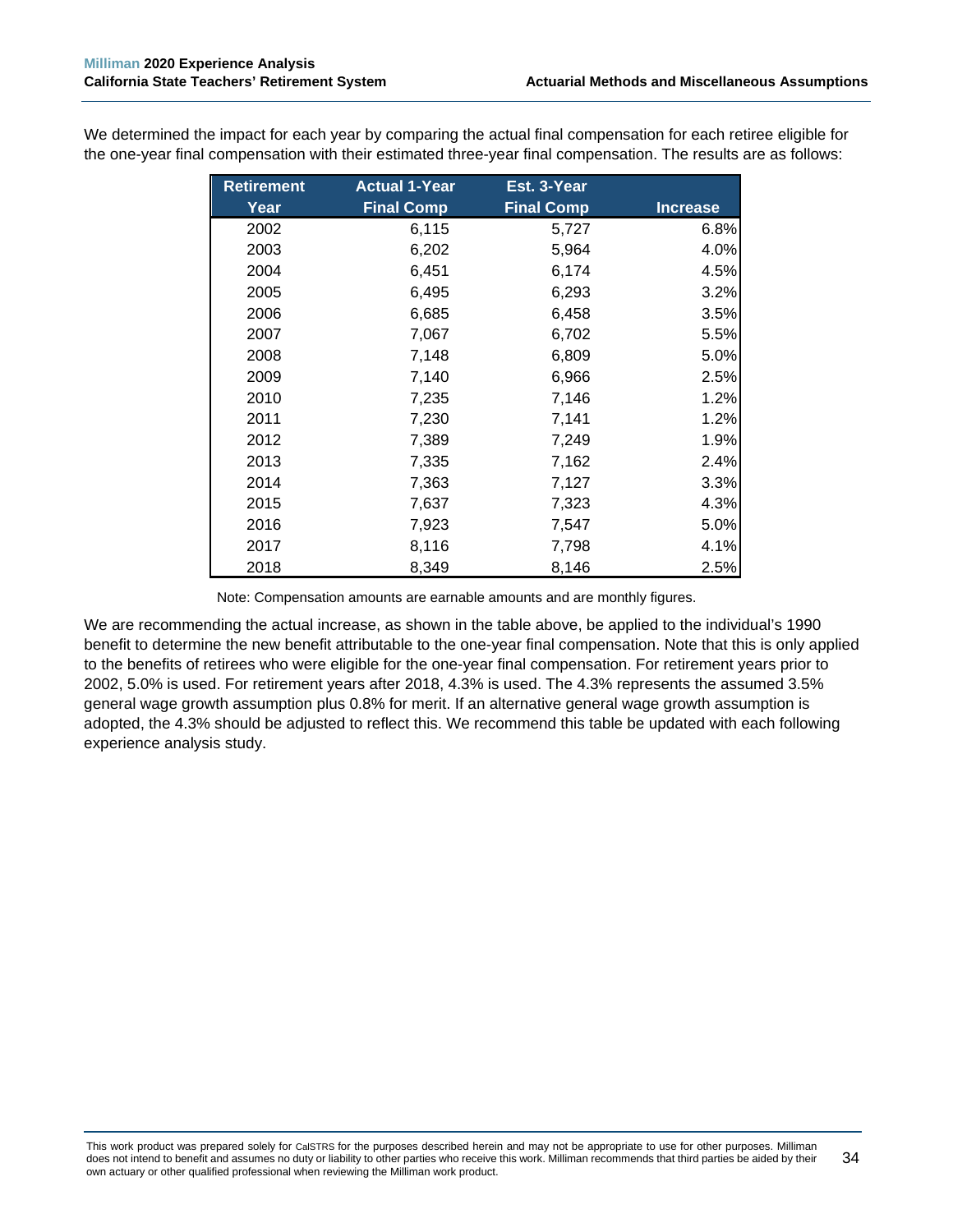# **4. Salary Increases Due to Promotion and Longevity (Merit)**

#### **Results**

Estimates of future salaries are based on assumptions for two types of increases:

- 1. Increases in each individual's salary due to promotion or longevity, which occur even in the absence of inflation (merit increases); and
- 2. Increases in the general wage level of the membership, which are directly related to inflation and increases in productivity.

In Section 2, we discuss the second of these rates, the general wage inflation. Our base recommendation is to retain the current assumption of 3.50%. See that section of the report for discussion. This section addresses the first of these rates, the merit salary increase.

The merit increases shown in this section are calculated as the total increase for each individual, less the observed general wage inflation during the study period. Isolating the general wage growth and merit increases accurately over short periods can be difficult, so we use a longer period for the merit increase study by combining the last four experience studies. The observed general wage growth over the 16-year study period is 2.28%.

Exhibit 4-1 shows the actual merit increases in salary over the period July 1, 2002 – June 30, 2018. Increases were higher earlier in a member's career (lower service) and then decreased over time, consistent with the current assumptions. The actual increases were close to those predicted by the current assumptions over all service levels. Note that when we calculate the merit salary increase at different service levels, we use elapsed service. For example, if a member hired 10 years ago and worked half-time during that period, our analysis would use 10 years of service, not the five years of credited service they would have accrued.

The current merit salary assumptions are separated by entry age. Exhibit 4-2 shows the average increases by entry age group. This exhibit illustrates the pattern of merit increases based on the age at which a member enters the system. Specifically, at any given service level, members with younger entry ages tend to receive larger merit increases, consistent with the current assumptions.

#### **Recommendation**

Based on the results of the prior two experience studies, we are recommending no change to the merit increase assumption. The proposed rates are shown in Table A-1.7.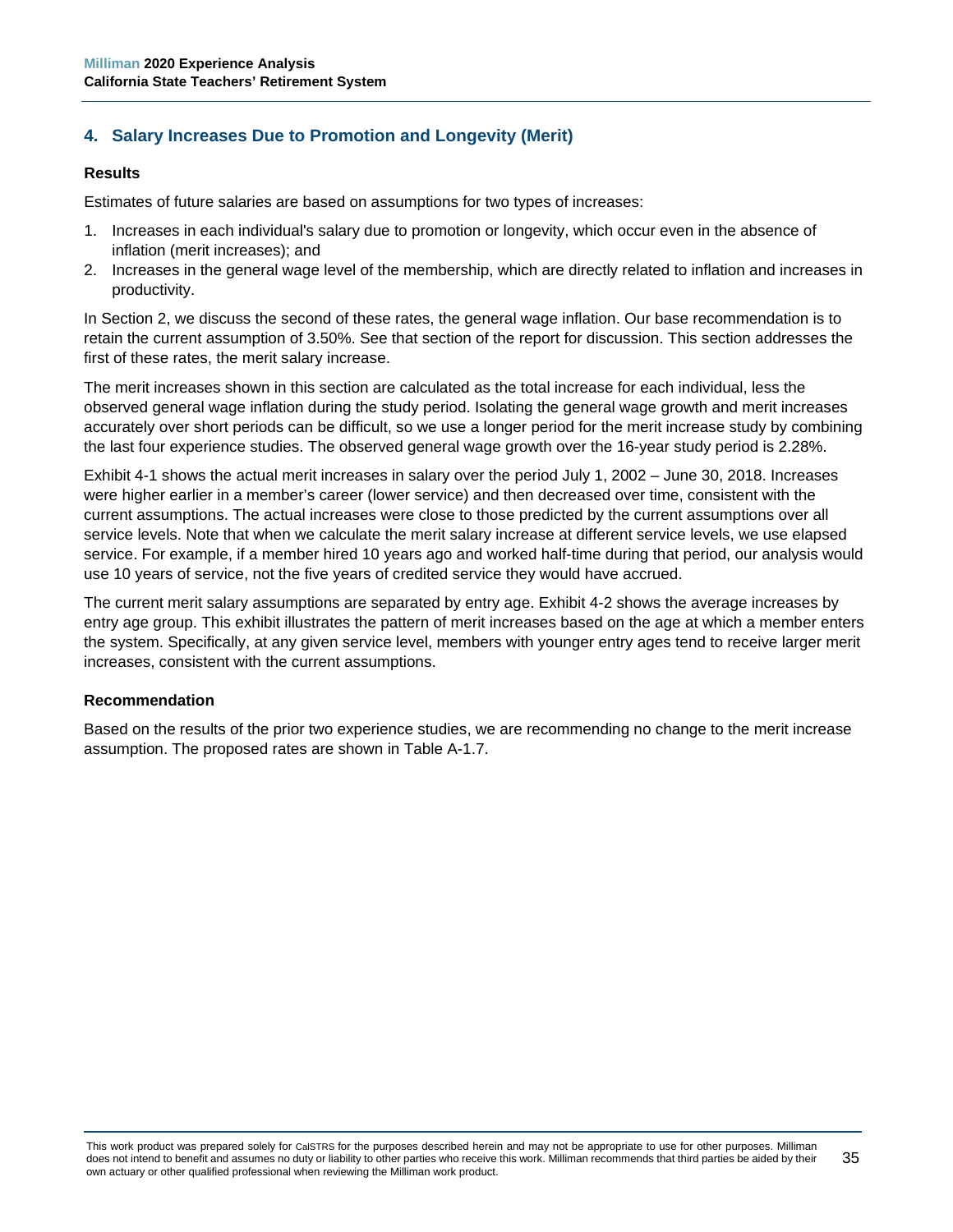# **Exhibit 4-1 Total Rates of Increase in Salary Due to Merit and Longevity All Members**

(Excluding Actual General Wage Growth)



# **Salary Increases Less Wage Inflation -- All Members**

This work product was prepared solely for CalSTRS for the purposes described herein and may not be appropriate to use for other purposes. Milliman does not intend to benefit and assumes no duty or liability to other parties who receive this work. Milliman recommends that third parties be aided by their own actuary or other qualified professional when reviewing the Milliman work product. 36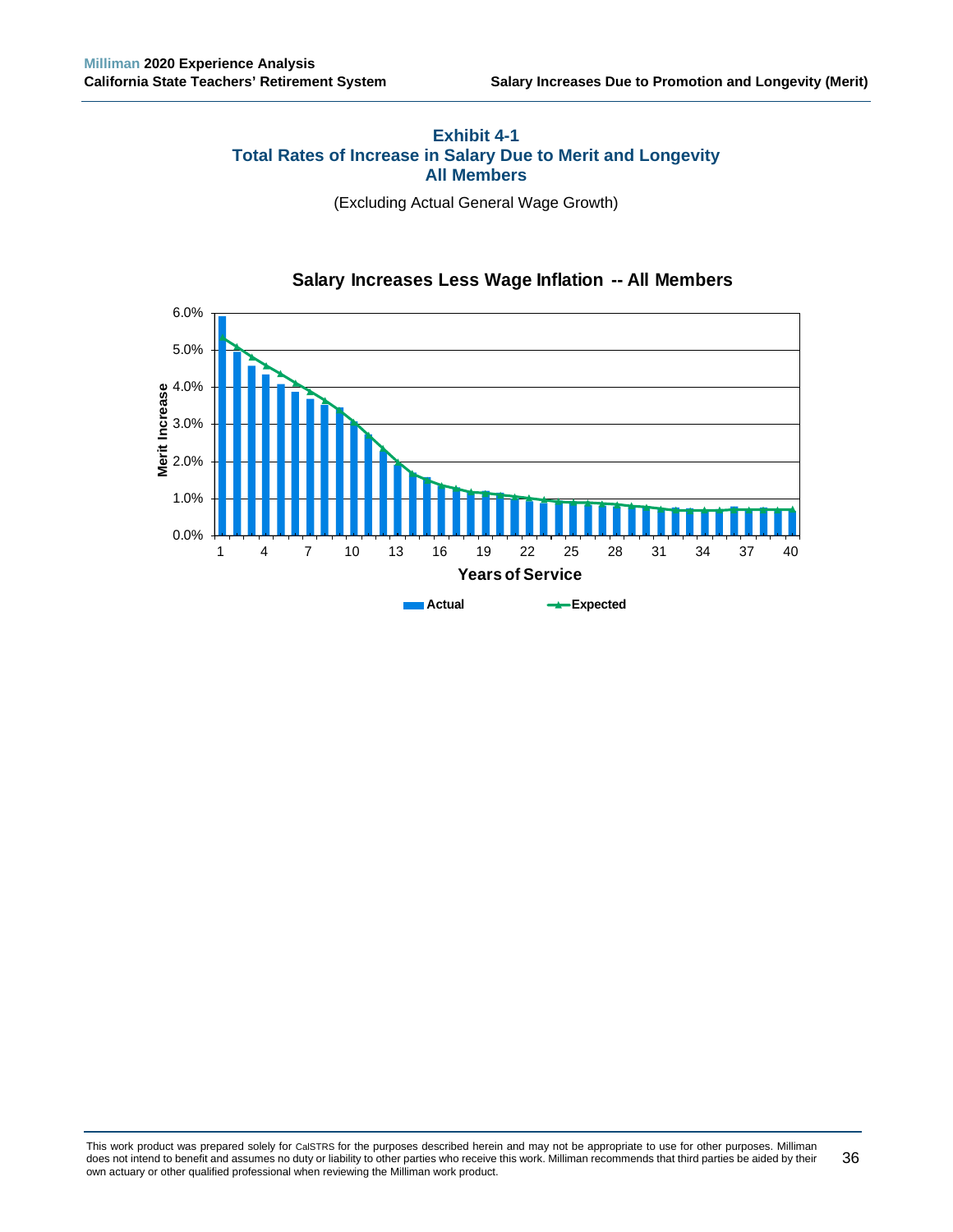# **Exhibit 4-2 Annual Rates of Increase in Salary by Entry Age Due to Merit and Longevity**

(Excluding Actual General Wage Growth)



# **Average Merit Salary Increases by Entry Age Group**

EA 20-24 EA 25-29 EA 30-34 EA 35-39 EA 40-44 EA 45+

This work product was prepared solely for CalSTRS for the purposes described herein and may not be appropriate to use for other purposes. Milliman does not intend to benefit and assumes no duty or liability to other parties who receive this work. Milliman recommends that third parties be aided by their own actuary or other qualified professional when reviewing the Milliman work product. 37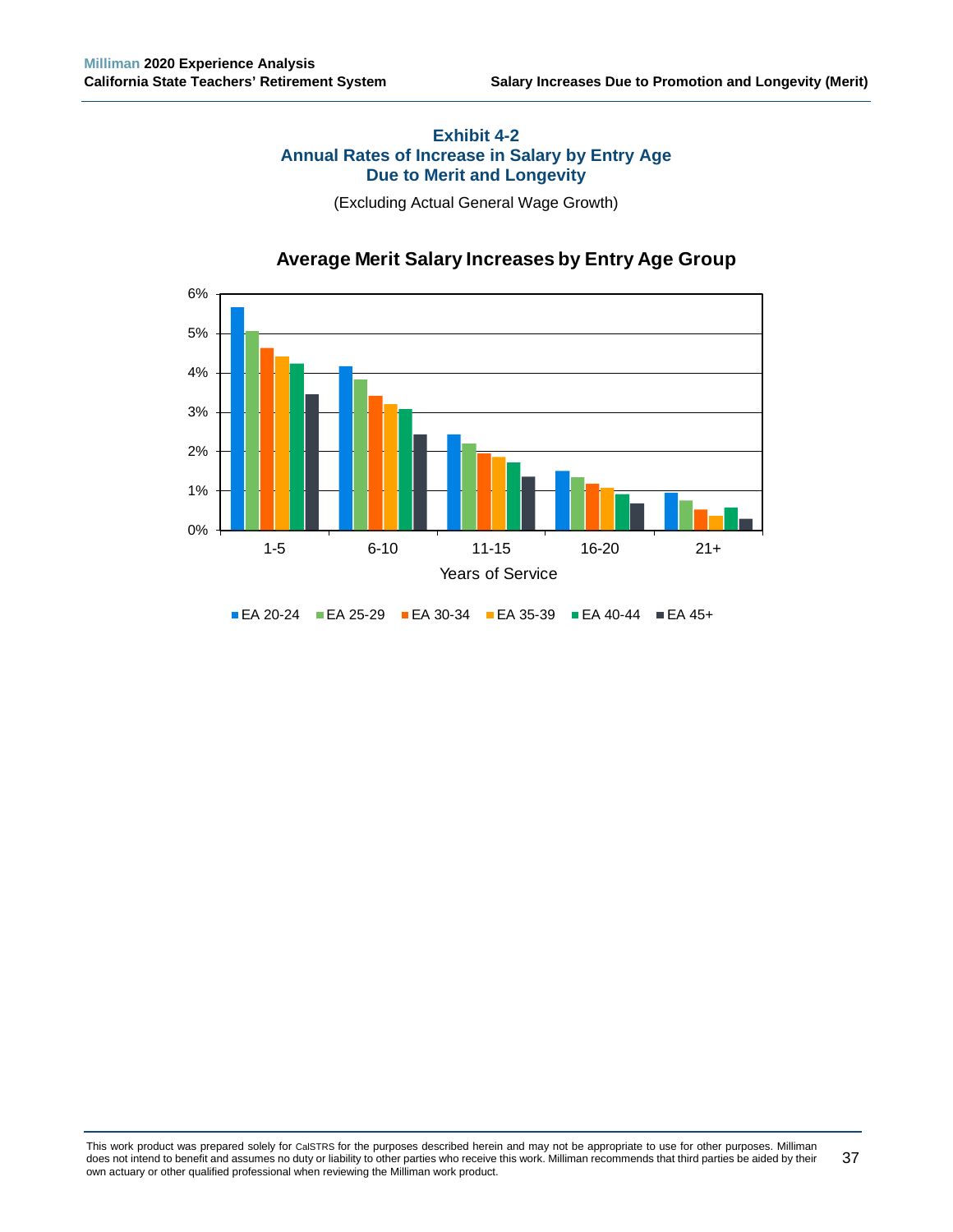# **5. Retired Mortality**

In this section we look at the results of the study of actual and expected death rates of retired members. We studied rates of mortality among healthy and disabled retired members, as well as beneficiaries.

Like most public sector retirement systems, generational mortality is used in the CalSTRS actuarial valuation to reflect expected improvements in mortality. Generational mortality is reflected by including a mortality improvement scale that projects small annual decreases in the base mortality rates. The Actuarial Standards of Practice require expected future mortality improvements to be considered in selecting the assumption. We believe the current projection scale used in the CalSTRS valuation reasonably reflects expected future improvements in mortality.

### **Results**

Overall, we found the number of deaths over the study period for retirees and beneficiaries was very close to the number predicted by the current rates: 23,845 actual deaths, compared to 22,408 expected deaths for a total actual/expected ratio of 106%. In general, we recommend mortality rates such that the ratio of actual-to-proposed deaths will be close to, but slightly above, 100%, if a projected mortality improvement scale is used. That is the case with the results of this study.

In our experience studying the mortality of public pension plan retirees, we have consistently found that retirees with larger benefits tend to live longer than retirees with smaller benefits. We have studied the mortality for CalSTRS with an adjustment for actual benefit amounts and found this to be true, although the impact is less than we have observed in most other systems, probably because members of CalSTRS are relatively homogenous. Our proposed mortality assumptions take this into account by including a small margin (actual-to-proposed ratio slightly greater than 100%).

The following shows a summary of the results of the study. Detailed results are shown graphically later in this Section.

|                           | <b>Actual to Expected (Count-Weighted)</b> |                 |                  |
|---------------------------|--------------------------------------------|-----------------|------------------|
| <b>Status</b>             | <b>Actual</b>                              | <b>Expected</b> | <b>A/E Ratio</b> |
|                           |                                            |                 |                  |
| <b>Healthy Male</b>       | 8,168                                      | 7,641           | 107%             |
| <b>Healthy Female</b>     | 11,366                                     | 10,713          | 106%             |
| <b>Healthy Total</b>      | 19,534                                     | 18,354          | 106%             |
|                           |                                            |                 |                  |
| Disabled Male             | 303                                        | 285             | 106%             |
| Disabled Female           | 650                                        | 606             | 107%             |
| Disabled Total            | 953                                        | 891             | 107%             |
|                           |                                            |                 |                  |
| <b>Beneficiary Male</b>   | 878                                        | 858             | 102%             |
| <b>Beneficiary Female</b> | 2,480                                      | 2,305           | 108%             |
| <b>Beneficiary Total</b>  | 3,358                                      | 3.163           | 106%             |
|                           |                                            |                 |                  |
| <b>Grand Total</b>        | 23,845                                     | 22,408          | 106%             |

Note: Results are presented on a count-weighted basis. On a benefit-weighted basis, the Actual/Expected ratio is approximately 102%.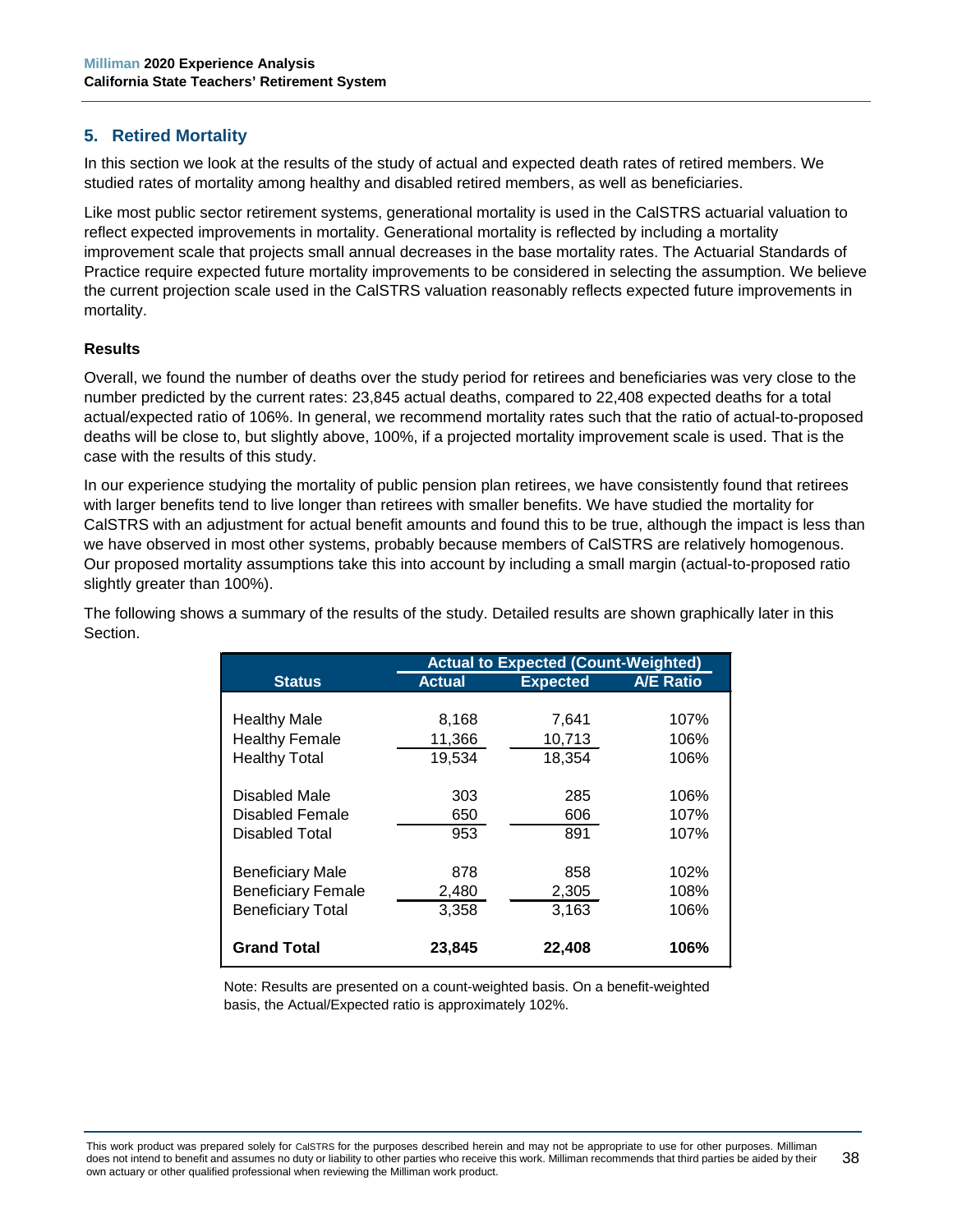# **New Public Plan-Specific Mortality Tables**

In 2019, the Society of Actuaries published new mortality tables based on data from public sector retirement systems. In particular, tables specific to retired teachers were included. We compared how well the current CalSTRS custom mortality tables and the new teacher-specific mortality table (PubT.H-2010) matched the actual experience. Based on our analysis, we found that both tables matched closely with the experience, with the current tables having a slightly better match. At this point, we are not recommending a change to the new tables, but we will continue to monitor this in future studies.

### **Generational Mortality Tables**

Like CalSTRS, most public plan actuarial valuations use generational mortality tables, which explicitly reflect expected future improvements in mortality. Generational mortality tables include a base table and a projection table. The projection table reflects the expected annual reduction in mortality rates at each age. Therefore, each year in the future, the mortality at a specific age is expected to decline slightly (and people born in succeeding years are expected to live slightly longer).

For example, if the mortality rate at age 75 is 2.00% for a member currently aged 75 and the projected improvement is 1.00%, the mortality rate at age 75 for a member currently aged 74 will be 1.98% [2.00% x (100.00% - 1.00%)]. Therefore, the life expectancy for a 75-year old in the current year will be less than a 75-year-old in the next year. This can result in significant differences in life expectancies when projecting improvements 30-plus years into the future.

One of the primary benefits of generational mortality tables is the valuation assumptions should effectively update each year to reflect improved mortality, so that the base tables should not need to be updated as often.

### **Projection Scale for Mortality Improvement**

There is a strong consensus in the actuarial community that future improvements in mortality should be reflected in the valuation assumptions. There is less consensus, however, about how much mortality improvement should be reflected. The most recent projection scale published by the Society of Actuaries (SOA) incorporates a complex matrix of rates of improvement that vary by both age and birth year. Ultimately, the projection scale (Scale MP-2019) goes to a flat 1% annual improvement in years 2032 and later for ages 85 or less.

The current projection scale assumption is 110% of the ultimate portion of the MP-2016 scale. In other words, it assumes 1.1% annual improvements in mortality (for ages less than 85). We believe this reasonably reflects the long-term expectation of mortality improvement. We have compared the current projection scale with actual mortality improvement from the most recent 60 years of experience of the US Social Security system and found them to be reasonably consistent.

As noted, the current projection scale is a flat 1.1% improvement through age 85. For subsequent ages, the projected improvement is fractionally less, grading down to 0.0% at age 115. For example, the projected improvement is 0.64% per year at age 100.

#### **Recommendation**

We believe the current base mortality tables combined with the current projection scale provides for a reasonable expectation of future life expectancy and are recommending no changes to this assumption.

Although there have been no changes to the ultimate mortality projection scale, we recommend updating the projection scale from 110% of MP-2016 Ultimate to 110% of MP-2019 Ultimate to provide a more current date.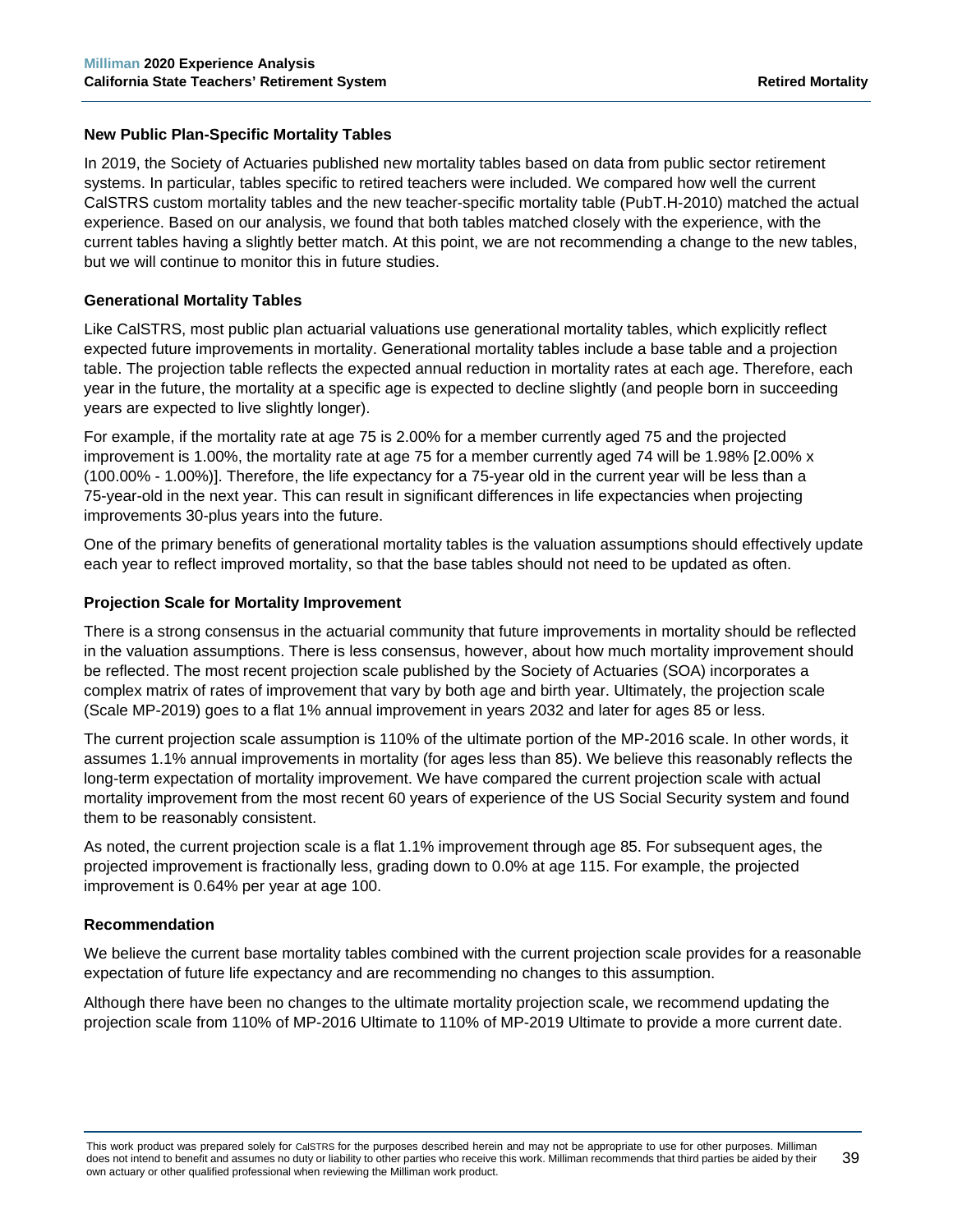CalSTRS uses custom mortality tables to best fit the patterns of mortality among its members. These custom tables are based on standard mortality tables adjusted to fit CalSTRS' experience. Note that for beneficiaries of healthy and disabled retirees, the mortality for healthy retirees is used, as observed experience continues to show a significant amount of consistency between retirees and beneficiaries.

The proposed rates are shown in Table A-1.2. Rates of mortality among active members prior to retirement are discussed separately in Section 6 of this report.

This work product was prepared solely for CalSTRS for the purposes described herein and may not be appropriate to use for other purposes. Milliman does not intend to benefit and assumes no duty or liability to other parties who receive this work. Milliman recommends that third parties be aided by their own actuary or other qualified professional when reviewing the Milliman work product. 40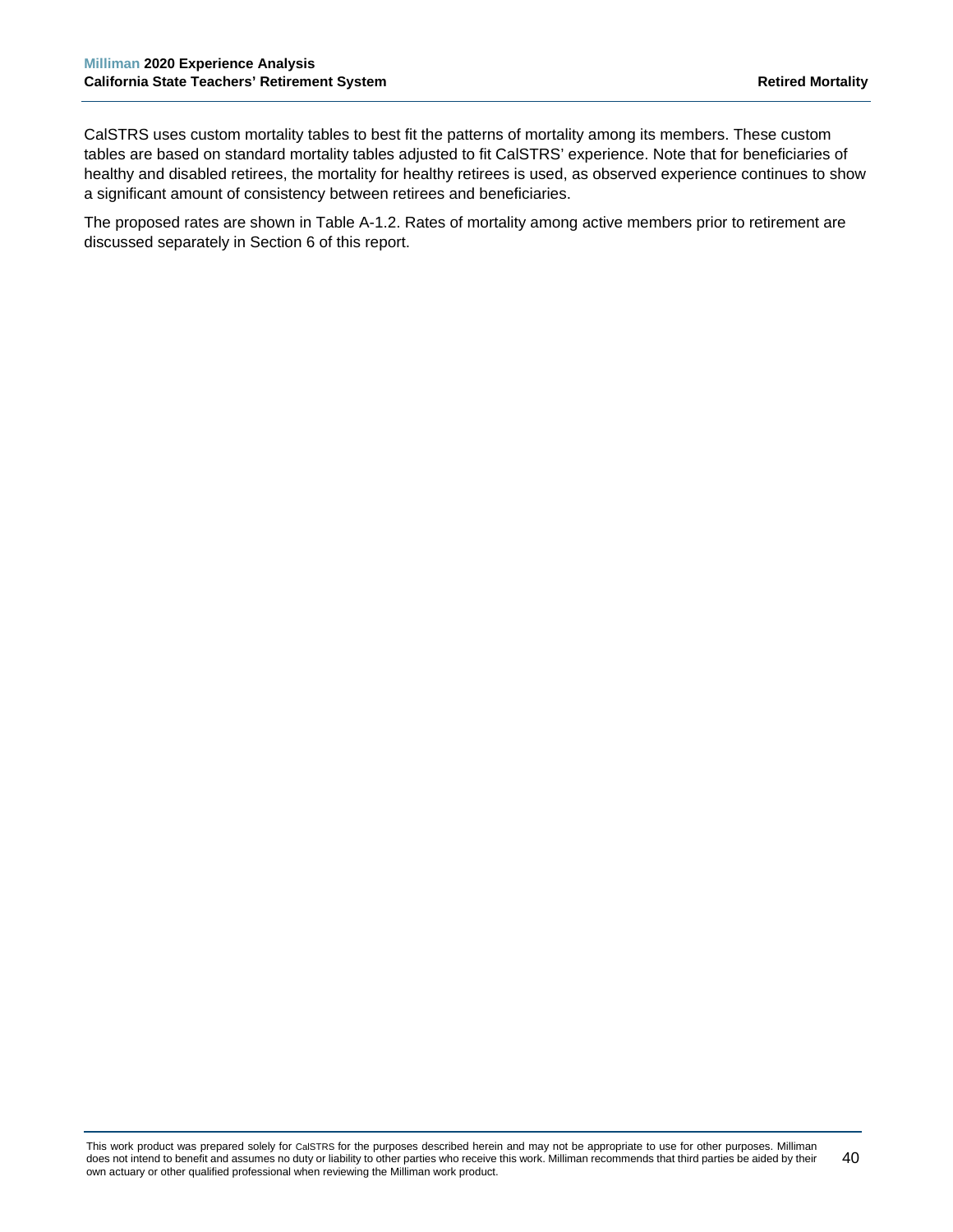

**Exhibit 5-1 Mortality for Service (Healthy) Retirees – Males**

**All Ages**

|                    | <b>Expected</b> | <b>Actual</b> | <b>Proposed</b> |
|--------------------|-----------------|---------------|-----------------|
|                    |                 |               |                 |
| <b>Total Count</b> | 7.641           | 8,168         | No              |
| Actual / Expected  | 107%            |               | Change          |

This work product was prepared solely for CalSTRS for the purposes described herein and may not be appropriate to use for other purposes. Milliman does not intend to benefit and assumes no duty or liability to other parties who receive this work. Milliman recommends that third parties be aided by their own actuary or other qualified professional when reviewing the Milliman work product. 41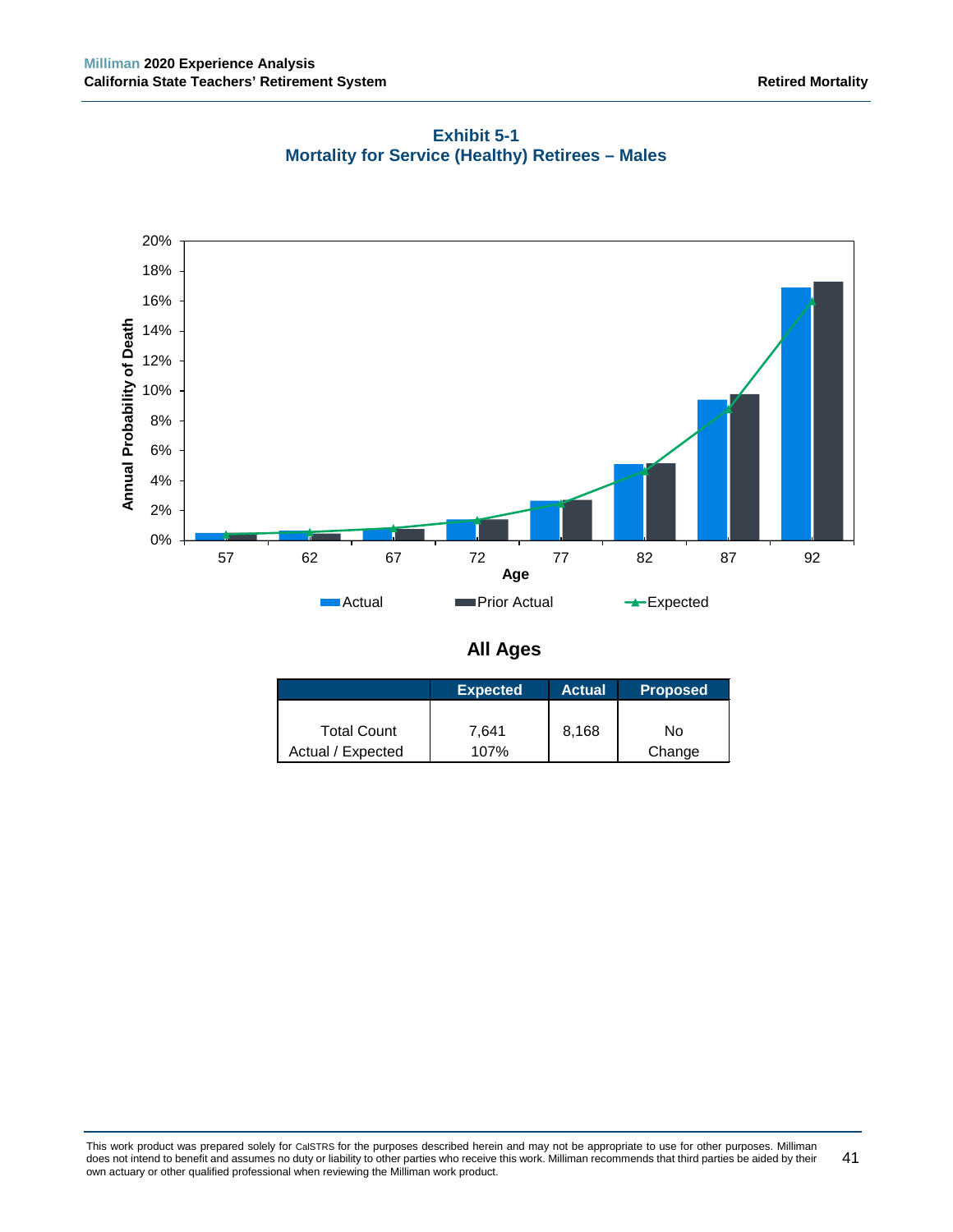

**Exhibit 5-2 Mortality for Service (Healthy) Retirees – Females**

**All Ages**

|                    | <b>Expected</b> | <b>Actual</b> | <b>Proposed</b> |
|--------------------|-----------------|---------------|-----------------|
| <b>Total Count</b> | 10,713          | 11,366        | No              |
| Actual / Expected  | 106%            |               | Change          |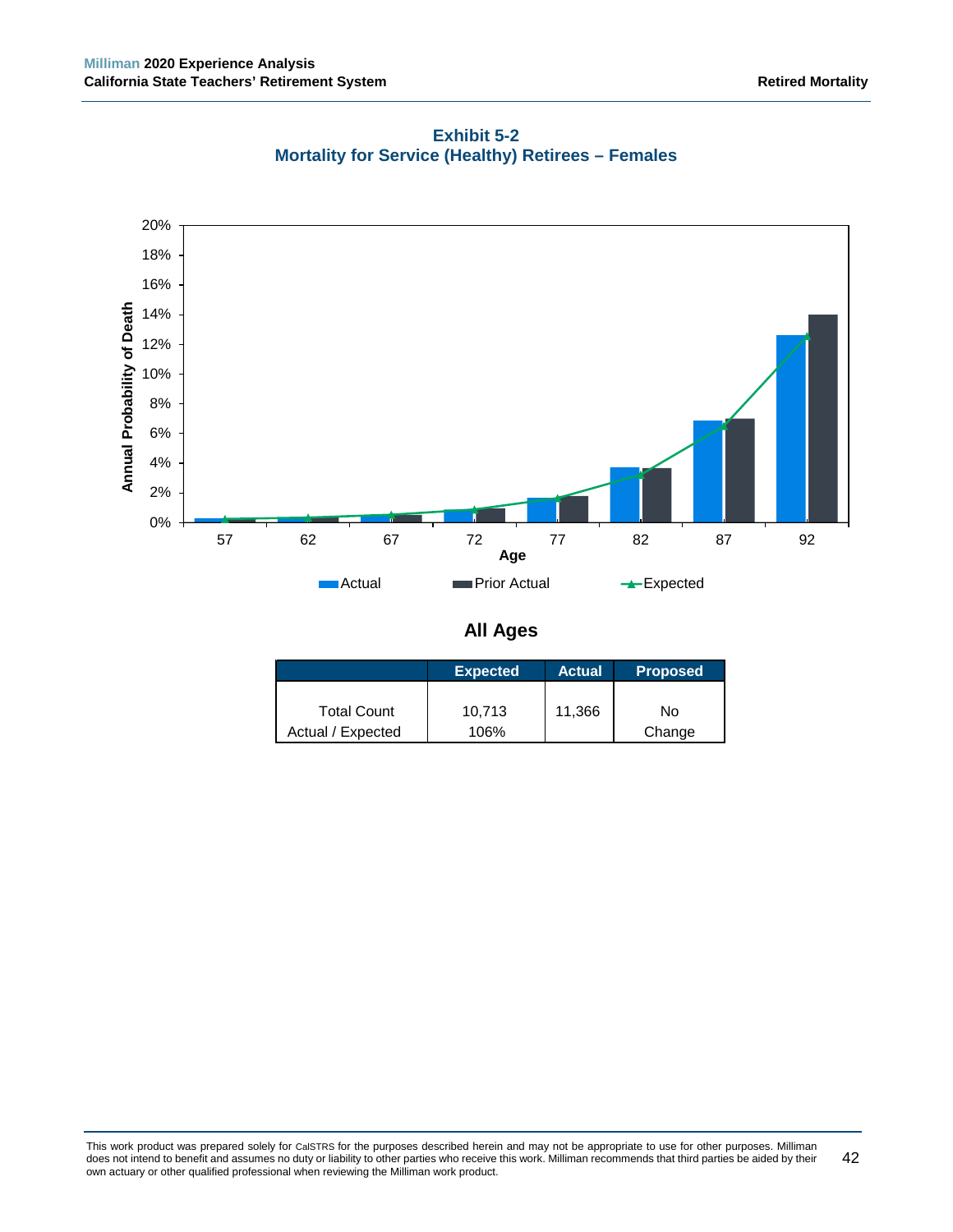

**Exhibit 5-3 Mortality for Disabled Retirees – Males**

| All Age | ١ |
|---------|---|
|---------|---|

|                    | Expected <b>b</b> | <b>Actual</b> | <b>Proposed</b> |
|--------------------|-------------------|---------------|-----------------|
|                    |                   |               |                 |
| <b>Total Count</b> | 285               | 303           | No              |
| Actual / Expected  | 106%              |               | Change          |

# **First Three Years of Retirement**

|                    | <b>Expected</b> | <b>Actual</b> | <b>Proposed</b> |
|--------------------|-----------------|---------------|-----------------|
| <b>Total Count</b> | 44              | 39            | No.             |
| Actual / Expected  | 88%             |               | Change          |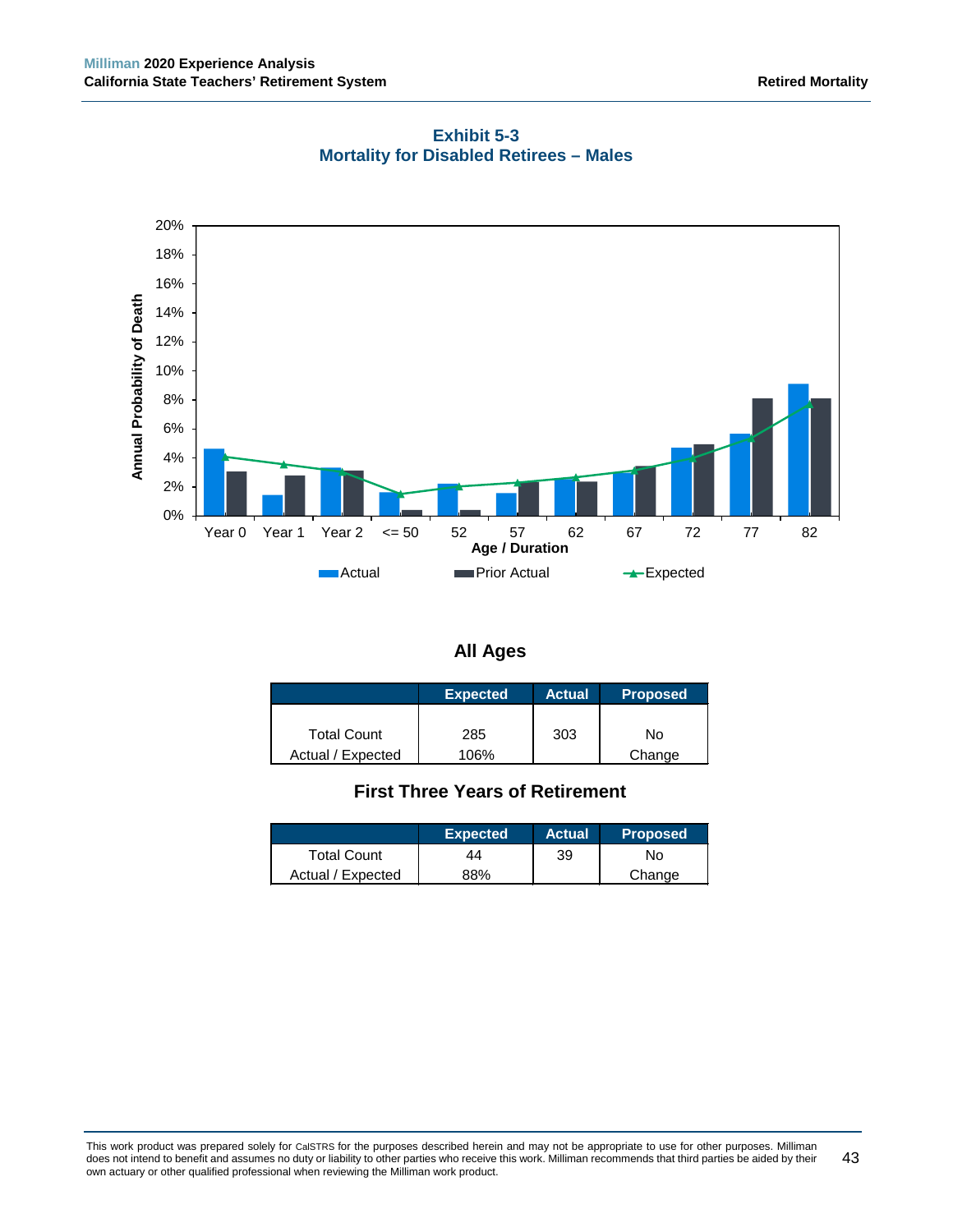

**Exhibit 5-4 Mortality for Disabled Retirees – Females**

|  | <b>All Ages</b> |
|--|-----------------|
|--|-----------------|

|                    | <b>Expected</b> | <b>Actual</b> | <b>Proposed</b> |
|--------------------|-----------------|---------------|-----------------|
|                    |                 |               |                 |
| <b>Total Count</b> | 606             | 650           | No              |
| Actual / Expected  | 107%            |               | Change          |

# **First Three Years of Retirement**

|                    | <b>Expected</b> | <b>Actual</b> | <b>Proposed</b> |
|--------------------|-----------------|---------------|-----------------|
| <b>Total Count</b> | 104             | 114           | No              |
| Actual / Expected  | 109%            |               | Change          |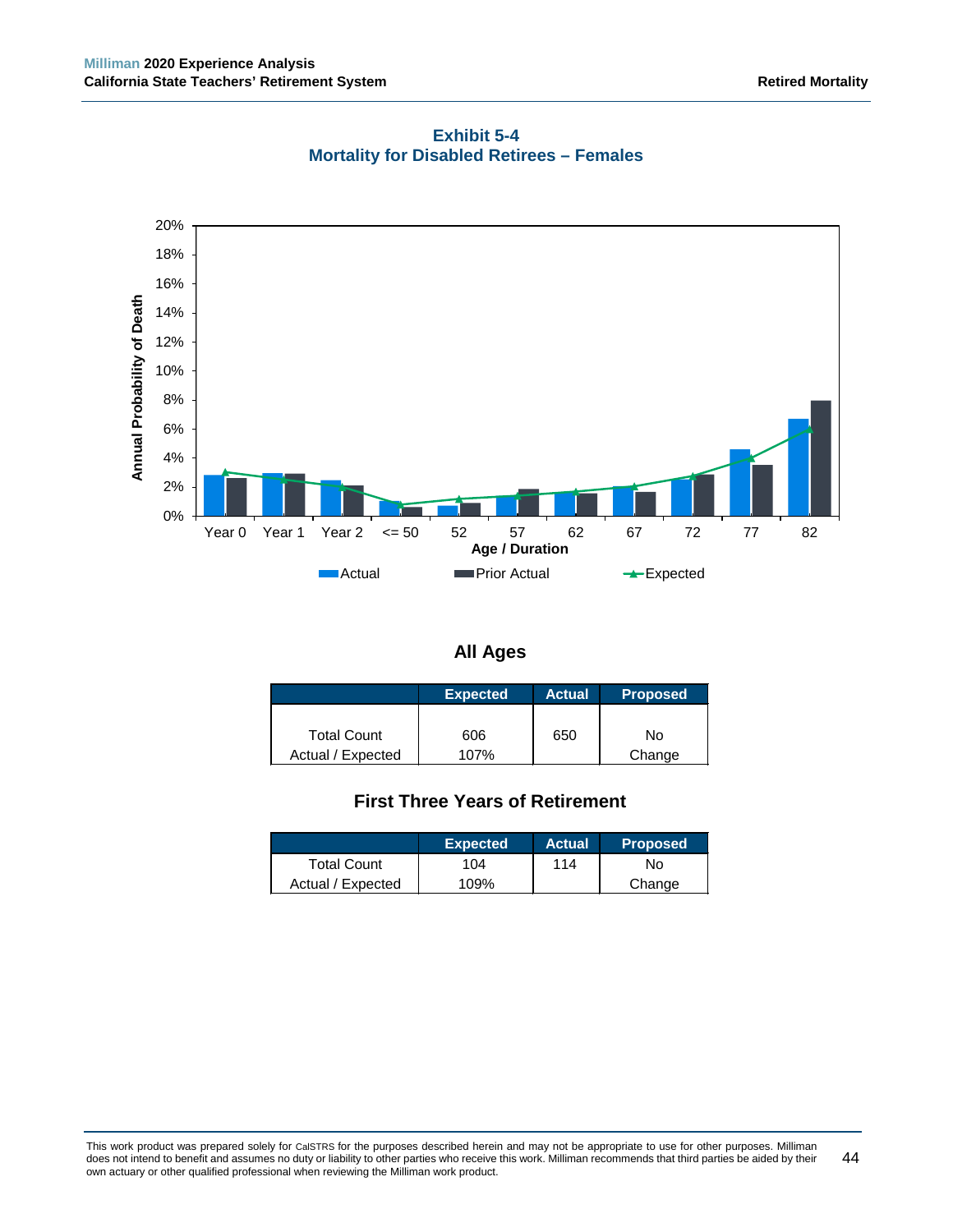

**Exhibit 5-5 Mortality for Beneficiaries – Males**

**All Ages**

|                    | Expected | <b>Actual</b> | <b>Proposed</b> |
|--------------------|----------|---------------|-----------------|
|                    |          |               |                 |
| <b>Total Count</b> | 858      | 878           | Nο              |
| Actual / Expected  | 102%     |               | Change          |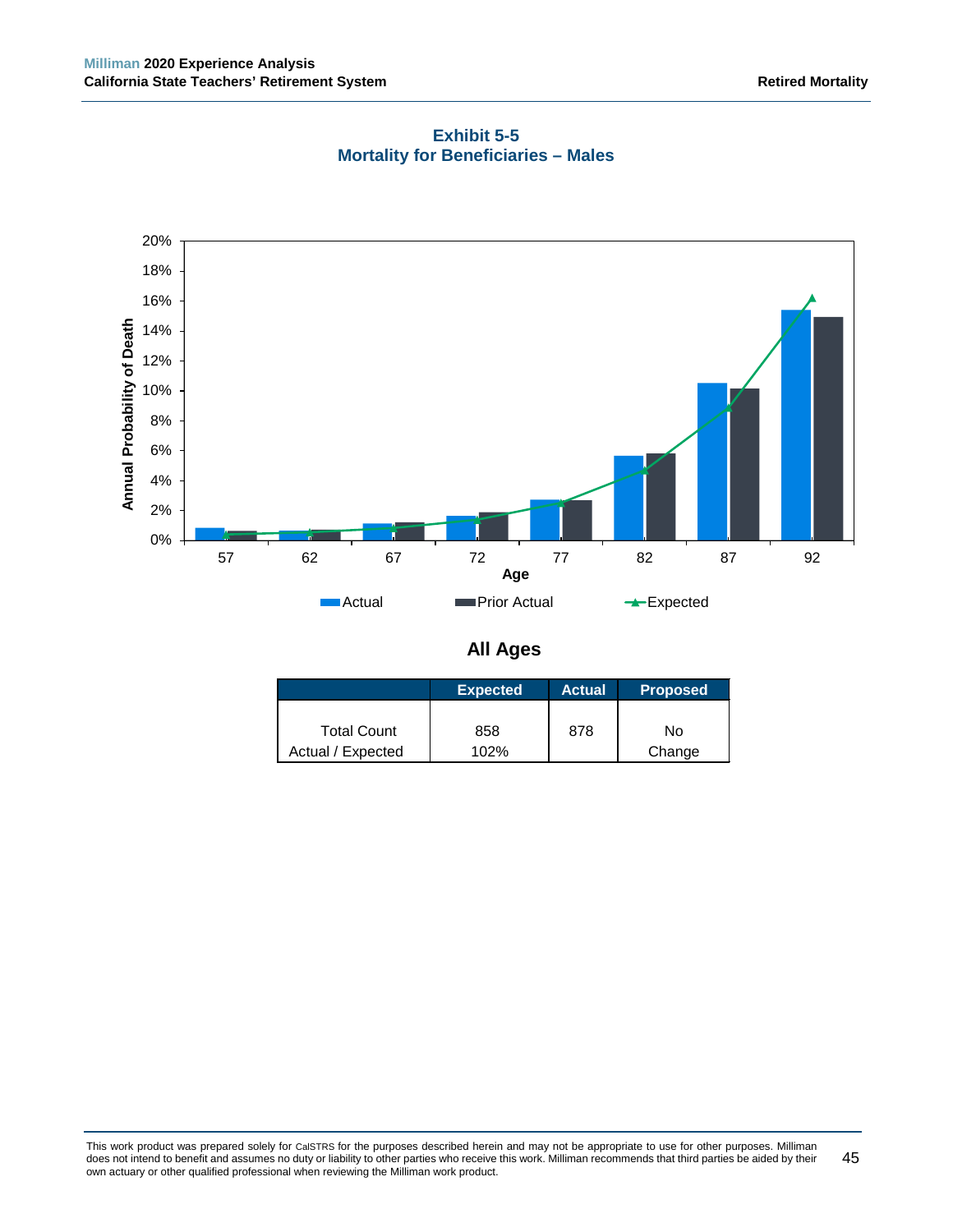

**Exhibit 5-6 Mortality for Beneficiaries – Females**

|  | <b>All Ages</b> |
|--|-----------------|
|--|-----------------|

|                    | <b>Expected</b> | <b>Actual</b> | <b>Proposed</b> |
|--------------------|-----------------|---------------|-----------------|
|                    |                 |               |                 |
| <b>Total Count</b> | 2.305           | 2,480         | No              |
| Actual / Expected  | 108%            |               | Change          |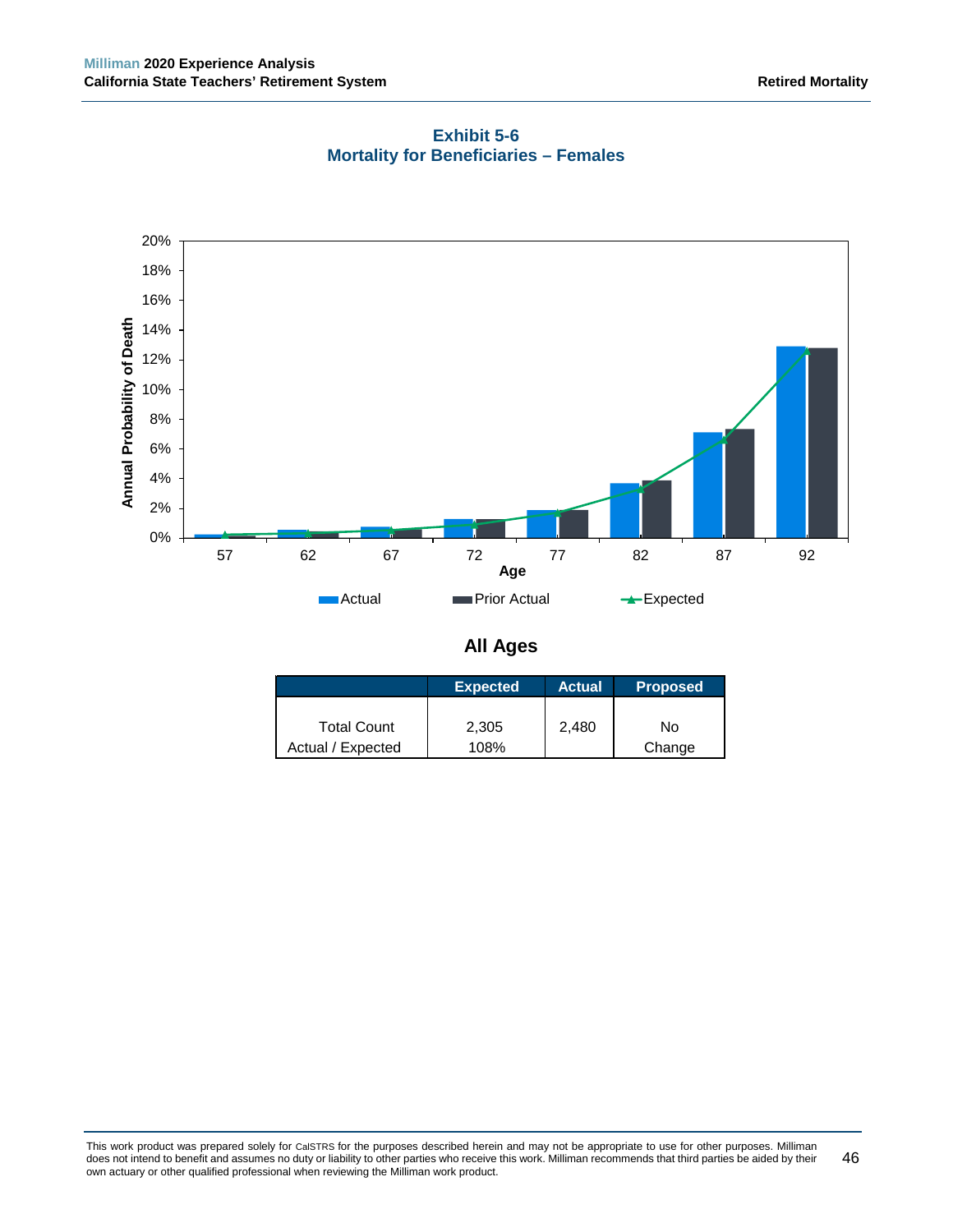# **6. Probability of Death from Active Status**

In this section we look at the results of the study of actual and expected death rates for members in active status.

#### **Results**

The number of active deaths was slightly less than expected, with an actual-to-expected ratio of 92%. The proposed rates reduce the rates to be in line with the actual experience.

|                      |               | <b>Actual to Expected</b> |                  |         | <b>Actual to Proposed</b> |                  |  |  |
|----------------------|---------------|---------------------------|------------------|---------|---------------------------|------------------|--|--|
| <b>Status</b>        | <b>Actual</b> | <b>Expected</b>           | <b>A/E Ratio</b> | Actual. | <b>Proposed</b>           | <b>A/P Ratio</b> |  |  |
|                      |               |                           |                  |         |                           |                  |  |  |
| <b>Active Male</b>   | 474           | 502                       | 94%              | 474     | 457                       | 104%             |  |  |
| <b>Active Female</b> | 648           | 722                       | 90%              | 648     | 625                       | 104%             |  |  |
| <b>Active Total</b>  | 1.122         | 1.224                     | 92%              | 1.122   | 1.082                     | 104%             |  |  |

Note that this analysis is on a head-count weighted basis.

#### **Recommendation**

We recommend new custom tables be adopted based on CalSTRS mortality experience for active members. Note that the results shown above are based on a head-count weighted basis. The recommended tables are adjusted to reflect the comparable benefit-weighted tables. All proposed tables use 110% of the MP-2019 Ultimate Projection Scale applied generationally. The proposed rates are shown in Table A-1.2.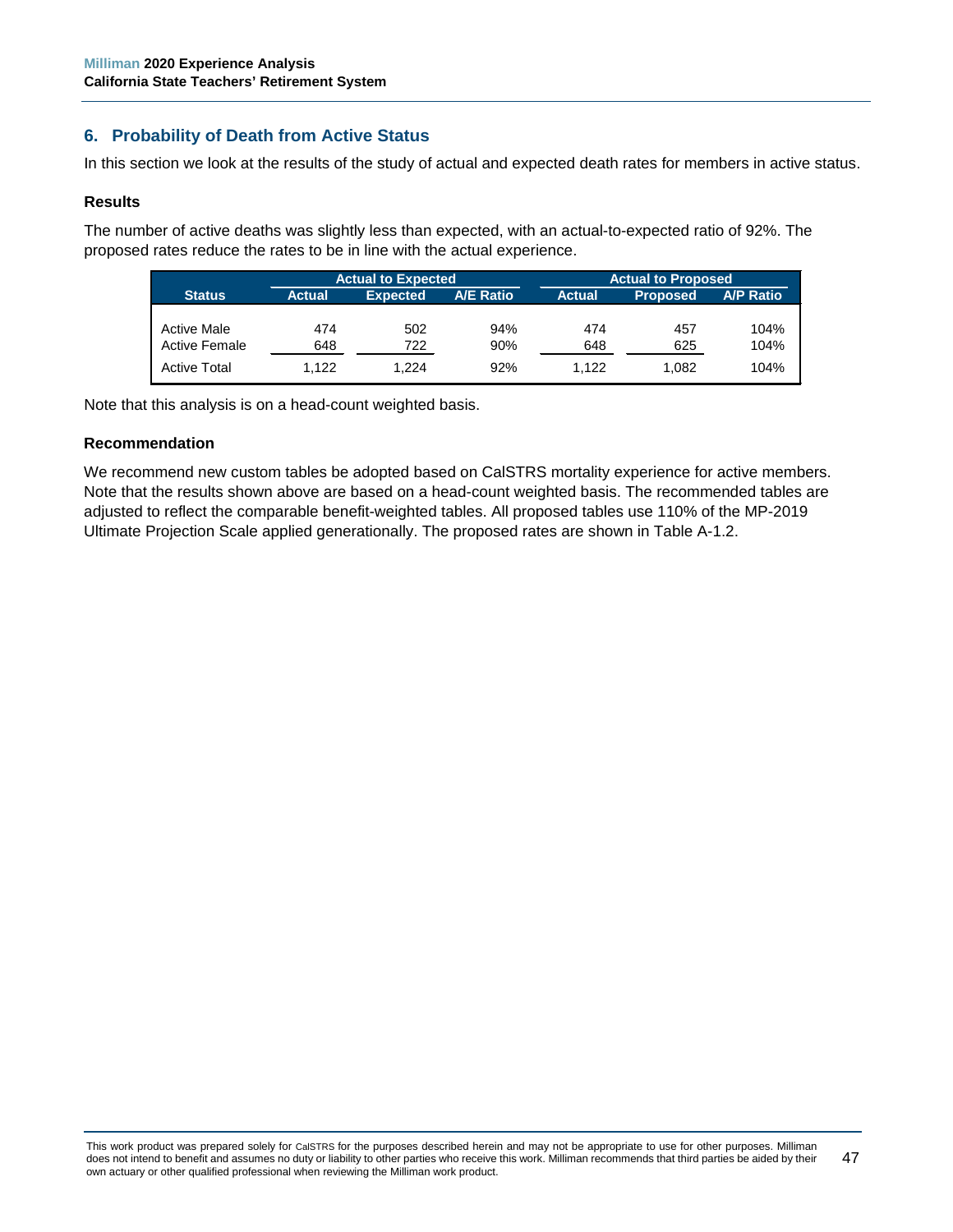# **7. Service Retirement from Active Status**

Exhibits 7-1 through 7-6 show the actual and expected rates of service retirement from active status. Our analysis of rates of service retirement was by attained age and gender, and only includes active members who are eligible for service retirement.

Due to the different benefit provisions, we reviewed rates of retirement separately based on an individual member's years of credited service. Therefore, we performed analysis of service retirement by age for the following three service retirement assumption categories for 2% at 60 members:

- 1. Less than 25 years of service: This is the basic group.
- 2. Between 25 and 30 years of service: This group is eligible for one-year final compensation.
- 3. Thirty or more years of service: This group is eligible for the career factor (additional 0.2% in percentage formula). Some members of this group will be eligible for the longevity bonus; however, this will be a declining group.

Exhibits 7-1 through 7-6 study retirements for the following groups:

- **Exhibit 7-1: Members with**  $<$  **25 Years of Service Males**
- Exhibit 7-2: Members with < 25 Years of Service Females
- Exhibit 7-3: Members with 25 to 30 Years of Service Males
- **EXhibit 7-4: Members with 25 to 30 Years of Service Females**
- Exhibit 7-5: Members with >=30 Years of Service Males
- Exhibit 7-6: Members with >=30 Years of Service Females

We also performed additional analysis by years of service within those groups.

#### **Results**

For members with less than 30 years of service, the total actual retirements from active service was greater than what the assumptions predicted. For members with more than 30 years of service, it was lower.

The table below illustrates the actual and expected number of decrements for males and females combined, split by service level.

| Number of Service Retirements (2% at 60) - Expected |               |                 |                             |  |
|-----------------------------------------------------|---------------|-----------------|-----------------------------|--|
|                                                     | <b>Actual</b> | <b>Expected</b> | Actual /<br><b>Expected</b> |  |
| Less than 25 Years of Service                       | 15,362        | 14,153          | 109%                        |  |
| 25 to 30 Years of Service                           | 6.920         | 6.344           | 109%                        |  |
| 30 Years or More of Service                         | 11,010        | 12,064          | 91%                         |  |
| Total                                               | 33,292        | 32,561          | 102%                        |  |

#### **2% at 62 Members**

There is currently insufficient data to study service retirement rates for 2% at 62 members. We expect these members will have different retirement patterns than the 2% at 60 members due to lower benefit percentages and less generous provisions (e.g., no career bonus, longevity, or one-year final compensation), although it is difficult to estimate at this point. There may still be some correlation with service, where members with more years of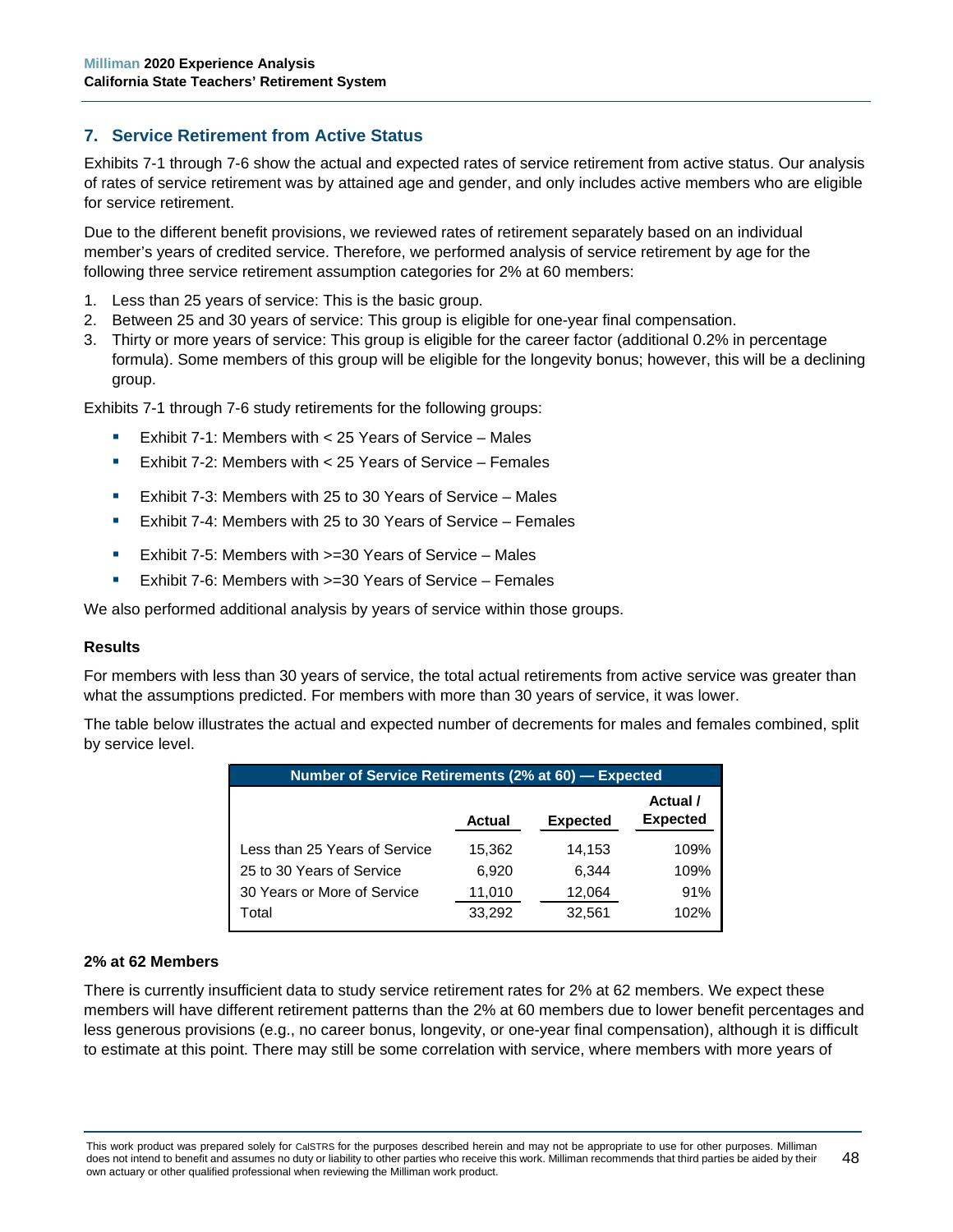service have a higher probability of retirement; however, we would not expect the differences at 25 and 30 years of service to be as significant.

#### **Recommendation: 2% at 60 Members**

We are recommending increases to the retirement rates for members with less than 30 of years of service to better fit the observed patterns. For members with 30 or more years of service, we are recommending a decrease in the retirement rates since the actual rates were less than the expected rates.

For this study, we have broken down the assumption and set retirement rates based on five-year bands of service with additional breakpoints for those with over 25 years of service. Specifically, a separate set of rates is assumed for members with 5-9 years of service, 10-14 years of service, 15-19 years of service, 20-24 years of service, 25 years of service, 26-29 years of service, 30 years of service, and 31 or more years of service. We found that this breakdown better reflected the actual experience. The proposed rates are shown in Tables A-1.3a to A-1.3b.

As illustrated in the following graphs, we have reflected only part of the recent experience. We have also taken the previous experience study into account to give more of a long-term picture of the recent retirement rates.

A comparison of the actual and proposed retirements under the recommended assumptions is shown in the table below.

| Number of Service Retirements (2% at 60) – Proposed |               |                 |                             |  |
|-----------------------------------------------------|---------------|-----------------|-----------------------------|--|
|                                                     | <b>Actual</b> | <b>Proposed</b> | Actual /<br><b>Proposed</b> |  |
| Less than 25 Years of Service                       | 15,362        | 14,754          | 104%                        |  |
| 25 to 30 Years of Service                           | 6,920         | 6,826           | 101%                        |  |
| 30 Years or More of Service                         | 11,010        | 11,474          | 96%                         |  |
| Total                                               | 33,292        | 33,054          | 101%                        |  |

#### **Recommendation: 2% at 62 Members**

Due to the lower benefit percentages for ages less than 65, we would expect that 2% at 62 members will retire somewhat later than the 2% at 60 members. We have recommended revised rates for 2% at 62 members with similar patterns as those for 2% at 60 members. We developed separate retirement rates based on the member's credited years of service. Specifically, a separate set of rates is assumed for members with 5-9 years of service, 10-14 years of service, 15-19 years of service, 20-24 years of service, 25-29 years of service, and 30 or more years of service. The proposed rates are shown in Tables A-1.3c to A-1.3d.

#### **Recommendation: 1990 Structure**

The current service retirement rates for calculations under the 1990 Structure are based on the experience prior to 2001 when the 1990 Structure benefit provisions applied. We continue to believe that maintaining separate retirement rates for the 1990 Structure benefits is appropriate; however, we are recommending modifying the current rates, which are based solely on age, to reflect the impact of credited service to be consistent with the other service retirement assumptions. We developed separate retirement rates based on the member's years of service that result in approximately the same expected number of retirements, but have higher rates at higher levels of service (and lower rates at lower levels of service). Specifically, a separate set of rates is assumed for members with 5-9 years of service, 10-14 years of service, 15-19 years of service, 20-24 years of service, 25-29 years of service, and 30 or more years of service. The proposed rates are shown in Tables A-1.3e to A-1.3f.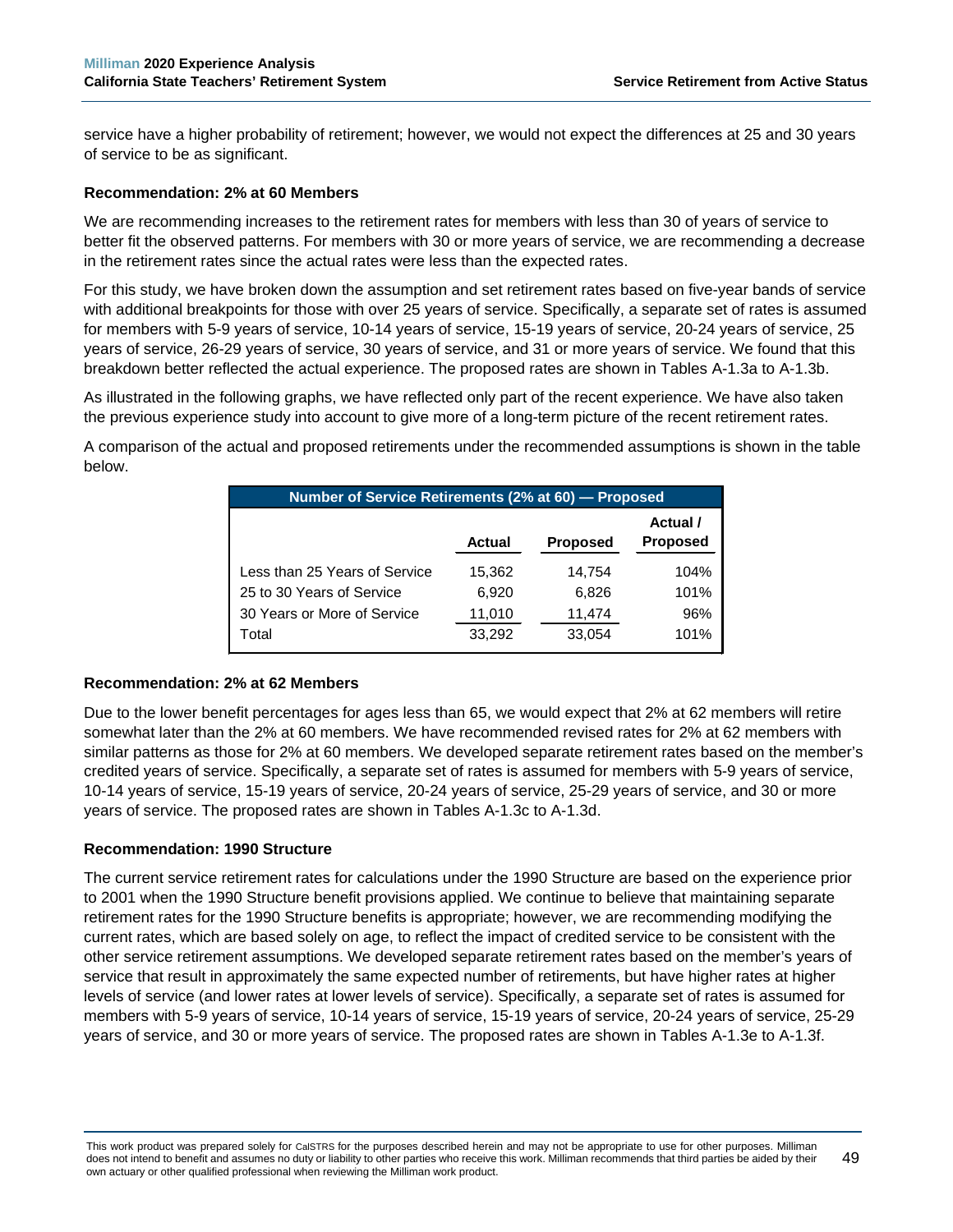



| <25 Years of Svc   | <b>Expected</b> | <b>Actual</b> | <b>Proposed</b> |
|--------------------|-----------------|---------------|-----------------|
| <b>Total Count</b> | 3.684           | 4.107         | 3.900           |
| Actual / Expected  | $111\%$         |               | 105%            |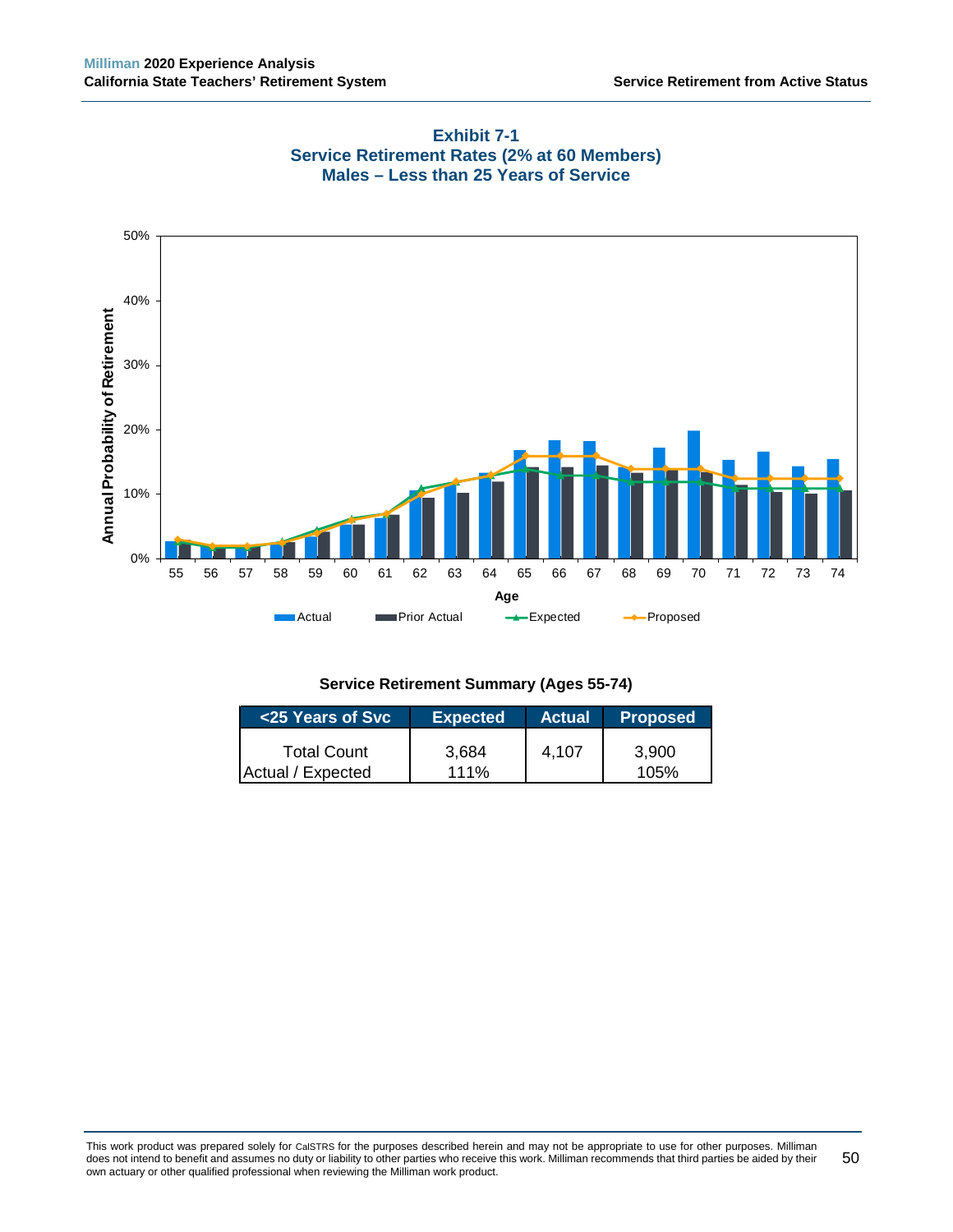

## **Exhibit 7-2 Service Retirement Rates (2% at 60 Members) Females – Less than 25 Years of Service**

| <25 Years of Svc   | <b>Expected</b> | <b>Actual</b> | <b>Proposed</b> |
|--------------------|-----------------|---------------|-----------------|
| <b>Total Count</b> | 10,469          | 11,255        | 10.854          |
| Actual / Expected  | 108%            |               | 104%            |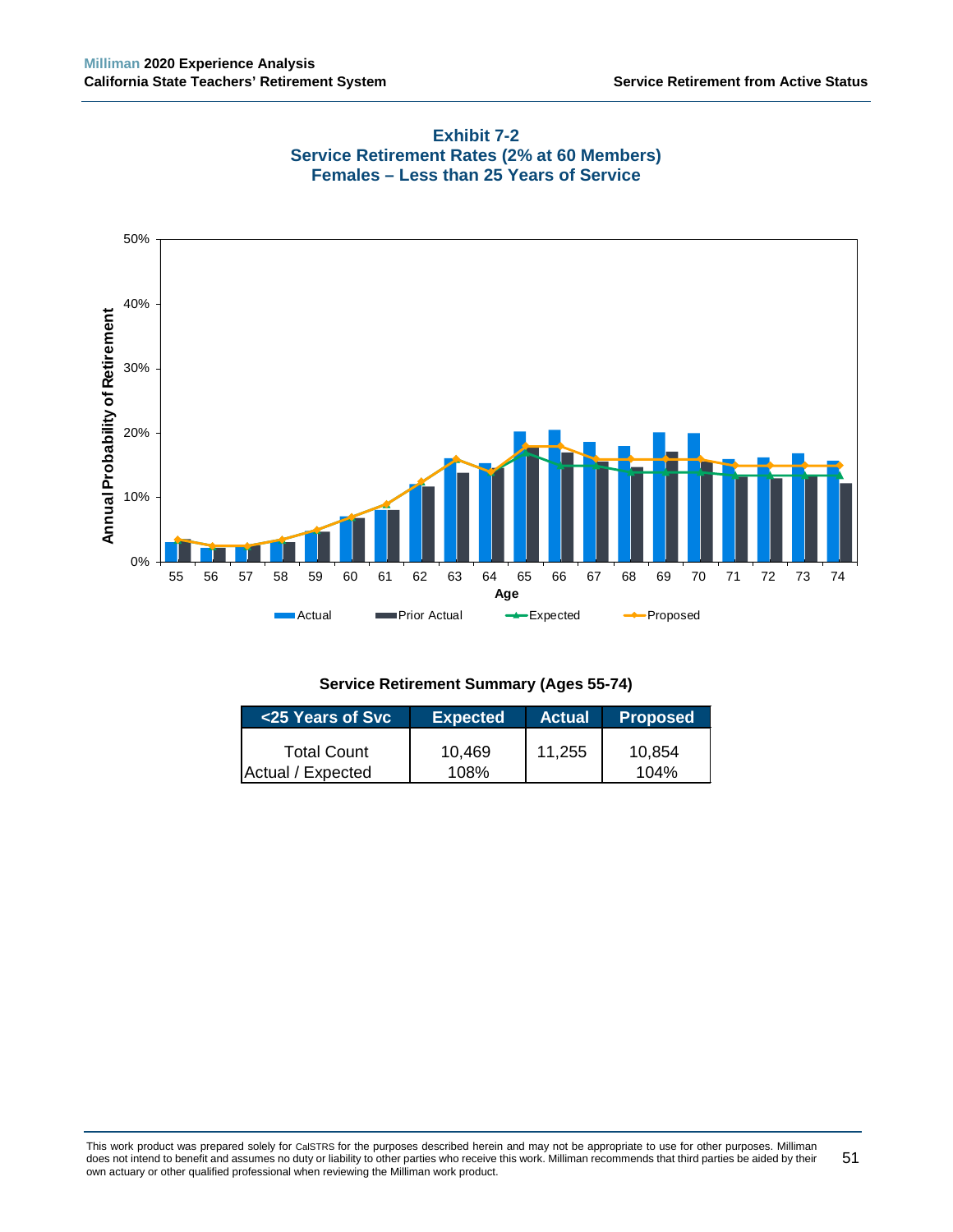



| 25 to 30 Years of Svc | <b>Expected</b> |       | Actual Proposed |
|-----------------------|-----------------|-------|-----------------|
| <b>Total Count</b>    | 1.709           | 1,845 | 1.812           |
| Actual / Expected     | 108%            |       | $102\%$         |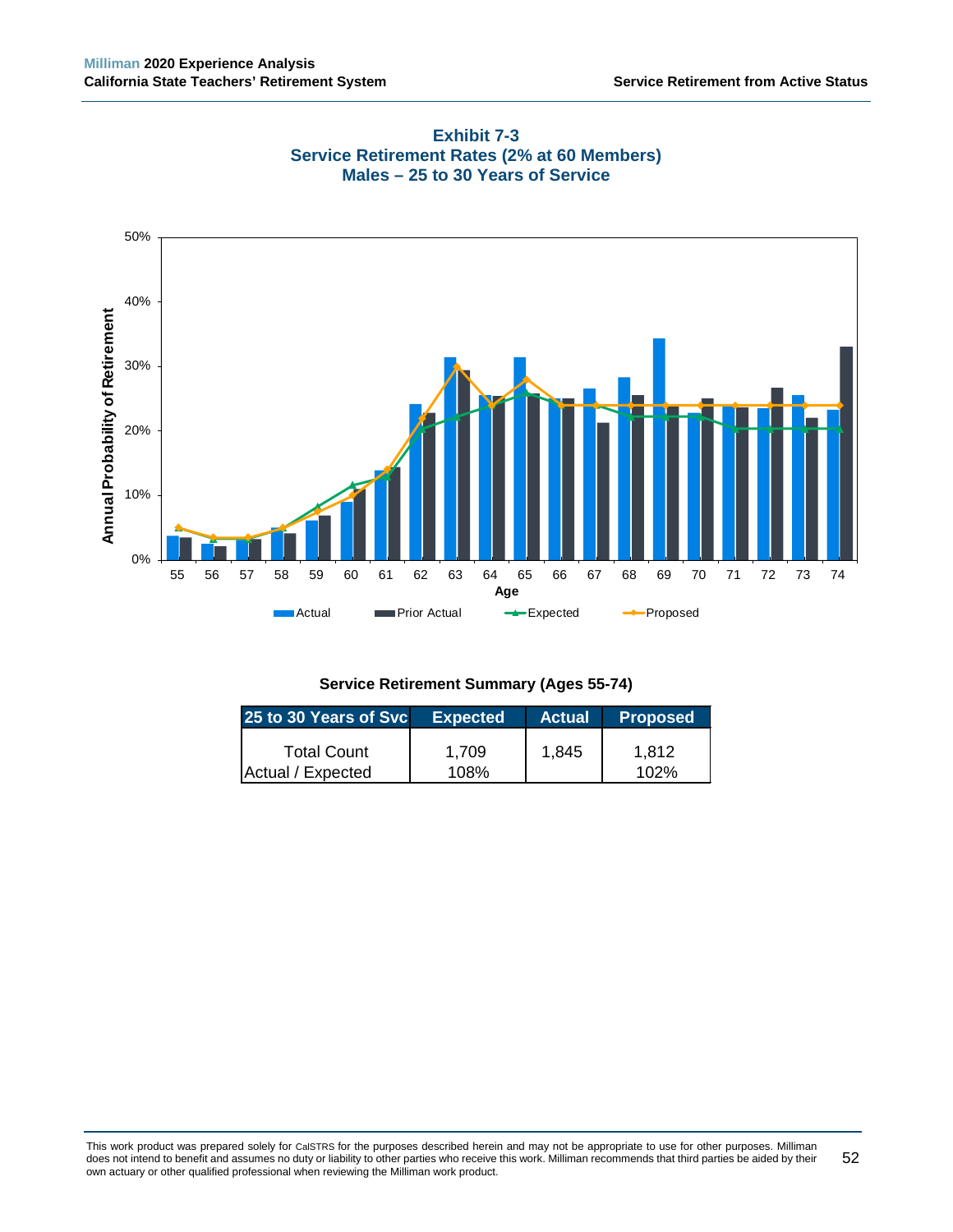



| <b>Expected</b> | <b>Actual</b> | <b>Proposed</b> |
|-----------------|---------------|-----------------|
| 4.635           | 5.075         | 5.014<br>101%   |
|                 | 109%          |                 |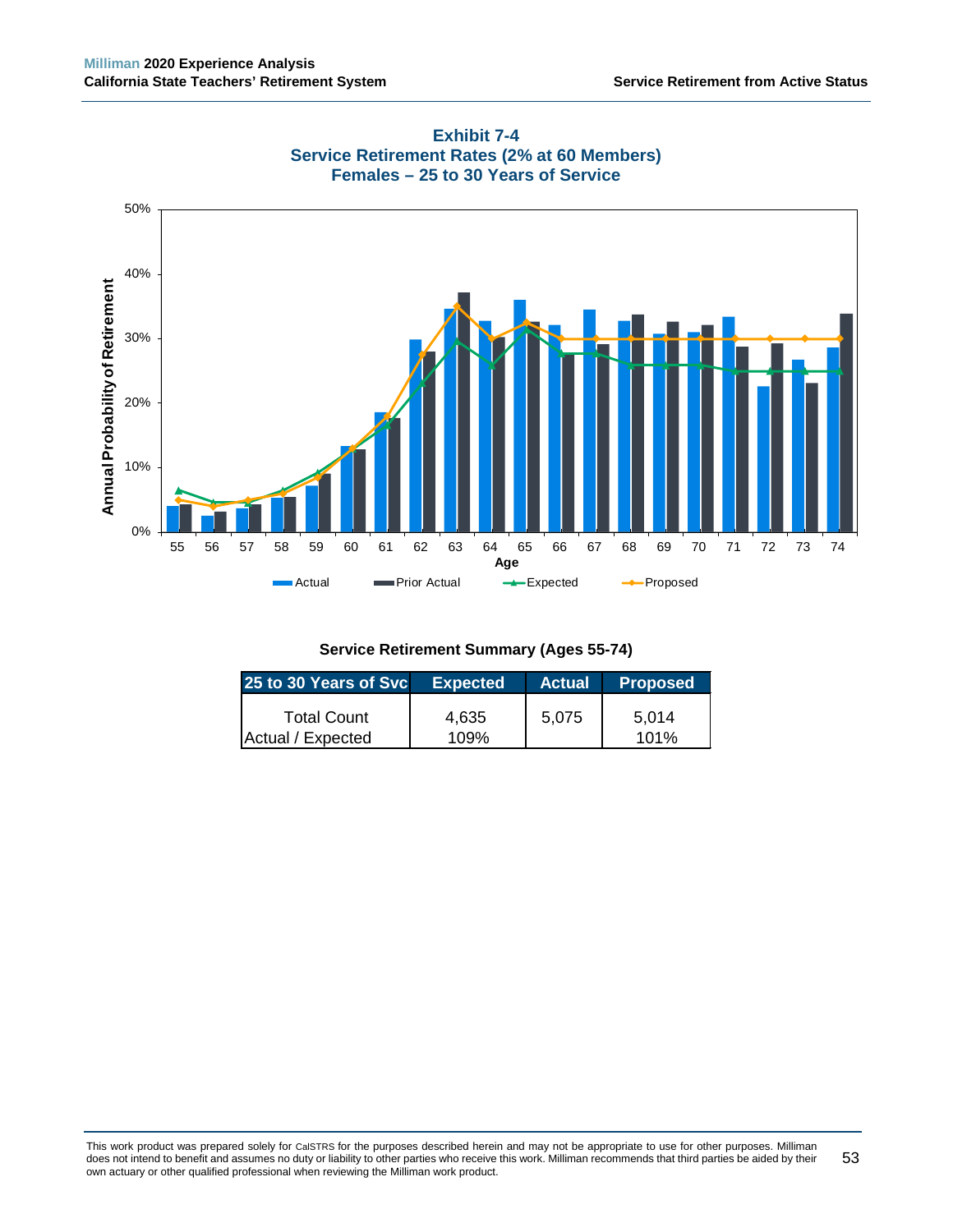



| 30+ Years of Svc   | <b>Expected</b> |       | Actual Proposed |
|--------------------|-----------------|-------|-----------------|
| <b>Total Count</b> | 3.695           | 3,595 | 3.588           |
| Actual / Expected  | 97%             |       | 100%            |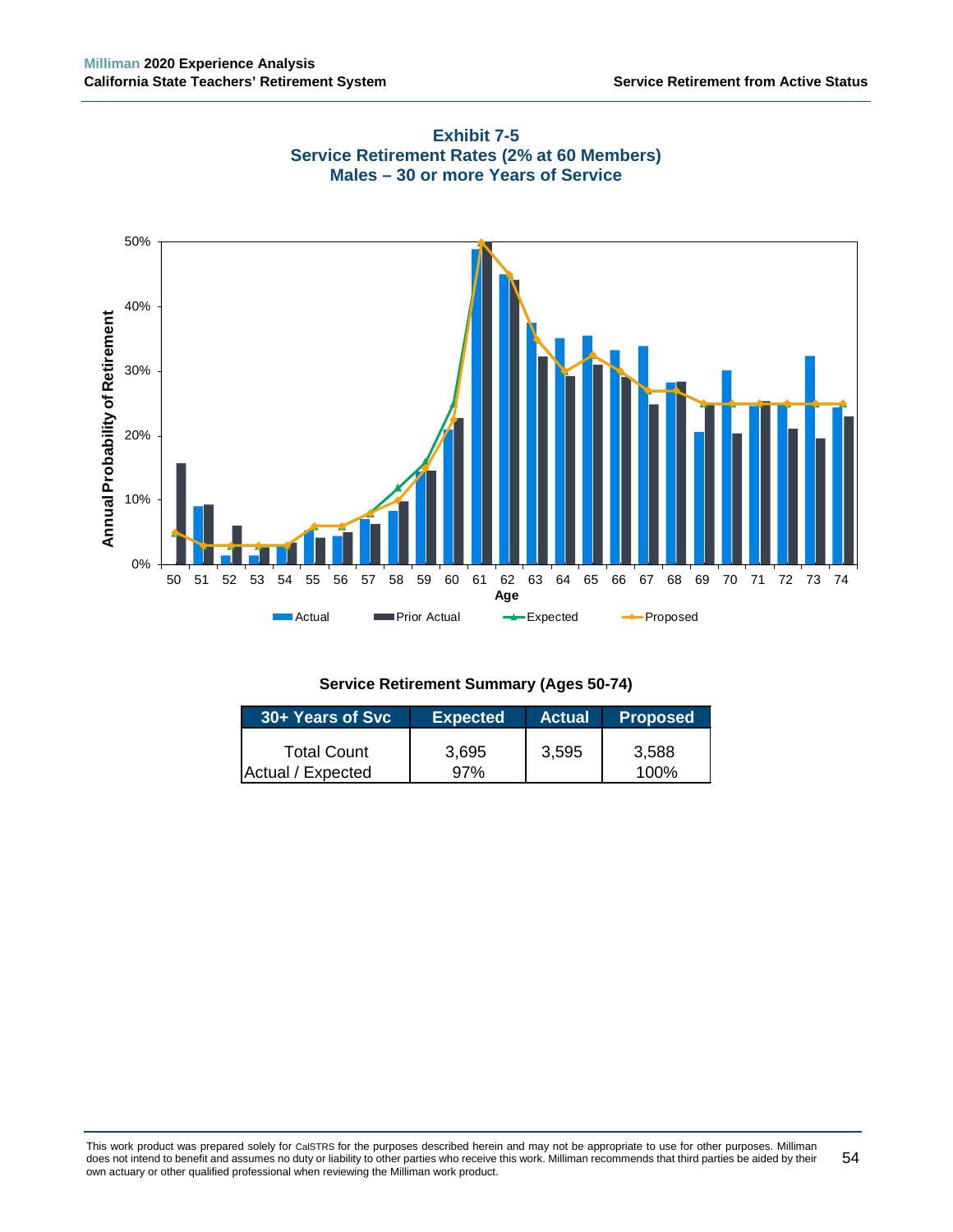

# **Exhibit 7-6 Service Retirement Rates (2% at 60 Members) Females – 30 or more Years of Service**

# **Service Retirement Summary (Ages 50-74)**

| 30+ Years of Svc   | <b>Expected</b> | <b>Actual</b> | <b>Proposed</b> |  |
|--------------------|-----------------|---------------|-----------------|--|
| <b>Total Count</b> | 8.369           | 7,415         | 7,886           |  |
| Actual / Expected  | 89%             |               | 94%             |  |

This work product was prepared solely for CalSTRS for the purposes described herein and may not be appropriate to use for other purposes. Milliman does not intend to benefit and assumes no duty or liability to other parties who receive this work. Milliman recommends that third parties be aided by their own actuary or other qualified professional when reviewing the Milliman work product. 55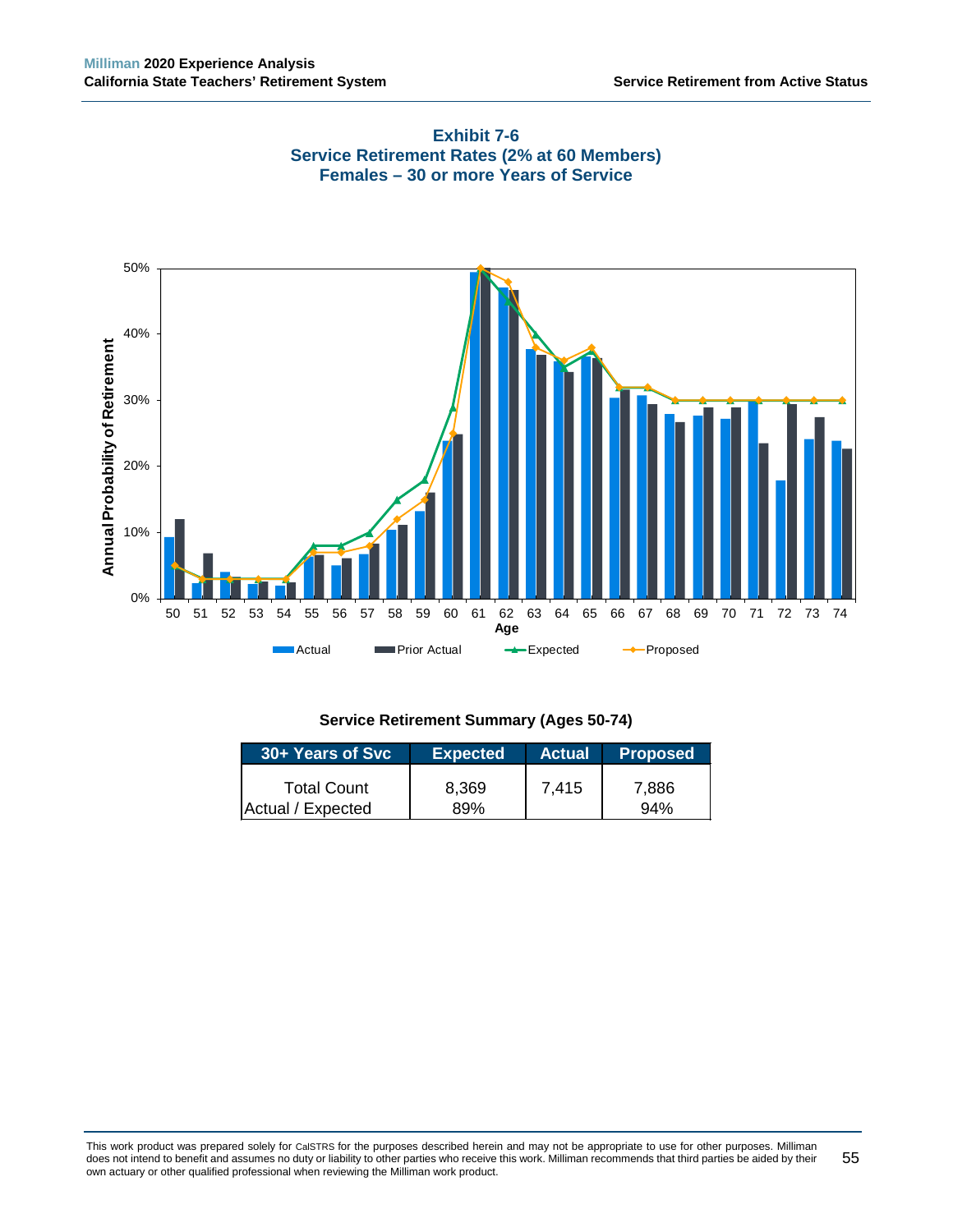# **8. Disability Retirement**

CalSTRS allows a member to start receiving benefits prior to eligibility for service retirement if they become disabled.

Rates of disability are studied separately for Coverage A and Coverage B members due to the different benefit provisions.

#### **Results**

The following tables show the actual versus expected number of disabilities for Coverage A and Coverage B males and females. In all categories, there were fewer disabilities than expected.

| <b>Actual vs. Expected Disability Retirements</b> |          |            |          |  |  |  |  |
|---------------------------------------------------|----------|------------|----------|--|--|--|--|
|                                                   |          | Coverage A |          |  |  |  |  |
|                                                   | Actual / |            |          |  |  |  |  |
|                                                   | Actual   | Expected   | Expected |  |  |  |  |
| Male                                              | 29       | 49         | 59%      |  |  |  |  |
| Female                                            | 107      | 152        | 70%      |  |  |  |  |
| Total                                             | 135      | 200        | 68%      |  |  |  |  |
| Coverage B                                        |          |            |          |  |  |  |  |
|                                                   |          |            | Actual / |  |  |  |  |
|                                                   | Actual   | Expected   | Expected |  |  |  |  |
| Male                                              | 259      | 390        | 66%      |  |  |  |  |
| Female                                            | 844      | 1,064      | 79%      |  |  |  |  |
| Total                                             | 1,102    | 1,454      | 76%      |  |  |  |  |

#### **Recommendation**

We are recommending decreasing the rates of disability for Coverage A and Coverage B members. The proposed rates are shown in Table A-1.4.

| <b>Actual vs. Proposed Disability Retirements</b> |                   |          |          |  |  |  |
|---------------------------------------------------|-------------------|----------|----------|--|--|--|
| <b>Coverage A</b>                                 |                   |          |          |  |  |  |
|                                                   |                   |          | Actual / |  |  |  |
|                                                   | Actual            | Proposed | Proposed |  |  |  |
| Male                                              | 29                | 44       | 65%      |  |  |  |
| Female                                            | 107               | 136      | 78%      |  |  |  |
| Total                                             | 135               | 180      | 75%      |  |  |  |
|                                                   | <b>Coverage B</b> |          |          |  |  |  |
|                                                   |                   |          | Actual / |  |  |  |
|                                                   | Actual            | Proposed | Proposed |  |  |  |
| Male                                              | 259               | 356      | 73%      |  |  |  |
| Female                                            | 844               | 963      | 88%      |  |  |  |
| Total                                             | 1,102             | 1,319    | 84%      |  |  |  |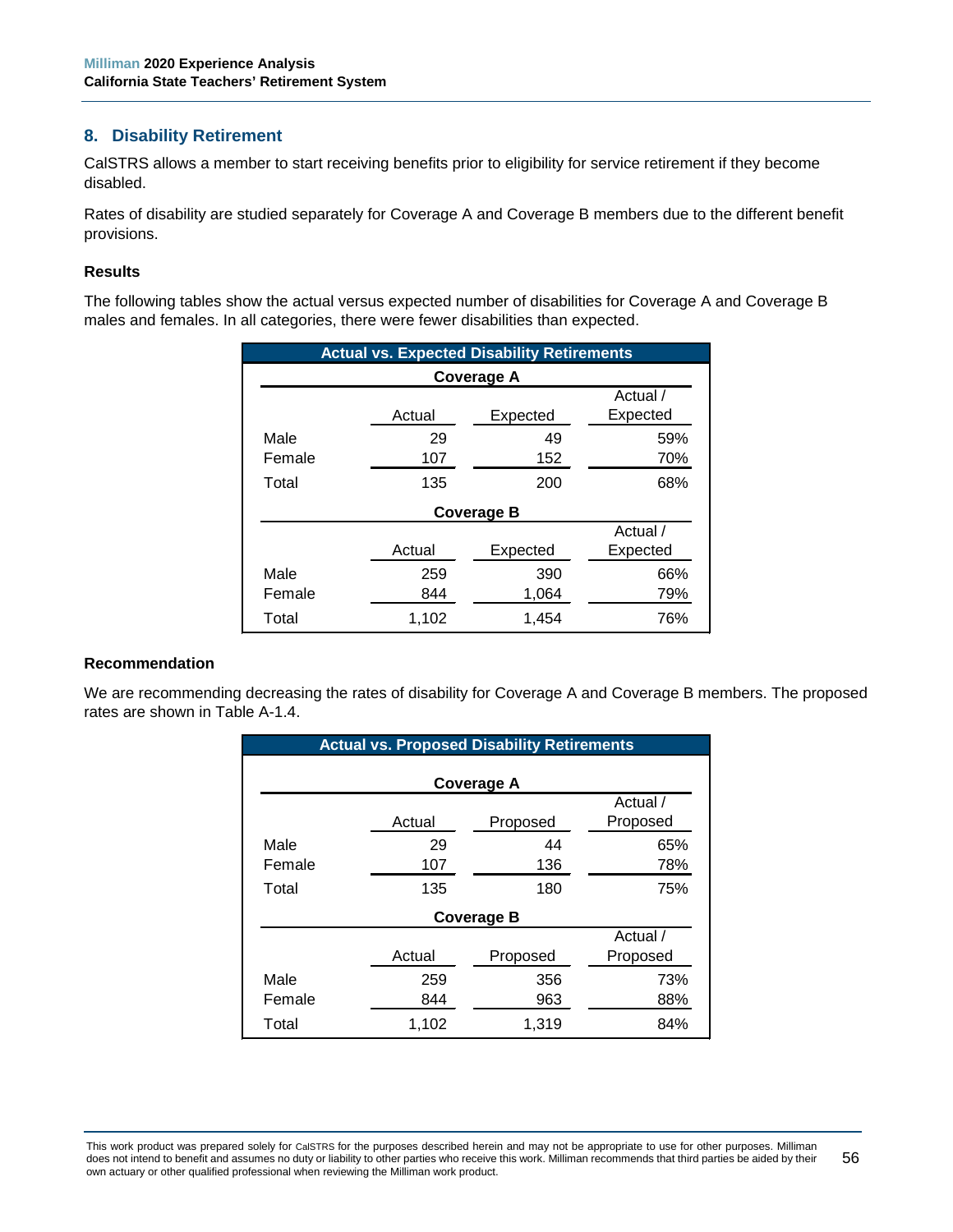# **9. Other Terminations of Employment (Termination)**

This section of the report summarizes the results of our study of terminations of employment for reasons other than death, service retirement, or disability. Rates of termination vary by years of elapsed service (the greater the years of service, the less likely a member is to terminate employment) and gender.

#### **Factors Affecting Termination Rates**

We continue to find that service level is the single greatest factor affecting rates of termination. Reflecting this, the current assumptions are based on elapsed service (years since the member joined CalSTRS). We further analyzed terminations by credited service, which reflects actual service credited during the period and differs from elapsed service for members who have worked part-time or had a break in service. Based on this analysis, we found that members working full-time for their entire career have lower termination rates than the part-time group (i.e., those members who have less credited service than elapsed service).

We also reviewed whether age has a significant impact on termination rates at a given service level. We did not find a meaningful difference due to a member's age.

### **Results**

Overall, the actual number of terminations was less than expected, as shown in the following table.

| Actual vs. Expected Terminations <sup>(1)</sup> |        |        |     |  |  |
|-------------------------------------------------|--------|--------|-----|--|--|
| Actual /<br>Expected<br>Actual<br>Expected      |        |        |     |  |  |
| Males                                           | 7,602  | 8,604  | 88% |  |  |
| Females                                         | 15,567 | 19,870 | 78% |  |  |
| Total                                           | 23,169 | 28,475 | 81% |  |  |

*<sup>1.</sup> Excludes first year of service.*

Note that we exclude retirement-eligible members from the study of non-retirement terminations. Additionally, we reduce the number of terminations by any rehires at the corresponding service level.

#### **Recommendation**

The results of the study are shown in Exhibits 9-1 and 9-2 with the proposed new termination rates, which are lower than the current rates. We have recommended the reduced rates to reflect recent experience. In making this recommendation, we also considered that members working full-time for their entire career have lower termination rates than those who have worked part-time or previously had a break in their service. Since a fulltime member has greater credited service than a part-time member at the same level of elapsed service, full-time members will have a relatively greater impact on the actuarial obligation. Therefore, we gave greater weight to the full-time service group who have lower rates of termination to better reflect their impact on the actuarial obligation. The following table summarizes these results. The proposed rates are shown in Table A-1.5.

| Actual vs. Proposed Terminations <sup>(1)</sup> |        |        |      |  |  |
|-------------------------------------------------|--------|--------|------|--|--|
| Actual /<br>Proposed<br>Actual<br>Proposed      |        |        |      |  |  |
| Males                                           | 7,602  | 7,083  | 107% |  |  |
| Females                                         | 15,567 | 16,025 | 97%  |  |  |
| Total                                           | 23,169 | 23,108 | 100% |  |  |

*1. Excludes first year of service.*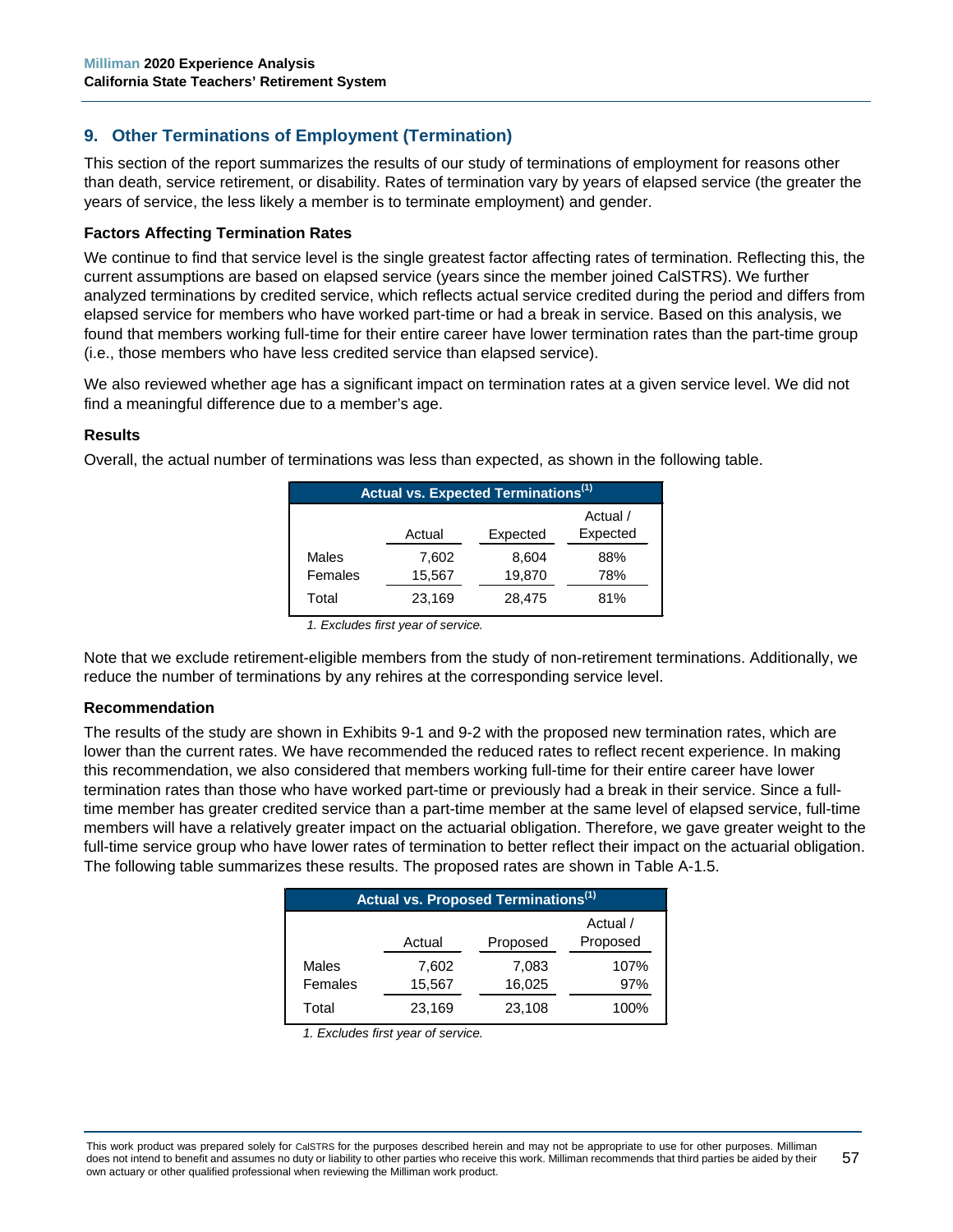

**Exhibit 9-1 Termination by Years of Elapsed Service – Males(1)**

|                            | <b>Expected</b><br><b>Actual</b> |       | <b>Proposed</b> |
|----------------------------|----------------------------------|-------|-----------------|
| Total Count <sup>(1)</sup> | 8.604                            | 7.602 | 7.083           |
| Actual / Expected          | 88%                              |       | $107\%$         |

*1. Excludes retirement-eligible members and members with less than a year of elapsed service.*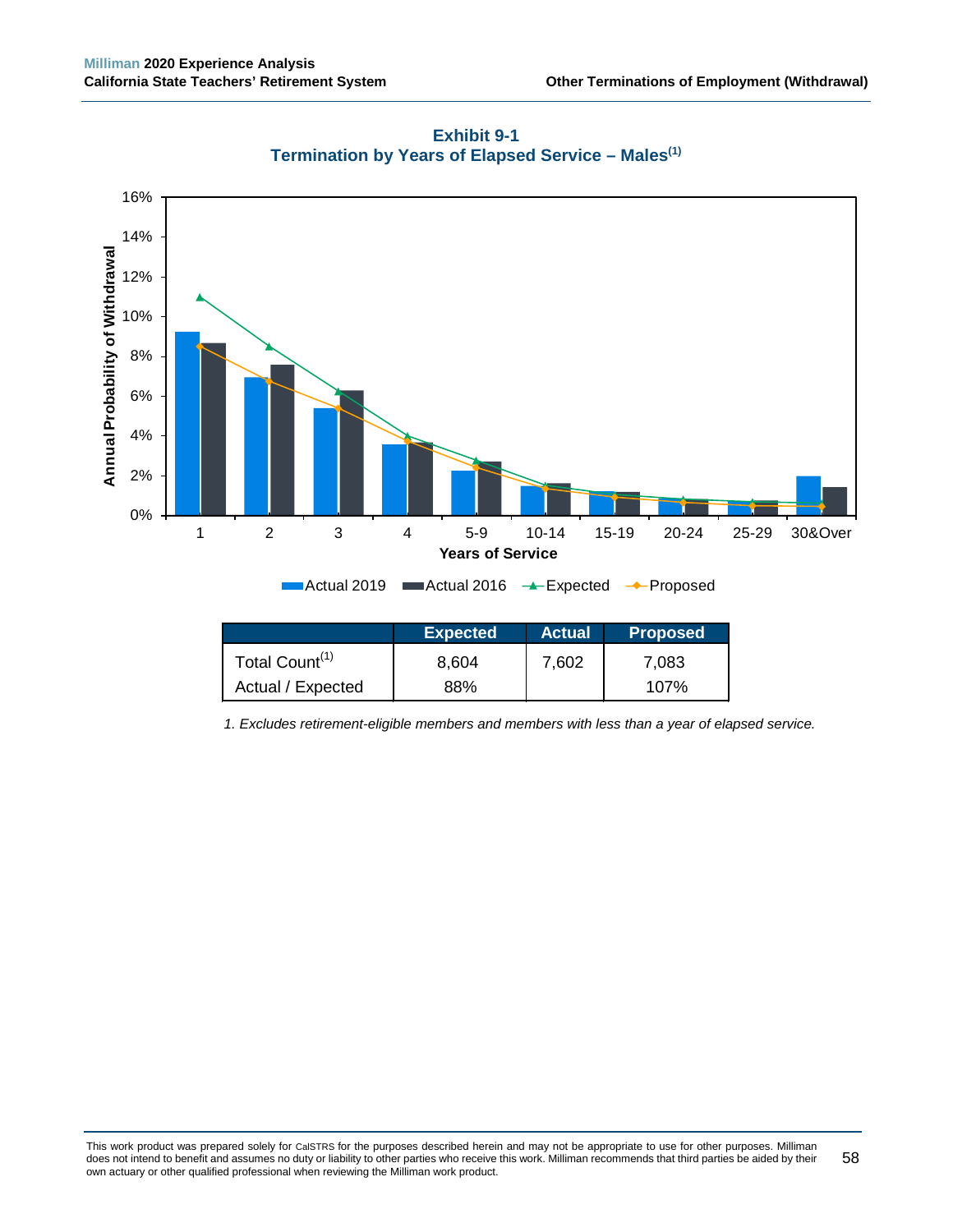

**Exhibit 9-2 Termination by Years of Elapsed Service – Females(1)**

|                            | <b>Expected</b> | <b>Actual</b> | <b>Proposed</b> |
|----------------------------|-----------------|---------------|-----------------|
| Total Count <sup>(1)</sup> | 19.870          | 15,567        | 16.025          |
| Actual / Expected          | 78%             |               | 97%             |

*1. Excludes retirement-eligible members and members with less than a year of elapsed service.*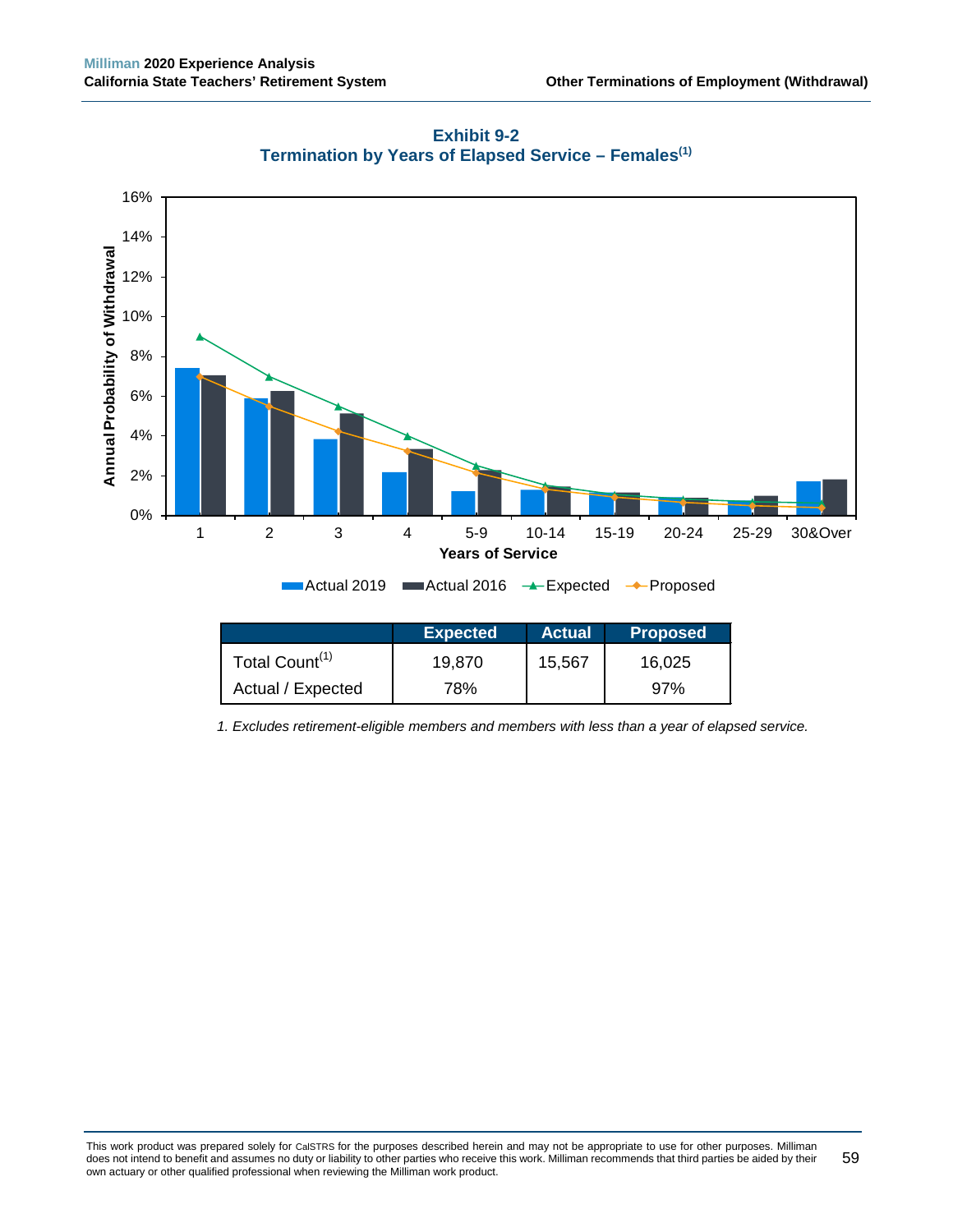# **10. Probability of Refund Upon Vested Termination**

This section of the report discusses the probabilities at which employees elect a refund of their contributions upon termination of service. It only considers vested members who are not yet eligible for service retirement. Under the current assumptions, members who terminate with fewer years of service have a greater probability of electing to withdraw their contributions. All non-vested members are assumed to take a refund at termination. Note that the assumed probability of refund varies by entry age group.

#### **Results**

The following table shows the actual and expected number of refunds among vested members who terminated employment during the study period, split by entry age group. Members with higher entry ages (who are closer to retirement at a given level of service) have a lower probability of refund. In aggregate, the actual total number of refunds was 7% less than what the assumptions predicted.

| <b>Actual to Expected Number of Refunds</b> |                |          |       |  |
|---------------------------------------------|----------------|----------|-------|--|
| <b>Males</b>                                |                |          |       |  |
| Entry Age                                   | Actual         | Expected | Ratio |  |
| $20 - 24$                                   | 24             | 51       | 47%   |  |
| $25 - 29$                                   | 353            | 405      | 87%   |  |
| $30 - 34$                                   | 221            | 260      | 85%   |  |
| $35 - 39$                                   | 111            | 130      | 86%   |  |
| $40 - 44$                                   | 51             | 78       | 66%   |  |
| 45 & Up                                     | 134            | 195      | 69%   |  |
| Total                                       | 894            | 1,118    | 80%   |  |
|                                             |                |          |       |  |
|                                             | <b>Females</b> |          |       |  |
| Entry Age                                   | Actual         | Expected | Ratio |  |
| $20 - 24$                                   | 197            | 188      | 105%  |  |
| $25 - 29$                                   | 839            | 766      | 109%  |  |
| $30 - 34$                                   | 395            | 379      | 104%  |  |
| $35 - 39$                                   | 218            | 246      | 89%   |  |
| $40 - 44$                                   | 106            | 129      | 82%   |  |
| 45 & Up                                     | 224            | 271      | 83%   |  |
| Total                                       | 1,979          | 1,980    | 100%  |  |
|                                             |                |          |       |  |
| <b>Grand Total</b>                          | 2,873          | 3,098    | 93%   |  |

This work product was prepared solely for CalSTRS for the purposes described herein and may not be appropriate to use for other purposes. Milliman does not intend to benefit and assumes no duty or liability to other parties who receive this work. Milliman recommends that third parties be aided by their own actuary or other qualified professional when reviewing the Milliman work product. 60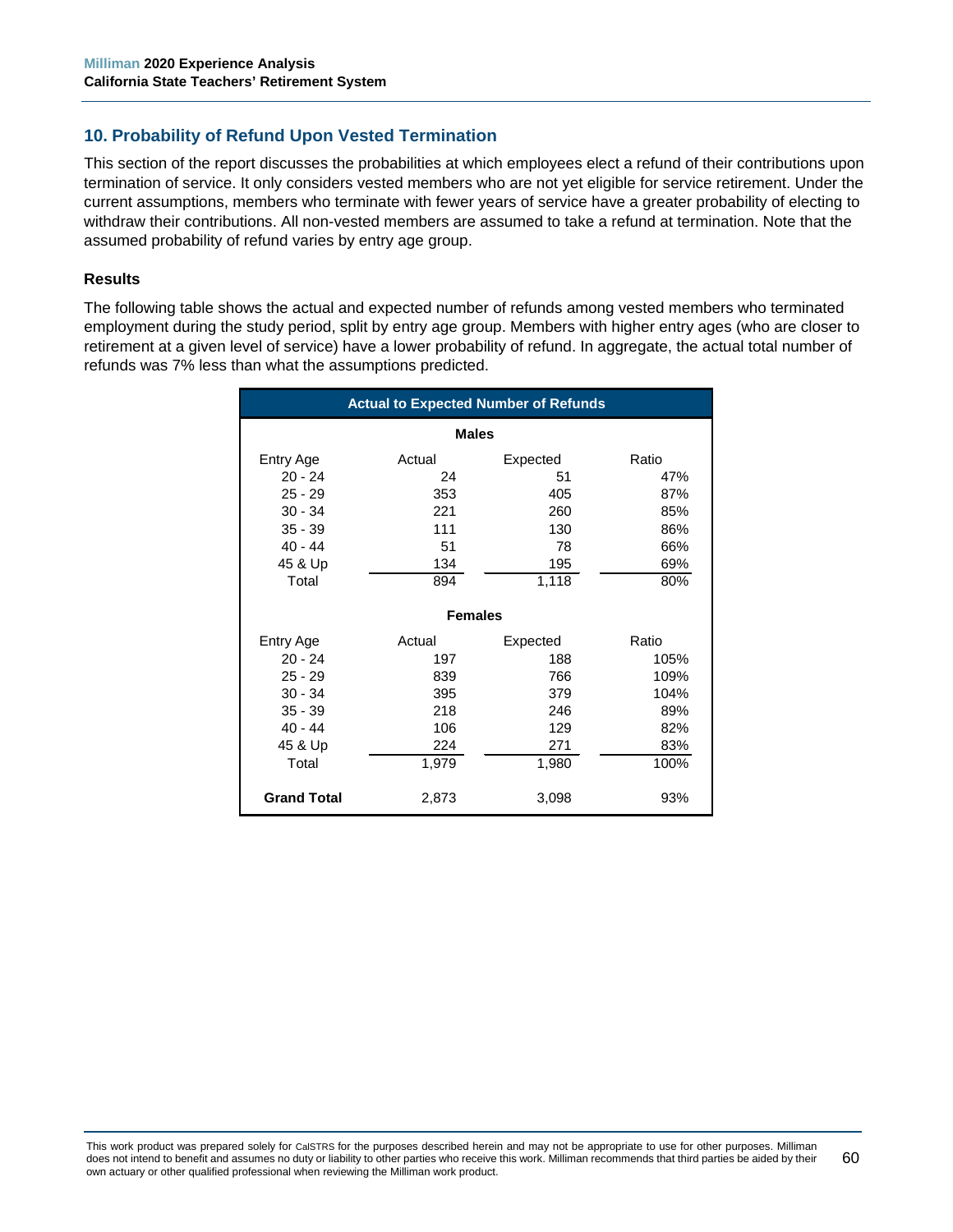#### **Recommendation**

Based on the experience, we are recommending a unisex table for the assumed rates at which members withdraw their contributions from CalSTRS. The proposed rates reflect small reductions in the overall probability of refund. The results based on the proposed assumptions are shown below. The proposed rates are shown in Table A-1.6.

| <b>Actual to Proposed Number of Refunds</b> |        |          |       |  |
|---------------------------------------------|--------|----------|-------|--|
| Entry Age                                   | Actual | Proposed | Ratio |  |
| $20 - 24$                                   | 221    | 246      | 90%   |  |
| $25 - 29$                                   | 1,192  | 1,201    | 99%   |  |
| $30 - 34$                                   | 616    | 668      | 92%   |  |
| $35 - 39$                                   | 329    | 354      | 93%   |  |
| $40 - 44$                                   | 157    | 184      | 85%   |  |
|                                             | 358    | 415      | 86%   |  |
| 45 & Up<br>Total                            | 2,873  | 3,068    | 94%   |  |

This work product was prepared solely for CalSTRS for the purposes described herein and may not be appropriate to use for other purposes. Milliman does not intend to benefit and assumes no duty or liability to other parties who receive this work. Milliman recommends that third parties be aided by their own actuary or other qualified professional when reviewing the Milliman work product. 61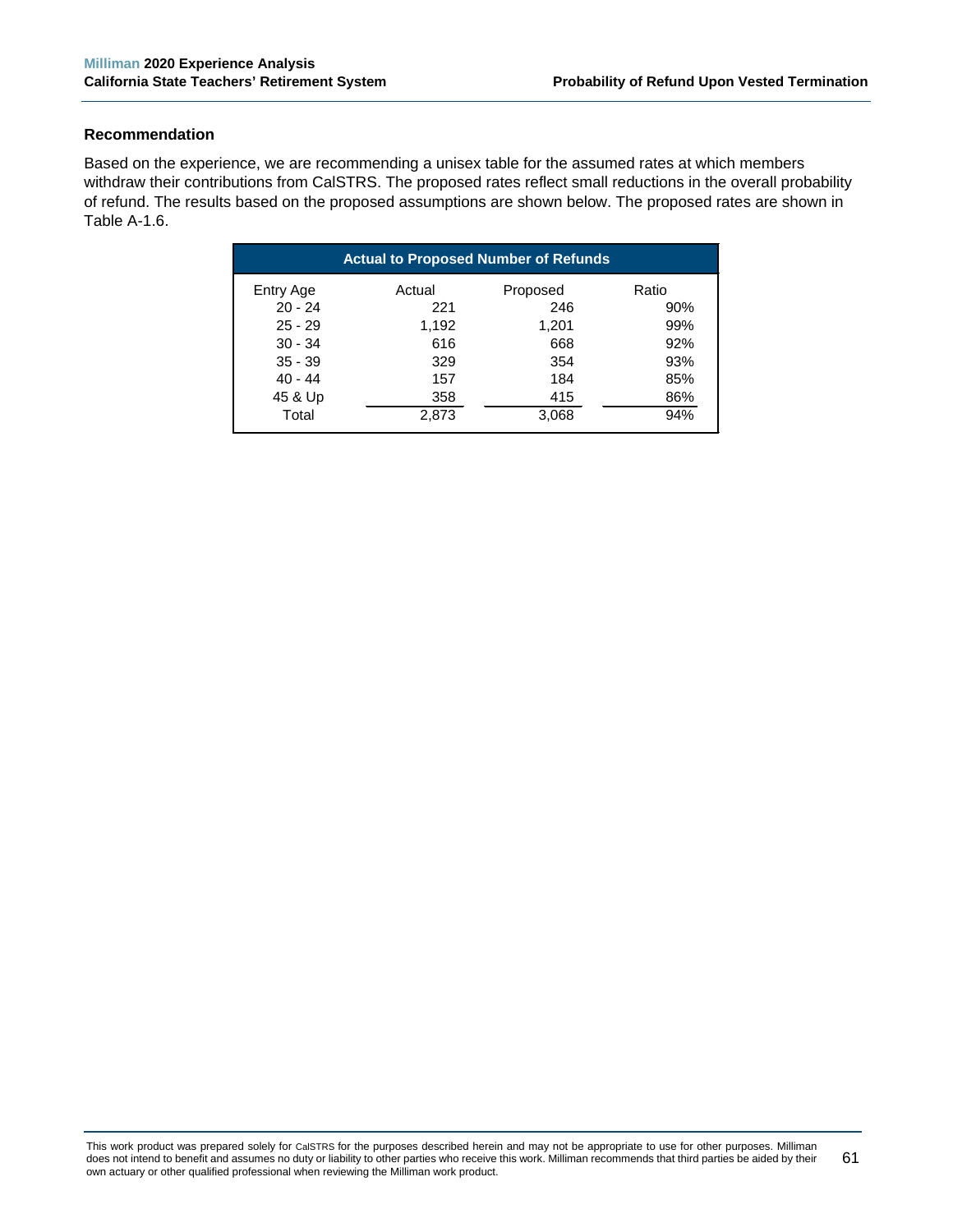# **11. Assumptions Specific to the MPP Program**

This section of the report deals with the MPP Program assumptions. For purposes of this study, experience from the four-year period June 30, 2014 to June 30, 2018 was included. Table A-4.1 in Appendix A shows a summary of the current and recommended assumptions for the MPP Program.

#### **Investment Return Assumption / Discount Rate**

For the funding valuation, we recommend that CalSTRS continue to use the same investment return assumption as for the DB Program valuation to estimate the present value of the MPP Program liabilities.

For GASB 74/75 reporting, we recommend CalSTRS continue to use a municipal bond index to discount the projected MPP Program benefit payments. For this purpose, we recommend continued use of the Bond Buyer 20- Bond GO Index which consists of 20 general obligation bonds that mature in 20 years.

### **MPP Program Participation Rates**

Tables A-4.2 and A-4.3 in Appendix A present the recommended participation (enrollment) assumptions to be used in the June 30, 2018 MPP Program valuation for both the best estimate and conservative (high cost) estimate scenarios. Based on a review of the actual enrollment experience over the last four years, we are recommending revised rates be used in the 2019 valuation. Exhibit 11-1 shows the results of our experience analysis.

Note the participation rates include a small margin for members who were not retired on June 30, 2012 but may elect in the future to backdate their retirement date under Education Code Section 24204 and potentially become eligible for benefits under the MPP Program.

#### **Medicare Premium Trend Rates**

We have also reviewed historical and predicted increases to the Medicare Part A and Part B premiums. This analysis takes into account projections from the 2019 Annual Report of the Boards of Trustees of the Federal Hospital Insurance Trust Fund and the Federal Supplementary Medical Insurance Trust Fund. Based on these projections, we recommend a trend assumption for Part A premiums that varies by year. It is approximately equivalent to assuming a fixed 4.5% increase each year. For Part B premiums, we recommend a trend assumption that varies by year. It is approximately equivalent to assuming a fixed 5.4% increase each year.

The following table shows the recommended trend rates:

| <b>Trend Assumption</b>        |               |               |  |  |
|--------------------------------|---------------|---------------|--|--|
| <b>Assumed Annual Increase</b> |               |               |  |  |
| Years $(1)$                    | <b>Part A</b> | <b>Part B</b> |  |  |
| 2019 - 2028                    | 4.3%          | 5.5%          |  |  |
| 2029 - 2038                    | 5.0%          | 5.1%          |  |  |
| 2039 - 2048                    | 4.9%          | 4.5%          |  |  |
| 2049 & Later                   | 4.3%          | 44%           |  |  |

*1. Trend rates indicate medical inflation in the specific valuation year and therefore affect the premiums for the following valuation year. For example, the projected 2020-21 premium is the 2019-20 premium increased by the assumed 2019-20 trend rate.*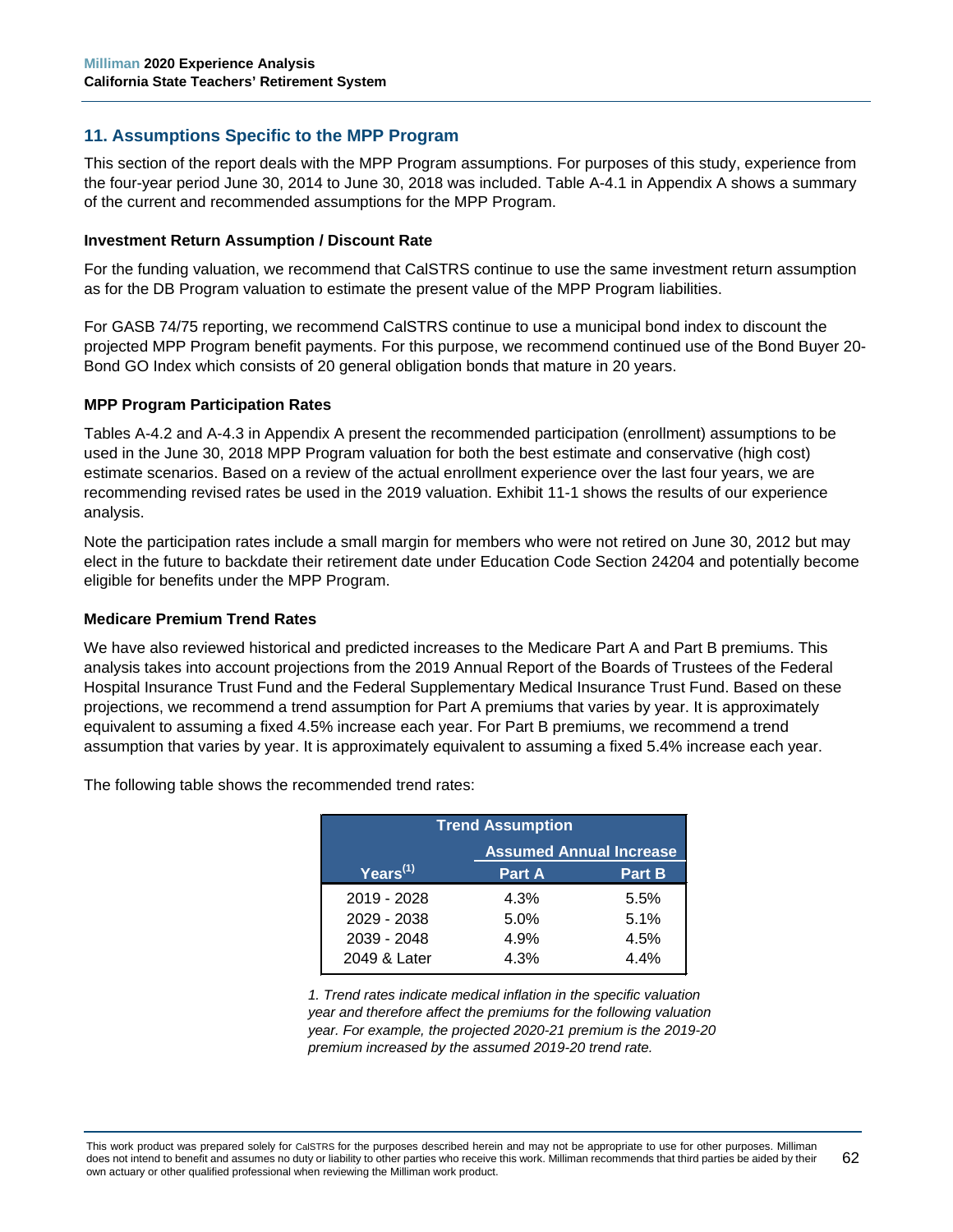Note that for the valuation year July 1, 2019 to June 30, 2020, we will use six months of the actual Part A premium rates for the calendar year 2019 (\$437/month) and six months from 2020 (\$458/month). Estimates for future valuation years are based on that average increased by the applicable trend assumption. We have assumed all members who retire after December 31, 2000 and participate in the MPP Program will be required to pay the full premium amount. This retains a small level of conservatism since some members may qualify for a reduced (45% reduction) Part A premium, due to their employment history or of their spouse's, which would mean reduced payments from the Program.

Similarly, for the valuation year July 1, 2019 to June 30, 2020, we will use the average of the actual Part B monthly premium rates for the calendar years 2019 (\$135.50/month) and 2020 (\$144.60/month). Note that we have not adjusted for retirees whose income (or joint income) exceeded the 2019 income threshold, as the Part B penalty amount paid by CalSTRS depends on the base Part B amount. Additionally, we have assumed that the participating retirees are not eligible for the "hold harmless" provision that currently may limit the Part B premium amount.

This work product was prepared solely for CalSTRS for the purposes described herein and may not be appropriate to use for other purposes. Milliman does not intend to benefit and assumes no duty or liability to other parties who receive this work. Milliman recommends that third parties be aided by their own actuary or other qualified professional when reviewing the Milliman work product. 63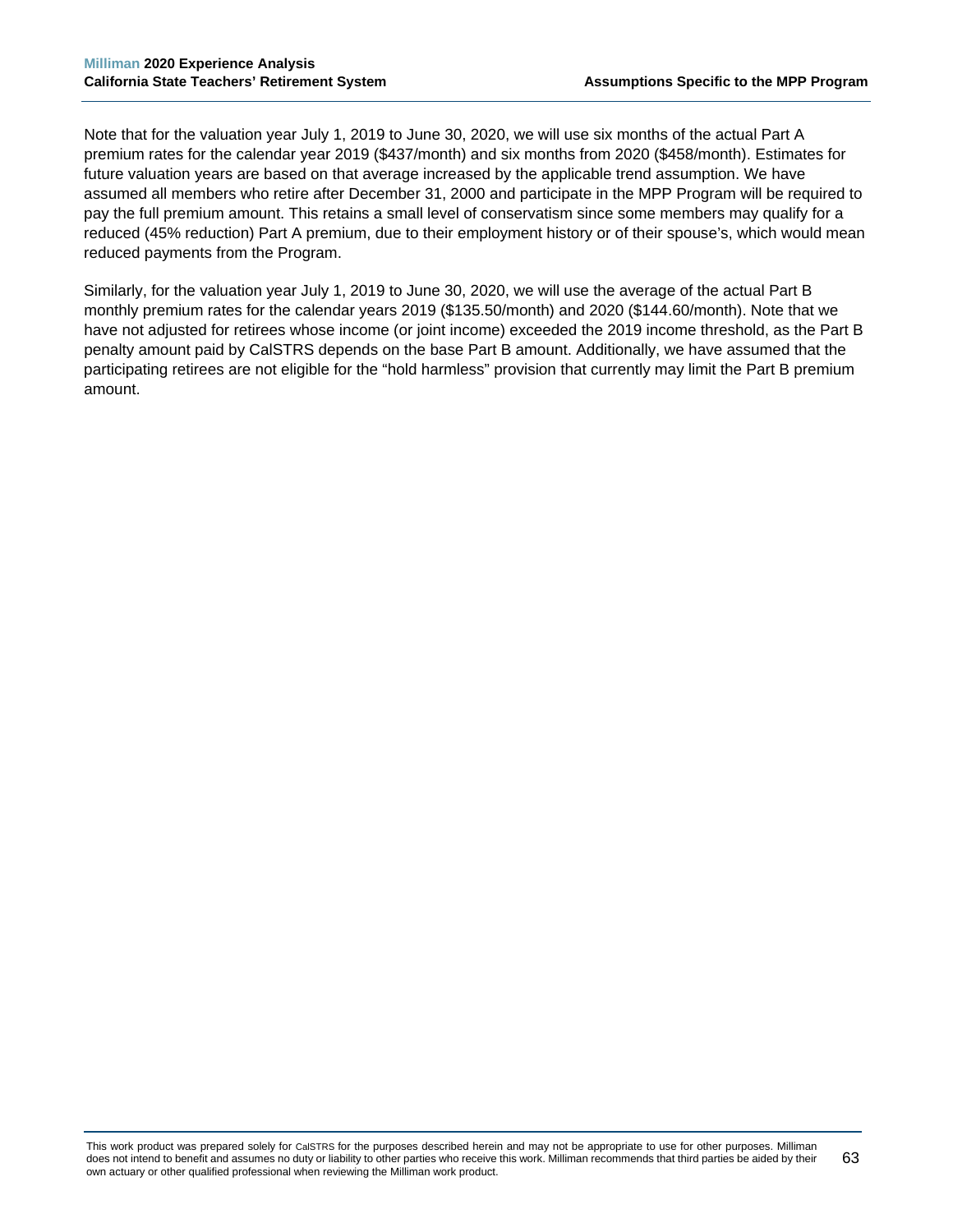# **Exhibit 11-1 Study of Actual Part A Enrollment Rates**

|                                                      |                | <b>Total Retiree</b> | <b>Enrollment Percent</b> |          |          |
|------------------------------------------------------|----------------|----------------------|---------------------------|----------|----------|
|                                                      | Enrollees      | Lives $(1)$          | Actual-4yr                | Expected | Proposed |
| Under 65 retirees<br>(retired on or after 2001)      | 402            | 21,422               | 1.88%                     | 2.50%    | 2.00%    |
| Under 65 retirees<br>(retired before 2001)           | 1              | 102                  | 0.98%                     | 3.50%    | 2.00%    |
| Over 65 retirees (not currently<br>enrolled) at age: |                |                      |                           |          |          |
| 65                                                   | 50             | 31,264               | 0.16%                     | 0.60%    | 0.20%    |
| 66                                                   | 9              | 48,927               | 0.02%                     | 0.06%    | 0.02%    |
| 67                                                   | 8              | 58,152               | 0.01%                     | 0.04%    | 0.02%    |
| 68                                                   | 7              | 59,515               | 0.01%                     | 0.03%    | 0.02%    |
| 69                                                   | $\overline{2}$ | 52,194               | $0.00\%$                  | 0.03%    | 0.02%    |
| 70-74                                                | 14             | 199,186              | 0.01%                     | 0.02%    | 0.02%    |
| $75 - 84^{(2)}$                                      | 12             | 347,992              | $0.00\%$                  | 0.02%    | 0.02%    |
| All ages                                             | 505            | 818,754              | 0.06%                     | 0.11%    | N/A      |

*1. Includes only those retirees hired prior to April of 1986, retired prior to July 1, 2012, and attained age 65 or older during study period.*

*2. Ages 85 and above are assumed to have 0.00% enrollment.*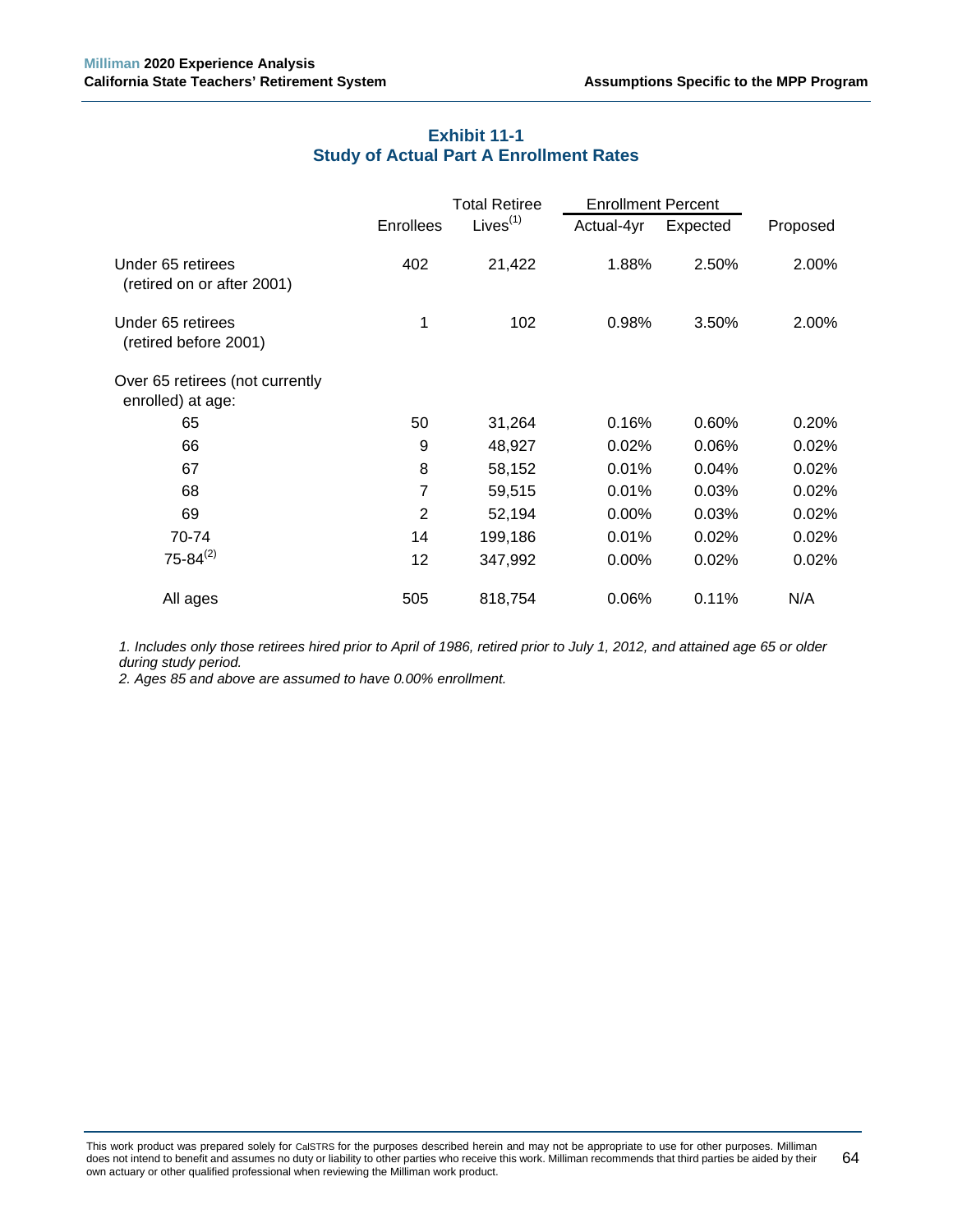# **Appendix A-1 Defined Benefit Program Actuarial Methods and Assumptions** (Proposed changes for Base Recommendations in Yellow)

This section of the report discloses the actuarial methods and assumptions used in this actuarial valuation. These methods and assumptions have been chosen on the basis of recent experience of the DB Program and on current expectations as to future economic conditions.

The assumptions are intended to estimate the future experience of the members of the DB Program and of the DB Program itself in areas that affect the projected benefit flow and anticipated investment earnings. Any variations in future experience from that expected from these assumptions will result in corresponding changes in estimated costs of the DB Program's benefits.

# **Actuarial Cost Method**

Entry Age Normal Cost Method:

The accruing costs of all benefits with future accruals are measured by the Entry Age Normal Cost Method. For measurements where no future service is earned (i.e., those with service fixed as of June 30, 2014), the actuarial obligation uses the Projected Unit Credit Cost Method.

The projected revenue in excess of the Normal Cost rate is tested for sufficiency to amortize the Unfunded Actuarial Obligation calculated under this method. Amortization is calculated on a level percentage of salary including general wage inflation but no increase or decrease in the number of active members.

The actuarial present value of projected benefits for each individual member included in the valuation is allocated on a level basis over the earnings of the individual between entry age and assumed exit ages. The portion of this actuarial present value allocated to a valuation year is called the Normal Cost. The Normal Cost is based on the respective benefit structures. For projection purposes, the Normal Cost rate is assumed to increase by a relative 0.12% per year to reflect an assumed gradual increase in life expectancies due to generational mortality. The portion of this actuarial present value not provided for at a valuation date by the actuarial present value of future Normal Costs is called the Actuarial Obligation. The excess of the Actuarial Obligation over the Actuarial Value of Assets is called the Unfunded Actuarial Obligation. If the Actuarial Value of Assets exceeds the Actuarial Obligation, the difference is called the Actuarial Surplus.

# Entry Age:

The ages at entry of future active members are assumed to average the same as the entry ages of the present active members they replace. If the number of active members should increase (or decrease), it is further assumed that the average entry age of the larger (or smaller) group will be the same, from an actuarial standpoint, as that of the present active group. Under these assumptions, the Normal Cost Rate will not vary significantly due to the termination of the present active membership, or with an expansion or contraction of the active membership.

Entry age is determined as age at membership date.

Projected Unit Credit (PUC) Cost Method:

This cost method is used for calculations of the actuarial obligation where there are no future service accruals. Under the PUC method, the actuarial present value of projected benefits for each individual member included in the valuation is determined based on the current service and salary projected to the age the member leaves active employment. The Normal Cost is \$0 since no benefits are being earned.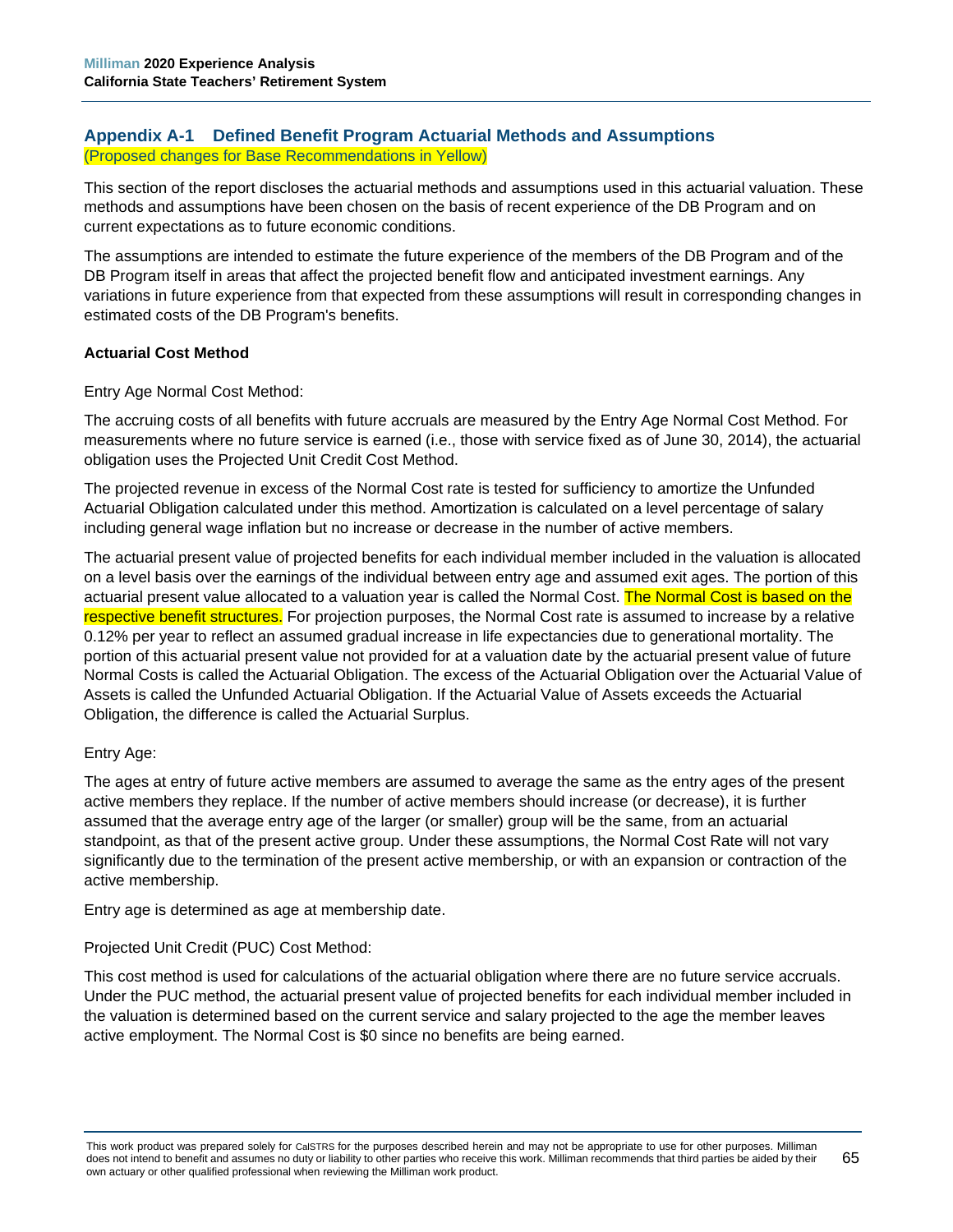# **Asset Valuation Method**

The assets are valued using a method that delays recognition of investment gains or losses. The expected actuarial value is the prior year's actuarial value increased with net cash flow of funds, and all increased with interest during the past year at the expected investment return assumption. One-third of the difference between the expected actuarial value of assets and the Fair Market Value of assets is added to the expected actuarial value of assets to arrive at the Actuarial Value of Assets. The smoothing is applied on the total DB Program assets and then the SBMA is deducted to determine the net actuarial value for funding purposes. The Fair Market Value excludes the liability for "Net Pension and OPEB Obligation," which are pre-recognized administrative expenses, from the Fiduciary Net Position reported for accounting purposes.

### **Actuarial Assumptions**

The Actuarial Standards Board has adopted Actuarial Standard of Practice No. 27, *Selection of Economic Assumptions for Measuring Pension Obligations*. This Standard provides guidance on selecting economic assumptions under defined benefit retirement programs such as the System. In our opinion, the economic assumptions have been developed in accordance with the Standard.

The Actuarial Standards Board has adopted Actuarial Standard of Practice No. 35, *Selection of Demographic and Other Noneconomic Assumptions for Measuring Pension Obligations*. This Standard provides guidance on selecting demographic assumptions under defined benefit retirement programs such as the System. In our opinion, the demographic assumptions have been developed in accordance with the Standard.

The assumptions are intended to estimate the future experience of the members of the DB Program and of the System itself in areas that affect the projected benefit flow and anticipated investment earnings. Any variations in future experience from that expected from these assumptions will result in corresponding changes in estimated costs of the Program's benefits.

The demographic assumptions are listed in **Table A-1.1** and illustrated at selected ages and duration combinations in **Tables A-1.2 – A-1.7**.

#### **Payroll Growth Assumption**

The wage growth assumption is equal to 3.50% and the active population is assumed to be stable. Thus, the DB Program payroll is assumed to increase at a rate of 3.50% each year.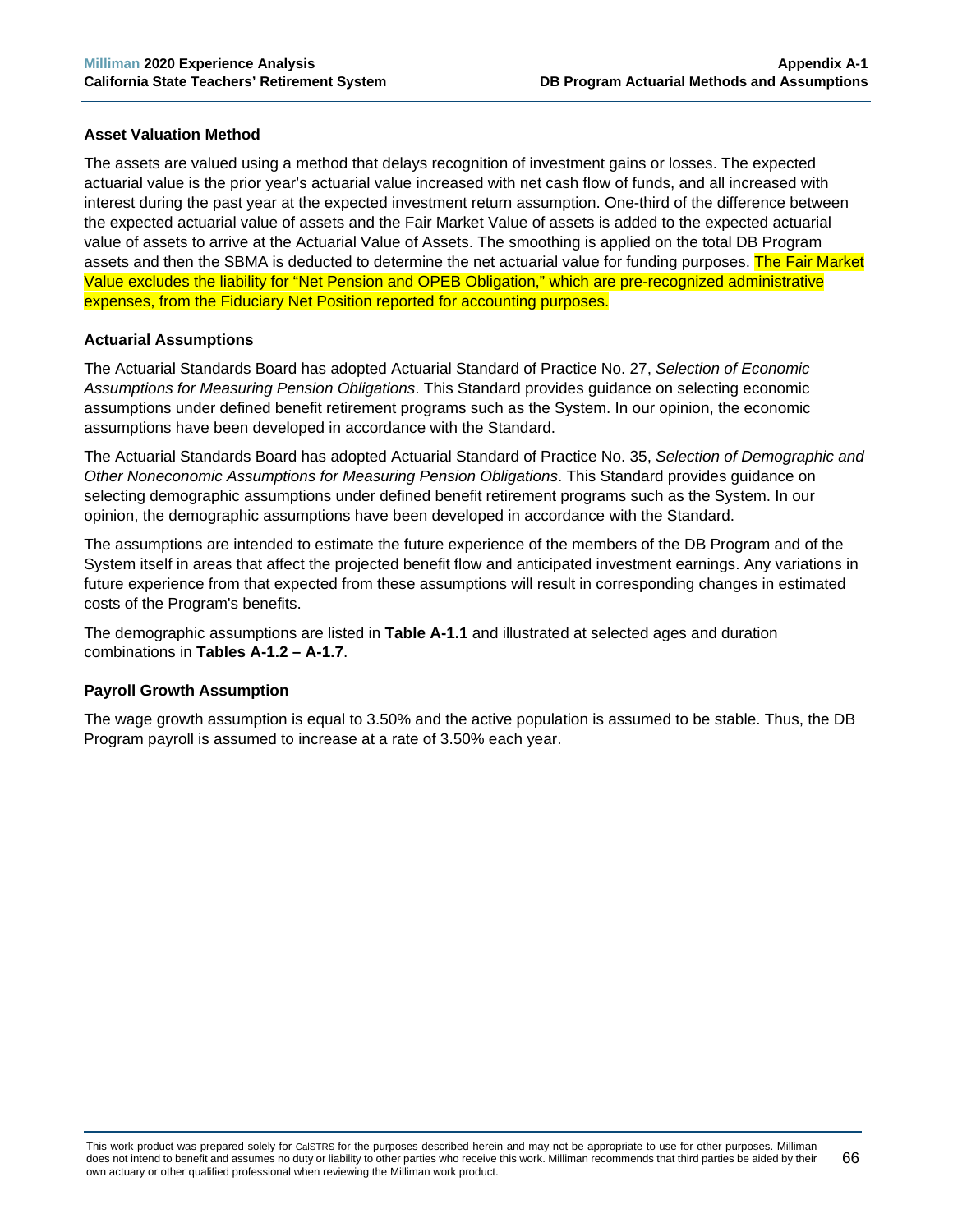### **Table A-1.1 List of Major Valuation Assumptions**

| <b>Economic Assumptions</b>                                                                                                                                      |                                                                                                                       |               |  |  |  |
|------------------------------------------------------------------------------------------------------------------------------------------------------------------|-----------------------------------------------------------------------------------------------------------------------|---------------|--|--|--|
| 7.00%<br>Investment Return (net of investment and administrative expenses)<br>Interest on Member Accounts<br>3.00%<br>3.50%<br>Wage Growth<br>Inflation<br>2.75% |                                                                                                                       |               |  |  |  |
| <b>Demographic Assumptions</b>                                                                                                                                   |                                                                                                                       |               |  |  |  |
| Mortality $(1)$                                                                                                                                                  |                                                                                                                       |               |  |  |  |
| Active - Male                                                                                                                                                    | <b>2019 CalSTRS Active Member Male</b>                                                                                | Table A-1.2   |  |  |  |
| Active - Female                                                                                                                                                  | <b>2019 CalSTRS Active Member Female</b>                                                                              | Table A-1.2   |  |  |  |
| Retired & Beneficiary - Male                                                                                                                                     | 2019 CalSTRS Service Retired Male <sup>(2)</sup>                                                                      | Table A-1.2   |  |  |  |
| Retired & Beneficiary - Female                                                                                                                                   | 2019 CalSTRS Service Retired Female <sup>(2)</sup>                                                                    | Table A-1.2   |  |  |  |
| Disabled - Male                                                                                                                                                  | 2019 CalSTRS Disabled Retiree Male <sup>(2)</sup>                                                                     | Table A-1.2   |  |  |  |
| Disabled - Female                                                                                                                                                | 2019 CalSTRS Disabled Retiree Female <sup>(2)</sup><br>(select rates in first three years for both Males and Females) | Table A-1.2   |  |  |  |
| Service Retirement                                                                                                                                               |                                                                                                                       | Table $A-1.3$ |  |  |  |
| <b>Disability Retirement</b>                                                                                                                                     |                                                                                                                       | Table A-1.4   |  |  |  |
| Withdrawal                                                                                                                                                       |                                                                                                                       | Table A-1.5   |  |  |  |
| Probability of Refund                                                                                                                                            |                                                                                                                       |               |  |  |  |
| Table A-1.7<br><b>Merit Salary Increases</b>                                                                                                                     |                                                                                                                       |               |  |  |  |
| <b>Supplemental Assumptions</b>                                                                                                                                  |                                                                                                                       | Table A-1.8   |  |  |  |

*1. The mortality assumption uses a generational mortality approach with a base year of 2019. Projected improvement is based on 110% of the MP-2019 Ultimate Projection Scale. The combined base tables and projection scale specified contain a margin for expected future mortality improvement.* 

*2. The 2019 retired, disabled and beneficiary mortality tables have not changed from the prior tables, except they have been projected forward to 2019 with mortality improvement.*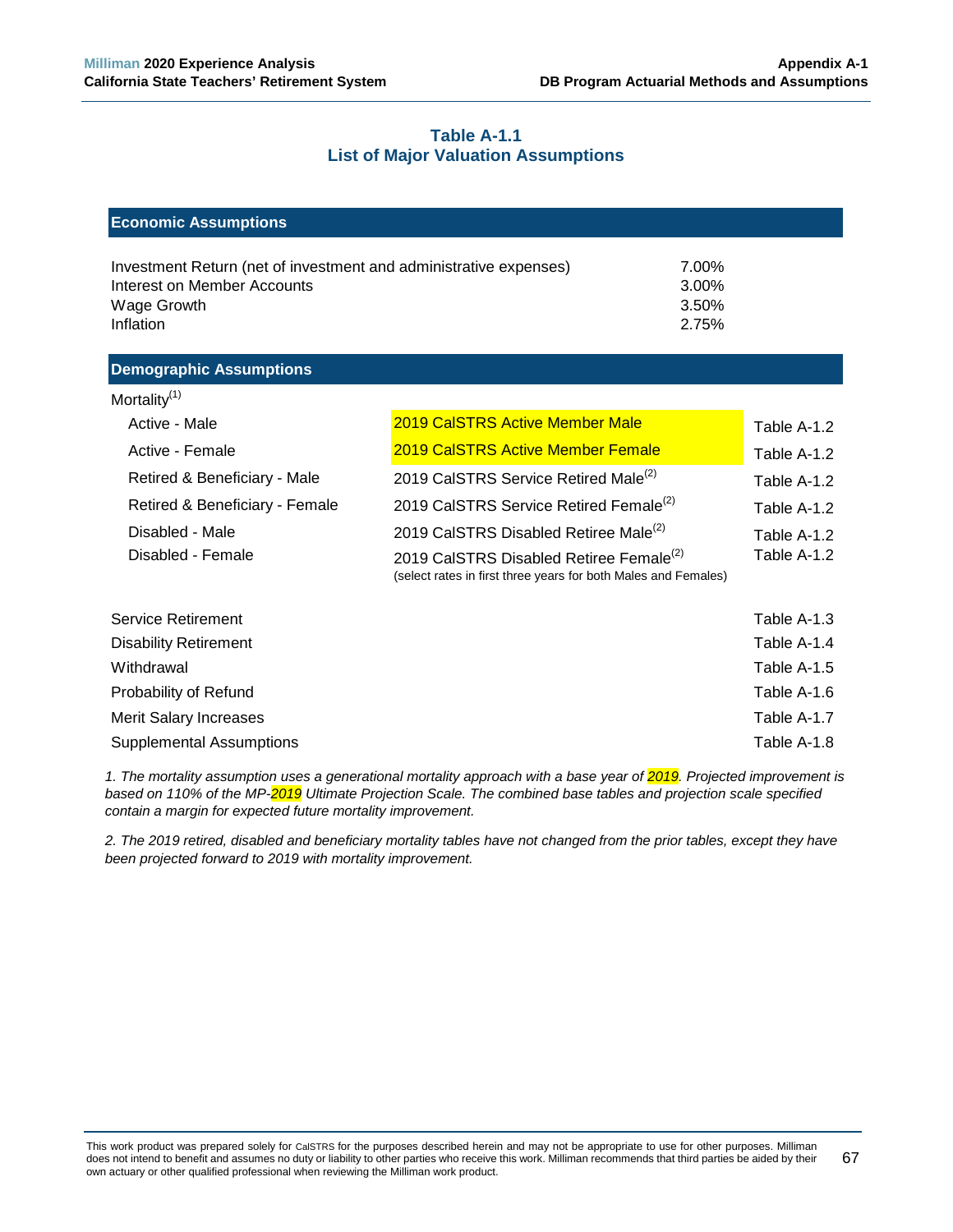| Table A-1.2                   |  |  |  |  |  |
|-------------------------------|--|--|--|--|--|
| Mortality as of June 30, 2019 |  |  |  |  |  |

|     | Active Members <sup>(1)</sup> |               |  |  |  |
|-----|-------------------------------|---------------|--|--|--|
| Age | <b>Male</b>                   | <b>Female</b> |  |  |  |
| 25  | 0.012%                        | 0.007%        |  |  |  |
| 30  | 0.017                         | 0.011         |  |  |  |
| 35  | 0.023                         | 0.015         |  |  |  |
| 40  | 0.032                         | 0.024         |  |  |  |
| 45  | 0.052                         | 0.037         |  |  |  |
| 50  | 0.085                         | 0.056         |  |  |  |
| 55  | 0.132                         | 0.082         |  |  |  |
| 60  | 0.203                         | 0.124         |  |  |  |
| 65  | 0.335                         | 0.208         |  |  |  |

|                                      | <b>Retired Members and</b><br>Beneficiaries <sup>(1)</sup> |               |             | <b>Disabled Members</b><br>$(After Year 3)$ <sup>(1)</sup> |  |  |
|--------------------------------------|------------------------------------------------------------|---------------|-------------|------------------------------------------------------------|--|--|
| Age                                  | <b>Male</b>                                                | <b>Female</b> | <b>Male</b> | <b>Female</b>                                              |  |  |
| 50                                   | 0.235%                                                     | 0.131%        | 1.807%      | 1.021%                                                     |  |  |
| 55                                   | 0.346                                                      | 0.206         | 2.102       | 1.277                                                      |  |  |
| 60                                   | 0.464                                                      | 0.274         | 2.383       | 1.507                                                      |  |  |
| 65                                   | 0.659                                                      | 0.413         | 2.774       | 1.800                                                      |  |  |
| 70                                   | 1.056                                                      | 0.681         | 3.440       | 2.337                                                      |  |  |
| 75                                   | 1.894                                                      | 1.252         | 4.536       | 3.326                                                      |  |  |
| 80                                   | 3.475                                                      | 2.401         | 6.279       | 4.926                                                      |  |  |
| 85                                   | 6.682                                                      | 4.788         | 9.122       | 7.319                                                      |  |  |
| 90                                   | 12.893                                                     | 9.746         | 13.840      | 10.820                                                     |  |  |
| 95                                   | 22.038                                                     | 18.269        | 20.697      | 16.019                                                     |  |  |
| Select minimum rates for disability: |                                                            |               |             |                                                            |  |  |
| First year of disability             |                                                            |               | 4.0%        | 3.0%                                                       |  |  |
|                                      | Second year of disability                                  | 3.5           | 2.5         |                                                            |  |  |
|                                      | Third year of disability                                   | 3.0           | 2.0         |                                                            |  |  |

*1. The mortality assumption uses a generational mortality approach with a base year of 2019 for the retired tables. Projected improvement is based on 110% of the MP-2019 Ultimate Projection Scale. The rates shown reflect mortality improvement through June 30, 2019. The projection scale does not apply to the select minimum rates.*

This work product was prepared solely for CalSTRS for the purposes described herein and may not be appropriate to use for other purposes. Milliman does not intend to benefit and assumes no duty or liability to other parties who receive this work. Milliman recommends that third parties be aided by their own actuary or other qualified professional when reviewing the Milliman work product. 68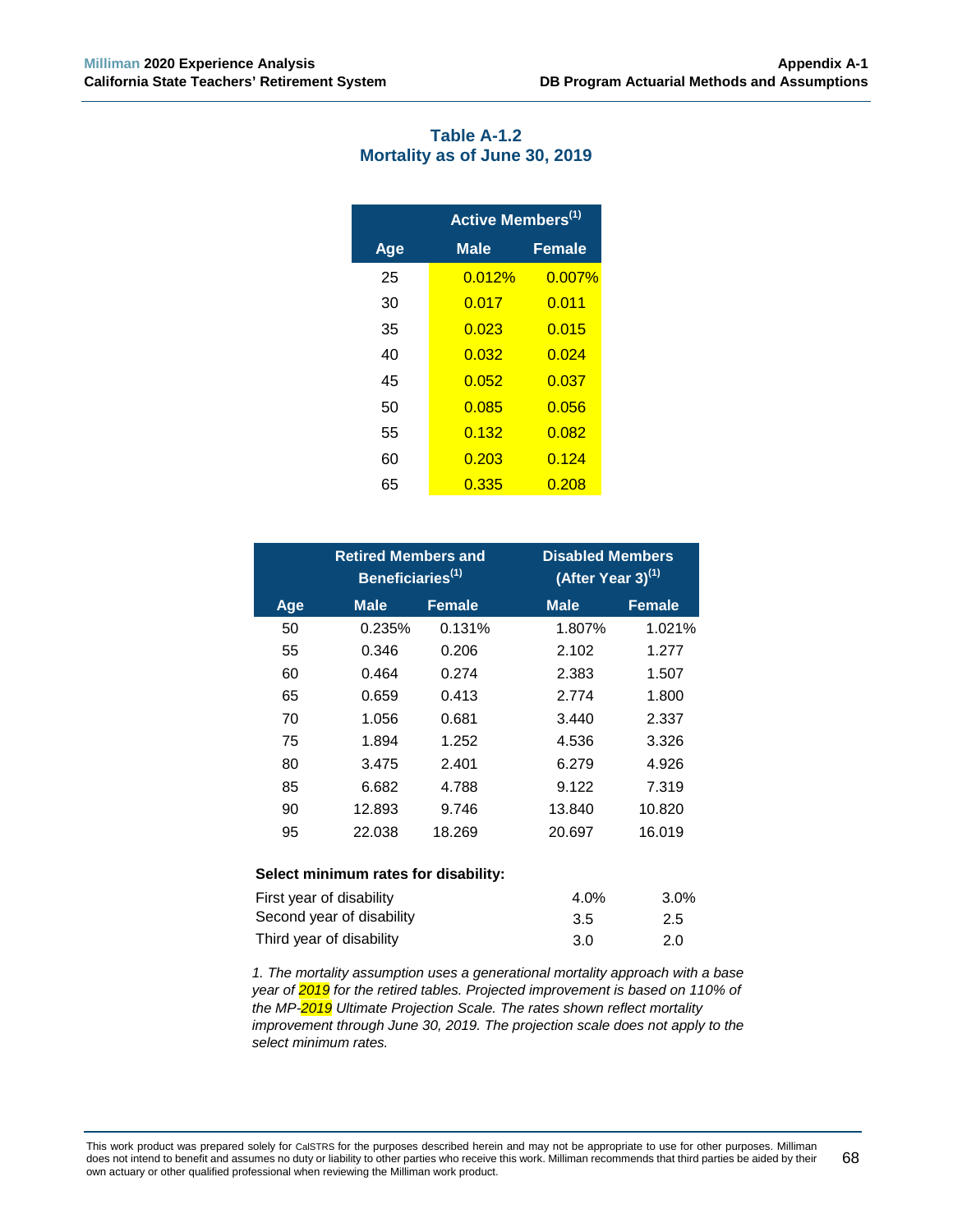### **Table A-1.3a Service Retirement – 2% at 60 Males**

|       |       |           |           | DB Program - 2% at 60 Members - Males |       |       |       |            |
|-------|-------|-----------|-----------|---------------------------------------|-------|-------|-------|------------|
|       |       |           |           | <b>Years of Credited Service</b>      |       |       |       |            |
|       | $5-9$ | $10 - 14$ | $15 - 19$ | $20 - 24$                             | 25    | 26-29 | 30    | 31 or More |
| Age   | years | years     | years     | years                                 | years | years | years | Years      |
| 50    | 0.0%  | 0.0%      | 0.0%      | 0.0%                                  | 0.0%  | 0.0%  | 6.0%  | 4.5%       |
| 51    | 0.0   | 0.0       | 0.0       | 0.0                                   | 0.0   | 0.0   | 3.5   | 2.5        |
| 52    | 0.0   | 0.0       | 0.0       | 0.0                                   | 0.0   | 0.0   | 3.5   | 2.5        |
| 53    | 0.0   | 0.0       | 0.0       | 0.0                                   | 0.0   | 0.0   | 3.5   | 2.5        |
| 54    | 0.0   | 0.0       | 0.0       | 0.0                                   | 0.0   | 0.0   | 3.5   | 2.5        |
| 55    | 2.0   | 2.5       | 3.0       | 4.0                                   | 6.0   | 5.0   | 7.5   | 5.5        |
| 56    | 1.5   | 1.5       | 2.0       | 2.5                                   | 4.0   | 3.5   | 7.5   | 5.5        |
| 57    | 1.5   | 1.5       | 2.0       | 2.5                                   | 4.0   | 3.5   | 10.0  | 7.5        |
| 58    | 2.0   | 2.0       | 2.5       | 3.5                                   | 6.0   | 5.0   | 12.5  | 9.0        |
| 59    | 3.0   | 3.0       | 4.0       | 5.0                                   | 8.5   | 7.0   | 18.5  | 13.5       |
| 60    | 4.0   | 5.0       | 6.5       | 8.0                                   | 11.5  | 9.5   | 28.0  | 20.5       |
| 61    | 5.0   | 5.5       | 7.5       | 9.0                                   | 16.0  | 13.5  | 50.0  | 50.0       |
| 62    | 7.0   | 8.0       | 10.5      | 13.0                                  | 25.5  | 21.0  | 45.0  | 45.0       |
| 63    | 8.5   | 9.5       | 12.5      | 15.5                                  | 34.5  | 29.0  | 35.0  | 35.0       |
| 64    | 9.0   | 10.5      | 13.5      | 17.0                                  | 27.5  | 23.0  | 30.0  | 30.0       |
| 65    | 11.0  | 13.0      | 17.0      | 21.0                                  | 32.0  | 27.0  | 32.5  | 32.5       |
| 66    | 11.0  | 13.0      | 17.0      | 21.0                                  | 27.5  | 23.0  | 30.0  | 30.0       |
| 67    | 11.0  | 13.0      | 17.0      | 21.0                                  | 27.5  | 23.0  | 27.0  | 27.0       |
| 68    | 10.0  | 11.0      | 14.5      | 18.0                                  | 27.5  | 23.0  | 27.0  | 27.0       |
| 69    | 10.0  | 11.0      | 14.5      | 18.0                                  | 27.5  | 23.0  | 25.0  | 25.0       |
| 70    | 10.0  | 11.0      | 14.5      | 18.0                                  | 27.5  | 23.0  | 25.0  | 25.0       |
| 71    | 9.0   | 10.0      | 13.0      | 16.5                                  | 27.5  | 23.0  | 25.0  | 25.0       |
| 72    | 9.0   | 10.0      | 13.0      | 16.5                                  | 27.5  | 23.0  | 25.0  | 25.0       |
| 73    | 9.0   | 10.0      | 13.0      | 16.5                                  | 27.5  | 23.0  | 25.0  | 25.0       |
| 74    | 9.0   | 10.0      | 13.0      | 16.5                                  | 27.5  | 23.0  | 25.0  | 25.0       |
| $75+$ | 100.0 | 100.0     | 100.0     | 100.0                                 | 100.0 | 100.0 | 100.0 | 100.0      |

The assumptions shown above are for retirement from active status. It is assumed that all vested terminated 2% at 60 members retire at age 60.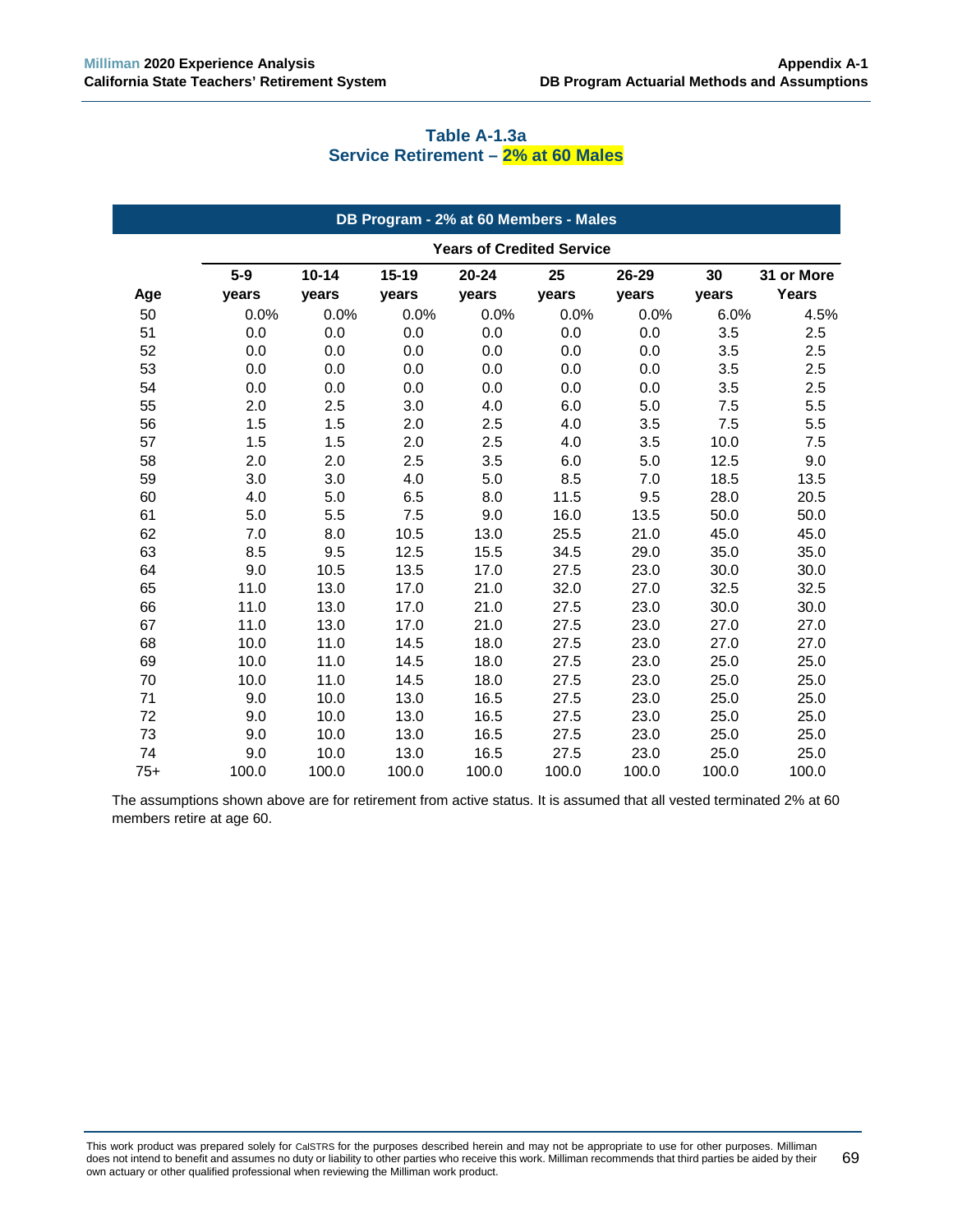| DB Program - 2% at 60 Members - Females |                |                    |                    |                                  |             |                |             |                            |
|-----------------------------------------|----------------|--------------------|--------------------|----------------------------------|-------------|----------------|-------------|----------------------------|
|                                         |                |                    |                    | <b>Years of Credited Service</b> |             |                |             |                            |
| Age                                     | $5-9$<br>years | $10 - 14$<br>years | $15 - 19$<br>years | $20 - 24$<br>years               | 25<br>years | 26-29<br>years | 30<br>years | 31 or More<br><b>Years</b> |
| 50                                      | 0.0%           | 0.0%               | 0.0%               | 0.0%                             | 0.0%        | 0.0%           | 6.0%        | 4.5%                       |
| 51                                      | 0.0            | 0.0                | 0.0                | 0.0                              | 0.0         | 0.0            | 3.5         | 3.0                        |
| 52                                      | 0.0            | 0.0                | 0.0                | 0.0                              | 0.0         | 0.0            | 3.5         | 3.0                        |
| 53                                      | 0.0            | 0.0                | 0.0                | 0.0                              | 0.0         | 0.0            | 3.5         | 3.0                        |
| 54                                      | 0.0            | $0.0\,$            | 0.0                | 0.0                              | 0.0         | 0.0            | 3.5         | 3.0                        |
| 55                                      | 2.0            | 3.0                | 3.5                | 4.5                              | 6.0         | 5.0            | 8.5         | 6.5                        |
| 56                                      | 1.5            | 2.0                | 2.5                | 3.5                              | 5.0         | 4.0            | 8.5         | 6.5                        |
| 57                                      | 1.5            | 2.0                | 2.5                | 3.5                              | 6.0         | 5.0            | 9.5         | 7.5                        |
| 58                                      | 2.0            | 3.0                | 3.5                | 4.5                              | 7.0         | 5.5            | 14.5        | 11.0                       |
| 59                                      | 3.0            | 4.0                | 5.5                | 7.0                              | 10.0        | 8.0            | 18.0        | 14.0                       |
| 60                                      | 4.0            | 5.5                | 7.5                | 9.5                              | 15.5        | 12.5           | 30.5        | 23.0                       |
| 61                                      | 5.0            | 7.0                | 9.5                | 12.0                             | 21.5        | 17.0           | 50.0        | 50.0                       |
| 62                                      | 7.0            | 10.0               | 13.0               | 17.0                             | 33.0        | 26.0           | 48.0        | 48.0                       |
| 63                                      | 9.0            | 13.0               | 17.0               | 21.5                             | 42.0        | 33.5           | 38.0        | 38.0                       |
| 64                                      | 7.5            | 11.0               | 14.5               | 19.0                             | 36.0        | 28.5           | 36.0        | 36.0                       |
| 65                                      | 10.0           | 14.5               | 19.0               | 24.5                             | 39.0        | 31.0           | 38.0        | 38.0                       |
| 66                                      | 10.0           | 14.5               | 19.0               | 24.5                             | 36.0        | 28.5           | 32.0        | 32.0                       |
| 67                                      | 9.0            | 13.0               | 17.0               | 21.5                             | 36.0        | 28.5           | 32.0        | 32.0                       |
| 68                                      | 9.0            | 13.0               | 17.0               | 21.5                             | 36.0        | 28.5           | 30.0        | 30.0                       |
| 69                                      | 9.0            | 13.0               | 17.0               | 21.5                             | 36.0        | 28.5           | 30.0        | 30.0                       |
| 70                                      | 9.0            | 13.0               | 17.0               | 21.5                             | 36.0        | 28.5           | 30.0        | 30.0                       |
| 71                                      | 8.5            | 12.0               | 16.0               | 20.5                             | 36.0        | 28.5           | 30.0        | 30.0                       |
| 72                                      | 8.5            | 12.0               | 16.0               | 20.5                             | 36.0        | 28.5           | 30.0        | 30.0                       |
| 73                                      | 8.5            | 12.0               | 16.0               | 20.5                             | 36.0        | 28.5           | 30.0        | 30.0                       |
| 74                                      | 8.5            | 12.0               | 16.0               | 20.5                             | 36.0        | 28.5           | 30.0        | 30.0                       |
| $75+$                                   | 100.0          | 100.0              | 100.0              | 100.0                            | 100.0       | 100.0          | 100.0       | 100.0                      |

## **Table A-1.3b Service Retirement – 2% at 60 Females**

The assumptions shown above are for retirement from active status. It is assumed that all vested terminated 2% at 60 members retire at age 60.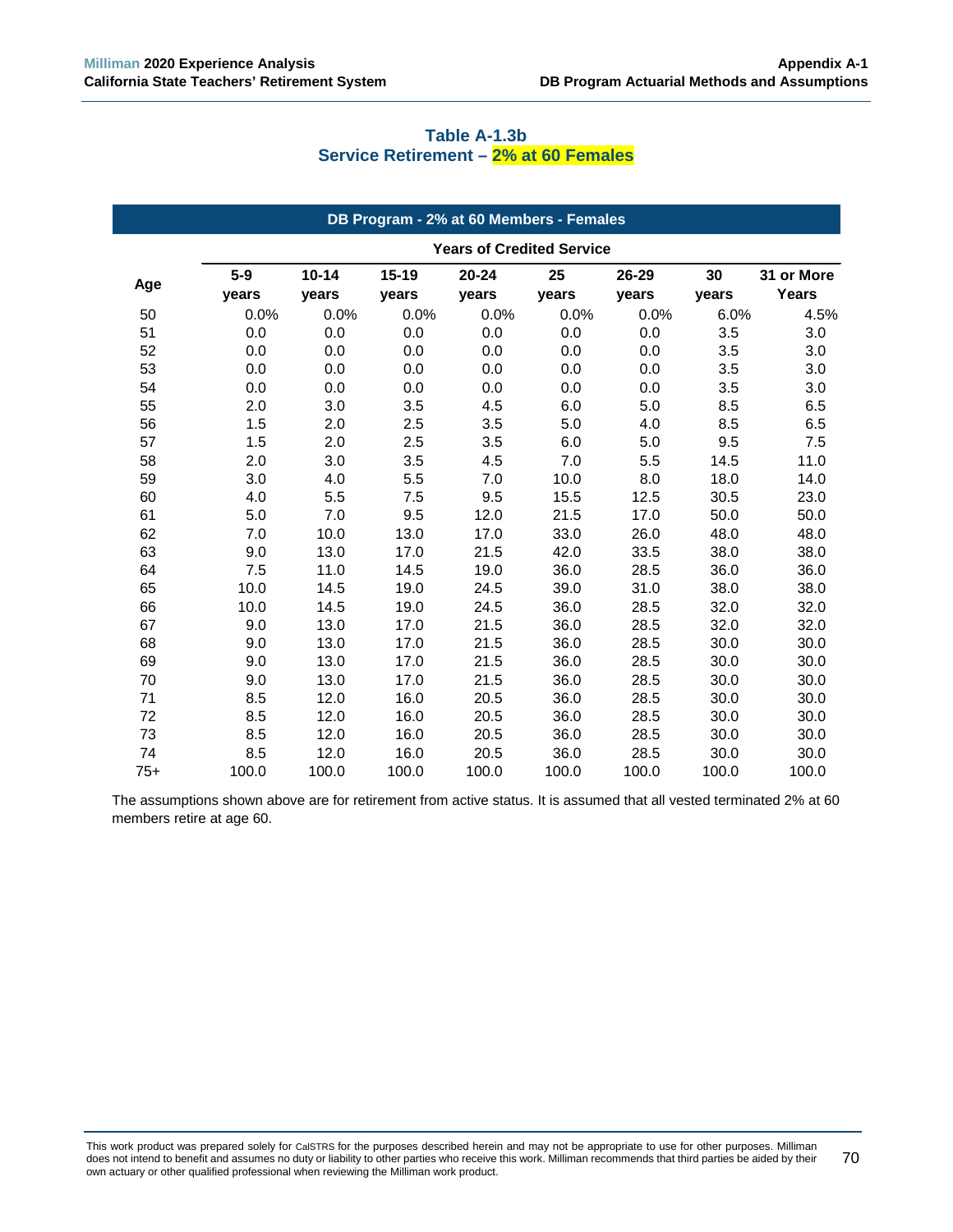| DB Program - 2% at 62 Members - Males |                                  |                    |                    |                |                |                            |
|---------------------------------------|----------------------------------|--------------------|--------------------|----------------|----------------|----------------------------|
|                                       | <b>Years of Credited Service</b> |                    |                    |                |                |                            |
| Age                                   | $5-9$<br>years                   | $10 - 14$<br>years | $15 - 19$<br>years | 20-24<br>years | 25-29<br>years | 30 or More<br><b>Years</b> |
| 50                                    | 0.0%                             | 0.0%               | 0.0%               | 0.0%           | 0.0%           | 0.0%                       |
| 51                                    | 0.0                              | 0.0                | 0.0                | 0.0            | 0.0            | 0.0                        |
| 52                                    | 0.0                              | 0.0                | 0.0                | 0.0            | 0.0            | 0.0                        |
| 53                                    | 0.0                              | 0.0                | 0.0                | 0.0            | 0.0            | 0.0                        |
| 54                                    | 0.0                              | 0.0                | 0.0                | 0.0            | 0.0            | 0.0                        |
| 55                                    | 1.5                              | 2.0                | 2.5                | 3.0            | 4.0            | 5.0                        |
| 56                                    | 1.0                              | 1.0                | 1.5                | 2.0            | 2.5            | 3.0                        |
| 57                                    | 1.0                              | 1.0                | 1.5                | 2.0            | 2.5            | 3.0                        |
| 58                                    | 1.5                              | 1.5                | 2.0                | 2.5            | 4.0            | 5.0                        |
| 59                                    | 2.5                              | 2.5                | 3.0                | 4.0            | 5.5            | 6.5                        |
| 60                                    | 3.0                              | 4.0                | 5.0                | 6.0            | 7.5            | 9.0                        |
| 61                                    | 4.0                              | 4.0                | 5.5                | 7.0            | 10.5           | 12.5                       |
| 62                                    | 5.5                              | 6.0                | 8.0                | 10.0           | 16.5           | 20.0                       |
| 63                                    | 6.5                              | 7.0                | 9.0                | 11.5           | 17.5           | 21.0                       |
| 64                                    | 7.0                              | 8.0                | 10.0               | 13.0           | 18.0           | 21.5                       |
| 65                                    | 11.0                             | 13.0               | 17.0               | 21.0           | 28.0           | 28.0                       |
| 66                                    | 11.0                             | 13.0               | 17.0               | 21.0           | 24.0           | 24.0                       |
| 67                                    | 13.0                             | 15.5               | 20.5               | 25.0           | 28.5           | 28.5                       |
| 68                                    | 10.0                             | 11.0               | 14.5               | 18.0           | 24.0           | 24.0                       |
| 69                                    | 10.0                             | 11.0               | 14.5               | 18.0           | 24.0           | 24.0                       |
| 70                                    | 10.0                             | 11.0               | 14.5               | 18.0           | 24.0           | 24.0                       |
| 71                                    | 9.0                              | 10.0               | 13.0               | 16.5           | 24.0           | 24.0                       |
| 72                                    | 9.0                              | 10.0               | 13.0               | 16.5           | 24.0           | 24.0                       |
| 73                                    | 9.0                              | 10.0               | 13.0               | 16.5           | 24.0           | 24.0                       |
| 74                                    | 9.0                              | 10.0               | 13.0               | 16.5           | 24.0           | 24.0                       |
| 75                                    | 100.0                            | 100.0              | 100.0              | 100.0          | 100.0          | 100.0                      |

### **Table A-1.3c Service Retirement – 2% at 62 Males**

The assumptions shown above are for retirement from active status. It is assumed that all vested terminated 2% at 62 members retire at age 62.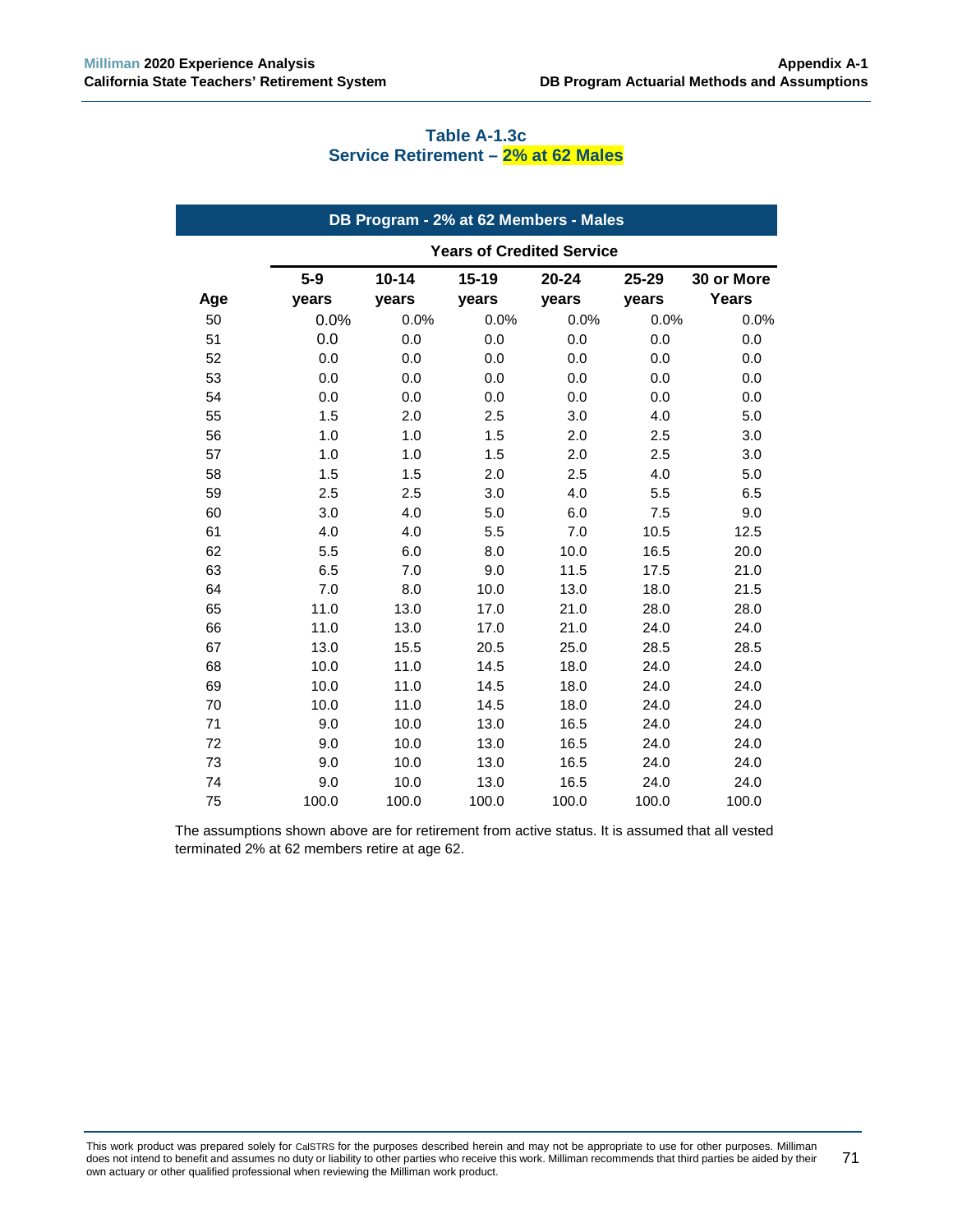| DB Program - 2% at 62 Members - Females |                                  |                    |                    |                |                    |                     |
|-----------------------------------------|----------------------------------|--------------------|--------------------|----------------|--------------------|---------------------|
|                                         | <b>Years of Credited Service</b> |                    |                    |                |                    |                     |
| Age                                     | $5-9$<br>years                   | $10 - 14$<br>years | $15 - 19$<br>years | 20-24<br>years | $25 - 29$<br>years | 30 or More<br>Years |
| 50                                      | 0.0%                             | 0.0%               | 0.0%               | 0.0%           | 0.0%               | 0.0%                |
| 51                                      | 0.0                              | 0.0                | 0.0                | 0.0            | 0.0                | 0.0                 |
| 52                                      | 0.0                              | 0.0                | 0.0                | 0.0            | 0.0                | 0.0                 |
| 53                                      | 0.0                              | 0.0                | 0.0                | 0.0            | 0.0                | 0.0                 |
| 54                                      | 0.0                              | 0.0                | 0.0                | 0.0            | 0.0                | 0.0                 |
| 55                                      | 1.5                              | 2.5                | 2.5                | 3.5            | 4.0                | 5.0                 |
| 56                                      | 1.0                              | 1.5                | 2.0                | 2.5            | 3.0                | 3.5                 |
| 57                                      | 1.0                              | 1.5                | 2.0                | 2.5            | 4.0                | 5.0                 |
| 58                                      | 1.5                              | 2.5                | 2.5                | 3.5            | 4.5                | 5.5                 |
| 59                                      | 2.5                              | 3.0                | 4.0                | 5.5            | 6.5                | 8.0                 |
| 60                                      | 3.0                              | 4.0                | 5.5                | 7.0            | 10.0               | 12.0                |
| 61                                      | 4.0                              | 5.5                | 7.0                | 9.0            | 13.5               | 16.0                |
| 62                                      | 5.5                              | 7.5                | 10.0               | 13.0           | 20.5               | 24.5                |
| 63                                      | 5.5                              | 8.0                | 10.5               | 14.0           | 21.5               | 26.0                |
| 64                                      | 5.5                              | 8.5                | 11.0               | 14.5           | 22.5               | 27.0                |
| 65                                      | 10.0                             | 14.5               | 19.0               | 24.5           | 32.5               | 32.5                |
| 66                                      | 10.0                             | 14.5               | 19.0               | 24.5           | 30.0               | 30.0                |
| 67                                      | 11.0                             | 15.5               | 20.5               | 26.0           | 36.0               | 36.0                |
| 68                                      | 9.0                              | 13.0               | 17.0               | 21.5           | 30.0               | 30.0                |
| 69                                      | 9.0                              | 13.0               | 17.0               | 21.5           | 30.0               | 30.0                |
| 70                                      | 9.0                              | 13.0               | 17.0               | 21.5           | 30.0               | 30.0                |
| 71                                      | 8.5                              | 12.0               | 16.0               | 20.5           | 30.0               | 30.0                |
| 72                                      | 8.5                              | 12.0               | 16.0               | 20.5           | 30.0               | 30.0                |
| 73                                      | 8.5                              | 12.0               | 16.0               | 20.5           | 30.0               | 30.0                |
| 74                                      | 8.5                              | 12.0               | 16.0               | 20.5           | 30.0               | 30.0                |
| 75                                      | 100.0                            | 100.0              | 100.0              | 100.0          | 100.0              | 100.0               |

### **Table A-1.3d Service Retirement – 2% at 62 Females**

The assumptions shown above are for retirement from active status. It is assumed that all vested terminated 2% at 62 members retire at age 62.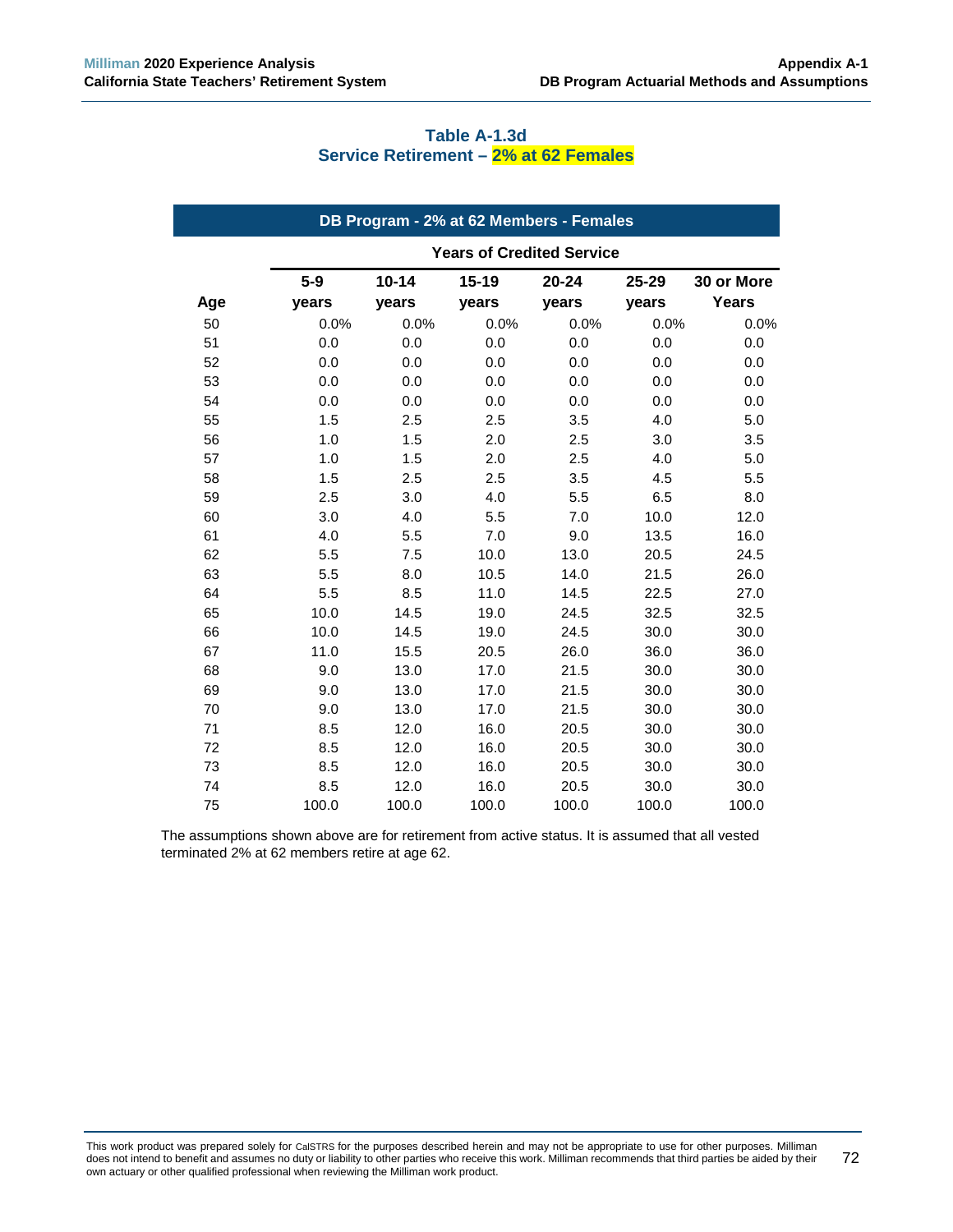| DB Program - 1990 Structure - Males |                                  |           |       |           |           |              |
|-------------------------------------|----------------------------------|-----------|-------|-----------|-----------|--------------|
|                                     | <b>Years of Credited Service</b> |           |       |           |           |              |
|                                     | $5-9$                            | $10 - 14$ | 15-19 | $20 - 24$ | $25 - 29$ | 30 or More   |
| Age                                 | years                            | years     | years | years     | years     | <b>Years</b> |
| 50                                  | 0.0%                             | 0.0%      | 0.0%  | 0.0%      | 0.0%      | 0.0%         |
| 51                                  | 0.0                              | 0.0       | 0.0   | 0.0       | 0.0       | 0.0          |
| 52                                  | 0.0                              | 0.0       | 0.0   | 0.0       | 0.0       | 0.0          |
| 53                                  | 0.0                              | 0.0       | 0.0   | 0.0       | 0.0       | 0.0          |
| 54                                  | 1.0                              | 1.0       | 1.5   | 1.5       | 1.5       | 1.5          |
| 55                                  | 3.5                              | 4.5       | 5.0   | 6.0       | 6.0       | 6.5          |
| 56                                  | 2.5                              | 3.0       | 3.5   | 4.0       | 4.0       | 4.5          |
| 57                                  | 3.0                              | 4.0       | 4.5   | 5.0       | 5.0       | 5.5          |
| 58                                  | 4.0                              | 5.5       | 6.0   | 7.0       | 7.0       | 8.0          |
| 59                                  | 10.5                             | 14.0      | 16.0  | 17.5      | 18.5      | 20.0         |
| 60                                  | 15.0                             | 20.0      | 22.5  | 25.0      | 26.5      | 29.0         |
| 61                                  | 10.0                             | 13.0      | 15.0  | 16.5      | 17.5      | 19.0         |
| 62                                  | 10.0                             | 13.0      | 15.0  | 16.5      | 17.5      | 19.0         |
| 63                                  | 9.0                              | 12.0      | 13.5  | 15.0      | 16.0      | 17.5         |
| 64                                  | 10.5                             | 14.0      | 16.0  | 17.5      | 18.5      | 20.0         |
| 65                                  | 12.0                             | 16.0      | 18.0  | 20.0      | 21.0      | 23.0         |
| 66                                  | 9.5                              | 13.0      | 14.5  | 16.0      | 17.0      | 18.5         |
| 67                                  | 9.5                              | 13.0      | 14.5  | 16.0      | 17.0      | 18.5         |
| 68                                  | 9.5                              | 13.0      | 14.5  | 16.0      | 17.0      | 18.5         |
| 69                                  | 9.5                              | 13.0      | 14.5  | 16.0      | 17.0      | 18.5         |
| $70+$                               | 100.0                            | 100.0     | 100.0 | 100.0     | 100.0     | 100.0        |

## **Table A-1.3e Service Retirement – 1990 Benefit Structure Males**

The assumptions shown above are for retirement from active status. It is assumed that all vested terminated members retire at age 60 under the 1990 Benefit Structure.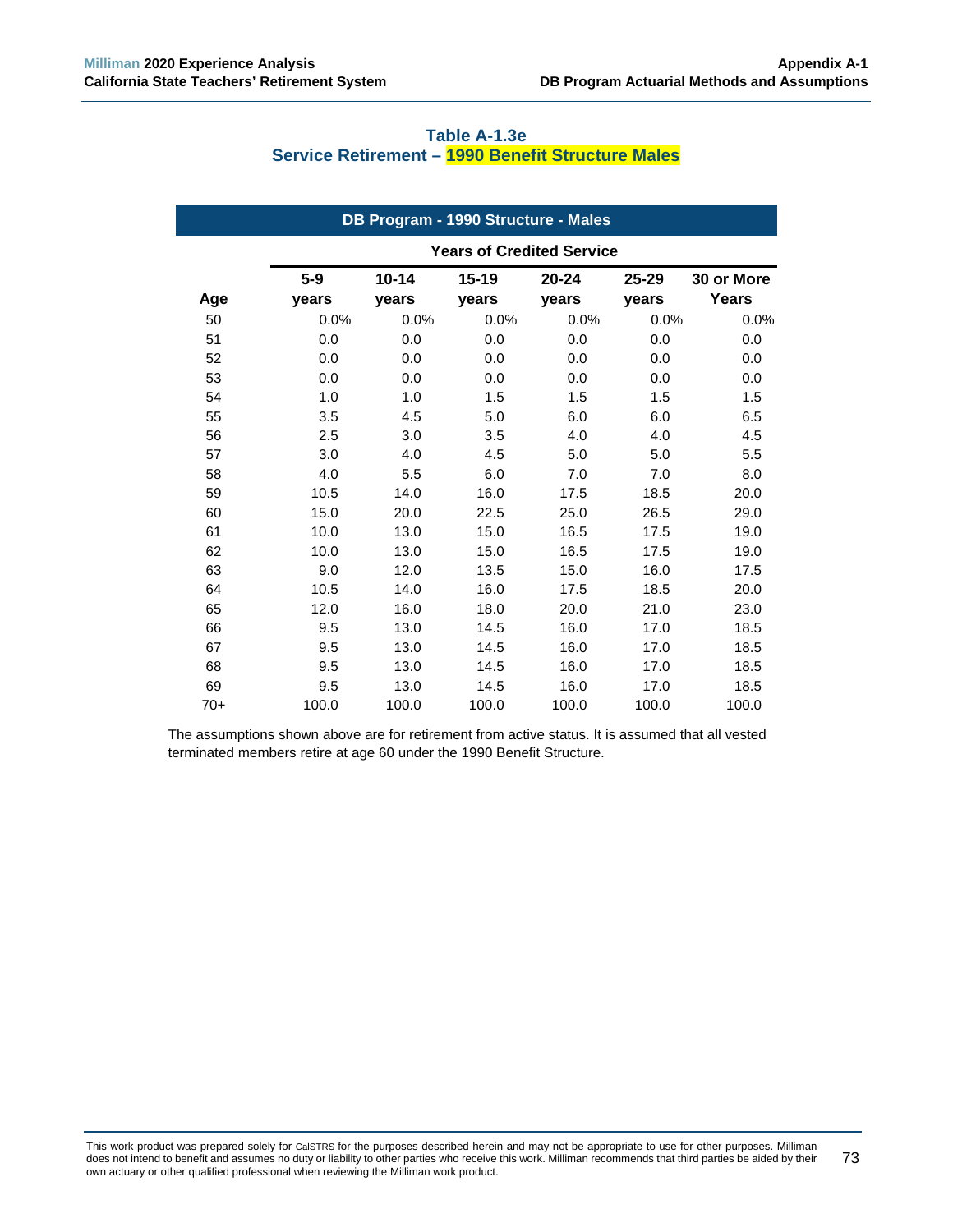| DB Program - 1990 Structure - Females |         |           |                                  |           |           |              |
|---------------------------------------|---------|-----------|----------------------------------|-----------|-----------|--------------|
|                                       |         |           | <b>Years of Credited Service</b> |           |           |              |
|                                       | $5 - 9$ | $10 - 14$ | $15 - 19$                        | $20 - 24$ | $25 - 29$ | 30 or More   |
| Age                                   | vears   | vears     | vears                            | vears     | years     | <b>Years</b> |
| 50                                    | 0.0%    | 0.0%      | 0.0%                             | 0.0%      | 0.0%      | 0.0%         |
| 51                                    | 0.0     | 0.0       | 0.0                              | 0.0       | 0.0       | 0.0          |
| 52                                    | 0.0     | 0.0       | 0.0                              | 0.0       | 0.0       | 0.0          |
| 53                                    | 0.0     | 0.0       | 0.0                              | 0.0       | 0.0       | 0.0          |
| 54                                    | 1.0     | 1.0       | 1.5                              | 1.5       | 1.5       | 1.5          |
| 55                                    | 4.0     | 5.5       | 6.5                              | 7.0       | 7.5       | 8.0          |
| 56                                    | 2.5     | 3.5       | 4.0                              | 4.5       | 4.5       | 5.0          |
| 57                                    | 2.5     | 3.5       | 4.0                              | 4.5       | 4.5       | 5.0          |
| 58                                    | 4.0     | 5.5       | 6.5                              | 7.0       | 7.5       | 8.0          |
| 59                                    | 8.5     | 11.0      | 12.5                             | 14.0      | 14.5      | 16.0         |
| 60                                    | 13.0    | 17.5      | 20.0                             | 22.0      | 23.0      | 25.5         |
| 61                                    | 9.0     | 12.0      | 13.5                             | 15.0      | 16.0      | 17.5         |
| 62                                    | 9.0     | 12.0      | 13.5                             | 15.0      | 16.0      | 17.5         |
| 63                                    | 9.0     | 12.0      | 13.5                             | 15.0      | 16.0      | 17.5         |
| 64                                    | 11.0    | 14.5      | 16.0                             | 18.0      | 19.0      | 20.5         |
| 65                                    | 11.0    | 14.5      | 16.0                             | 18.0      | 19.0      | 20.5         |
| 66                                    | 11.0    | 14.5      | 16.0                             | 18.0      | 19.0      | 20.5         |
| 67                                    | 11.0    | 14.5      | 16.0                             | 18.0      | 19.0      | 20.5         |
| 68                                    | 9.5     | 13.0      | 14.5                             | 16.0      | 17.0      | 18.5         |
| 69                                    | 9.5     | 13.0      | 14.5                             | 16.0      | 17.0      | 18.5         |
| $70+$                                 | 100.0   | 100.0     | 100.0                            | 100.0     | 100.0     | 100.0        |

### **Table A-1.3f Service Retirement – 1990 Benefit Structure Females**

The assumptions shown above are for retirement from active status. It is assumed that all vested terminated members retire at age 60 under the 1990 Benefit Structure.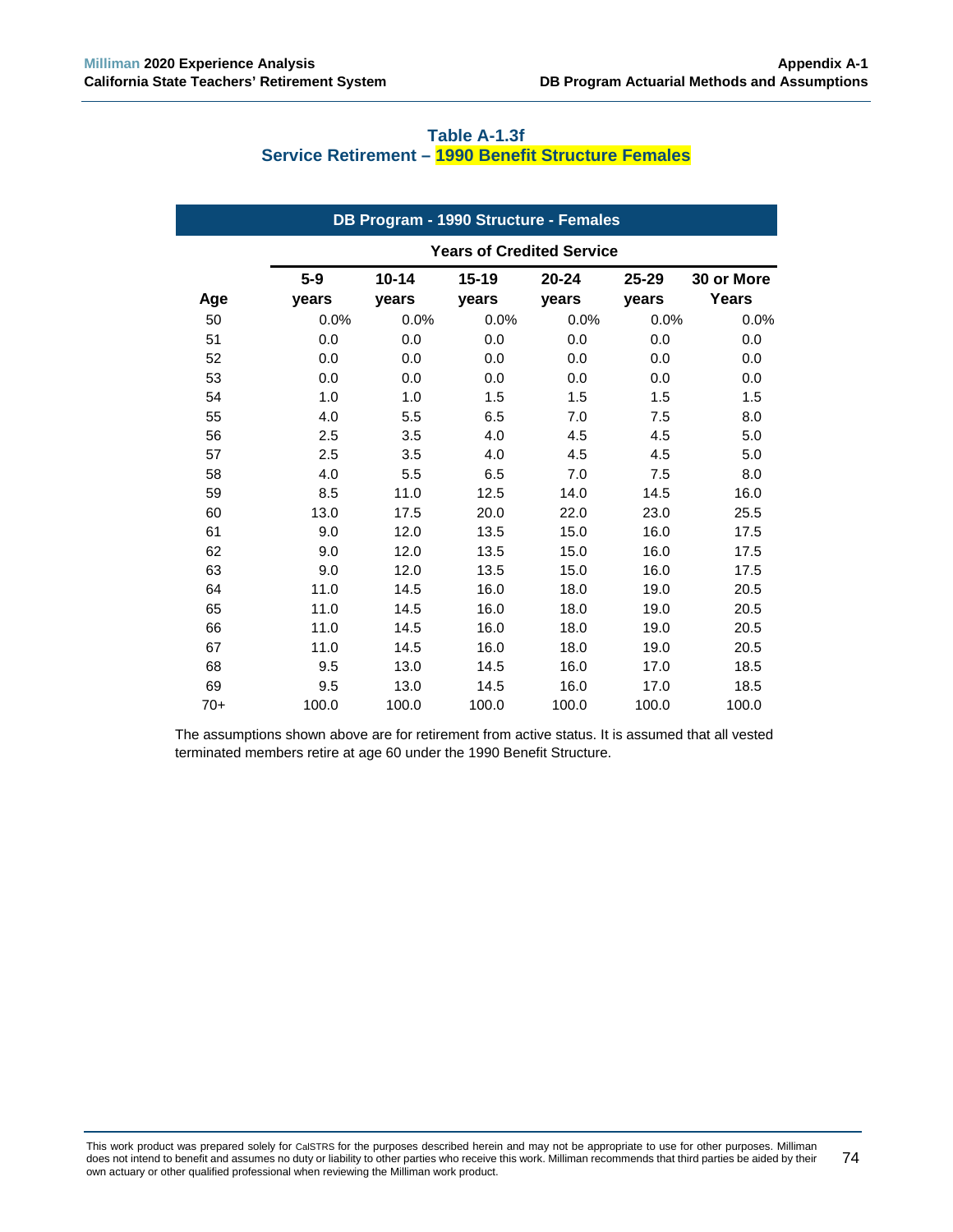### **Table A-1.4 Disability Retirement**

| <b>Coverage A</b> |        |        |  |  |  |  |
|-------------------|--------|--------|--|--|--|--|
| Age               | Male   | Female |  |  |  |  |
| 25                | 0.015% | 0.015% |  |  |  |  |
| 30                | 0.025  | 0.025  |  |  |  |  |
| 35                | 0.040  | 0.050  |  |  |  |  |
| 40                | 0.065  | 0.075  |  |  |  |  |
| 45                | 0.090  | 0.090  |  |  |  |  |
| 50                | 0.130  | 0.180  |  |  |  |  |
| 55                | 0.170  | 0.225  |  |  |  |  |

| <b>Coverage B</b> |        |        |  |  |  |  |  |
|-------------------|--------|--------|--|--|--|--|--|
| Age               | Male   | Female |  |  |  |  |  |
| 25                | 0.010% | 0.015% |  |  |  |  |  |
| 30                | 0.015  | 0.015  |  |  |  |  |  |
| 35                | 0.025  | 0.030  |  |  |  |  |  |
| 40                | 0.050  | 0.055  |  |  |  |  |  |
| 45                | 0.085  | 0.095  |  |  |  |  |  |
| 50                | 0.125  | 0.165  |  |  |  |  |  |
| 55                | 0.235  | 0.285  |  |  |  |  |  |
| 60                | 0.345  | 0.360  |  |  |  |  |  |
| 65                | 0.380  | 0.380  |  |  |  |  |  |
| 70                | 0.380  | 0.380  |  |  |  |  |  |

This work product was prepared solely for CalSTRS for the purposes described herein and may not be appropriate to use for other purposes. Milliman does not intend to benefit and assumes no duty or liability to other parties who receive this work. Milliman recommends that third parties be aided by their own actuary or other qualified professional when reviewing the Milliman work product. 75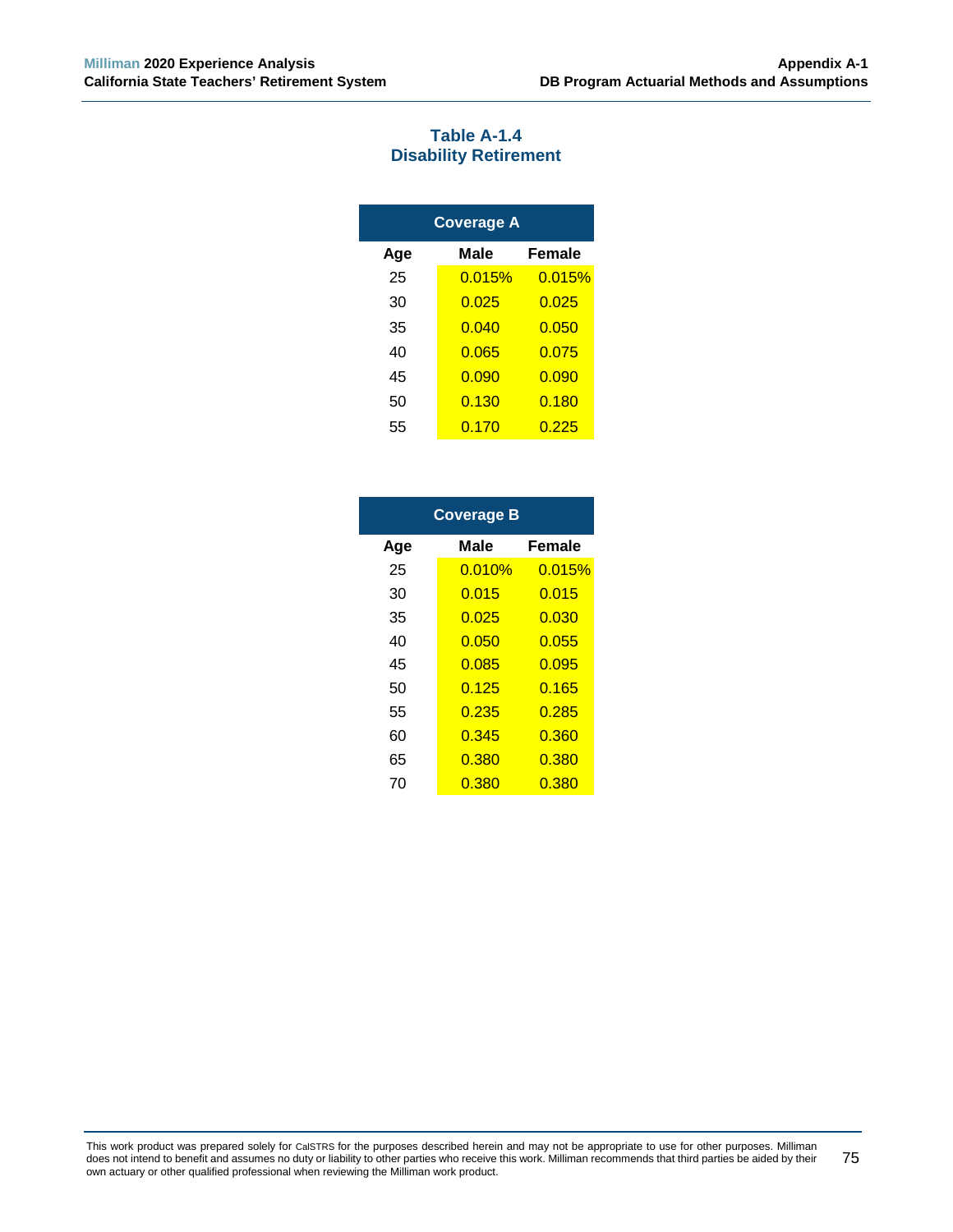| Year <sup>(1)</sup> | <b>Male</b> | <b>Female</b> |
|---------------------|-------------|---------------|
| 0                   | 12.25%      | <b>11.25%</b> |
| 1                   | 8.50        | 7.00          |
| $\overline{2}$      | 6.75        | 5.50          |
| 3                   | 5.40        | 4.25          |
| $\overline{4}$      | 3.75        | 3.25          |
| 5                   | 3.10        | 2.70          |
| 10                  | 1.65        | 1.50          |
| 15                  | 1.05        | 1.05          |
| 20                  | 0.75        | 0.75          |
| 25                  | 0.50        | 0.50          |
| 30                  | 0.45        | 0.40          |

# **Table A-1.5 Other Terminations of Employment (Withdrawal)**

*1. Based on elapsed service since membership date.*

This work product was prepared solely for CalSTRS for the purposes described herein and may not be appropriate to use for other purposes. Milliman does not intend to benefit and assumes no duty or liability to other parties who receive this work. Milliman recommends that third parties be aided by their own actuary or other qualified professional when reviewing the Milliman work product. 76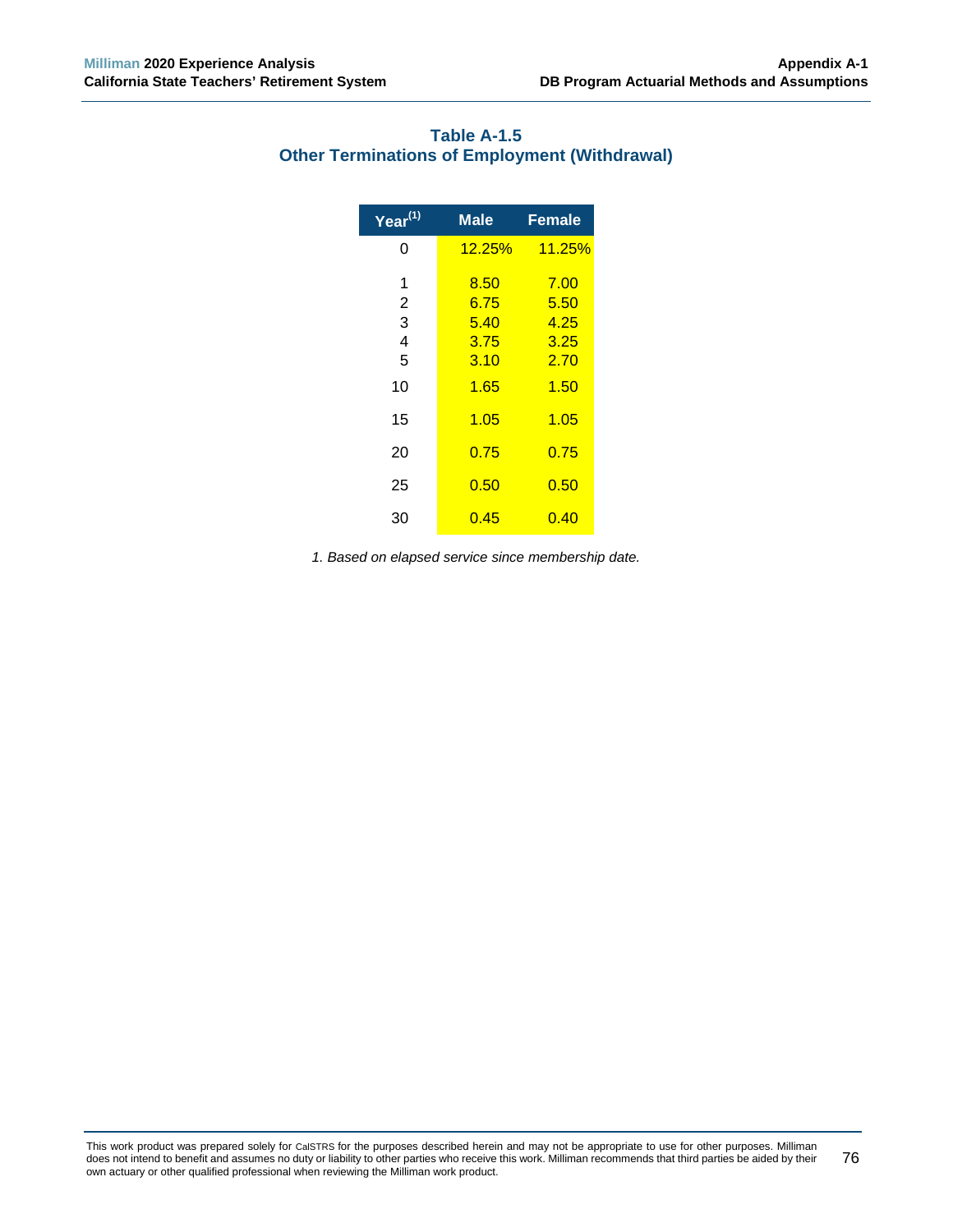|            | <b>Entry Ages</b> |           |       |       |       |           |
|------------|-------------------|-----------|-------|-------|-------|-----------|
| Year $(1)$ | <b>Under 25</b>   | $25 - 29$ | 30-34 | 35-39 | 40-44 | 45 and Up |
| Under 5    | 100%              | 100%      | 100%  | 100%  | 100%  | 100%      |
| 5          | 60                | 60        | 60    | 54    | 50    | 45        |
| 10         | 38                | 38        | 38    | 34    | 25    |           |
| 15         | 30                | 30        | 28    | 17    |       |           |
| 20         | 24                | 22        | 18    |       |       |           |
| 25         | 14                | 12        |       |       |       |           |
| 30         | 5                 |           |       |       |       |           |

# **Table A-1.6 Probability of Refund**

*1. Assumption applied at time of assumed termination based on credited service. Members who terminate with less than five years of credited service are assumed to have 100% probability of refund.*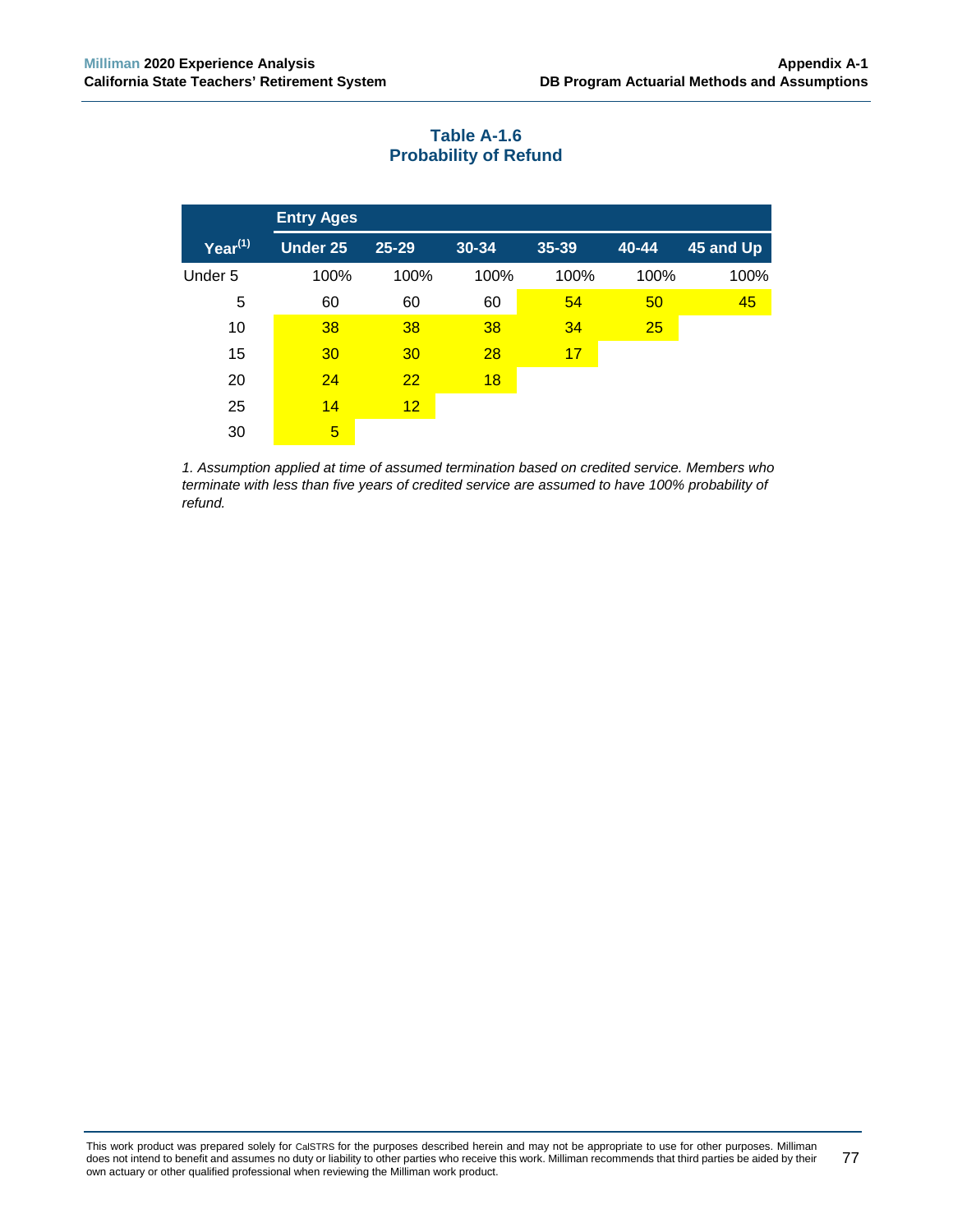| <b>Entry Age - Annual Increase in Salaries Due to Merit</b> |                 |           |       |           |       |         |
|-------------------------------------------------------------|-----------------|-----------|-------|-----------|-------|---------|
| $Year^{(2)}$                                                | <b>Under 25</b> | $25 - 29$ | 30-34 | $35 - 39$ | 40-44 | 45 & up |
| 0                                                           | 6.4%            | 5.8%      | 5.3%  | 4.8%      | 4.5%  | 3.7%    |
| 1                                                           | 6.4             | 5.8       | 5.3   | 4.8       | 4.5   | 3.7     |
| 2                                                           | 6.0             | 5.5       | 5.0   | 4.5       | 4.3   | 3.5     |
| 3                                                           | 5.6             | 5.3       | 4.8   | 4.3       | 4.1   | 3.3     |
| 4                                                           | 5.4             | 5.0       | 4.5   | 4.1       | 3.9   | 3.0     |
| 5                                                           | 5.2             | 4.8       | 4.3   | 3.9       | 3.8   | 2.8     |
| 10                                                          | 3.7             | 3.4       | 3.0   | 2.7       | 2.5   | 1.8     |
| 15                                                          | 1.8             | 1.7       | 1.5   | 1.2       | 1.2   | 0.9     |
| 20                                                          | 1.3             | 1.2       | 1.2   | 0.8       | 0.8   | 0.6     |
| 25                                                          | 1.1             | 1.0       | 0.9   | 0.6       | 0.6   |         |
| 30                                                          | 0.9             | 0.8       | 0.7   | 0.5       |       |         |
| 35                                                          | 0.8             | 0.7       | 0.6   |           |       |         |
| 40                                                          | 0.8             | 0.7       |       |           |       |         |
| 45                                                          | 0.8             |           |       |           |       |         |

## **Table A-1.7 Merit Salary Increases(1)**

*1. The total expected increase in salary includes both merit (shown above) and the general wage increase assumption of 3.50% per annum. The total result is compounded rather than additive. For example, the total assumed increase for service less than one year (Year 0 above) is 10.124% (1.064 x 1.035) for member in the entry age under 25 group. 2. Based on elapsed service since membership date*.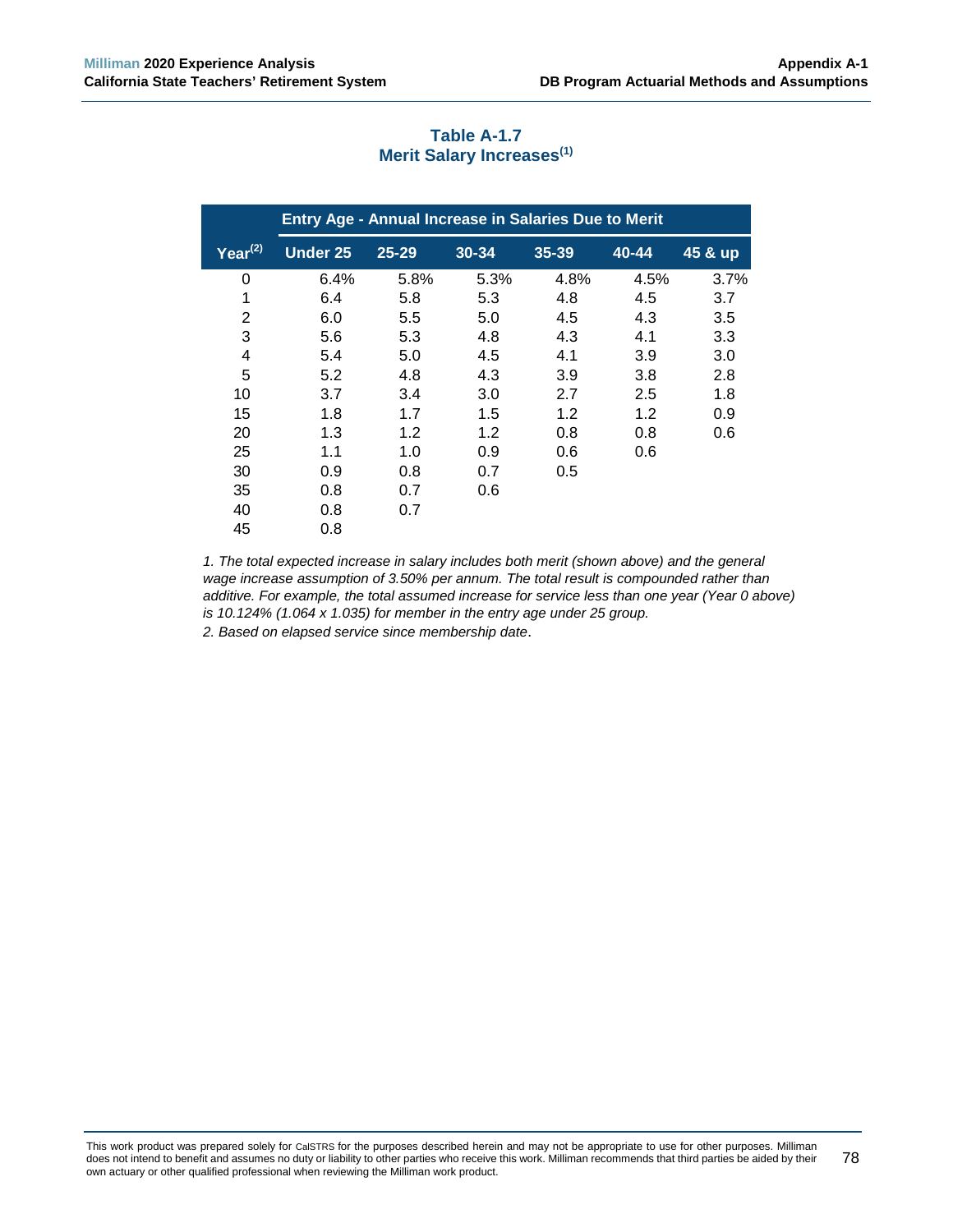## **Table A-1.8 Supplemental Assumptions**

### **PEPRA Coverage**

All members hired on or after the valuation date are assumed to be subject to the provisions of PEPRA.

### **Unused Sick Leave**

Credited Service is increased by 1.7%.

### **Optional Forms**

Active and Inactive: Based on single life annuity assumed.

Retirees and Beneficiaries: Based on optional form in data.

### **Probability of Eligible Survivor**

Male: 85%

Female: 65%

Male spouses are assumed to be three years older than female spouses.

### **Number of Children**

Married members under age 60 are assumed to have the number of children shown in the following table. Children are assumed to receive benefits until the member would have turned age 60.

| Member's<br>Gender | <b>Assumed Number</b><br>of Children |
|--------------------|--------------------------------------|
| Male               | 0.65                                 |
| Female             | 0.50                                 |

## **Assumed Offsets**

No offsets to disability and survivor benefits are assumed.

#### **Valuation of Inactive Members**

Salary and benefit information is not available on the valuation data provided for inactive members. Therefore, we estimate the projected retirement benefits for inactive members as follows:

- 1. The inactive member's earnable salary information is retrieved from when they were active by matching with a database of active valuation data back to 2001 and taking the highest earnable salary for the member during the period.
- 2. For those members who cannot be located on the active database (because they terminated prior to 2001 or another reason), their earnable salary is estimated based on 120% of the average earnable salary for all active members in the year the member terminated.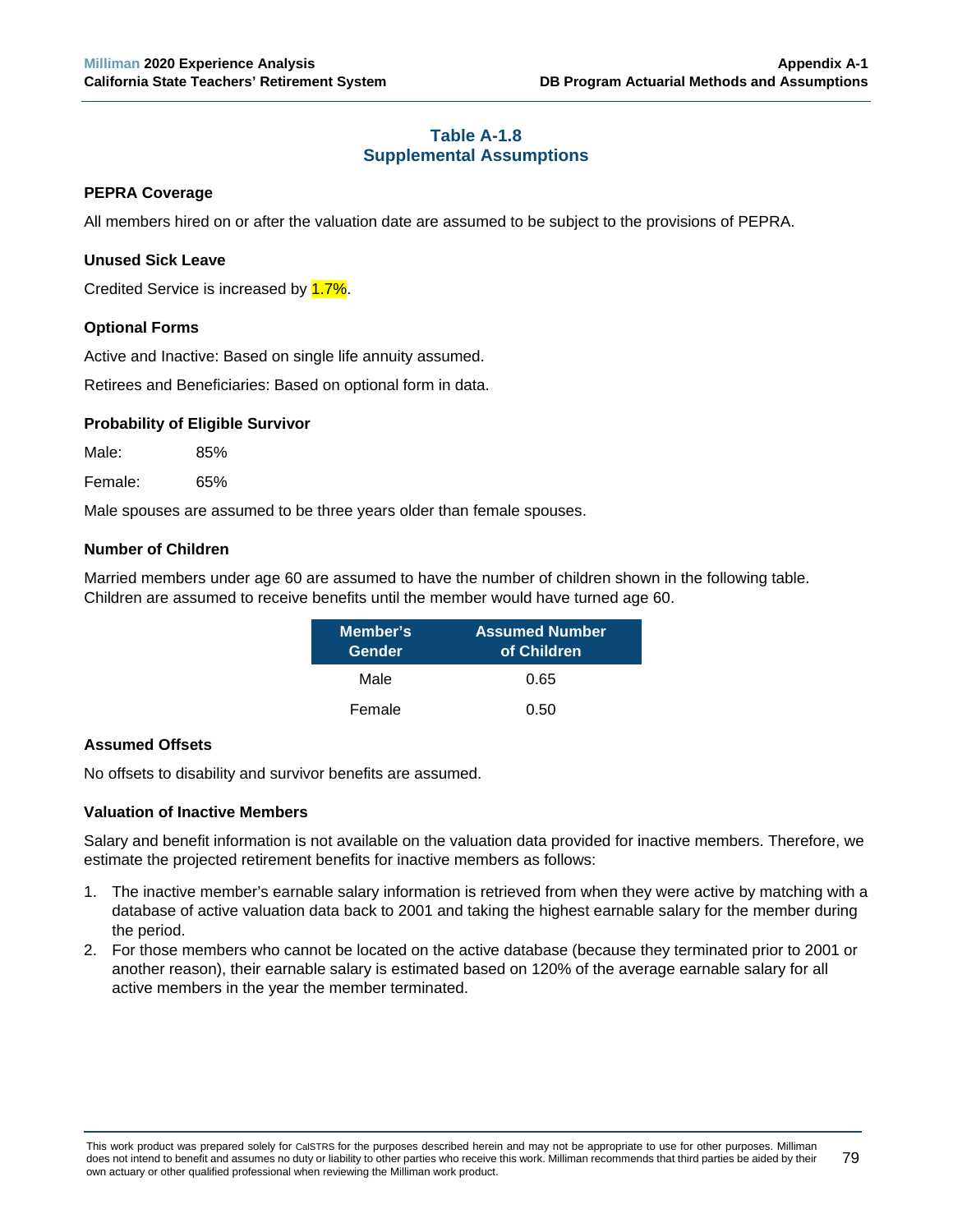- 3. The earnable salary amount from the prior steps is treated as the member's final compensation with two additional adjustments.
	- a. An additional load of 5% for all inactive members is applied to their salary amount to account for potential post-termination increases in salary due to factors such as reciprocity.
	- b. Final compensation is increased by an additional 4.3% if the member has 25 or more years of credited service.
- 4. Based on the salary data described above and the birth date and credited service from the current year's valuation data, the projected benefit amount is calculated and valued as a deferred service retirement.
- 5. Non-vested members who have been inactive for less than two years are assumed to take an immediate refund of their member contributions.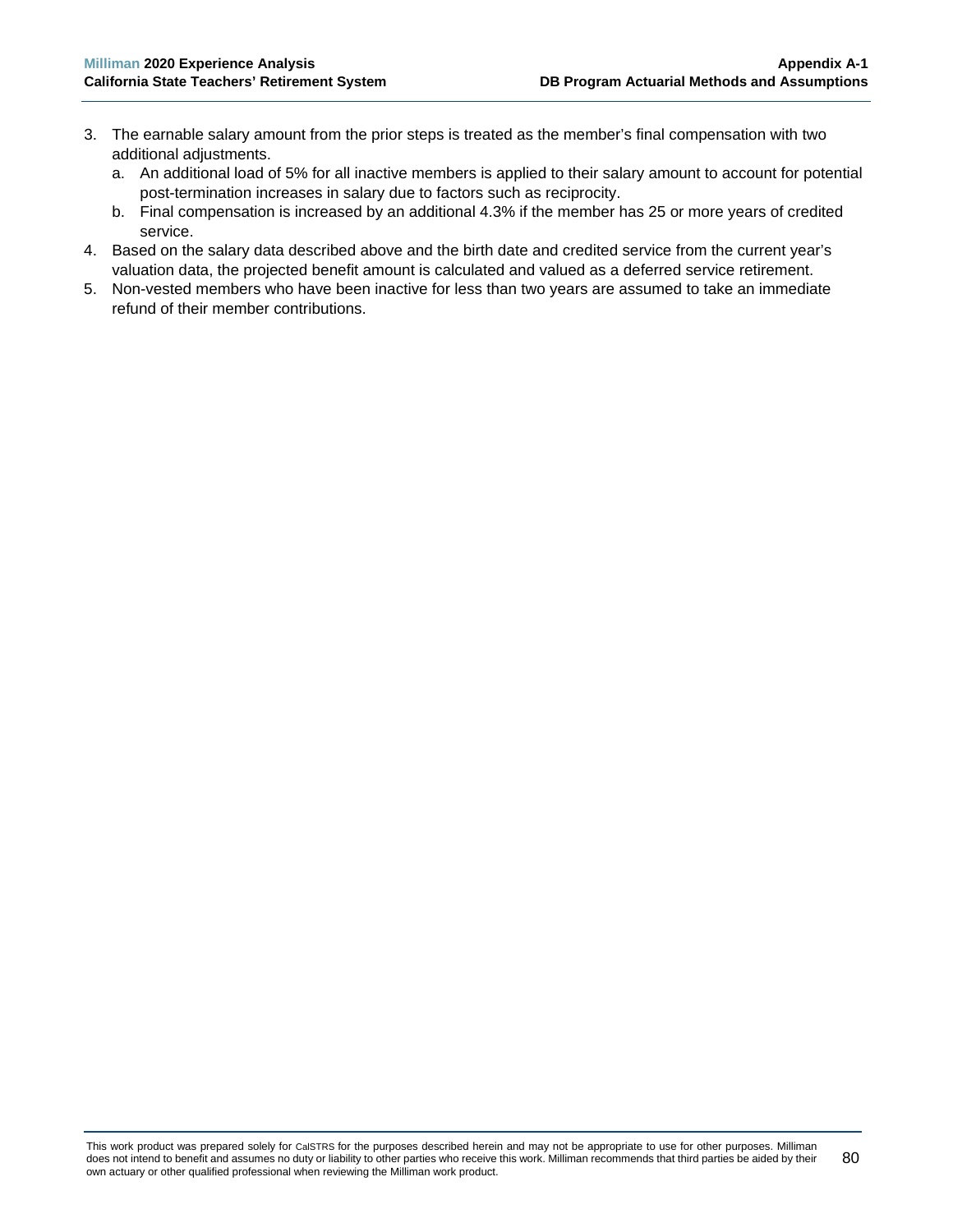# **Appendix A-2 Defined Benefit Supplement Program Actuarial Methods and Assumptions**

This section of the report discloses the actuarial methods and assumptions used in the Actuarial Valuation of the DBS Program. These methods and assumptions have been chosen on the basis of recent experience of the DB Program and on current expectations as to future economic conditions.

The assumptions are intended to estimate the future experience of the members of the DBS Program and of the DBS Program itself in areas that affect the projected benefit flow and anticipated investment earnings. Any variations in future experience from that expected from these assumptions will result in corresponding changes in estimated costs of the DBS Program's benefits.

#### **Actuarial Cost Method**

The accruing costs of all benefits are measured by the Traditional Unit Credit Cost Method. Under this method, the projected benefits of each individual member are allocated by a consistent formula to valuation years. The actuarial present value of future projected benefits allocated to the current year is called the Normal Cost. The actuarial present value of future projected benefits allocated to periods prior to the valuation year is called the Actuarial Obligation.

The Actuarial Obligation is equal to the accumulated account balances and the Normal Cost is equal to the total annual contribution.

#### **Asset Valuation Method**

The assets are valued at Fair Market Value. The Fair Market Value excludes the liability for "Net Pension and OPEB Obligation," which are pre-recognized administrative expenses, from the Fiduciary Net Position reported for accounting purposes.

#### **Actuarial Assumptions**

The Actuarial Standards Board has adopted Actuarial Standard of Practice No. 27, *Selection of Economic Assumptions for Measuring Pension Obligations*. This Standard provides guidance on selecting economic assumptions under defined benefit retirement programs such as the System. In our opinion, the economic assumptions have been developed in accordance with the Standard.

The Actuarial Standards Board has adopted Actuarial Standard of Practice No. 35, *Selection of Demographic and Other Noneconomic Assumptions for Measuring Pension Obligations*. This Standard provides guidance on selecting demographic assumptions under defined benefit retirement programs such as the System. In our opinion, the demographic assumptions have been developed in accordance with the Standard.

The assumptions are intended to estimate the future experience of the members of the DBS Program and of the System itself in areas that affect the projected benefit flow and anticipated investment earnings. Any variations in future experience from that expected from these assumptions will result in corresponding changes in estimated costs of the Program's benefits.

The demographic assumptions are listed in **Table A-2.1** and illustrated at selected ages in **Table A-2.2**.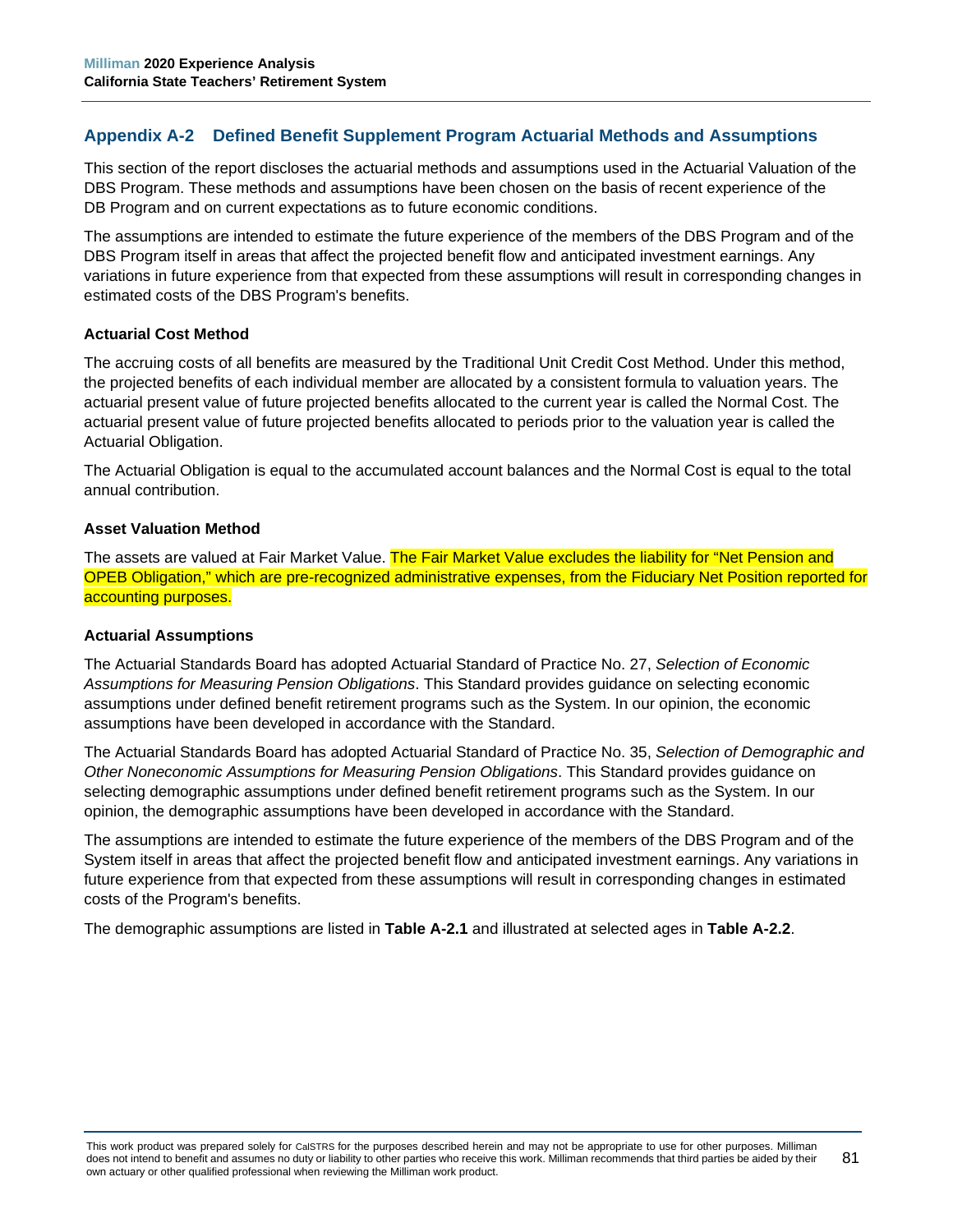## **Table A-2.1 List of Major Valuation Assumptions for DBS Program**

| <b>Economic Assumptions</b>                                       |                                                  |               |             |  |
|-------------------------------------------------------------------|--------------------------------------------------|---------------|-------------|--|
| Investment Return (net of investment and administrative expenses) |                                                  | 7.00%         |             |  |
| Interest on Member Accounts                                       |                                                  | 7.00%         |             |  |
| Wage Growth                                                       |                                                  | 3.50%         |             |  |
| Inflation                                                         |                                                  | 2.75%         |             |  |
| <b>Standard Deviation of Portfolio</b>                            |                                                  | <b>13.10%</b> |             |  |
| <b>Demographic Assumptions</b>                                    |                                                  |               |             |  |
| Mortality <sup>(1)</sup>                                          |                                                  |               |             |  |
| Retired & Beneficiary - Male                                      | 2019 CalSTRS Service Retired Male <sup>(2)</sup> |               | Table A-3.2 |  |

| Retired & Beneficiary - Female | 2019 CalSTRS Service Retired Female <sup>(2)</sup>                                                                    | Table A-3.2 |
|--------------------------------|-----------------------------------------------------------------------------------------------------------------------|-------------|
| Disabled - Male                | 2019 CalSTRS Disabled Retiree Male <sup>(2)</sup>                                                                     | Table A-3.2 |
| Disabled - Female              | 2019 CalSTRS Disabled Retiree Female <sup>(2)</sup><br>(select rates in first three years for both Males and Females) | Table A-3.2 |

*1. The mortality assumption uses a generational mortality approach with a base year of 2019. Projected improvement is based on 110% of the MP-2019 Ultimate Projection Scale. The combined base tables and projection scale specified contain a margin for expected future mortality improvement.* 

*2. The 2019 retired, disabled and beneficiary mortality tables have not changed from the prior tables, except they have been projected forward to 2019 with mortality improvement.*

Note: Assumptions for active and inactive members do not apply to the DBS Program valuation as each active and inactive member's liabilities are equal to the member's account balance.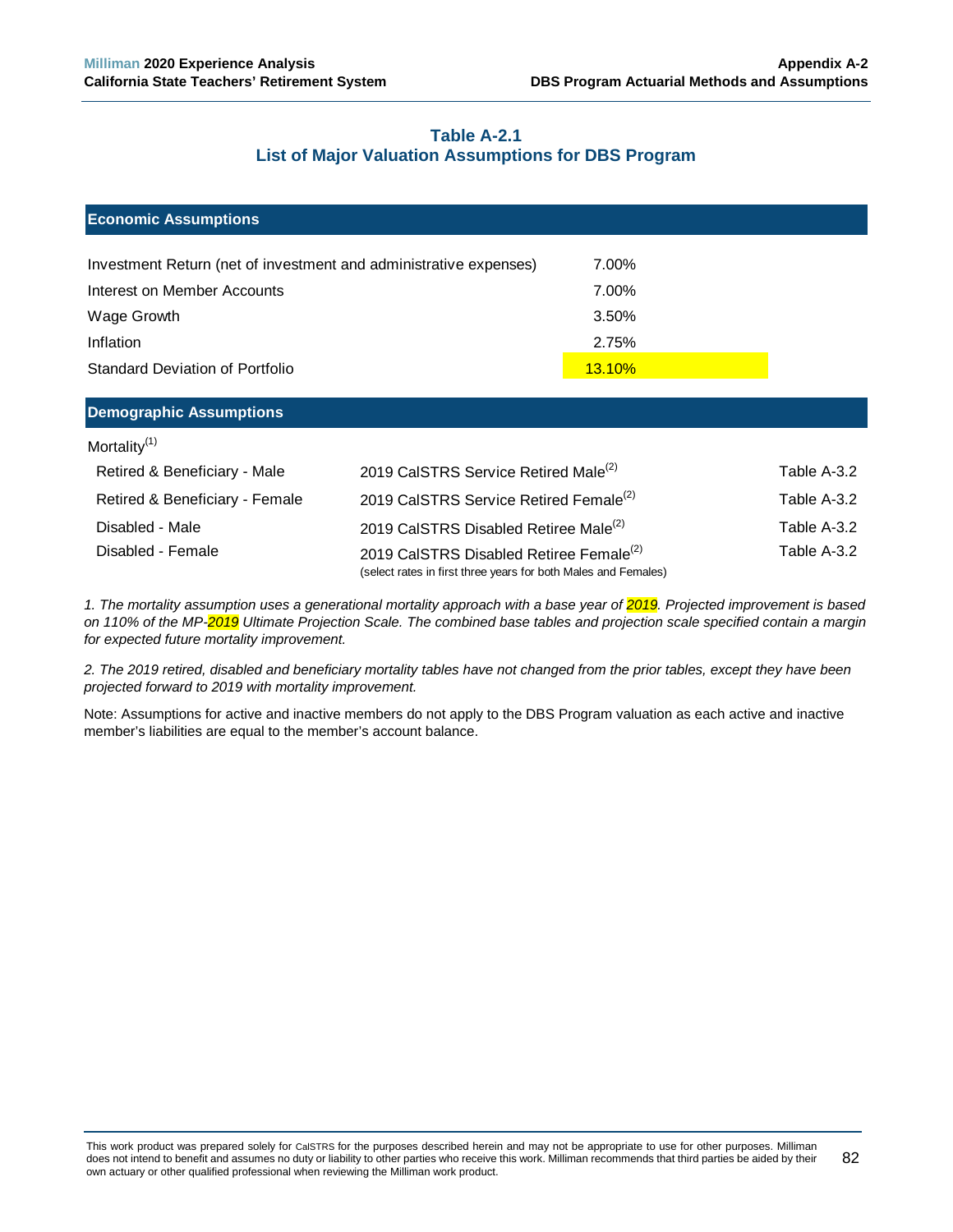|     | <b>Retired Members and</b><br>Beneficiaries <sup>(1)</sup> |               | <b>Disabled Members</b><br>$(A$ fter Year 3) <sup>(1)</sup> |               |
|-----|------------------------------------------------------------|---------------|-------------------------------------------------------------|---------------|
| Age | <b>Male</b>                                                | <b>Female</b> | <b>Male</b>                                                 | <b>Female</b> |
| 50  | 0.235%                                                     | 0.131%        | 1.807%                                                      | 1.021%        |
| 55  | 0.346                                                      | 0.206         | 2.102                                                       | 1.277         |
| 60  | 0.464                                                      | 0.274         | 2.383                                                       | 1.507         |
| 65  | 0.659                                                      | 0.413         | 2.774                                                       | 1.800         |
| 70  | 1.056                                                      | 0.681         | 3.440                                                       | 2.337         |
| 75  | 1.894                                                      | 1.252         | 4.536                                                       | 3.326         |
| 80  | 3.475                                                      | 2.401         | 6.279                                                       | 4.926         |
| 85  | 6.682                                                      | 4.788         | 9.122                                                       | 7.319         |
| 90  | 12.893                                                     | 9.746         | 13.840                                                      | 10.820        |
| 95  | 22.038                                                     | 18.269        | 20.697                                                      | 16.019        |

# **Table A-2.2 Mortality**

#### **Select minimum rates for disability:**

| First year of disability  | $4.0\%$ | 3.0% |
|---------------------------|---------|------|
| Second year of disability | -3.5    | 2.5  |
| Third year of disability  | 3.O     | 2.0  |

*1. The mortality assumption uses a generational mortality approach with a base year of 2019. Projected improvement is based on 110% of the MP-2019 Ultimate Projection Scale. The rates shown reflect mortality improvement through June 30, 2019. The projection scale does not apply to the select minimum rates.*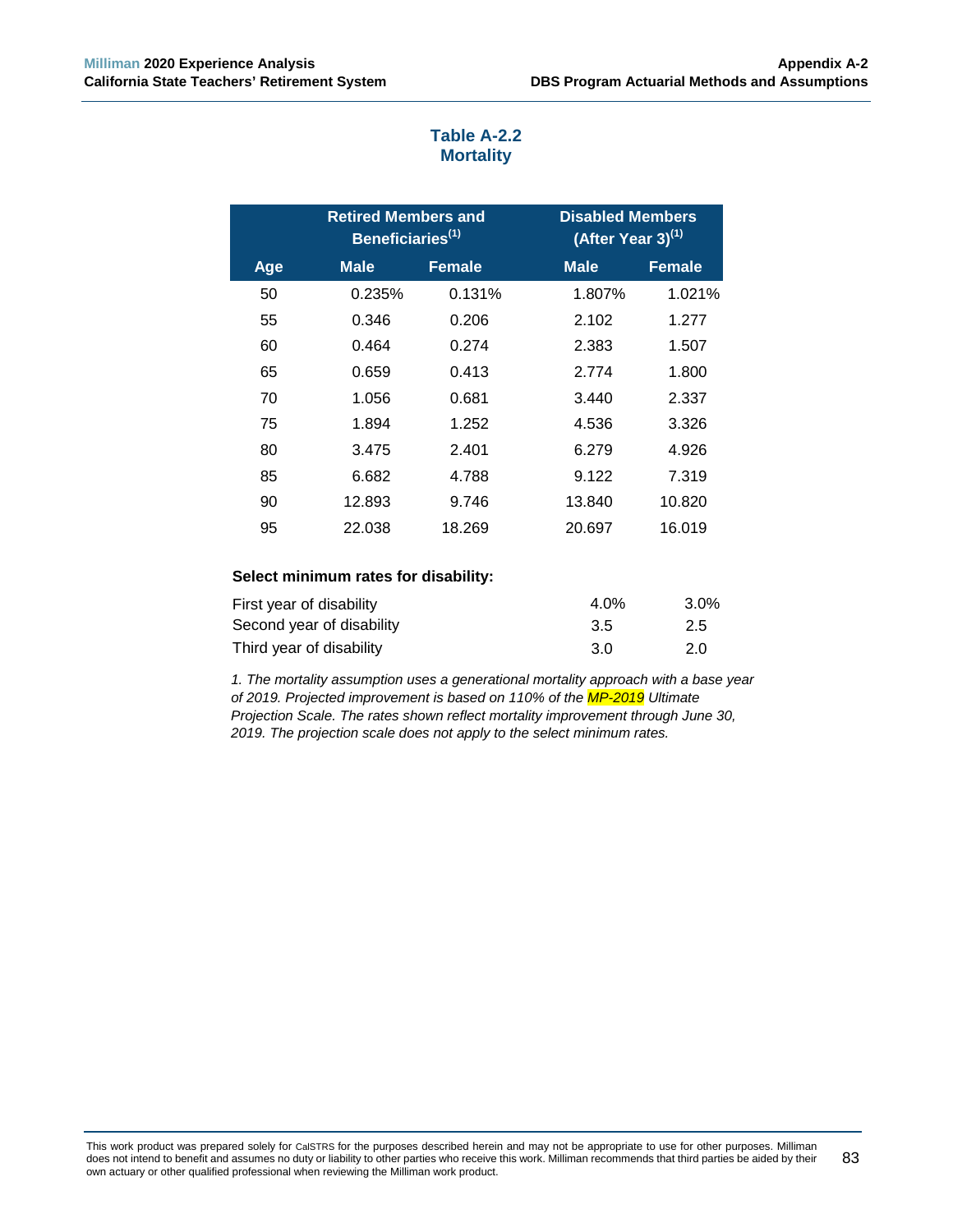# **Appendix A-3 Cash Balance Benefit Program Actuarial Methods and Assumptions**

This section of the report discloses the actuarial methods and assumptions used in the Actuarial Valuation of the CBB Program. These methods and assumptions have been chosen on the basis of recent experience of the DB Program and on current expectations as to future economic conditions.

The assumptions are intended to estimate the future experience of the members of the CBB Program and of the CBB Program itself in areas that affect the projected benefit flow and anticipated investment earnings. Any variations in future experience from that expected from these assumptions will result in corresponding changes in estimated costs of the CBB Program's benefits.

#### **Actuarial Cost Method**

The accruing costs of all benefits are measured by the Traditional Unit Credit Cost Method. Under this method, the projected benefits of each individual member are allocated by a consistent formula to valuation years. The actuarial present value of future projected benefits allocated to the current year is called the Normal Cost. The actuarial present value of future projected benefits allocated to periods prior to the valuation year is called the Actuarial Obligation.

The Actuarial Obligation is equal to the accumulated account balances and the Normal Cost is equal to the total annual contribution.

#### **Asset Valuation Method**

The assets are valued at Fair Market Value. The Fair Market Value excludes the liability for "Net Pension and OPEB Obligation," which are pre-recognized administrative expenses, from the Fiduciary Net Position reported for accounting purposes.

#### **Actuarial Assumptions**

The Actuarial Standards Board has adopted Actuarial Standard of Practice No. 27, *Selection of Economic Assumptions for Measuring Pension Obligations*. This Standard provides guidance on selecting economic assumptions under defined benefit retirement programs such as the System. In our opinion, the economic assumptions have been developed in accordance with the Standard.

The Actuarial Standards Board has adopted Actuarial Standard of Practice No. 35, *Selection of Demographic and Other Noneconomic Assumptions for Measuring Pension Obligations*. This Standard provides guidance on selecting demographic assumptions under defined benefit retirement programs such as the System. In our opinion, the demographic assumptions have been developed in accordance with the Standard.

The assumptions are intended to estimate the future experience of the members of the CBB Program and of the System itself in areas that affect the projected benefit flow and anticipated investment earnings. Any variations in future experience from that expected from these assumptions will result in corresponding changes in estimated costs of the Program's benefits.

The demographic assumptions are listed in **Table A-3.1** and illustrated at selected ages in **Table A-3.2**.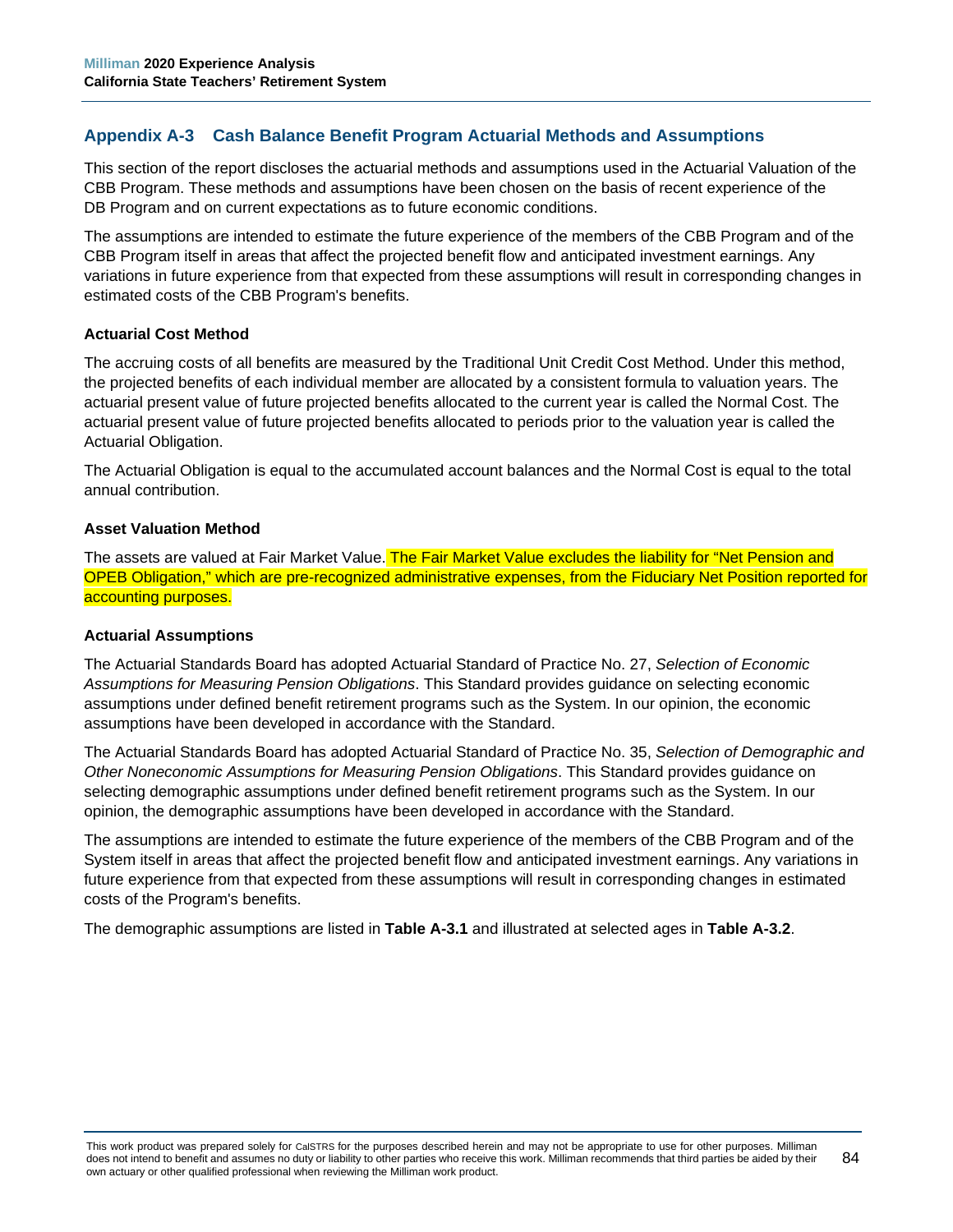## **Table A-3.1 List of Major Valuation Assumptions for CBB Program**

| <b>Economic Assumptions</b>                                       |                                                    |               |             |
|-------------------------------------------------------------------|----------------------------------------------------|---------------|-------------|
| Investment Return (net of investment and administrative expenses) |                                                    | 6.50%         |             |
| Interest on Member Accounts                                       |                                                    | 6.50%         |             |
| Wage Growth                                                       |                                                    | 3.50%         |             |
| Inflation                                                         |                                                    | 2.75%         |             |
| <b>Standard Deviation of Portfolio</b>                            |                                                    | <b>11.00%</b> |             |
| <b>Demographic Assumptions</b>                                    |                                                    |               |             |
| Mortality $(1)$                                                   |                                                    |               |             |
| Retired & Beneficiary - Male                                      | 2019 CalSTRS Service Retired Male <sup>(2)</sup>   |               | Table A-3.2 |
| Retired & Beneficiary - Female                                    | 2019 CalSTRS Service Retired Female <sup>(2)</sup> |               | Table A-3.2 |

Disabled - Male **Table A-3.2** 2019 CalSTRS Disabled Retiree Male<sup>(2)</sup> Table A-3.2 Disabled - Female **Table A-3.2** 2019 CalSTRS Disabled Retiree Female<sup>(2)</sup> Table A-3.2

(select rates in first three years for both Males and Females)

*1. The mortality assumption uses a generational mortality approach with a base year of 2019. Projected improvement is based on 110% of the MP-2019 Ultimate Projection Scale. The combined base tables and projection scale specified contain a margin for expected future mortality improvement.* 

*2. The 2019 retired, disabled and beneficiary mortality tables have not changed from the prior tables, except they have been projected forward to 2019 with mortality improvement.*

Note: Assumptions for active and inactive members do not apply to the CBB Program valuation as each active and inactive member's liabilities are equal to the member's account balance.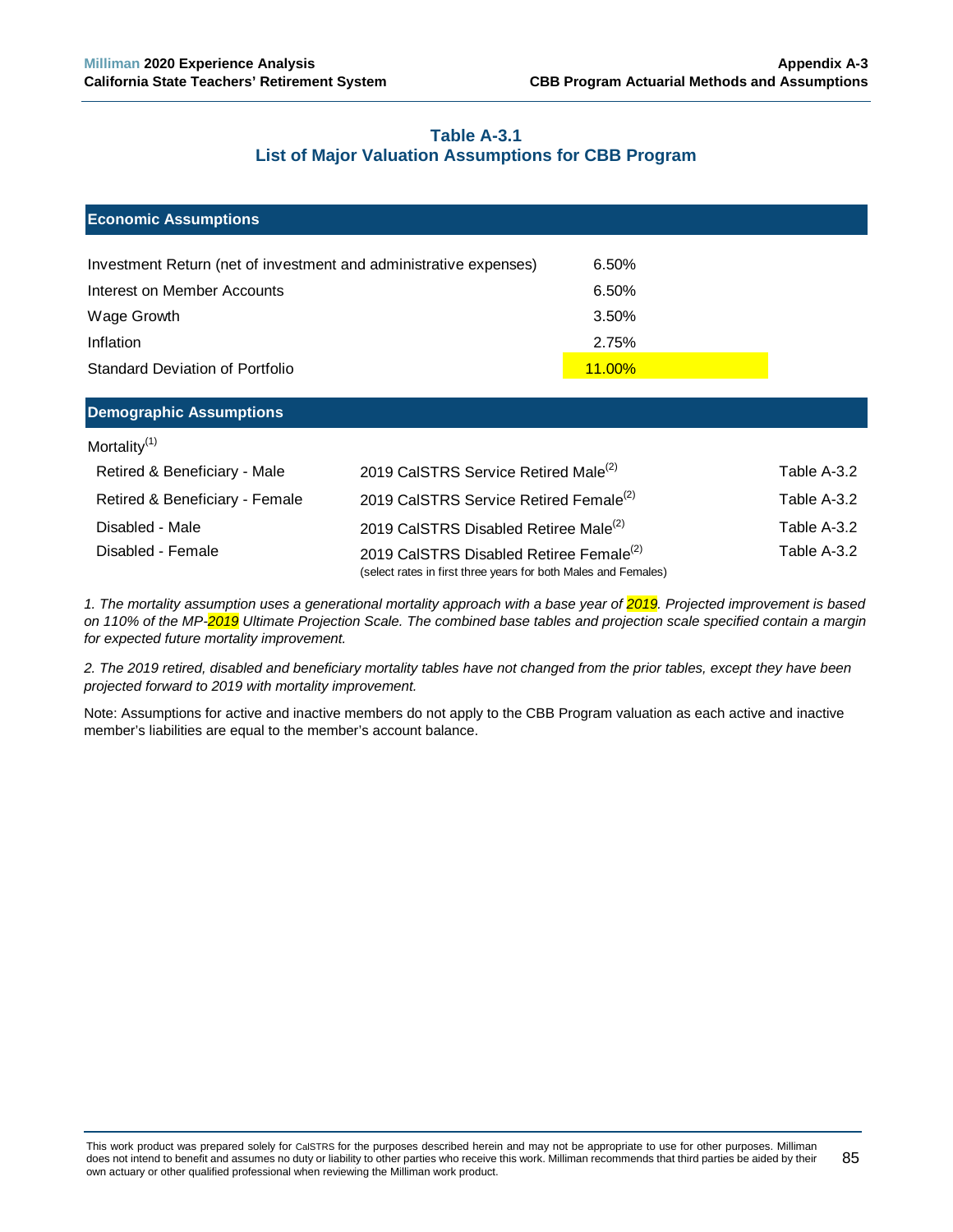|     | <b>Retired Members and</b><br>Beneficiaries <sup>(1)</sup> |               | <b>Disabled Members</b><br>$\sqrt{(After Year 3)}^{(1)}$ |               |
|-----|------------------------------------------------------------|---------------|----------------------------------------------------------|---------------|
| Age | <b>Male</b>                                                | <b>Female</b> | Male                                                     | <b>Female</b> |
| 50  | 0.235%                                                     | 0.131%        | 1.807%                                                   | 1.021%        |
| 55  | 0.346                                                      | 0.206         | 2.102                                                    | 1.277         |
| 60  | 0.464                                                      | 0.274         | 2.383                                                    | 1.507         |
| 65  | 0.659                                                      | 0.413         | 2.774                                                    | 1.800         |
| 70  | 1.056                                                      | 0.681         | 3.440                                                    | 2.337         |
| 75  | 1.894                                                      | 1.252         | 4.536                                                    | 3.326         |
| 80  | 3.475                                                      | 2.401         | 6.279                                                    | 4.926         |
| 85  | 6.682                                                      | 4.788         | 9.122                                                    | 7.319         |
| 90  | 12.893                                                     | 9.746         | 13.840                                                   | 10.820        |
| 95  | 22.038                                                     | 18.269        | 20.697                                                   | 16.019        |

# **Table A-3.2 Mortality**

### **Select minimum rates for disability:**

| First year of disability  | $4.0\%$ | 3.0% |
|---------------------------|---------|------|
| Second year of disability | -3.5    | 2.5  |
| Third year of disability  | 3.O     | 2.0  |

*1. The mortality assumption uses a generational mortality approach with a base year of 2019. Projected improvement is based on 110% of the MP-2019 Ultimate Projection Scale. The rates shown reflect mortality improvement through June 30, 2019. The projection scale does not apply to the select minimum rates.*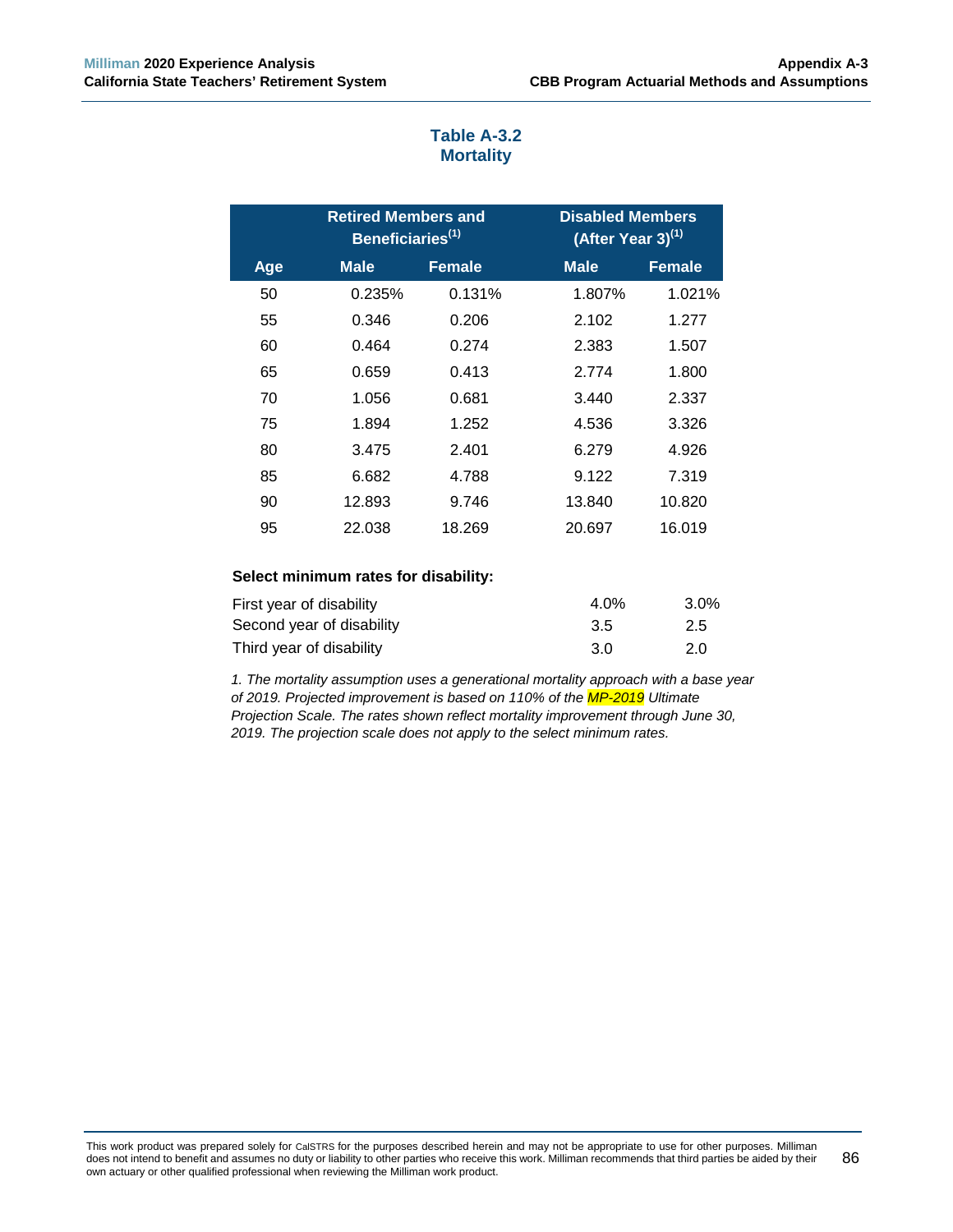## **Appendix A-4: Medicare Premium Payment Program Actuarial Methods and Assumptions**

This section of the report discloses the actuarial methods and assumptions used in the Actuarial Valuation of the MPP Program. These methods and assumptions havg65

e been chosen on the basis of recent experience of the MPP Program and on current expectations as to future economic conditions.

The assumptions are intended to estimate the future experience of the members of the MPP Program and of the MPP Program itself in areas that affect the projected benefit flow and anticipated investment earnings. Any variations in future experience from that expected from these assumptions will result in corresponding changes in estimated costs of the MPP Program's benefits.

### **Actuarial Cost Method**

The cost method used for the MPP Program valuation is the Entry Age Normal Cost Method. Since there are no active members eligible to receive future MPP Program benefits, the Normal Cost is \$0, and the actuarial obligation for the MPP Program is equal to the value of all benefits expected to be paid in the future. This obligation, less any assets currently residing in the Teachers' Health Benefit Fund (THBF), is included with the obligation of the DB Program. The assets in the THBF are valued at Fair Market Value but exclude line items for "Net Pension and OPEB Obligation" for funding purposes.

#### **Asset Valuation Method**

For funding purposes, the assets are valued as the allocated value of DB Program Assets. This figure is equal to the actuarial obligation of the MPP Program benefits.

#### **Actuarial Assumptions**

The Actuarial Standards Board has adopted Actuarial Standard of Practice No. 27, *Selection of Economic Assumptions for Measuring Pension Obligations*. This Standard provides guidance on selecting economic assumptions under defined benefit retirement programs such as the System. In our opinion, the economic assumptions have been developed in accordance with the Standard.

The Actuarial Standards Board has adopted Actuarial Standard of Practice No. 35, *Selection of Demographic and Other Noneconomic Assumptions for Measuring Pension Obligations*. This Standard provides guidance on selecting demographic assumptions under defined benefit retirement programs such as the System. In our opinion, the demographic assumptions have been developed in accordance with the Standard.

The demographic assumptions are listed in **Table A-1.1.**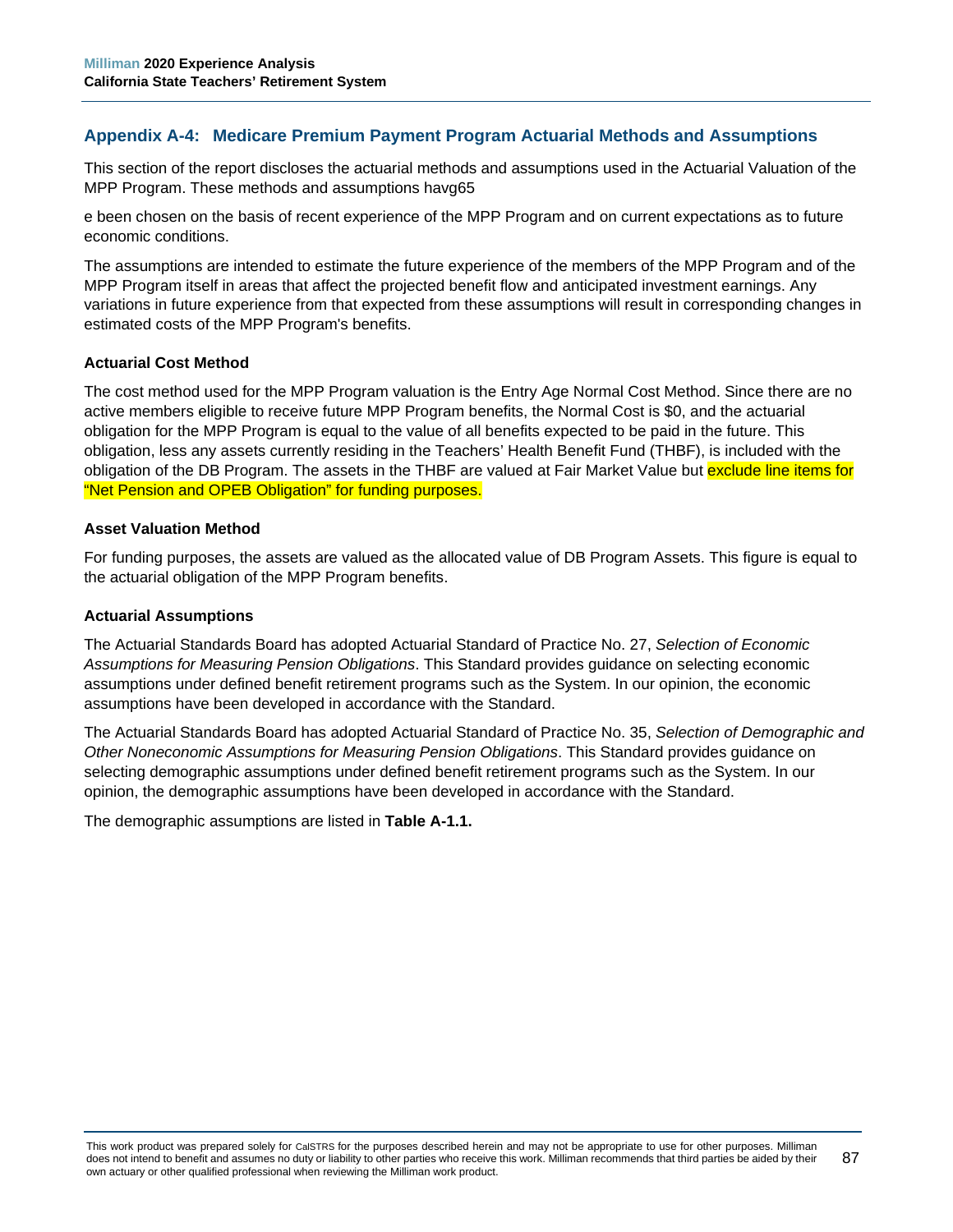## **Table A-4.1 Recommended June 30, 2019 Valuation Assumptions**

|                                              | June 30, 2019                                         | June 30, 2018                                      |
|----------------------------------------------|-------------------------------------------------------|----------------------------------------------------|
|                                              | <b>Valuation (Recommended)</b>                        | <b>Valuation</b>                                   |
| Retirement/Termination/Disability/Mortality  | Same as<br>DB Program valuation                       | Same as<br>DB Program valuation                    |
| <b>Enrollment Rates</b>                      | Lower rates recommended<br>(See Exhibits 11-2 & 11-3) | See Table A-4.2                                    |
| <b>Interest Rate</b>                         |                                                       |                                                    |
| - For funding                                | 7.00%, same as<br><b>DB Program Valuation</b>         | 7.00%, same as<br>DB Program Valuation             |
| - For GASB reporting<br>(for following year) | 3.50%<br>(Based on Bond Buyer<br>20-Bond GO Index)    | 3.87%<br>(Based on Bond Buyer<br>20-Bond GO Index) |
| <b>Part A Premiums</b>                       |                                                       |                                                    |
| - Initial premium                            | \$458 (CY 2020)                                       | \$437 (CY 2019)                                    |
| - Inflation (trend)                          | Varies by year<br>equivalent to fixed 4.5%            | Varies by year<br>equivalent to fixed 3.7%         |
| <b>Part B Premiums</b>                       |                                                       |                                                    |
| - Initial premium <sup>(1)</sup>             | \$144.60 (CY 2020)                                    | \$135.50 (CY 2019)                                 |
| - Inflation (trend)                          | Varies by year<br>equivalent to fixed 5.4%            | Varies by year<br>equivalent to fixed 4.1%         |

*1. CalSTRS pays the Part B penalty, which is a percentage of the Part B premium amount.*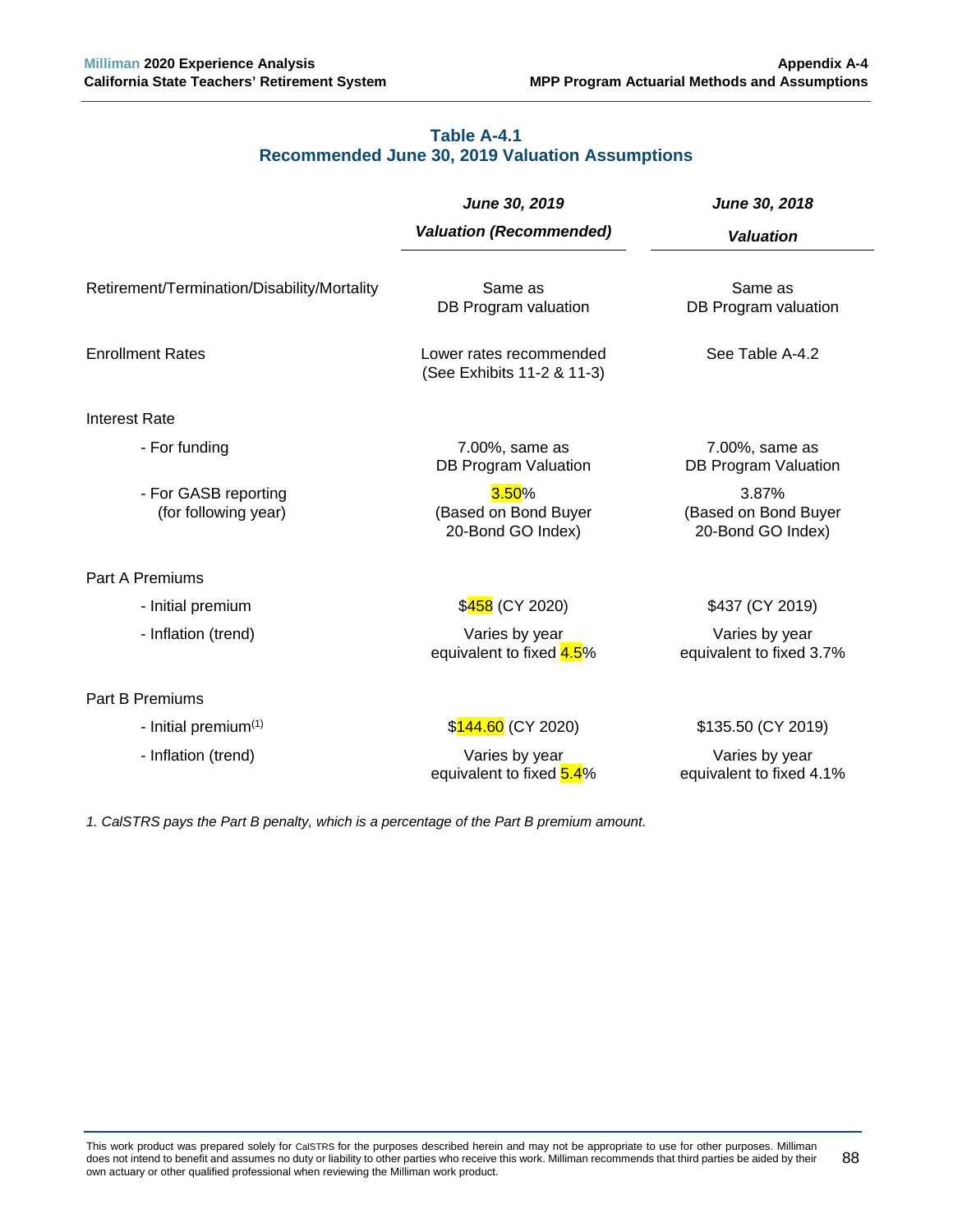# **Table A-4.2 Summary of Part A(1) Enrollment Rates – Best Estimate (Valuation Assumptions)**

|                                                                                  | Recommended   | <b>Current Assumptions</b> |
|----------------------------------------------------------------------------------|---------------|----------------------------|
| <b>Assumption</b>                                                                | June 30, 2019 | June 30, 2018              |
| % of under 65 retirees enrolling<br>(retired on or after 2001) $(2)$             | 2.00%         | 2.50%                      |
| % of under 65 retirees enrolling<br>(retired before 2001)                        | 2.00%         | 3.50%                      |
| % of over 65 retirees enrolling (for those<br>not currently enrolled) at age:(3) |               |                            |
| 65                                                                               | 0.20%         | 0.60%                      |
| 66                                                                               | 0.02          | 0.06                       |
| 67                                                                               | 0.02          | 0.04                       |
| 68                                                                               | 0.02          | 0.03                       |
| 69                                                                               | 0.02          | 0.03                       |
| 70-84                                                                            | 0.02          | 0.02                       |
| 85 & above                                                                       | 0.00          | 0.00                       |
| % of over 65 retirees enrolling<br>(for those already enrolled)                  | 100.0%        | 100.0%                     |

*1. Only current enrollees are assumed to receive Part B payments.*

*2. For under age 65 retirees, the enrollment percent applies upon reaching age 65. No enrollment is assumed after age 65 for retirees currently under age 65.*

*3. For over 65 retirees, the enrollment percent applies in each future year.*